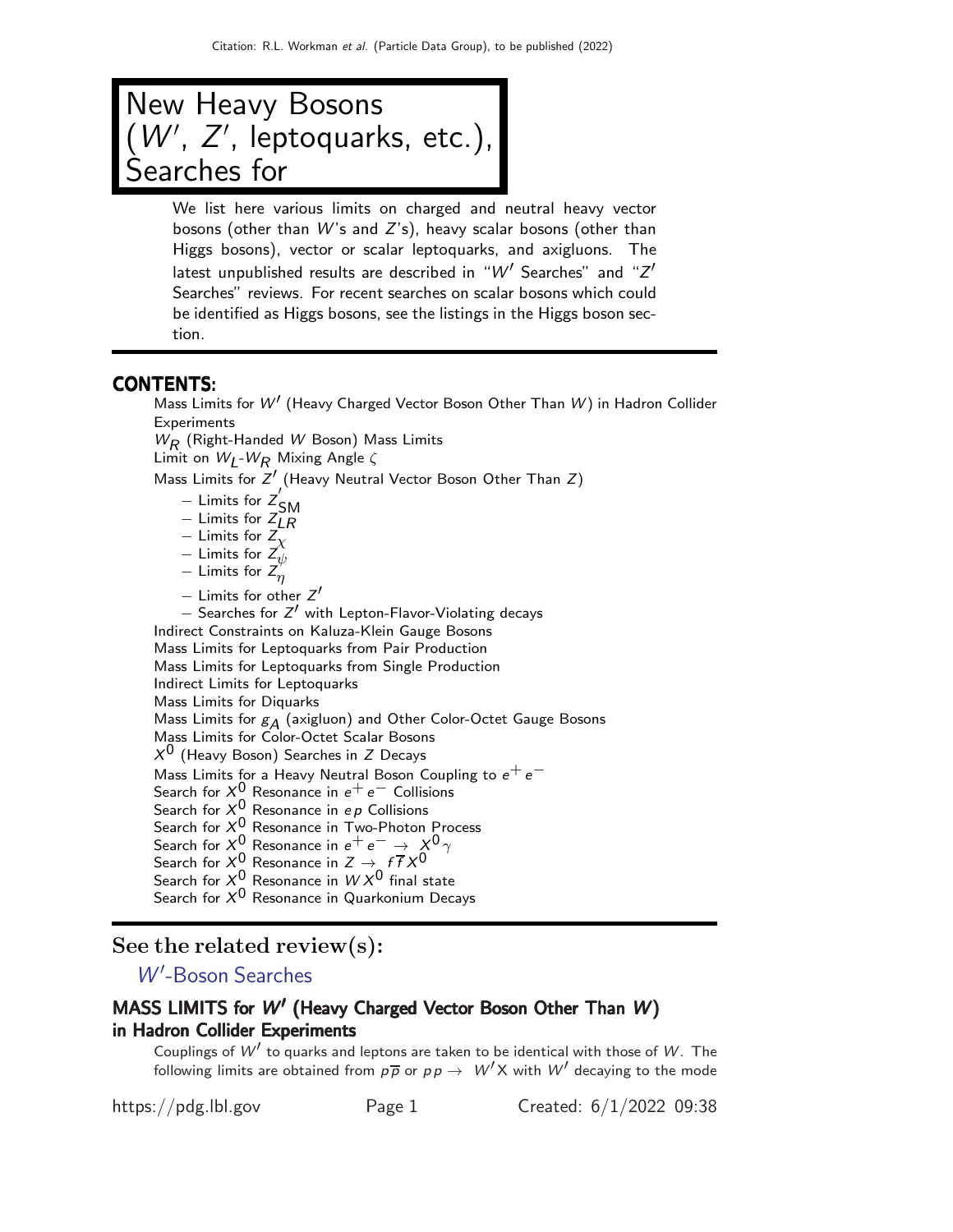indicated in the comments. New decay channels (e.g.,  $W' \rightarrow WZ$ ) are assumed to be suppressed. The most recent preliminary results can be found in the " $W'$ -boson

| <i>VALUE</i> (GeV)           | searches" review above.<br>$CL\%$ | <b>DOCUMENT ID</b>             | <b>TECN</b>                    | <b>COMMENT</b>                                           |
|------------------------------|-----------------------------------|--------------------------------|--------------------------------|----------------------------------------------------------|
|                              | >6000 (CL = 95%) OUR LIMIT        |                                |                                |                                                          |
| none 1000-3400               | 95                                | <sup>1</sup> SIRUNYAN          | 21Y CMS                        | $W' \rightarrow tb$                                      |
| >3200                        | 95                                | $2$ AAD                        | 20AJ ATLS                      | $W' \rightarrow WH$                                      |
| >4300                        | 95                                | $3$ AAD                        | 20AT ATLS                      | $W' \rightarrow WZ$                                      |
| none 1100-4000               | 95                                | $4$ AAD                        | 20T ATLS                       | $W' \rightarrow q\overline{q}$                           |
| none 1800-3600               | 95                                | <sup>5</sup> SIRUNYAN          | 20AI CMS                       | $W' \rightarrow q\overline{q}$                           |
| none 1200-3800               | 95                                | <sup>6</sup> SIRUNYAN          | CMS<br>20Q                     | $W' \rightarrow WZ$                                      |
|                              |                                   | <sup>7</sup> AABOUD            | <b>ATLS</b><br>19B             | $W' \rightarrow N\ell \rightarrow \ell\ell jj$           |
| none 500-3250                | 95                                | <sup>8</sup> AABOUD            | <b>ATLS</b><br>19 <sub>E</sub> | $W' \rightarrow tb$                                      |
| >6000                        | 95                                | $9$ AAD                        | 19 <sub>C</sub><br><b>ATLS</b> | $W' \rightarrow e \nu, \mu \nu$                          |
| none 1300-3600               | 95                                | $10$ AAD                       | 19D ATLS                       | $W' \rightarrow$<br>W Z                                  |
| none 400-4000                | 95                                | 11 SIRUNYAN                    | 19AY CMS                       | $W' \rightarrow \tau \nu$                                |
| >4300                        | 95                                | 12 SIRUNYAN                    | 19CP CMS                       | $W' \rightarrow WZ$ , WH, $\ell \nu$                     |
| >2600                        | 95                                | <sup>13</sup> SIRUNYAN         | <b>CMS</b><br><b>191</b>       | $W' \rightarrow WH$                                      |
| none 1000-3000               | 95                                | 14 AABOUD                      | 18AF ATLS                      | $W' \rightarrow tb$                                      |
| none 500-2820                | 95                                | 15 AABOUD                      | 18AI ATLS                      | $W' \rightarrow WH$                                      |
| none 300-3000                | 95                                | 16 AABOUD                      | 18AK ATLS                      | $W' \rightarrow WZ$                                      |
| none 800-3200                | 95                                | <sup>17</sup> AABOUD           | 18AL ATLS                      | $W' \rightarrow WZ$                                      |
| >5100                        | 95                                | <sup>18</sup> AABOUD           | 18BG ATLS                      | $W' \rightarrow e \nu, \mu \nu$                          |
| none 250-2460                | 95                                | <sup>19</sup> AABOUD           | <b>18CH ATLS</b>               | $W' \rightarrow WZ$                                      |
| none 1200-3300               | 95                                | 20 AABOUD                      | 18F ATLS                       | $W' \rightarrow WZ$                                      |
| none 500-3700                | 95                                | <sup>21</sup> AABOUD           | 18K<br><b>ATLS</b>             | $W' \rightarrow \tau \nu$                                |
| none 1000-3600               | 95                                | <sup>22</sup> SIRUNYAN         | <b>CMS</b><br>18               | $W' \rightarrow tb$                                      |
| none 1000-3050               | 95                                | 23 SIRUNYAN                    | 18AX CMS                       | $W' \rightarrow$<br>W Z                                  |
| none 400-5200                | 95                                | <sup>24</sup> SIRUNYAN         | 18AZ CMS                       | $W' \rightarrow e \nu, \mu \nu$                          |
| none 1000-3400               | 95                                | <sup>25</sup> SIRUNYAN         | 18BK CMS                       | $W' \rightarrow WZ$                                      |
| none 600-3300                | 95                                | 26 SIRUNYAN                    | 18BO CMS                       | $W' \rightarrow q\overline{q}$                           |
| none 900-4400                | 95                                | <sup>27</sup> SIRUNYAN         | 18CV CMS                       | $W' \rightarrow N\ell \rightarrow \ell\ell jj$           |
| none 800-2330                | 95                                | <sup>28</sup> SIRUNYAN         | 18DJ CMS                       | $W' \rightarrow WZ$                                      |
| >2800                        | 95                                | <sup>29</sup> SIRUNYAN         | 18ED CMS                       | $W' \rightarrow WH$                                      |
| none 1200-3200,<br>3300-3600 | 95                                | 30 SIRUNYAN                    | 18P CMS                        | $W' \rightarrow WZ$                                      |
| >3600                        | 95                                | 31 AABOUD                      | 17AK ATLS                      | $W' \rightarrow q\overline{q}$                           |
| none 1100-2500               | 95                                | 32 AABOUD                      | 17AO ATLS                      | $W' \rightarrow WH$                                      |
| >2220                        | 95                                | 33 AABOUD                      | 17B ATLS                       | $W' \rightarrow WH$                                      |
| >2300                        | 95                                | 34 KHACHATRY17J CMS            |                                | $W' \rightarrow N_{\tau} \tau \rightarrow \tau \tau j j$ |
| none 600-2700                | 95                                | <sup>35</sup> KHACHATRY17w CMS |                                | $W' \rightarrow q\overline{q}$                           |
| >4100                        | 95                                | 36 KHACHATRY17Z CMS            |                                | $W' \rightarrow e \nu, \mu \nu$                          |
| >2200                        | 95                                | 37 SIRUNYAN                    | 17A CMS                        | $W' \rightarrow WZ$                                      |
| >2300                        | 95                                | 38 SIRUNYAN                    | 17AK CMS                       | $W' \rightarrow WZ$ , WH                                 |
| >2900                        | 95                                | 39 SIRUNYAN                    | 17H CMS                        | $W' \rightarrow \tau N$                                  |
| >2600                        | 95                                | 40 SIRUNYAN                    | CMS<br>17 <sub>1</sub>         | $W' \rightarrow tb$                                      |
| >2450                        | 95                                | <sup>41</sup> SIRUNYAN         | 17R CMS                        | $W' \rightarrow WH$                                      |
| none 2780-3150               | 95                                | 41 SIRUNYAN                    | 17R CMS                        | $W' \rightarrow WH$                                      |
| >2600                        | 95                                | 42 AABOUD                      | 16AE ATLS                      | $W' \rightarrow WZ$                                      |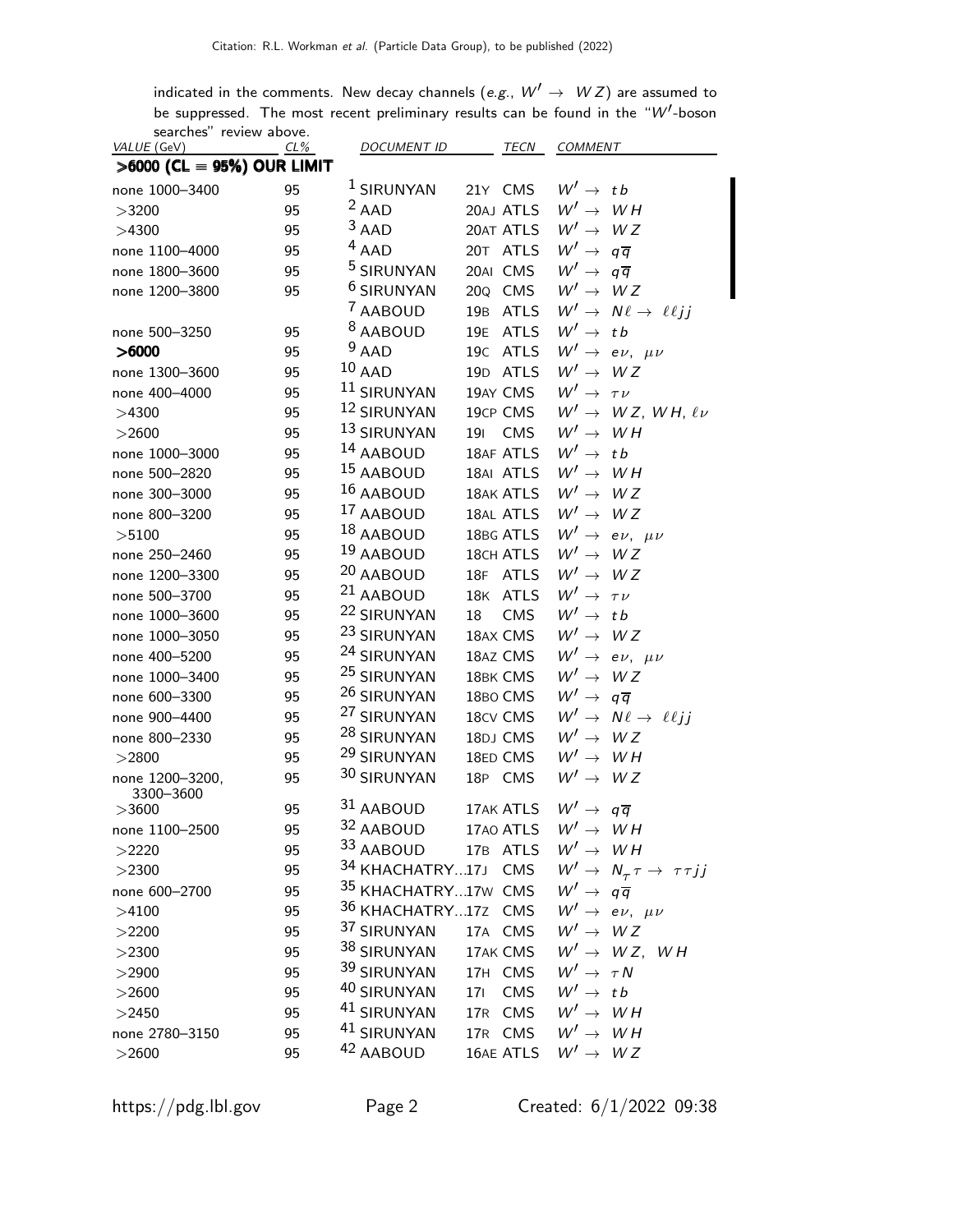| >4070                                                                         | 95 | 43 AABOUD                                          | 16 <sub>V</sub> ATLS          |                                | $W' \rightarrow e \nu, \mu \nu$                          |
|-------------------------------------------------------------------------------|----|----------------------------------------------------|-------------------------------|--------------------------------|----------------------------------------------------------|
| >1810                                                                         | 95 | 44 AAD                                             | 16R ATLS                      | $W' \rightarrow WZ$            |                                                          |
| $>$ 2600                                                                      | 95 | 45 AAD                                             | 16s ATLS                      | $W' \rightarrow q\overline{q}$ |                                                          |
| >2150                                                                         | 95 | <sup>46</sup> KHACHATRY16AO CMS                    |                               | $W' \rightarrow tb$            |                                                          |
| none 1000-1600                                                                | 95 | <sup>47</sup> KHACHATRY16AP CMS                    |                               | $W' \rightarrow WH$            |                                                          |
| none 800-1500                                                                 | 95 | <sup>48</sup> KHACHATRY16BD CMS                    |                               |                                | $W' \rightarrow WH \rightarrow b\overline{b} \ell \nu$   |
| none 1500-2600                                                                | 95 | <sup>49</sup> KHACHATRY16K CMS                     |                               | $W' \rightarrow q\overline{q}$ |                                                          |
| none 500-1600                                                                 | 95 | $^{50}$ KHACHATRY $16$ L                           | <b>CMS</b>                    | $W' \rightarrow q\overline{q}$ |                                                          |
| none 300-2700                                                                 | 95 | <sup>51</sup> KHACHATRY160 CMS                     |                               | $W' \rightarrow \tau \nu$      |                                                          |
| none 400-1590                                                                 | 95 | $52$ AAD                                           | 15AU ATLS                     | $W' \rightarrow WZ$            |                                                          |
| none 1500-1760                                                                | 95 | $53$ AAD                                           | 15AV ATLS                     | $W' \rightarrow tb$            |                                                          |
| none 300-1490                                                                 | 95 | $54$ AAD                                           | 15AZ ATLS                     | $W' \rightarrow WZ$            |                                                          |
| none 1300-1500                                                                | 95 | $55$ AAD                                           | 15CP ATLS                     | $W' \rightarrow WZ$            |                                                          |
| none 500-1920                                                                 | 95 | $56$ AAD                                           | 15R ATLS                      | $W' \rightarrow tb$            |                                                          |
| none 800-2450                                                                 | 95 | $57$ AAD                                           | 15 <sub>V</sub> ATLS          | $W' \rightarrow q\overline{q}$ |                                                          |
| $>\!\!1470$                                                                   | 95 | <sup>58</sup> KHACHATRY15C CMS                     |                               | $W' \rightarrow WZ$            |                                                          |
| >3710                                                                         | 95 | 59 KHACHATRY15T CMS                                |                               |                                | $W' \rightarrow e \nu, \mu \nu$                          |
| none 1000-3010                                                                | 95 | <sup>60</sup> KHACHATRY140 CMS                     |                               |                                | $W' \rightarrow N\ell \rightarrow \ell\ell jj$           |
| • • • We do not use the following data for averages, fits, limits, etc. • • • |    |                                                    |                               |                                |                                                          |
|                                                                               |    | $61$ AAD                                           | 20AD ATLS                     | $W' \rightarrow JJ$            |                                                          |
|                                                                               |    | $62$ AAD                                           | 20w ATLS                      |                                | $W' \rightarrow WZ' \rightarrow \ell \nu q \overline{q}$ |
|                                                                               |    | 63 AABOUD                                          | 19BB ATLS                     |                                | $W' \rightarrow N\ell \rightarrow j\ell\ell$             |
|                                                                               |    | <sup>64</sup> SIRUNYAN                             | 19 <sub>V</sub> CMS           |                                | $W' \rightarrow Bt$ , Tb                                 |
|                                                                               |    | <sup>65</sup> AABOUD                               | 18AA ATLS                     | $W' \rightarrow W \gamma$      |                                                          |
|                                                                               |    | <sup>66</sup> AABOUD                               | 18AD ATLS                     | $W' \rightarrow HX$            |                                                          |
| >4500                                                                         | 95 | <sup>67</sup> AABOUD                               | 18CJ ATLS                     |                                | $W' \rightarrow WZ, WH, \ell\nu$                         |
|                                                                               |    | 68 KHACHATRY17U CMS                                |                               | $W' \rightarrow WH$            |                                                          |
|                                                                               |    | $69$ AAD                                           | 15BB ATLS                     | $W' \rightarrow WH$            |                                                          |
| none 300-880                                                                  | 95 | <sup>70</sup> AALTONEN                             | 15c CDF                       | $W' \rightarrow tb$            |                                                          |
| none 1200-1900 and                                                            | 95 | <sup>71</sup> KHACHATRY15V CMS                     |                               | $W' \rightarrow q\overline{q}$ |                                                          |
| 2000-2200                                                                     |    |                                                    |                               |                                |                                                          |
| >3240                                                                         | 95 | AAD                                                | 14AI ATLS                     |                                | $W' \rightarrow e \nu, \mu \nu$                          |
|                                                                               |    | $72$ AAD                                           | 14AT ATLS                     | $W' \rightarrow W \gamma$      |                                                          |
| none 200-1520                                                                 | 95 | $73$ AAD                                           | 14s ATLS                      | $W' \rightarrow WZ$            |                                                          |
| none 1000-1700                                                                | 95 | <sup>74</sup> KHACHATRY14 CMS                      |                               | $W' \rightarrow WZ$            |                                                          |
|                                                                               |    | <sup>75</sup> KHACHATRY14A CMS $W' \rightarrow WZ$ |                               |                                |                                                          |
| none 500-950                                                                  | 95 | <sup>76</sup> AAD                                  | 13AO ATLS $W' \rightarrow WZ$ |                                |                                                          |
| none 1100-1680                                                                | 95 | AAD                                                | 13D ATLS                      | $W' \rightarrow q\overline{q}$ |                                                          |
| none 1000-1920                                                                | 95 | CHATRCHYAN 13A CMS                                 |                               | $W' \rightarrow q\overline{q}$ |                                                          |
|                                                                               |    | <sup>77</sup> CHATRCHYAN 13AJ CMS                  |                               | $W' \rightarrow WZ$            |                                                          |
| >2900                                                                         | 95 | <sup>78</sup> CHATRCHYAN 13AQ CMS                  |                               |                                | $W' \rightarrow e \nu, \mu \nu$                          |
| none 800-1510                                                                 | 95 | <sup>79</sup> CHATRCHYAN 13E CMS                   |                               | $W' \rightarrow tb$            |                                                          |
| none 700-940                                                                  | 95 | 80 CHATRCHYAN 13U CMS                              |                               | $W' \rightarrow WZ$            |                                                          |
| none 700-1130                                                                 | 95 | $81$ AAD                                           | 12AV ATLS                     | $W' \rightarrow tb$            |                                                          |
| none 200-760                                                                  | 95 | $82$ AAD                                           | 12BB ATLS                     | $W' \rightarrow WZ$            |                                                          |
|                                                                               |    | $83$ AAD                                           | 12CK ATLS                     | $W' \rightarrow \overline{t}q$ |                                                          |
| >2550                                                                         | 95 | $84$ AAD                                           | 12CR ATLS                     |                                | $W' \rightarrow e \nu, \mu \nu$                          |
|                                                                               |    | $85$ AAD                                           | 12M ATLS                      |                                | $W' \rightarrow N\ell \rightarrow \ell\ell jj$           |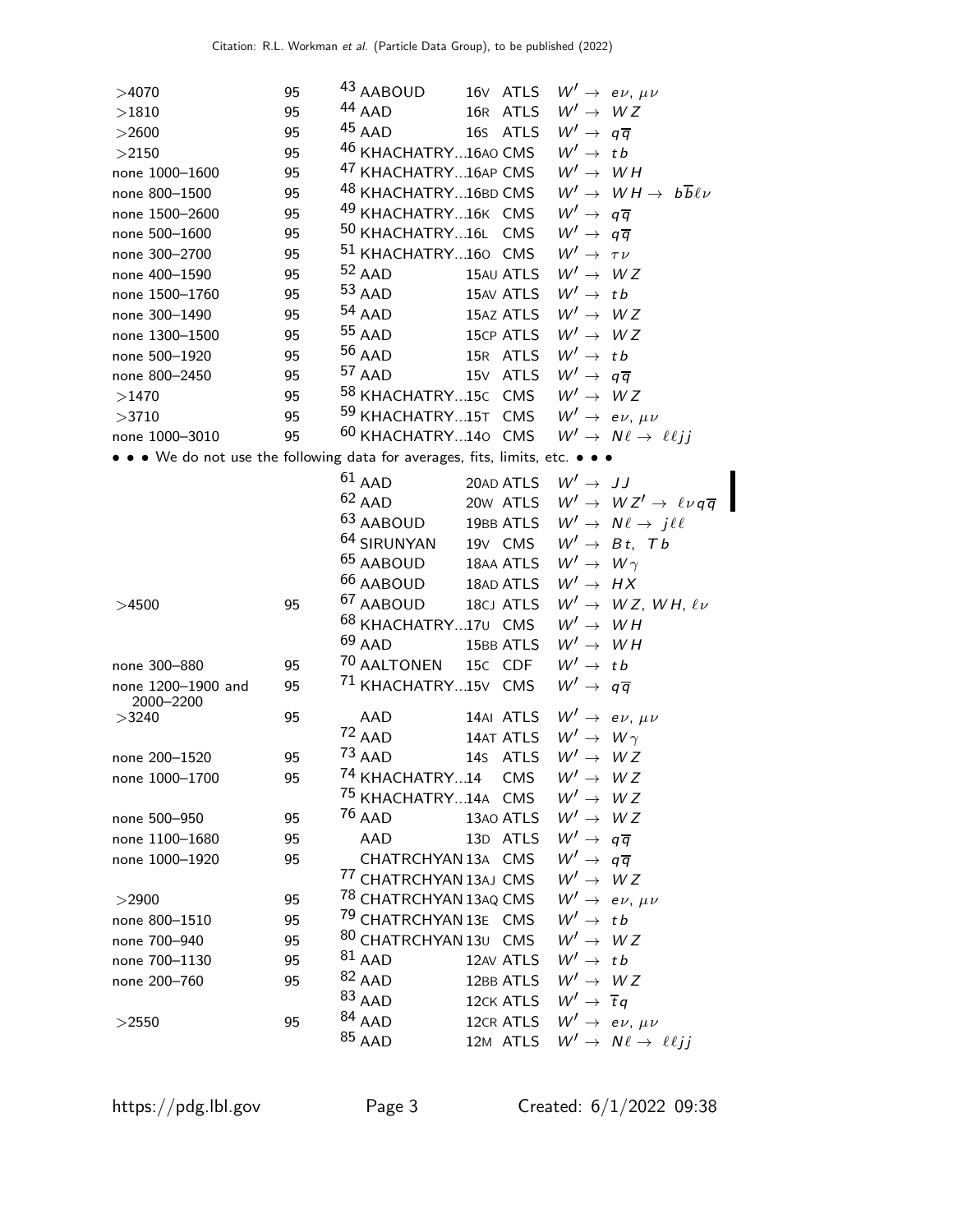| 87 CHATRCHYAN 12AR CMS<br>$W' \rightarrow \overline{t}q$<br>88 CHATRCHYAN 12BG CMS<br>$W' \rightarrow N\ell \rightarrow \ell\ell jj$<br>$W' \rightarrow e \nu$<br><b>AALTONEN</b><br>11C CDF<br>95<br>>1120<br>$89$ ABAZOV<br>$W' \rightarrow WZ$<br>11H<br>95<br>D <sub>0</sub><br>none 180-690<br>$90$ ABAZOV<br>$W' \rightarrow tb$<br>95<br>11L<br>D <sub>0</sub><br>none 600-863<br>91 AALTONEN<br>$W' \rightarrow WZ$<br>10N CDF<br>none 285-516<br>95<br>92 AALTONEN<br>$W' \rightarrow q\overline{q}$<br>09AC CDF<br>95<br>none 280-840<br>$W' \rightarrow e \nu$<br>ABAZOV<br>95<br>08C D0<br>>1000<br>$W' \rightarrow q\overline{q}$<br>ABAZOV<br>04C DO<br>none 300-800<br>95<br>93 ACOSTA<br>$W' \rightarrow tb$<br>03B CDF<br>none 225-536<br>95<br>94 AFFOLDER<br>$W' \rightarrow WZ$<br>02C CDF<br>none 200-480<br>95<br>95 AFFOLDER<br>$W' \rightarrow e \nu, \mu \nu$<br><b>CDF</b><br>95<br>>786<br>011<br>$96$ ABE<br>$W' \rightarrow q\overline{q}$<br>97G CDF<br>none 300-420<br>95<br>97 ABACHI<br>$W' \rightarrow e \nu$<br>> 720<br>95<br>96C<br>D <sub>0</sub><br>98 ABACHI<br>$W' \rightarrow e \nu, \tau \nu$<br>95<br>95E<br>D <sub>0</sub><br>> 610<br>99 RIZZO<br>$W' \rightarrow q\overline{q}$<br>93<br><b>RVUE</b><br>95<br>none 260–600 | none 200-1143 | 95 | <sup>86</sup> AALTONEN<br>82 CHATRCHYAN 12AF CMS | 12N CDF | $W' \rightarrow \overline{t}q$<br>$W' \rightarrow WZ$ |  |
|---------------------------------------------------------------------------------------------------------------------------------------------------------------------------------------------------------------------------------------------------------------------------------------------------------------------------------------------------------------------------------------------------------------------------------------------------------------------------------------------------------------------------------------------------------------------------------------------------------------------------------------------------------------------------------------------------------------------------------------------------------------------------------------------------------------------------------------------------------------------------------------------------------------------------------------------------------------------------------------------------------------------------------------------------------------------------------------------------------------------------------------------------------------------------------------------------------------------------------------------------------------------------|---------------|----|--------------------------------------------------|---------|-------------------------------------------------------|--|
|                                                                                                                                                                                                                                                                                                                                                                                                                                                                                                                                                                                                                                                                                                                                                                                                                                                                                                                                                                                                                                                                                                                                                                                                                                                                           |               |    |                                                  |         |                                                       |  |
|                                                                                                                                                                                                                                                                                                                                                                                                                                                                                                                                                                                                                                                                                                                                                                                                                                                                                                                                                                                                                                                                                                                                                                                                                                                                           |               |    |                                                  |         |                                                       |  |
|                                                                                                                                                                                                                                                                                                                                                                                                                                                                                                                                                                                                                                                                                                                                                                                                                                                                                                                                                                                                                                                                                                                                                                                                                                                                           |               |    |                                                  |         |                                                       |  |
|                                                                                                                                                                                                                                                                                                                                                                                                                                                                                                                                                                                                                                                                                                                                                                                                                                                                                                                                                                                                                                                                                                                                                                                                                                                                           |               |    |                                                  |         |                                                       |  |
|                                                                                                                                                                                                                                                                                                                                                                                                                                                                                                                                                                                                                                                                                                                                                                                                                                                                                                                                                                                                                                                                                                                                                                                                                                                                           |               |    |                                                  |         |                                                       |  |
|                                                                                                                                                                                                                                                                                                                                                                                                                                                                                                                                                                                                                                                                                                                                                                                                                                                                                                                                                                                                                                                                                                                                                                                                                                                                           |               |    |                                                  |         |                                                       |  |
|                                                                                                                                                                                                                                                                                                                                                                                                                                                                                                                                                                                                                                                                                                                                                                                                                                                                                                                                                                                                                                                                                                                                                                                                                                                                           |               |    |                                                  |         |                                                       |  |
|                                                                                                                                                                                                                                                                                                                                                                                                                                                                                                                                                                                                                                                                                                                                                                                                                                                                                                                                                                                                                                                                                                                                                                                                                                                                           |               |    |                                                  |         |                                                       |  |
|                                                                                                                                                                                                                                                                                                                                                                                                                                                                                                                                                                                                                                                                                                                                                                                                                                                                                                                                                                                                                                                                                                                                                                                                                                                                           |               |    |                                                  |         |                                                       |  |
|                                                                                                                                                                                                                                                                                                                                                                                                                                                                                                                                                                                                                                                                                                                                                                                                                                                                                                                                                                                                                                                                                                                                                                                                                                                                           |               |    |                                                  |         |                                                       |  |
|                                                                                                                                                                                                                                                                                                                                                                                                                                                                                                                                                                                                                                                                                                                                                                                                                                                                                                                                                                                                                                                                                                                                                                                                                                                                           |               |    |                                                  |         |                                                       |  |
|                                                                                                                                                                                                                                                                                                                                                                                                                                                                                                                                                                                                                                                                                                                                                                                                                                                                                                                                                                                                                                                                                                                                                                                                                                                                           |               |    |                                                  |         |                                                       |  |
|                                                                                                                                                                                                                                                                                                                                                                                                                                                                                                                                                                                                                                                                                                                                                                                                                                                                                                                                                                                                                                                                                                                                                                                                                                                                           |               |    |                                                  |         |                                                       |  |
|                                                                                                                                                                                                                                                                                                                                                                                                                                                                                                                                                                                                                                                                                                                                                                                                                                                                                                                                                                                                                                                                                                                                                                                                                                                                           |               |    |                                                  |         |                                                       |  |
|                                                                                                                                                                                                                                                                                                                                                                                                                                                                                                                                                                                                                                                                                                                                                                                                                                                                                                                                                                                                                                                                                                                                                                                                                                                                           |               |    |                                                  |         |                                                       |  |
|                                                                                                                                                                                                                                                                                                                                                                                                                                                                                                                                                                                                                                                                                                                                                                                                                                                                                                                                                                                                                                                                                                                                                                                                                                                                           |               |    |                                                  |         |                                                       |  |

 $^1$ SIRUNYAN 21Y search for resonances decaying to t b in pp collisions at  $\sqrt{s}=13$  TeV. See their Fig. 2 for limits on  $\sigma \cdot B(W' \rightarrow t b)$ .

 $^2$  AAD 20AJ search for resonances decaying to  $\hat{HW}$  in  $pp$  collisions at  $\sqrt{s}=13$  TeV. The quoted limit is for heavy-vector-triplet W' with  $g_V = 3$ . The limit becomes M<sub>W'</sub> 2900 GeV for  $g_V = 1$ . See their Fig. 6 for limits on  $\sigma \cdot B$ .

 $^3$  AAD 20AT search for resonances decaying to  $WZ$  in  $p\,p$  collisions at  $\sqrt{s}=13$  TeV. The quoted limit is for heavy-vector-triplet W' with  $g_V = 3$ . The limit becomes  $M_{M''} >$ 3900 GeV for  $g_V = 1$ . See their Fig. 13 for limits on  $\sigma \cdot B$ .

 $^4$  AAD 20T search for  $W'$  with SM-like couplings in  $p \, p$  collisions at  $\sqrt{s} = 13$  TeV. See their Fig. 4(c) for limits on the product of the cross section, acceptance, and branching fraction.

 $^5$ SIRUNYAN 20AI limit is for  $W'$  with SM-like coupling using pp collisions at  $\sqrt{s}=13$ TeV.

 $\frac{6}{10}$ SIRUNYAN 20Q search for resonances decaying to W Z in pp collisions at  $\sqrt{s} = 13$  TeV. The quoted limit is for heavy-vector-triplet  $W'$  with  $g_V = 3$ .

<sup>7</sup> AABOUD 19B search for right-handed  $W_R$  in pp collisions at  $\sqrt{s} = 13$  TeV.  $W_R$  is assumed to decay into  $\ell$  and hypothetical heavy neutrino  $N$ , with  $N$  decaying to  $\ell jj$ . See their Figs. 7 and 8 for excluded regions in  $M_{\tilde{W}_{R}}$   $M_{\small \textrm{\textbf{N}}}$  plane.

 $^8$ AABOUD 19E search for right-handed  $W'$  in  $p\,p$  collisions at  $\sqrt{s}=$  13 TeV. See their Fig. 8 for limit on on  $\sigma \cdot B$ .

 $^9$  AAD 19C search for  $W'$  with SM-like couplings in  $p\,p$  collisions at  $\sqrt{s}=$  13 TeV. Bosonic decays and  $W - W'$  interference are neglected. The limits on e and  $\mu$  separately are 6.0 and 5.1 TeV respectively. See their Fig. 2 for limits on  $\sigma$ . B.

 $^{10}$  AAD 19D search for resonances decaying to  $WZ$  in pp collisions at  $\sqrt{s} = 13$  TeV. The quoted limit is for heavy-vector-triplet W' with  $g_V = 3$ . The limit becomes  $M_{W'} >$ 3400 GeV for  $g_V = 1$ . If we assume  $M_{W'} = M_{Z'}$ , the limit increases  $M_{W'} > 3800$ GeV and  $M_{\stackrel{\smile}{W}'}\,>\,$  3500 GeV for  $g_V=3$  and  $g_V=1$ , respectively. See their Fig. 9 for limits on  $\sigma \cdot B$ .

 $^{11}$  SIRUNYAN 19AY limits shown for  $W'$  with SM-like coupling using  $pp$  collisions at  $\sqrt{s}$  $= 13$  TeV.  $W - W'$  interference and bosonic decays of  $W'$  are not included. See their Fig. 5 for limits on  $\sigma \cdot B$ . Limits in the context of a nonuniversal gauge interaction are shown in Fig. 7. Model independent limits on  $\sigma BA\epsilon$  can be seen in Fig. 8.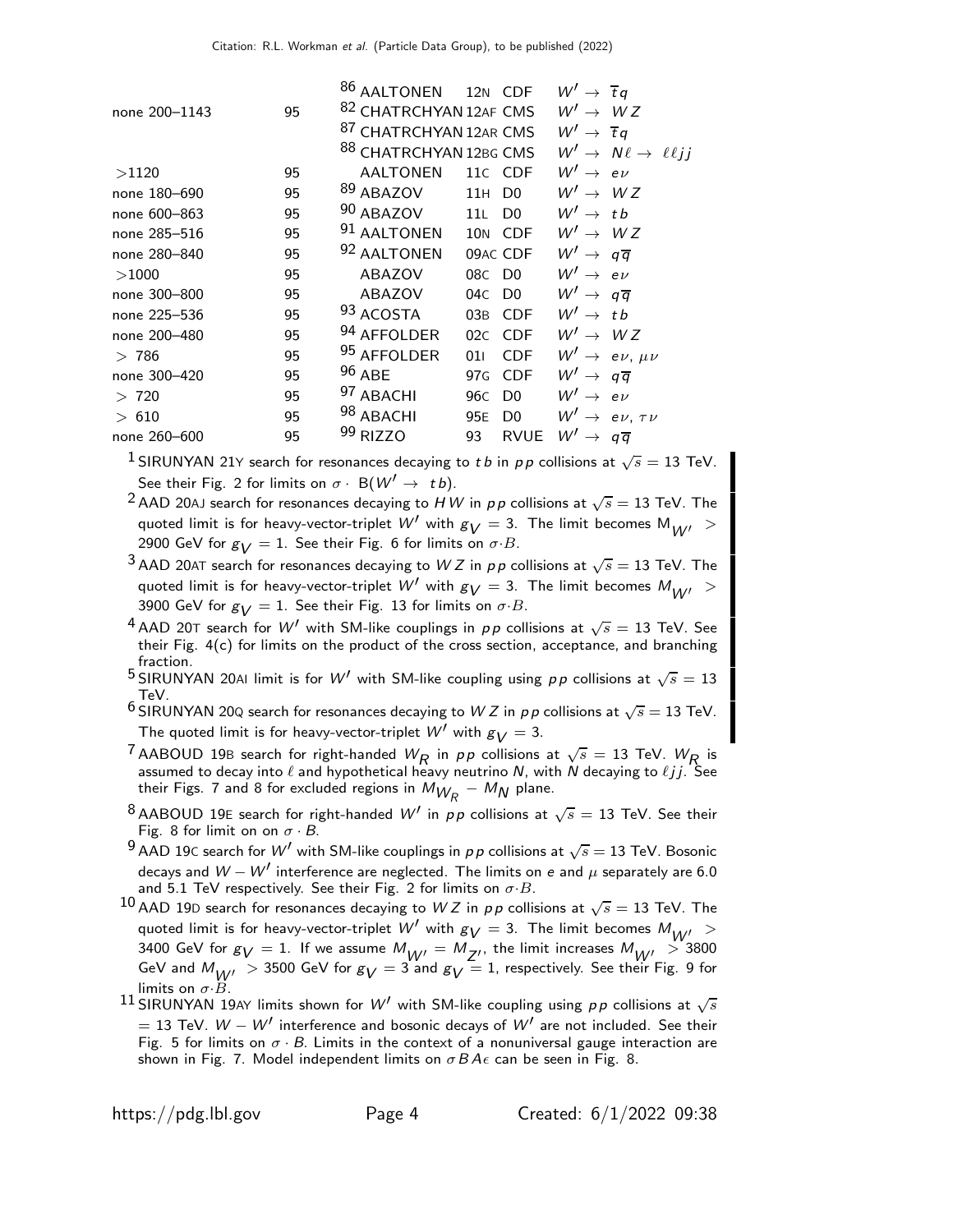- $12$  SIRUNYAN 19CP present a statistical combinations of searches for  $W'$  decaying to pairs of bosons or leptons in  $pp$  collisions at  $\sqrt{s} = 13$  TeV. The quoted limit is for heavyvector-triplet W' with  $g_V = 3$ . If we assume  $M_{W'} = M_{Z'}$ , the limit becomes  $M_{W'} >$ 4500 GeV for  $g_V = 3$  and  $M_{M//} > 5000$  GeV for  $g_V = 1$ . See their Figs. 2 and 3 for limits on  $\sigma$ ·B.
- 13 SIRUNYAN 191 search for resonances decaying to  $HW$  in pp collisions at  $\sqrt{s} = 13$ TeV. The quoted limit is for heavy-vector-triplet W' with  $g_V = 3$ . The limit becomes  $M_{W'}$   $>$  2800 GeV if we assume  $M_{W'} = M_{Z'}$ .
- $^{14}$  AABOUD 18AF give the limit above for right-handed  $W'$  using pp collisions at  $\sqrt{s}=13$ TeV. These limits also exclude W bosons with left-handed couplings with masses below 2.9 TeV, at the 95% confidence level.  $\,W'\rightarrow\,\ell\nu_R^{}$  is assumed to be forbidden. See their Fig.5 for limits on  $\sigma \cdot B$  for both cases of left- and right-handed  $W'.$
- $^{15}$  AABOUD 18AI search for resonances decaying to  $HW$  in  $pp$  collisions at  $\sqrt{s}=$  13 TeV. The quoted limit is for heavy-vector-triplet  $W'$  with  $g_V = 3$ . The limit becomes  $M_{W'}$   $>$ 2670 GeV for  $g_V = 1$ . If we assume  $M_{W'} = M_{Z'}$ , the limit increases  $M_{W'} > 2930$ GeV and  $M_{UV}$  > 2800 GeV for  $g_V = 3$  and  $g_V = 1$ , respectively. See their Fig. 5 for limits on  $\sigma \cdot B$ .
- 16 AABOUD 18AK search for resonances decaying to W Z in pp collisions at  $\sqrt{s} = 13$  TeV. The limit quoted above is for heavy-vector-triplet W' with  $g_V = 3$ . The limit becomes  $M_{W'}$  > 2800 GeV for  $g_V = 1$ .
- 17 AABOUD 18AL search for resonances decaying to W Z in pp collisions at  $\sqrt{s} = 13$  TeV. The limit quoted above is for heavy-vector-triplet  $W'$  with  $g_V = 3$ . The limit becomes  $M_{\rm W} > 2900$  GeV for  $g_V = 1$ .
- $^{18}$  AABOUD 18BG limit is for  $W'$  with SM-like couplings using  $pp$  collisions at  $\sqrt{s}=13$ TeV. Bosonic decays of  $W'$  and  $W - W'$  interference are neglected. See Fig. 2 for limits on  $\sigma \cdot B$ .
- 19 AABOUD 18CH search for resonances decaying to W Z in pp collisions at  $\sqrt{s} = 13$  TeV. The limit quoted above is for heavy-vector-triplet  $W'$  with  $g_V = 3$ . The limit becomes  $M_{\rm W} > 2260$  GeV for  $g_V = 1$ .
- $^{20}$  AABOUD 18F search for resonances decaying to  $WZ$  in  $pp$  collisions at  $\sqrt{s}=$  13 TeV. The quoted limit is for heavy-vector-triplet  $W'$  with  $g_V = 3$ . The limit becomes  $M_{WW} > 0$ 3000 GeV for  $g_V = 1$ . If we assume  $M_{Z'} = M_{W'}$ , the limit increases  $M_{W'} > 3500$ GeV and  $M_{W'}$   $>$  3100 GeV for  $g_V = 3$  and  $g_V = 1$ , respectively. See their Fig.5 for limits on  $\sigma \cdot B$ .

<sup>21</sup> AABOUD 18K limit is for W' with SM-like coupling using  $p p$  collisions at  $\sqrt{s} = 13$  TeV. W − W' interference and bosonic decays of W' are not included. See their Fig. 4 for limit on  $\sigma \cdot B$ .

<sup>22</sup> SIRUNYAN 18 limit is for right-handed W<sup>'</sup> using pp collisions at  $\sqrt{s} = 13$  TeV. W<sup>'</sup> →  $\ell\nu_R$  decay is assumed to be forbidden. The limit becomes  $M_{W'}$   $>$  3.4 TeV if  $M_{\nu_R}$   $\ll$ 

 $M_{W'}$ . See their Fig. 5 for exclusion limits on  $W'$  models having both left- and righthanded couplings.

- <sup>23</sup> SIRUNYAN 18AX search for resonances decaying to WZ in pp collisions at  $\sqrt{s} = 13$ TeV. The quoted limit is for heavy-vector-triplet W' with  $g_V = 3$ . See their Fig.6 for limits on  $\sigma \cdot B$ .
- <sup>24</sup> SIRUNYAN 18AZ limit is derived for  $W'$  with SM-like coupling using  $p \, p$  collisions at  $\sqrt{s}$  $=$  13 TeV. No interference with SM W process is considered. The bosonic decays are assumed to be negligible. See their Fig.6 for limits on  $\sigma \cdot B$ .
- <sup>25</sup> SIRUNYAN 18BK search for resonances decaying to WZ in pp collisions at  $\sqrt{s} = 13$ TeV. The limit quoted above is for heavy-vector-triplet  $W'$  with  $g_V = 3$ . The limit becomes  $M_{M/J} > 3100$  GeV for  $g_V = 1$ .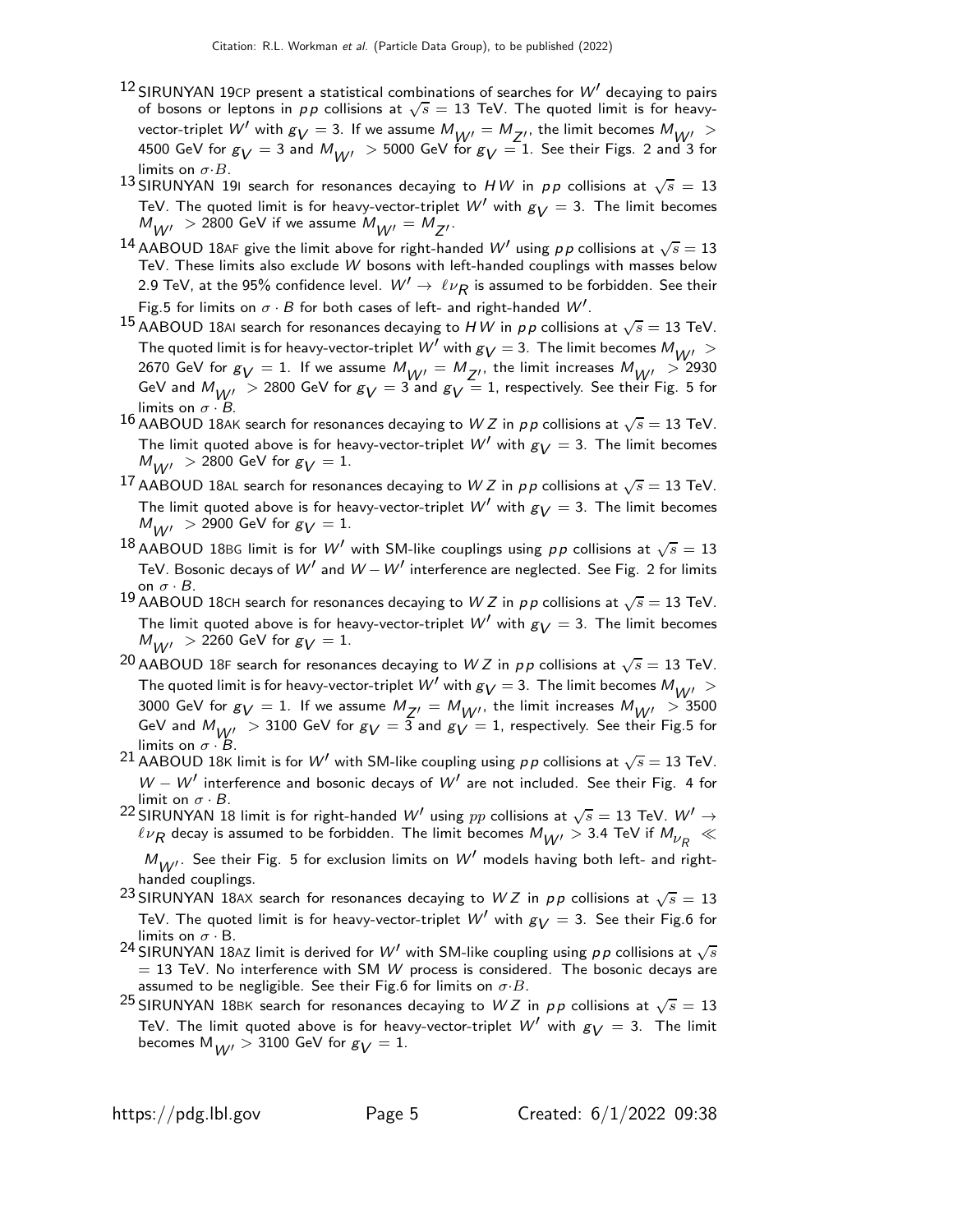- $^{26}$  SIRUNYAN 18B0 limit is for  $W'$  with SM-like coupling using  $\rho \rho$  collisions at  $\sqrt{s}=13$ TeV.
- <sup>27</sup> SIRUNYAN 18 $\text{CV}$  search for right-handed  $W_R$  in pp collisions at  $\sqrt{s} = 13$  TeV.  $W_R$ is assumed to decay into  $\ell$  and hypothetical heavy neutrino N, with N decaying to  $\ell j j$ . The quoted limit is for  $M_N = M_{W_R}/2$ . See their Fig. 6 for excluded regions in the  $M_{W_R}$  –  $M_N$  plane.
- $^{28}$ SIRUNYAN 18<code>DJ</code> search for resonances decaying to  $WZ$  in  ${\rho}{\rho}$  collisions at  $\sqrt{s}=13$ TeV. The limit quoted above is for heavy-vector-triplet  $W'$  with  $g_V = 3$ . The limit becomes  $M_{\text{MII}} > 2270$  GeV for  $g_V = 1$ .
- <sup>29</sup> SIRUNYAN 18ED search for resonances decaying to  $HW$  in  $pp$  collisions at  $\sqrt{s}=13$ TeV. The limit above is for heavy-vector-triplet W' with  $g_V = 3$ . If we assume  $M_{W'}$  $=$   $M_{Z^{\prime}}$ , the limit increases  $M_{W^{\prime}} >$  2900 GeV and  $M_{W^{\prime}} >$  2800 GeV for  $g_{V} =$  3 and  $g_V = 1$ , respectively.
- 30 SIRUNYAN 18P give this limit for a heavy-vector-triplet  $W'$  with  $g_V = 3$ . If they assume  $M_{Z^{\prime}}=M_{W^{\prime}}$ , the limit increases to  $M_{W^{\prime}}$   $>$  3800 GeV.
- $31$  AABOUD 17AK search for a new resonance decaying to dijets in  $p \, p$  collisions at  $\sqrt{s} = 13$ TeV. The limit above is for a  $W'$  boson having axial-vector SM couplings and decaying to quarks with 75% branching fraction.
- $^{32}$  AABOUD 17A0 search for resonances decaying to  $HW$  in  $pp$  collisions at  $\sqrt{s}=$  13 TeV. The limit quoted above is for a  $W'$  in the heavy-vector-triplet model with  $g_V = 3$ . See their Fig.4 for limits on  $\sigma \cdot B$ .
- 33 AABOUD 17B search for resonances decaying to HW  $(H \to b\overline{b}, c\overline{c}; W \to \ell\nu)$  in pp collisions at  $\sqrt{s} = 13$  TeV. The quoted limit is for heavy-vector-triplet W' with  $g_V$ = 3. The limit becomes  $M_{W'} > 1750$  GeV for  $g_V = 1$ . If we assume  $M_{W'} = M_{Z'}.$ the limit increases  $M_{W'} > 2310$  GeV and  $M_{W'} > 1730$  GeV for  $g_V = 3$  and  $g_V = 1$ , respectively. See their Fig.3 for limits on  $\sigma \cdot B$ .
- $^{34}$  KHACHATRYAN 17J search for right-handed  $W_R$  in  $\rho \, p$  collisions at  $\sqrt{s}=$  13 TeV.  $W_R$ is assumed to decay into  $\tau$  and hypothetical heavy neutrino  $N_{\tau}$ , with  $N_{\tau}$  decaying into  $\tau$ jj. The quoted limit is for  $M_{N_\tau} = M_{W_R}/2$ . The limit becomes  $M_{W_R}$   $>$  2350 GeV (1630 GeV) for  $M_{W_R}/M_{N_\tau}=$  0.8 (0.2). See their Fig. 4 for excluded regions in the  $M_{W_R}$ – $M_{N_\tau}$  plane.
- $^{35}$ KHACHATRYAN 17W search for resonances decaying to dijets in  $\rho\, \rho$  collisions at  $\sqrt{s} =$ 13 TeV.
- 36 KHACHATRYAN 17Z limit is for  $W'$  with SM-like coupling using pp collisions at  $\sqrt{s}$  $= 13$  TeV. The bosonic decays of W' and the interference with SM W process are neglected.
- 37 SIRUNYAN 17A search for resonances decaying to W Z with  $WZ \to \ell \nu q \overline{q}$ ,  $q \overline{q} q \overline{q}$  in pp collisions at  $\sqrt{s} = 13$  TeV. The quoted limit is for heavy-vector-triplet W' with  $g_V$ = 3. The limit becomes  $M_{W'} > 2000$  GeV for  $g_V = 1$ . If we assume  $M_{Z'} = M_{W'}$ , the limit increases  $M_{W'} > 2400$  GeV and  $M_{W'} > 2300$  GeV for  $g_V = 3$  and  $g_V = 100$ 1, respectively. See their Fig.6 for limits on  $\sigma \cdot B$ .
- $^{38}$  SIRUNYAN 17AK search for resonances decaying to  $WZ$  or  $HW$  in  $pp$  collisions at  $\sqrt{s}$  $= 8$  and 13 TeV. The quoted limit is for heavy-vector-triplet W' with  $g_V = 3$ . The limit becomes  $M_{W'} > 2300$  GeV for  $g_V = 1$ . If we assume  $M_{W'} = M_{Z'}$ , the limit increases  $M_{\text{UV}} > 2400$  GeV for both  $g_V = 3$  and  $g_V = 1$ . See their Fig. 1 and 2 for limits on  $\sigma \cdot B$ .
- <sup>39</sup> SIRUNYAN 17H search for right-handed W<sup>1</sup> in pp collisions at  $\sqrt{s} = 13$  TeV. W<sup>1</sup> is assumed to decay into  $\tau$  and a heavy neutrino N, with N decaying to  $\tau q \overline{q}$ . The limit above assumes  $M_N = M_{MN}/2$ .
- $^{40}$ SIRUNYAN 171 limit is for a right-handed  $W'$  using  $\rho \rho$  collisions at  $\sqrt{s}=$  13 TeV. The limit becomes  $M_{W'}^{}>2400$  GeV for  $M_{\nu_R}^{} \,\ll\,M_{W'}^{}$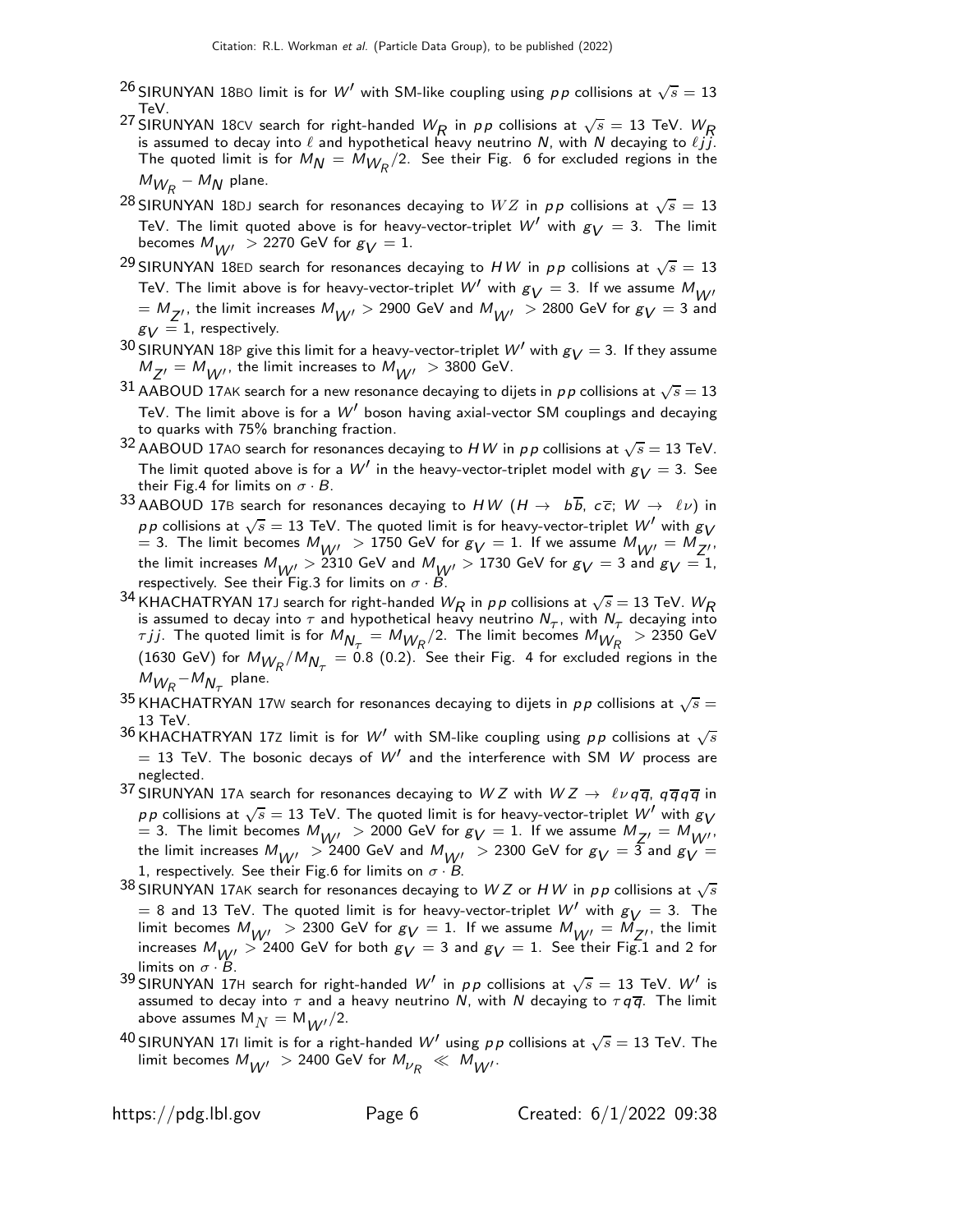- $^{41}$  SIRUNYAN 17R search for resonances decaying to  $HW$  in  $\rho\,p$  collisions at  $\sqrt{s}=$  13 TeV. The quoted limit is for heavy-vector-triplet W' with  $g_V = 3$ . Mass regions  $M_{V}$  < 2370 GeV and 2870  $< M_{W'}$   $<$  2970 GeV are excluded for  $g_V = 1$ . If we assume  $M_{Z'}$  $= M_{W'}$ , the excluded mass regions are 1000  $< M_{W'} < 2500$  GeV and 2760  $< M_{W'} < 2500$ 3300 GeV for  $g_V =$  3; 1000  $<$   $M_{W'}$   $<$  2430 GeV and 2810  $<$   $M_{W'}$   $<$  3130 GeV for  $g_V = 1$ . See their Fig.5 for limits on  $\sigma \cdot B$ .
- 42 AABOUD 16AE search for resonances decaying to VV ( $V = W$  or Z) in pp collisions at  $\sqrt{s} = 13$  TeV. Results from  $\nu \nu q q$ ,  $\nu \ell qq$ ,  $\ell \ell qq$  and  $qqqq$  final states are combined. The quoted limit is for a heavy-vector-triplet  $W'$  with  $g_{\bigvee}=3$  and  $M_{W'}=M_{Z'}$ .
- $^{43}$  AABOUD 16V limit is for  $W'$  with SM-like coupling using  $p \, p$  collisions at  $\sqrt{s} = 13$  TeV. The bosonic decays of  $W'$  and the interference with SM  $W$  process are neglected.
- 44 AAD 16R search for  $W' \to WZ$  in pp collisions at  $\sqrt{s} = 8$  TeV.  $\ell \nu \ell' \ell'$ ,  $\ell \ell q \overline{q}$ ,  $\ell \nu q \overline{q}$ , and all hadronic channels are combined. The quoted limit assumes  $g_{WWM}$   $\frac{1}{2}$  /gw W Z

$$
= (M_W/M_{W'})^2.
$$

- $^{45}$  AAD 16S search for a new resonance decaying to dijets in  $p\,p$  collisions at  $\sqrt{s}=13$  TeV. The limit quoted above is for a  $\mathcal{W}'$  having SM-like couplings to quarks.
- $^{46}$ KHACHATRYAN 16A0 limit is for a SM-like right-handed  $W'$  using  $\rho \rho$  collisions at  $\sqrt{s}$  $= 8$  TeV. The quoted limit combines  $t \rightarrow q q b$  and  $t \rightarrow \ell \nu b$  events.
- $^{47}$ KHACHATRYAN 16AP search for a resonance decaying to  $HW$  in  $pp$  collisions at  $\sqrt{s}$  $=$  8 TeV. Both  $H$  and  $W$  are assumed to decay to fat jets. The quoted limit is for heavy-vector-triplet  $W'$  with  $g_V = 3$ .
- $^{48}$ KHACHATRYAN 16BD search for resonance decaying to  $HW$  in  $pp$  collisions at  $\sqrt{s} =$ 8 TeV. The quoted limit is for heavy-vector-triplet (HVT)  $W'$  with  $g_V = 3$ . The HVT model  $m_{W'} = m_{Z'} > 1.8$  TeV is also obtained by combining  $W'/Z' \rightarrow \ W$  H/Z H  $\rightarrow$  $\ell\nu$  b b,  $q\overline{q}\tau\tau$ ,  $q\overline{q}$  b b, and  $q\overline{q}q\overline{q}q\overline{q}$  channels.
- $^{49}$ KHACHATRYAN 16K search for resonances decaying to dijets in  $pp$  collisions at  $\sqrt{s}=$ 13 TeV.
- $^{50}$  KHACHATRYAN 16L search for resonances decaying to dijets in  $pp$  collisions at  $\sqrt{s}$  $= 8$  TeV with the data scouting technique, increasing the sensitivity to the low mass resonances.
- $51$  KHACHATRYAN 160 limit is for  $W'$  having universal couplings. Interferences with the SM amplitudes are assumed to be absent.
- $^{52}$  AAD 15AU search for  $W'$  decaying into the  $WZ$  final state with  $W \rightarrow q \overline{q}'$ ,  $Z \rightarrow$  $\ell^+\ell^-$  using  $\rho\rho$  collisions at  $\sqrt{s}=8$  TeV. The quoted limit assumes  $s_{W'}$   $_W$   $_Z/s_W$   $_W$   $_Z$  $= (M_W / M_{W'})^2$ .
- $^{53}$  AAD 15AV limit is for a SM like right-handed  $W'$  using  $pp$  collisions at  $\sqrt{s}=8$  TeV.  $W' \rightarrow \ell \nu$  decay is assumed to be forbidden.
- $^{54}$  AAD 15AZ search for  $W'$  decaying into the W Z final state with  $W\rightarrow \ell\nu,\,Z\rightarrow q\overline{q}$ using pp collisions at  $\sqrt{s} = 8$  TeV. The quoted limit assumes  $g_{W'} w_Z / g_W w_Z =$  $(M_W/M_{W'})^2$ .
- $^{55}$  AAD 15CP search for  $W'$  decaying into the  $WZ$  final state with  $W\rightarrow~$   $q\overline{q},~$   $Z$   $\rightarrow~$   $q\overline{q}$ using pp collisions at  $\sqrt{s} = 8$  TeV. The quoted limit assumes  $g_{W'}$   $_{WZ}/g_{W}$   $_{WZ} =$  $(M_W/M_{W'})^2$ .
- $^{56}$  AAD 15R limit is for a SM like right-handed  $W'$  using pp collisions at  $\sqrt{s} = 8$  TeV.  $W' \rightarrow \ell \nu$  decay is assumed to be forbidden.
- 57 AAD 15V search for new resonance decaying to dijets in  $pp$  collisions at  $\sqrt{s} = 8$  TeV.
- <sup>58</sup> KHACHATRYAN 15C search for W' decaying via  $WZ$  to fully leptonic final states using p p collisions at  $\sqrt{s}=8$  TeV. The quoted limit assumes  $g_{W'}$   $_W$   $_Z$ / $g_W$   $WZ = M_W$  $M_Z/M_{W'}^2$ .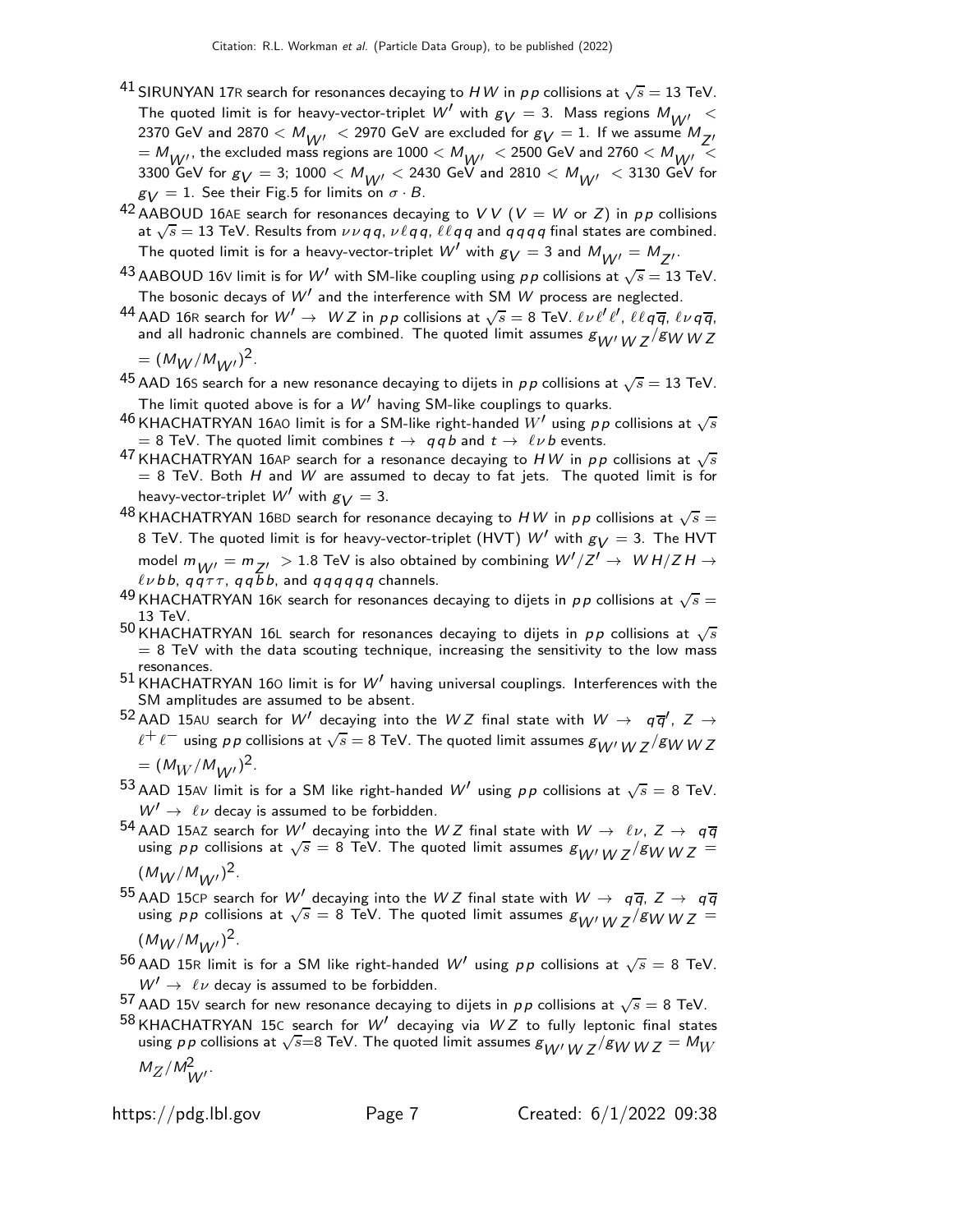- <sup>59</sup> KHACHATRYAN 15T limit is for  $W'$  with SM-like coupling which interferes the SM  $W$ boson constructively using  $pp$  collisions at  $\sqrt{s} = 8$  TeV. For  $W'$  without interference, the limit becomes  $> 3280$  GeV.
- 60 KHACHATRYAN 140 search for right-handed  $W_R$  in pp collisions at  $\sqrt{s} = 8$  TeV.  $W_R$ is assumed to decay into  $\ell$  and hypothetical heavy neutrino N, with N decaying into  $\ell j j$ . The quoted limit is for  $M_{\nu_{eR}}^{}=M_{\nu_{\mu R}^{}}^{}=M_{W_{\!R}^{}}/2.$  See their Fig. 3 and Fig. 5 for excluded regions in the  $M_{\tilde{W}_{R}} - M_{\nu}$  plane.
- $^{61}$  AAD 20AD search for a narrow resonance decaying to a pair of large-radius-jets  $J_1$  and  $J_2$  employing a machine-learning procedure. See their Fig. 3 for limits on  $\sigma \cdot B$  depending on assumptions about invariant masses for  $J_1$ ,  $J_2$ , and  $J_1 J_2$ .
- <sup>62</sup> AAD 20W search for W' decaying to W Z' in pp collisions at  $\sqrt{s} = 13$  TeV. See their Fig. 5(b) for limits on  $\sigma \cdot B$  as a function of  $m_{Z'}$ . The  $W' \to W Z'$  branching fraction

was chosen to be 0.5 and the mass difference between the  $W'$  and  $Z'$  was set to 250  $\,$ GeV.

- 63 AABOUD 19BB search for right handed  $W_R$  in pp collisions at  $\sqrt{s} = 13$  TeV.  $W_R$  is assumed to decay into  $\ell$  and a boosted hypothetical heavy neutrino N, with N decaying to  $\ell$  and a large radius jet  $j=q\overline{q}.$  See their Fig. 7 for excluded regions in  $M_{\overline{\mathcal{W}}_R}-M_{\overline{\mathcal{N}}}$ plane.
- $64$  SIRUNYAN 19V search for a new resonance decaying to a top quark and a heavy vectorlike bottom partner  $B$  decaying to  $Hb$  (or a bottom quark and a heavy vector-like top partner T decaying to Ht) in pp collisions at  $\sqrt{s} = 13$  TeV. See their Fig. 8 for limits on  $\sigma \cdot B$ .
- 65 AABOUD 18AA search for a narrow charged vector boson decaying to  $W\gamma$ . See their Fig. 9 for the exclusion limit in  $M_{UV} - \sigma B$  plane.
- <sup>66</sup> AABOUD 18AD search for resonances decaying to  $HX$   $(H \rightarrow b\overline{b}, X \rightarrow q\overline{q}')$  in pp collisions at  $\sqrt{s} = 13$  TeV. See their Figs. 3–5 for limits on  $\sigma \cdot B$ .
- $^{67}$  AABOUD 18CJ search for heavy-vector-triplet  $W'$  in  $\rho \rho$  collisions at  $\sqrt{s}=$  13 TeV. The limit quoted above is for model with  $g_V = 3$  assuming  $M_{W'} = M_{Z'}$ . The limit becomes  $M_{\text{MII}} > 5500$  GeV for model with  $g_V = 1$ .
- 68 KHACHATRYAN 17U search for resonances decaying to HW  $(H \to b\overline{b}; W \to \ell\nu)$  in pp collisions at  $\sqrt{s} = 13$  TeV. The limit on the heavy-vector-triplet model is  $M_{Z'} =$  $M_{W'}$   $>$  2 TeV for  $g_V^{}=$  3, in which constraints from the  $Z'\rightarrow$   $\;HZ$   $(H\rightarrow$   $\;bb)$  b;  $Z\rightarrow$

 $\ell^+\ell^-$ ,  $\nu\overline{\nu}$ ) are combined. See their Fig.3 and Fig.4 for limits on  $\sigma\cdot B$ .

- 69 AAD 15BB search for W' decaying into W H with  $W \to \ell \nu$ ,  $H \to b\overline{b}$ . See their Fig. 4 for the exclusion limits in the heavy vector triplet benchmark model parameter space.
- $^{70}$  AALTONEN 15C limit is for a SM-like right-handed  $W'$  assuming  $W' \rightarrow \ \ell \nu$  decays are forbidden, using  $p\overline{p}$  collisions at  $\sqrt{s}=1.96$  TeV. See their Fig. 3 for limit on  $g_{W'}/g_W$ .
- $^{71}$ KHACHATRYAN 15V search new resonance decaying to dijets in  $p\,p$  collisions at  $\sqrt{s}=$ 8 TeV.
- $72$  AAD 14AT search for a narrow charged vector boson decaying to  $W\gamma$ . See their Fig. 3a for the exclusion limit in  $m_{W'} - \sigma B$  plane.
- <sup>73</sup> AAD 14S search for W<sup>'</sup> decaying into the W Z final state with  $W \to \ell \nu$ ,  $Z \to \ell \ell$  using pp collisions at  $\sqrt{s} = 8$  TeV. The quoted limit assumes  $g_{W'} w_Z / g_W w_Z =$  $(M_W/M_{W'})^2$ .
- 74 KHACHATRYAN 14 search for W' decaying into W Z final state with  $W \rightarrow q \overline{q}$ ,  $Z \rightarrow$  $q\bar{q}$  using pp collisions at  $\sqrt{s}$ =8 TeV. The quoted limit assumes  $g_{W'}$   $_{WZ}/g_{W}$   $_{WZ}$  =  $(M_W/M_{W'})^2$ .
- <sup>75</sup> KHACHATRYAN 14A search for W<sup>'</sup> decaying into the W Z final state with  $W \rightarrow \ell \nu$ ,  $Z \rightarrow q\overline{q}$ , or  $W \rightarrow q\overline{q}$ ,  $Z \rightarrow \ell\ell$ . pp collisions data at  $\sqrt{s}=8$  TeV are used for the search. See their Fig. 13 for the exclusion limit on the number of events in the mass−width plane.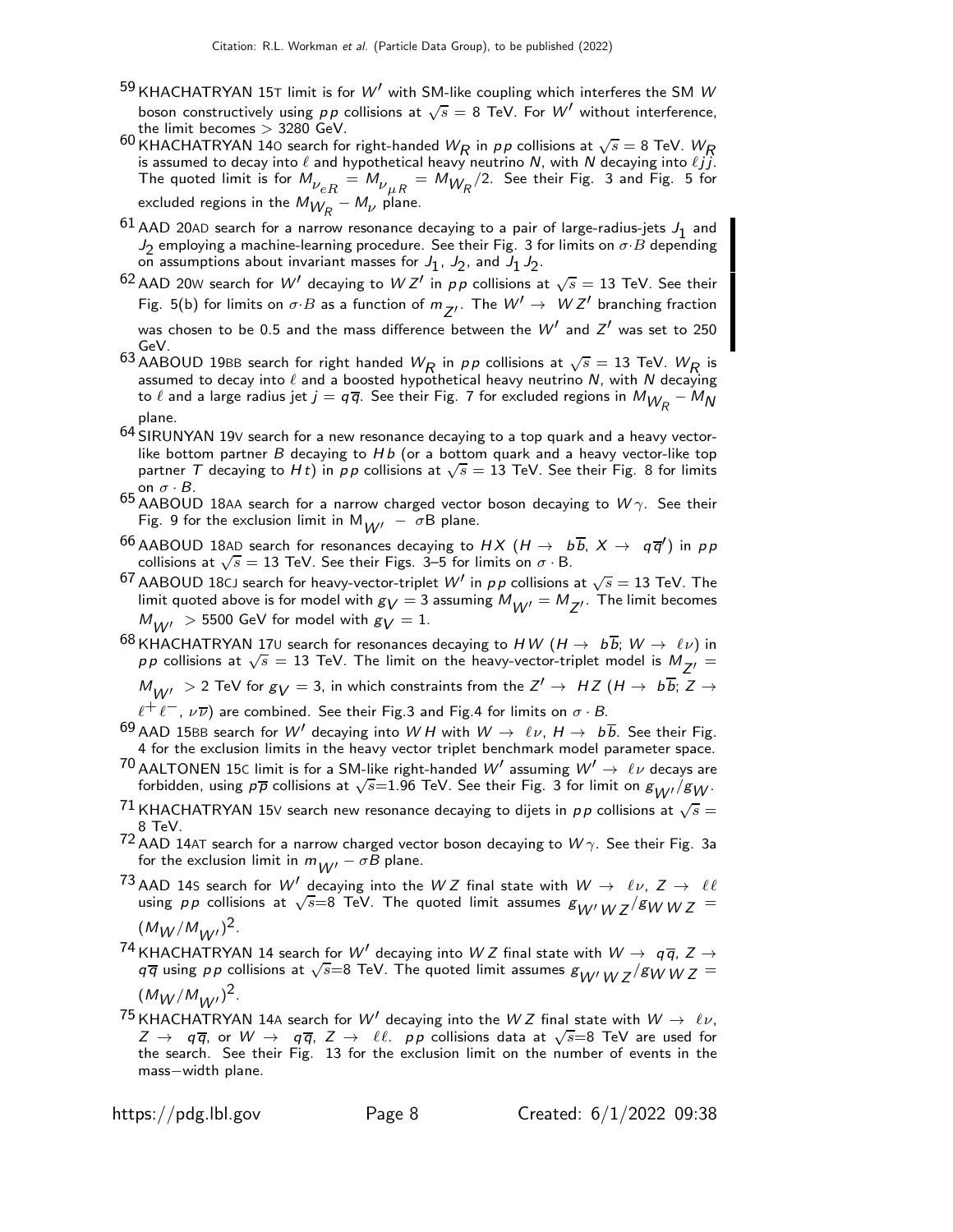$^{76}$  AAD 13A0 search for  $W'$  decaying into the  $WZ$  final state with  $W$   $\rightarrow$   $\ell\nu$ ,  $Z$   $\rightarrow$ 2j using pp collisions at  $\sqrt{s}$ =7 TeV. The quoted limit assumes  $g_{W'}$  W  $\frac{1}{2}$ /gW W  $\frac{1}{2}$  =

 $(M_W/M_{W'})^2$ .

- $77$  CHATRCHYAN 13AJ search for resonances decaying to  $WZ$  pair, using the hadronic decay modes of W and Z, in  $pp$  collisions at  $\sqrt{s}$ =7 TeV. See their Fig. 7 for the limit on the cross section.
- $^{78}$  CHATRCHYAN 13AQ limit is for  $W'$  with SM-like coupling which interferes with the SM W boson using  $pp$  collisions at  $\sqrt{s}$ =7 TeV.
- $79$  CHATRCHYAN 13E limit is for  $W'$  with SM-like coupling which intereferes with the SM W boson using pp collisions at  $\sqrt{s}$ =7 TeV. For W' with right-handed coupling, the bound becomes >1850 GeV (>1910 GeV) if  $W'$  decays to both leptons and quarks (only to quarks). If both left- and right-handed couplings are present, the limit becomes
- $>$  1640 GeV.<br><sup>80</sup> CHATRCHYAN 13∪ search for  $W'$  decaying to the  $W\,Z$  final state, with  $W$  decaying into jets, in *pp* collisions at  $\sqrt{s}$ =7 TeV. The quoted limit assumes  $g_{W'WZ}/g_W$   $Z$

 $= (M_W / M_{W'})^2$ .

- $81$  The AAD 12AV quoted limit is for a SM-like right-handed  $W'$  using pp collisions at  $\sqrt{s}$ =7 TeV.  $W' \rightarrow \ell \nu$  decay is assumed to be forbidden.
- $^{82}$  AAD 12BB use  $pp$  collisions data at  $\sqrt{s}$ =7 TeV. The quoted limit assumes  $\mathcal{E}_{\pmb{W}'\pmb{W}}$  y  $\mathcal{Z}$  /  $\mathcal{E}_{\pmb{W}}$  w  $\mathcal{Z} = (\mathcal{M}_{\pmb{W}}/\mathcal{M}_{\pmb{W'}})^2$  .
- <sup>83</sup> AAD 12CK search for  $p p \to t W'$ ,  $W' \to \overline{t} q$  events in  $p p$  collisions. See their Fig. 5
- for the limit on  $\sigma \cdot B$ .<br>84 AAD 12CR use *p p* collisions at  $\sqrt{s}$ =7 TeV.
- $^{85}$  AAD 12M search for right-handed  $W_R$  in  $pp$  collisions at  $\sqrt{s}=7$  TeV.  $W_R$  is assumed to decay into  $\ell$  and hypothetical heavy neutrino N, with N decaying into  $\ell j j$ . See their Fig. 4 for the limit in the  $m_N - m_{M}$  plane.
- $^{86}$  AALTONEN 12N search for  $p\overline{p} \rightarrow \ t \, W', \ W' \rightarrow \ \overline{t}d$  events in  $p\overline{p}$  collisions. See their Fig. 3 for the limit on  $\sigma \cdot B$ .
- <sup>87</sup> CHATRCHYAN 12AR search for  $p p \rightarrow t W'$ ,  $W' \rightarrow \overline{t} d$  events in  $p p$  collisions. See their Fig. 2 for the limit on  $\sigma \cdot B$ .
- $^{88}$ CHATRCHYAN 12BG search for right-handed  $W_R$  in  $pp$  collisions  $\sqrt{s} = 7$  TeV.  $W_R$  is assumed to decay into  $\ell$  and hypothetical heavy neutrino N, with N decaying into  $\ell j j$ . See their Fig. 3 for the limit in the  $m_N - m_{W'}$  plane.
- $^{89}$  ABAZOV 11H use data from  $p\overline{p}$  collisions at  $\sqrt{s}{=}1.96$  TeV. The quoted limit is obtained assuming  $W'WZ$  coupling strength is the same as the ordinary  $WWZ$  coupling strength in the Standard Model.
- 90 ABAZOV 11<sup>L</sup> limit is for W′ with SM-like coupling which interferes with the SM W boson, using  $p\overline{p}$  collisions at  $\sqrt{s}{=}1.96$  TeV. For  $W'$  with right-handed coupling, the bound becomes >885 GeV (>890 GeV) if  $W'$  decays to both leptons and quarks (only to quarks). If both left- and right-handed couplings present, the limit becomes  $>916$ GeV.
- 91 AALTONEN 10N use  $p\overline{p}$  collision data at  $\sqrt{s}=1.96$  TeV. The quoted limit assumes  ${\cal E}_{W^{\prime}WZ}/{\cal E}$ W  $WZ=(M_{W}/M_{W^{\prime}})^{2}$ . See their Fig. 4 for limits in mass-coupling plane.
- $^{92}$  AALTONEN 09AC search for new particle decaying to dijets using  $p\overline{p}$  collisions at  $\sqrt{s}$ =1.96 TeV.
- 93 The ACOSTA 03B quoted limit is for  $M_{W'} \gg M_{V_R}$ , using  $p\overline{p}$  collisions at  $\sqrt{s}$ =1.8 TeV. For  $M_{W'}^{}$   $<$   $M_{\nu_R^{}},$   $M_{W'}^{}$  between 225 and 566 GeV is excluded.
- 94 The quoted limit is obtained assuming  $W' W Z$  coupling strength is the same as the ordinary W W Z coupling strength in the Standard Model, using  $p\bar{p}$  collisions at  $\sqrt{s}$ =1.8 TeV. See their Fig. 2 for the limits on the production cross sections as a function of the W′ width.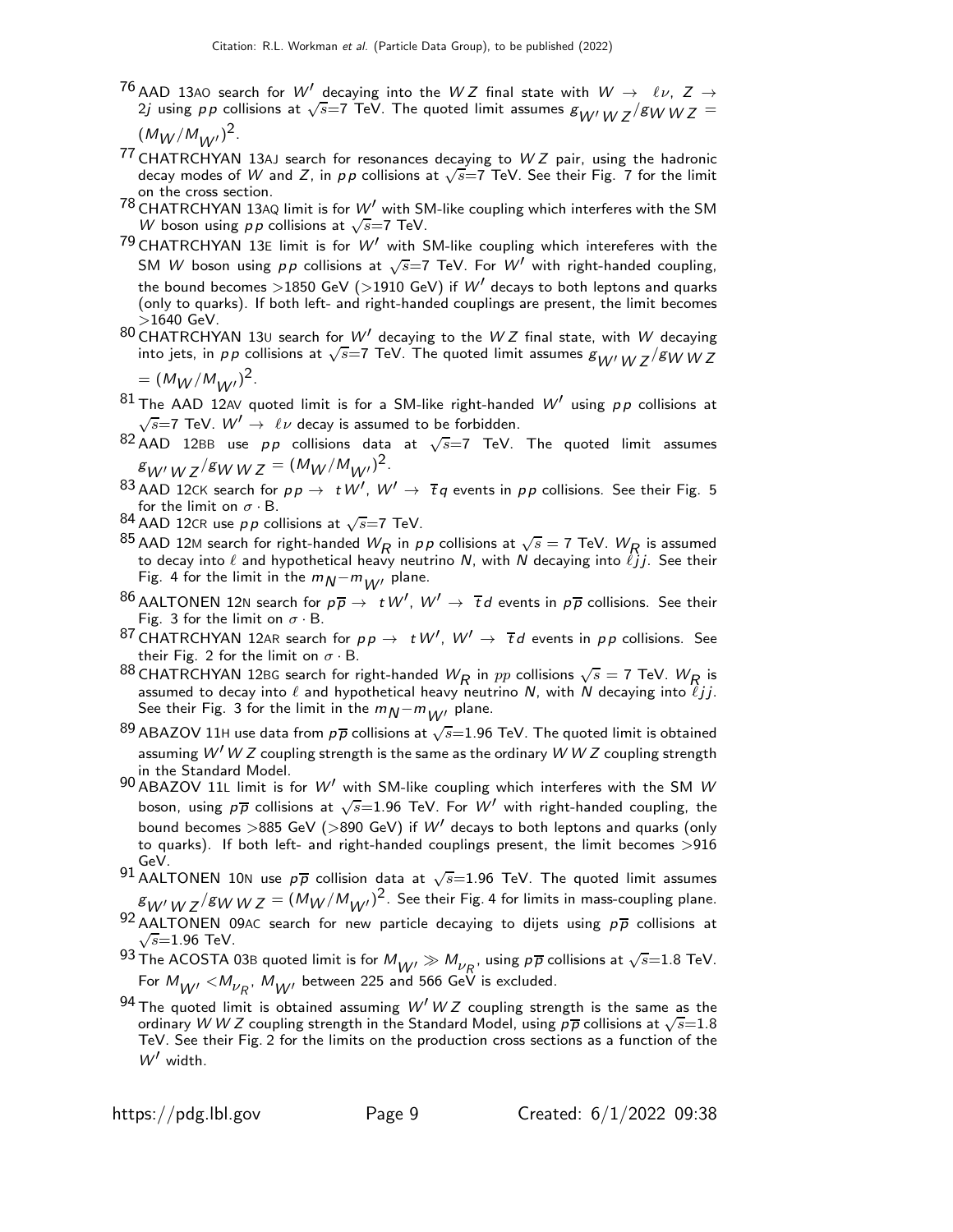- $^{95}$  AFFOLDER 011 combine a new bound on  $W' \rightarrow\ e \nu$  of 754 GeV, using  $p\overline{p}$  collisions at  $\sqrt{s}$ =1.8 TeV, with the bound of ABE 00 on  $W' \rightarrow \ \mu \nu$  to obtain quoted bound.
- $^{96}$  ABE 97G search for new particle decaying to dijets using  $\rho\overline{\rho}$  collisions at  $\sqrt{s}{=}1.8$  TeV. 97 For bounds on  $W_R$  with nonzero right-handed mass, see Fig. 5 from ABACHI 96C.

- 98 ABACHI 95E assume that the decay  $W' \rightarrow WZ$  is suppressed and that the neutrino from  $W'$  decay is stable and has a mass significantly less  $m_{W'}^{}$  .
- $99$  RIZZO 93 analyses CDF limit on possible two-jet resonances. The limit is sensitive to the inclusion of the assumed  $K$  factor.

## $W_R$  (Right-Handed W Boson) MASS LIMITS

Assuming a light right-handed neutrino, except for BEALL 82, LANGACKER 89B, and COLANGELO 91.  $g_{\pmb{R}}=g_{\pmb{L}}$  assumed. [Limits in the section MASS LIMITS for W' below are also valid for  $W_R$  if  $m_{V_R} \ll m_{W_R}$ . Some limits assume manifest left-right symmetry, i.e., the equality of left- and right Cabibbo-Kobayashi-Maskawa matrices. For a comprehensive review, see LANGACKER 89B. Limits on the  $W_{\text{\scriptsize L}}$ - $W_{\text{\scriptsize R}}$ mixing angle  $\zeta$  are found in the next section. Values in brackets are from cosmological and astrophysical considerations and assume a light right-handed neutrino.

| VALUE (GeV)                                                                   | $CL\%$ | <b>DOCUMENT ID</b>      |                 | TECN             | COMMENT                                |
|-------------------------------------------------------------------------------|--------|-------------------------|-----------------|------------------|----------------------------------------|
| > 592                                                                         | 90     | $1$ BUENO               | 11              |                  | TWST $\mu$ decay                       |
| >715                                                                          | 90     | <sup>2</sup> CZAKON     | 99              |                  | RVUE Electroweak                       |
| • • • We do not use the following data for averages, fits, limits, etc. • • • |        |                         |                 |                  |                                        |
| >235                                                                          | 90     | <sup>3</sup> PRIEELS    | 14              | PIE <sub>3</sub> | $\mu$ decay                            |
| > 245                                                                         | 90     | <sup>4</sup> WAUTERS    | 10              | <b>CNTR</b>      | $60$ Co $\beta$ decay                  |
| $>$ 2500                                                                      |        | <sup>5</sup> ZHANG      | 08              | <b>THEO</b>      | ${}^m\kappa_l^0 - {}^m\kappa_s^0$      |
| >180                                                                          | 90     | <sup>6</sup> MELCONIAN  | 07              | CNTR             | $37$ K $\beta$ <sup>+</sup> decay      |
| > 290.7                                                                       | 90     | <sup>7</sup> SCHUMANN   | 07              |                  | CNTR Polarized neutron decay           |
| [> 3300]                                                                      | 95     | <sup>8</sup> CYBURT     | 05              | COSM             | Nucleosynthesis; light $\nu_R$         |
| >310                                                                          | 90     | <sup>9</sup> THOMAS     | 01              | <b>CNTR</b>      | $\beta^+$ decay                        |
| >137                                                                          | 95     | 10 ACKERSTAFF 99D       |                 | OPAL             | $\tau$ decay                           |
| >1400                                                                         | 68     | 11 BARENBOIM            | 98              | <b>RVUE</b>      | Electroweak, $Z-Z'$ mixing             |
| > 549                                                                         | 68     | 12 BARENBOIM            | 97              | <b>RVUE</b>      | $\mu$ decay                            |
| > 220                                                                         | 95     | $13$ STAHL              | 97              | <b>RVUE</b>      | $\tau$ decay                           |
| > 220                                                                         | 90     | 14 ALLET                | 96              |                  | CNTR $\beta^+$ decay                   |
| >281                                                                          | 90     | <sup>15</sup> KUZNETSOV | 95              | CNTR             | Polarized neutron decay                |
| >282                                                                          | 90     | $16$ KUZNETSOV          | 94 <sub>B</sub> |                  | CNTR Polarized neutron decay           |
| >439                                                                          | 90     | <sup>17</sup> BHATTACH  | 93              | <b>RVUE</b>      | $Z-Z'$ mixing                          |
| > 250                                                                         | 90     | 18 SEVERIJNS            | 93              | <b>CNTR</b>      | $\beta^+$ decay                        |
|                                                                               |        | <sup>19</sup> IMAZATO   | 92              | <b>CNTR</b>      | $K^+$ decay                            |
| 475<br>$\geq$                                                                 | 90     | 20 POLAK                | 92 <sub>B</sub> | <b>RVUE</b>      | $\mu$ decay                            |
| > 240                                                                         | 90     | $21$ AQUINO             | 91              | RVUE             | Neutron decay                          |
| >496                                                                          | 90     | 21 AQUINO               | 91              | RVUE             | Neutron and muon decay                 |
| >700                                                                          |        | <sup>22</sup> COLANGELO | 91              | <b>THEO</b>      | $m_{K_l^0} - m_{K_S^0}$                |
| >477                                                                          | 90     | <sup>23</sup> POLAK     | 91              | <b>RVUE</b>      | $\mu$ decay                            |
| [none 540-23000]                                                              |        | <sup>24</sup> BARBIERI  | 89 <sub>B</sub> | <b>ASTR</b>      | SN 1987A; light $\nu_R$                |
| > 300                                                                         | 90     | <sup>25</sup> LANGACKER | 89 <sub>B</sub> | <b>RVUE</b>      | General                                |
| >160                                                                          | 90     | 26 BALKE                | 88              | <b>CNTR</b>      | $\mu \rightarrow e \nu \overline{\nu}$ |
| >406                                                                          | 90     | 27 JODIDIO              | 86              | <b>ELEC</b>      | Any $\zeta$                            |
| >482                                                                          | 90     | 27 JODIDIO              | 86              | <b>ELEC</b>      | $\zeta=0$                              |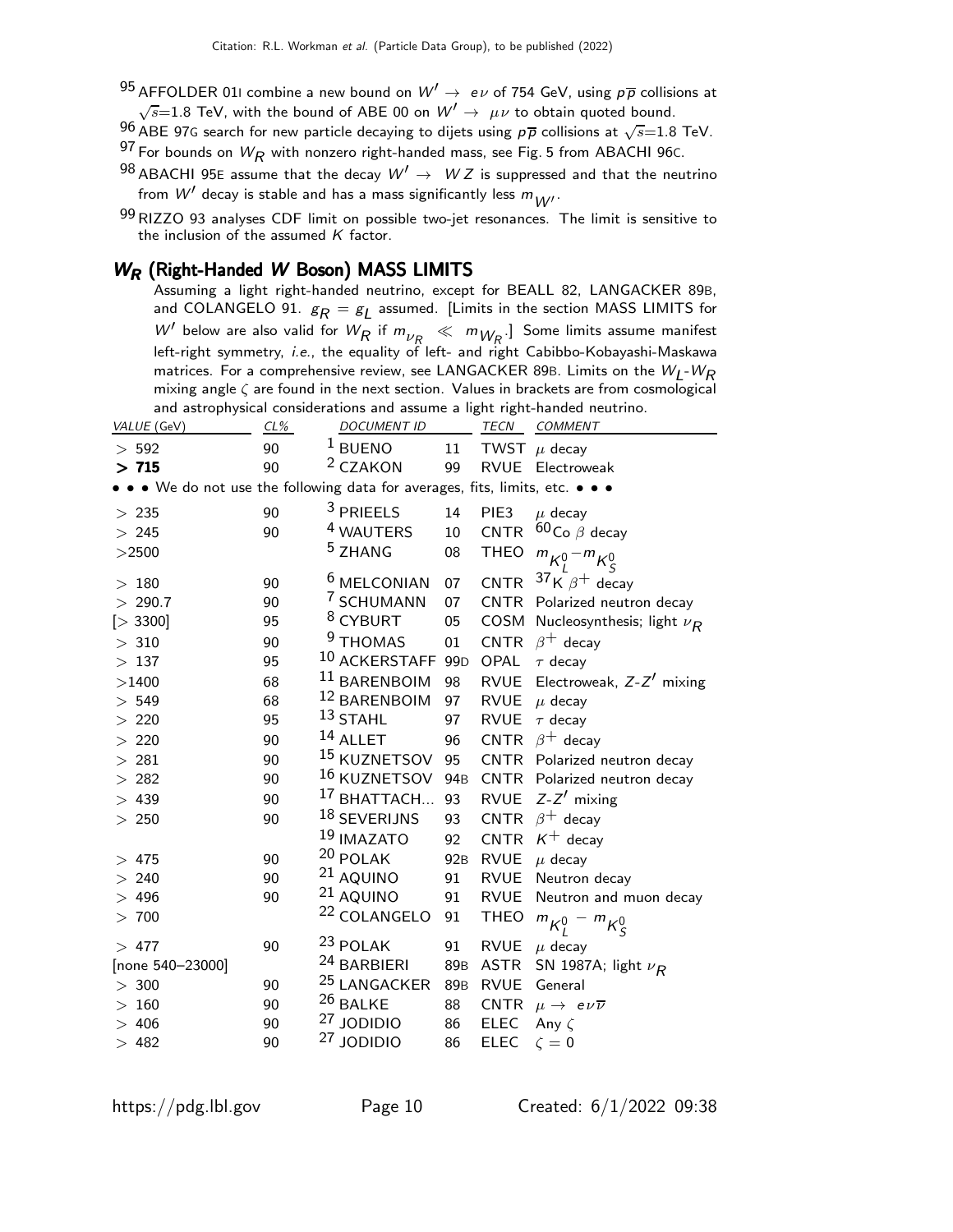| > 800       |    |                                                                     |  | MOHAPATRA 86 RVUE $SU(2)_I \times SU(2)_R \times U(1)$ |
|-------------|----|---------------------------------------------------------------------|--|--------------------------------------------------------|
| $>400$      | 95 | <sup>28</sup> STOKER 85 ELEC Any $\zeta$                            |  |                                                        |
| $>475$      | 95 | <sup>28</sup> STOKER 85 ELEC $\zeta$ <0.041                         |  |                                                        |
|             |    | <sup>29</sup> BERGSMA 83 CHRM $\nu_{\mu} e \rightarrow \mu \nu_{e}$ |  |                                                        |
| >380        | 90 | $30$ CARR                                                           |  | 83 ELEC $\mu^+$ decay                                  |
| $>\!\!1600$ |    | $^{31}$ BEALL                                                       |  | 82 THEO $m_{K_1^0} - m_{K_5^0}$                        |
|             |    |                                                                     |  |                                                        |

 $1$  The quoted limit is for manifest left-right symmetric model.

 $2$  CZAKON 99 perform a simultaneous fit to charged and neutral sectors.

<sup>3</sup> PRIEELS 14 limit is from  $\mu^+ \to~e^+ \nu \overline{\nu}$  decay parameter  $\xi''$ , which is determined by the positron polarization measurement.

4 WAUTERS 10 limit is from a measurement of the asymmetry parameter of polarized <sup>60</sup>Co  $β$  decays. The listed limit assumes no mixing.

<sup>5</sup> ZHANG 08 limit uses a lattice QCD calculation of the relevant hadronic matrix elements, while BEALL 82 limit used the vacuum saturation approximation.

- $6$  MELCONIAN 07 measure the neutrino angular asymmetry in  $\beta^+$ -decays of polarized  $37$ K, stored in a magneto-optical trap. Result is consistent with SM prediction and does not constrain the  $W_{L}-W_{R}$  mixing angle appreciably.
- <sup>7</sup> SCHUMANN 07 limit is from measurements of the asymmetry  $\langle \vec{p}_\nu \cdot \sigma_n \rangle$  in the  $\beta$  decay of polarized neutrons. Zero mixing is assumed.

 $^8$ CYBURT 05 limit follows by requiring that three light  $\nu_R$ 's decouple when  $T_{dec}$   $>$  140 MeV. For different  $\tau_{dec}$ , the bound becomes  $M_{W_R}$   $>$  3.3 TeV (  $\tau_{dec}$  / 140 MeV) $^{3/4}.$ 

 $^{9}$ THOMAS 01 limit is from measurement of  $\beta^{+}$  polarization in decay of polarized  $^{12}$ N. The listed limit assumes no mixing.

10 ACKERSTAFF 99D limit is from  $\tau$  decay parameters. Limit increase to 145 GeV for zero mixing.

11 BARENBOIM 98 assumes minimal left-right model with Higgs of  $SU(2)_R$  in  $SU(2)_L$ doublet. For Higgs in SU(2) $_L$  triplet,  $m_{W_R} > 1100$  GeV. Bound calculated from effect of corresponding  $Z_{LR}$  on electroweak data through  $Z-Z_{LR}$  mixing.

<sup>12</sup> The quoted limit is from  $\mu$  decay parameters. BARENBOIM 97 also evaluate limit from  $\kappa_L$ - $\kappa_S$  mass difference.

13 STAHL 97 limit is from fit to  $\tau$ -decay parameters.

<sup>14</sup> ALLET 96 measured polarization-asymmetry correlation in  ${}^{12}N\beta^+$  decay. The listed limit assumes zero  $L-R$  mixing.

15 KUZNETSOV 95 limit is from measurements of the asymmetry  $\langle \vec{p}_1 \cdot \sigma_n \rangle$  in the  $\beta$  decay of polarized neutrons. Zero mixing assumed. See also KUZNETSOV 948.

- $^{16}$  KUZNETSOV 94B limit is from measurements of the asymmetry  $\langle \vec p_\nu \cdot \sigma_{\bm n} \rangle$  in the  $\beta$  decay of polarized neutrons. Zero mixing assumed.
- $^{17}$ BHATTACHARYYA 93 uses Z-Z $'$  mixing limit from LEP '90 data, assuming a specific Higgs sector of  $SU(2)_L \times SU(2)_R \times U(1)$  gauge model. The limit is for  $m_t$ =200 GeV and slightly improves for smaller  $m_{\boldsymbol{t}}.$

 $^{18}$  SEVERIJNS 93 measured polarization-asymmetry correlation in  $^{107}$ In  $\beta^+$  decay. The disted limit assumes zero L-R mixing. Value quoted here is from SEVERIJNS 94 erratum.

 $^{19}$ IMAZATO 92 measure positron asymmetry in  $\kappa^+$   $\rightarrow$   $\;\mu^+\nu_\mu^{}$  decay and obtain

 $\{\mathcal{P}_\mu>$  0.990 (90% CL). If  $W_{\pmb{R}}$  couples to  $u$ s with full weak strength  $(V_{\pmb{\mu_S}}^{\pmb{R}}\!=\!1)$ , the result corresponds to  $m_{W_R} > 653$  GeV. See their Fig. 4 for  $m_{W_R}$  limits for general  $|2$ .

 $|V_{us}^R$  $|^{2}=1-|V_{ud}^{R}|$ 

 $20$  POLAK 92B limit is from fit to muon decay parameters and is essentially determined by JODIDIO 86 data assuming  $\zeta$ =0. Supersedes POLAK 91.

21 AQUINO 91 limits obtained from neutron lifetime and asymmetries together with unitarity of the CKM matrix. Manifest left-right symmetry assumed. Stronger of the two limits also includes muon decay results.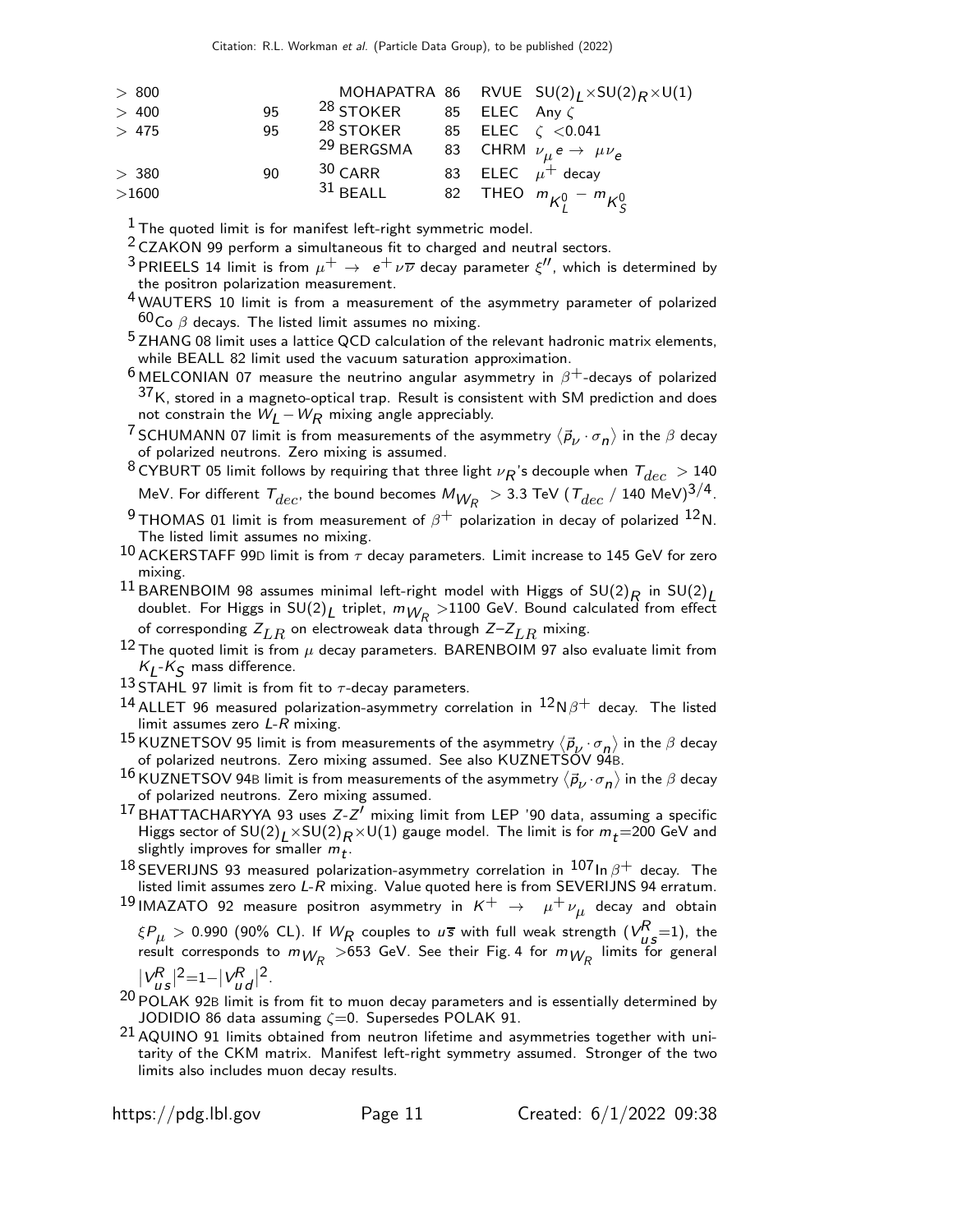- <sup>22</sup> COLANGELO 91 limit uses hadronic matrix elements evaluated by QCD sum rule and is less restrictive than BEALL 82 limit which uses vacuum saturation approximation. Manifest left-right symmetry assumed.
- $23$  POLAK 91 limit is from fit to muon decay parameters and is essentially determined by JODIDIO 86 data assuming  $\zeta = 0$ . Superseded by POLAK 92B.
- <sup>24</sup> BARBIERI 89B limit holds for  $m_{\nu_R}^{} \le 10$  MeV.
- <sup>25</sup> LANGACKER 89B limit is for any  $\nu_R$  mass (either Dirac or Majorana) and for a general class of right-handed quark mixing matrices.
- $^{26}$  BALKE 88 limit is for  $m_{\nu_{eR}}^{}=0$  and  $m_{\nu_{\mu R}}^{}~\leq~$  50 MeV. Limits come from precise measurements of the muon decay asymmetry as a function of the positron energy.
- <sup>27</sup> JODIDIO 86 is the same TRIUMF experiment as STOKER 85 (and CARR 83); however, it uses a different technique. The results given here are combined results of the two techniques. The technique here involves precise measurement of the end-point  $e^+$ spectrum in the decay of the highly polarized  $\mu^+$ .
- $^{28}$  STOKER 85 is same TRIUMF experiment as CARR 83. Here they measure the decay  $e^+$ spectrum asymmetry above 46 MeV/ $\epsilon$  using a muon-spin-rotation technique. Assumed a light right-handed neutrino. Quoted limits are from combining with CARR 83.
- <sup>29</sup> BERGSMA 83 set limit  $m_{W_2}/m_{W_1} >$  1.9 at CL  $=$  90%.
- $30$  CARR 83 is TRIUMF experiment with a highly polarized  $\mu^+$  beam. Looked for deviation from  $V - A$  at the high momentum end of the decay  $e^+$  energy spectrum. Limit from previous world-average muon polarization parameter is  $m_{W_R}$   $>$ 240 GeV. Assumes a light right-handed neutrino.
- $^{31}$  BEALL 82 limit is obtained assuming that  $W_R$  contribution to  $\kappa_L^0$  –K  $_S^0$  mass difference is smaller than the standard one, neglecting the top quark contributions. Manifest left-right symmetry assumed.

#### Limit on  $W_l$ -W<sub>R</sub> Mixing Angle  $\zeta$

Lighter mass eigenstate  $W_1 = W_L \cos \zeta - W_R \sin \zeta$ . Light  $\nu_R$  assumed unless noted. Values in brackets are from cosmological and astrophysical considerations.<br>CONSIDED TECN COMMENT

| VALUE                                                                         | $CL\%$   | <b>DOCUMENT ID</b>                               |                       | TECN         | <b>COMMENT</b>                                                                   |
|-------------------------------------------------------------------------------|----------|--------------------------------------------------|-----------------------|--------------|----------------------------------------------------------------------------------|
| • • • We do not use the following data for averages, fits, limits, etc. • • • |          |                                                  |                       |              |                                                                                  |
| $-0.020$<br>to 0.017<br>< 0.022                                               | 90<br>90 | BUENO<br>MACDONALD 08                            | 11                    |              | TWST $\mu \rightarrow e \nu \overline{\nu}$<br>TWST $\mu \to e\nu\overline{\nu}$ |
| 0.12<br>$\,<\,$                                                               | 95       | <sup>1</sup> ACKERSTAFF 99D OPAL $\tau$ decay    |                       |              |                                                                                  |
| 0.013<br>$\,<\,$<br>0.0333<br>$\lt$                                           | 90       | <sup>2</sup> CZAKON<br><sup>3</sup> BARENBOIM 97 | 99                    |              | <b>RVUE</b> Electroweak<br>RVUE $\mu$ decay                                      |
| 0.04<br>$\lt$                                                                 | 90       | <sup>4</sup> MISHRA                              |                       |              | 92 CCFR $\nu N$ scattering                                                       |
| $-0.0006$ to 0.0028<br>[none 0.00001-0.02]                                    | 90       | <sup>5</sup> AQUINO<br>$6$ BARBIERI              | 91<br>89 <sub>B</sub> | <b>RVUE</b>  | ASTR SN 1987A                                                                    |
| 0.040<br>$-0.056$<br>to 0.040                                                 | 90<br>90 | <b>JODIDIO</b><br><b>JODIDIO</b>                 | 86<br>86              | ELEC<br>ELEC | $\mu$ decay<br>$\mu$ decay                                                       |
|                                                                               |          |                                                  |                       |              |                                                                                  |

<sup>1</sup> ACKERSTAFF 99D limit is from  $\tau$  decay parameters.

2 CZAKON 99 perform a simultaneous fit to charged and neutral sectors.

- $3$  The quoted limit is from  $\mu$  decay parameters. BARENBOIM 97 also evaluate limit from  $\kappa_L$ - $\kappa_S$  mass difference.
- <sup>4</sup> MISHRA 92 limit is from the absence of extra large-x, large-y  $\overline{\nu}_{\mu}N \to \overline{\nu}_{\mu}X$  events at Tevatron, assuming left-handed  $\nu$  and right-handed  $\overline{\nu}$  in the neutrino beam. The result gives  $\zeta^2(1-2m_{W_1}^2/m_{W_2}^2)$ < 0.0015. The limit is independent of  $\nu_R$  mass.
- 5 AQUINO 91 limits obtained from neutron lifetime and asymmetries together with unitarity of the CKM matrix. Manifest left-right asymmetry is assumed.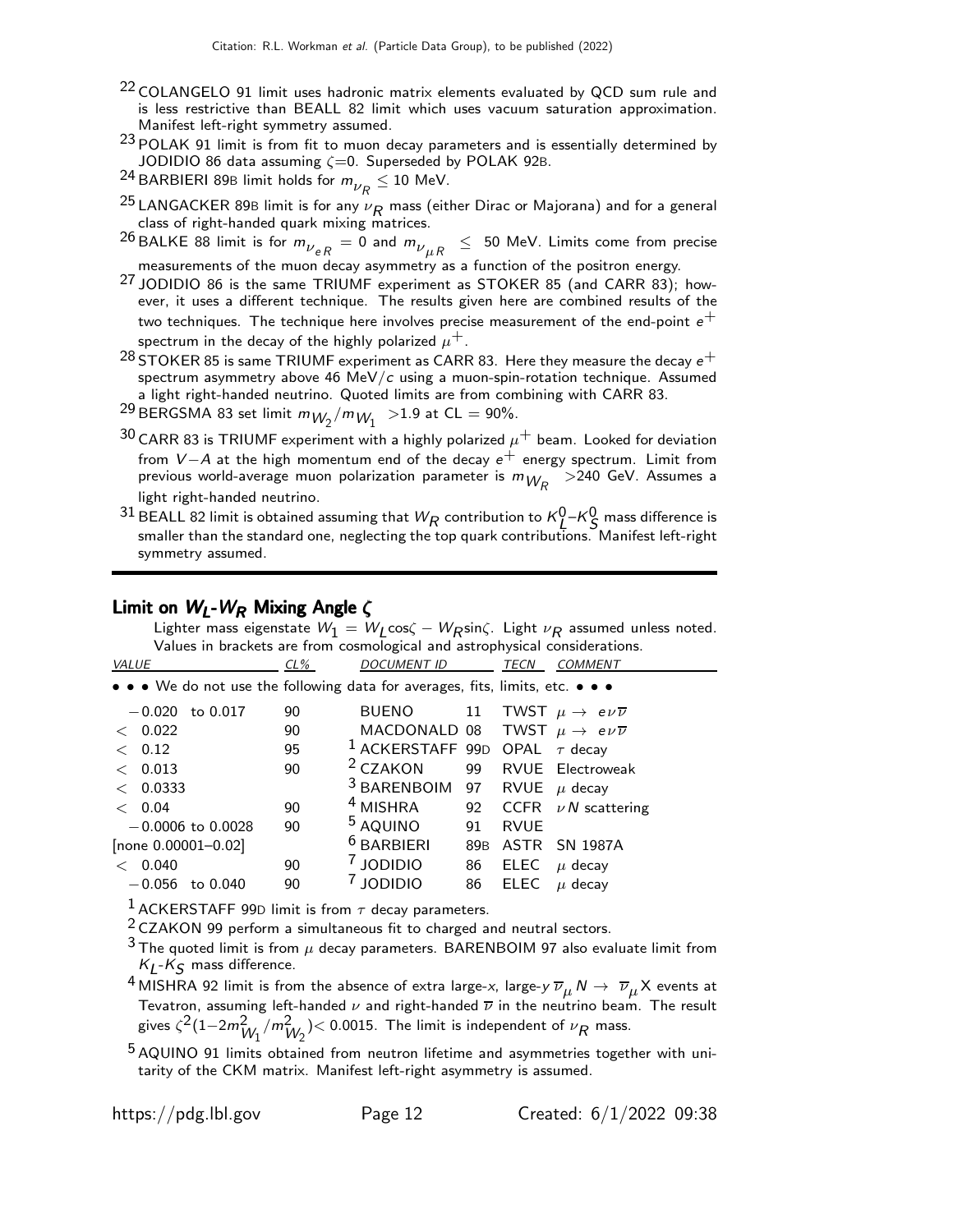$^6$ BARBIERI 89B limit holds for  $m_{\nu_R}^{}\leq 10$  MeV.

 $^7$ First JODIDIO 86 result assumes  $m_{W_R}{=}\infty$ , second is for unconstrained  $m_{W_R}{\cdot}$ 

# See the related review(s):

Z'[-Boson Searches](http://pdg.lbl.gov/2022/reviews/rpp2021-rev-zprime-searches.pdf)

## MASS LIMITS for  $Z'$  (Heavy Neutral Vector Boson Other Than  $Z$ )

#### Limits for  $Z'$ SM

 $Z'_{\text{SM}}$  is assumed to have couplings with quarks and leptons which are identical to<br>those of Z, and decays only to known fermions. The most recent preliminary results can be found in the " $Z'$ -boson searches" review above.

| VALUE (GeV)                     | $CL\%$ | <b>DOCUMENT ID</b>                                                        |          | TECN                 | <b>COMMENT</b>                                                                   |
|---------------------------------|--------|---------------------------------------------------------------------------|----------|----------------------|----------------------------------------------------------------------------------|
| $>5150$ (CL = 95%) OUR LIMIT    |        |                                                                           |          |                      |                                                                                  |
| >5150                           | 95     | <sup>1</sup> SIRUNYAN                                                     |          | 21N CMS              | pp; $Z'_{SM} \to e^+e^-$ , $\mu^+\mu^-$                                          |
| none 1133-2700                  | 95     | $2$ AAD                                                                   |          | 20T ATLS             | pp, $Z'_{SM} \rightarrow b\overline{b}$                                          |
| none 1800-2900, 95<br>3100-3300 |        | <sup>3</sup> SIRUNYAN                                                     |          | 20AI CMS             | pp; $Z_{SM}^{V} \rightarrow q\overline{q}$                                       |
| none 250-5100                   | 95     | $4$ AAD                                                                   |          | 19L ATLS             | pp; $Z'_{SM} \to e^+e^-$ , $\mu^+\mu^-$                                          |
| none 600-2000                   | 95     | <sup>5</sup> AABOUD                                                       |          | 18AB ATLS            | pp; $Z'_{SM} \rightarrow b\overline{b}$                                          |
| >2420                           | 95     | $6$ AABOUD                                                                |          | 18G ATLS             | pp; $Z'_{SM} \rightarrow \tau^+ \tau^-$                                          |
| none 200-4500                   | 95     | 7 SIRUNYAN                                                                |          | 18BB CMS             | pp; $Z_{SM}^{int} \rightarrow e^+e^-$ , $\mu^+\mu^-$                             |
| none 600-2700                   | 95     | <sup>8</sup> SIRUNYAN                                                     |          | 18BO CMS             | pp; $Z'_{SM} \rightarrow q\overline{q}$                                          |
| >4500                           | 95     | $9$ AABOUD                                                                |          | 17AT ATLS            | $\textit{pp; Z}'_{SM} \rightarrow \textit{e}^+\textit{e}^-, \mu^+\mu^-$          |
| >2100                           | 95     | <sup>10</sup> KHACHATRY17H CMS                                            |          |                      | pp; $Z'_{SM} \rightarrow \tau^+ \tau^-$                                          |
| >3370                           | 95     | 11 KHACHATRY17T CMS                                                       |          |                      | pp; $Z'_{SM} \to e^+e^-$ , $\mu^+\mu^-$                                          |
| none 600-2100,<br>2300-2600     | 95     | <sup>12</sup> KHACHATRY17W CMS                                            |          |                      | pp; $Z'_{SM} \rightarrow q\overline{q}$                                          |
| >3360                           | 95     | $13$ AABOUD                                                               |          | 160 ATLS             | $\textit{pp; Z}'_{SM} \rightarrow \textit{e}^+\textit{e}^-, \mu^+\mu^-$          |
| >2900                           | 95     | <sup>14</sup> KHACHATRY15AE CMS                                           |          |                      | pp; $Z_{SM}^{f} \to e^+e^-$ , $\mu^+\mu^-$                                       |
| none 1200-1700                  | 95     | <sup>15</sup> KHACHATRY15V CMS                                            |          |                      | pp; $Z'_{SM} \rightarrow q\overline{q}$                                          |
| $>$ 2900                        | 95     | $16$ AAD                                                                  |          | 14 <sub>V</sub> ATLS | $\label{eq:3.1} \rho\,p;\,Z'_{SM}\,\rightarrow\,\,e^+\,e^-\text{, }\mu^+\,\mu^-$ |
|                                 |        | • • We do not use the following data for averages, fits, limits, etc. • • |          |                      |                                                                                  |
|                                 |        | <sup>17</sup> BOBOVNIKOV 18 RVUE                                          |          |                      | pp, $Z'_{SM} \rightarrow W^+W^-$                                                 |
| $>$ 1900                        | 95     | $18$ AABOUD                                                               |          | 16AA ATLS            | pp; $Z'_{SM} \rightarrow \tau^+ \tau^-$                                          |
| >2020                           | 95     | $19$ AAD                                                                  |          | 15AM ATLS            | pp; $Z'_{SM} \rightarrow \tau^+\tau^-$                                           |
| >1400                           | 95     | $20$ AAD                                                                  |          | 13s ATLS             | pp; $Z'_{SM} \rightarrow \tau^+ \tau^-$                                          |
| >1470                           | 95     | <sup>21</sup> CHATRCHYAN 13A CMS                                          |          |                      | pp; $Z'_{SM} \rightarrow q\overline{q}$                                          |
| >2590                           | 95     | <sup>22</sup> CHATRCHYAN 13AF CMS                                         |          |                      | $\textit{pp; Z}'_{SM} \rightarrow \textit{e}^+\textit{e}^-, \mu^+\mu^-$          |
| >2220                           | 95     | $^{23}$ AAD                                                               |          | 12cc ATLS            | pp; $Z_{SM}^{T} \rightarrow e^+e^-, \mu^+\mu^-$                                  |
| >1400                           | 95     | <sup>24</sup> CHATRCHYAN 120 CMS                                          |          |                      | рр; $Z'_{SM} \rightarrow \tau^+ \tau^-$                                          |
| >1071                           | 95     | <sup>25</sup> AALTONEN                                                    | 111      | <b>CDF</b>           | $p\overline{p}$ ; $Z'_{SM} \rightarrow \mu^+\mu^-$                               |
| >1023                           | 95     | <sup>26</sup> ABAZOV                                                      | 11A D0   |                      | $p\overline{p}$ , $Z'_{SM} \rightarrow e^+e^-$                                   |
| none 247-544                    | 95     | <sup>27</sup> AALTONEN                                                    | 10N CDF  |                      | $Z' \rightarrow W W$                                                             |
| none 320-740                    | 95     | <sup>28</sup> AALTONEN                                                    | 09AC CDF |                      | $Z' \rightarrow q\overline{q}$                                                   |
|                                 |        |                                                                           |          |                      |                                                                                  |

https://pdg.lbl.gov Page 13 Created: 6/1/2022 09:38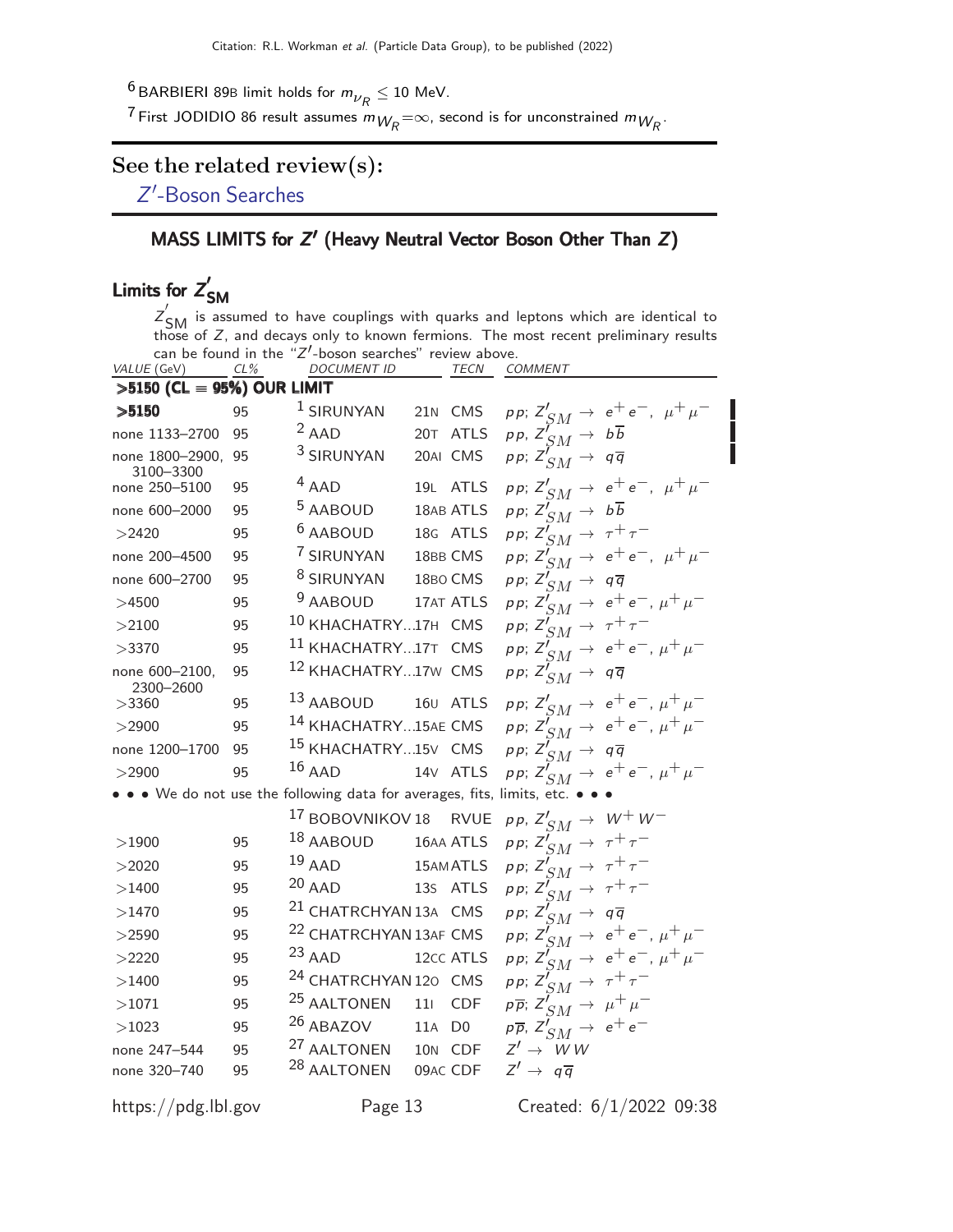| 95 | <sup>26</sup> AALTONEN |                 |                 | $p\overline{p}$ , $Z'_{SM} \rightarrow e^+e^-$                                                                 |
|----|------------------------|-----------------|-----------------|----------------------------------------------------------------------------------------------------------------|
| 95 | $29$ ERLER             | 09              |                 | Electroweak                                                                                                    |
| 95 | 30 ABDALLAH            |                 |                 | $e^+e^-$                                                                                                       |
| 95 | 31 ACOSTA              |                 |                 | $\overline{p}p: Z'_{SM} \rightarrow \tau^+\tau^-$                                                              |
| 95 | ABAZOV                 |                 |                 | $p\overline{p}$ : $Z'_{SM} \rightarrow q\overline{q}$                                                          |
| 95 | 32 ABBIENDI            |                 |                 | $e^+e^-$                                                                                                       |
| 95 | 33 ABAZOV              | 01 <sub>B</sub> |                 | $p\overline{p}$ , $Z'_{SM} \rightarrow e^+e^-$                                                                 |
| 95 | 34 CHEUNG              | 01B             |                 | Electroweak                                                                                                    |
| 95 | 35 ABREU               | 00 <sub>S</sub> | <b>DLPH</b>     | $e^+e^-$                                                                                                       |
| 95 | 36 BARATE              | 001             | <b>ALEP</b>     | $e^+e^-$                                                                                                       |
| 95 | 37 ERLER               | 99              | <b>RVUE</b>     | Electroweak                                                                                                    |
| 95 |                        | 97s             | CDF             | $p\overline{p}$ ; $Z'_{SM} \rightarrow e^+e^-$ , $\mu^+\mu^-$                                                  |
| 95 | 39 VILAIN              |                 |                 | 94B CHM2 $\nu_{\mu} e \rightarrow \nu_{\mu} e$ and $\overline{\nu}_{\mu} e \rightarrow \overline{\nu}_{\mu} e$ |
| 90 | 40 ALITTI              | 93              | UA <sub>2</sub> | $p\overline{p}$ ; $Z'_{SM} \rightarrow q\overline{q}$                                                          |
| 95 | 41 RIZZO               | 93              |                 | RVUE $p\overline{p}$ ; $Z'_{SM} \rightarrow q\overline{q}$                                                     |
| 90 | $42$ ABE               | 90F             | <b>VNS</b>      | $e^+e^-$                                                                                                       |
|    |                        | $38$ ABE        |                 | 09T CDF<br>RVUE<br>06C DLPH<br>05R CDF<br>04C D0<br>04G OPAL<br>D0<br>RVUE                                     |

 $^1$ SIRUNYAN 21N search for resonance decaying to  $e^+ \, e^-$ ,  $\mu^+ \, \mu^-$  in  $\rho \rho$  collisions at  $\sqrt{s}$  $= 13$  TeV.

 $^2$ AAD 20T search for resonances decaying to  $b\overline{b}$  in  $pp$  collisions at  $\sqrt{s} = 13$  TeV. See their Fig. 7(b) for limits on the product of the cross section, acceptance, b-tagging efficiency, and branching fraction.

3 SIRUNYAN 20AI search for resonances decaying into dijets in pp collisions at  $\sqrt{s} = 13$ TeV.

4 AAD 19L search for resonances decaying to  $\ell^+ \ell^-$  in pp collisions at  $\sqrt{s} = 13$  TeV.

 $^5$  AABOUD 18AB search for resonances decaying to  $b\overline{b}$  in  $\rho\overline{\rho}$  collisions at  $\sqrt{s}=13$  TeV.  $^6$  AABOUD 18G search for resonances decaying to  $\tau^+\tau^-$  in  $\rho\, \rho$  collisions at  $\sqrt{s}=13$ TeV.

<sup>7</sup> SIRUNYAN 18BB search for resonances decaying to  $\ell^+ \ell^-$  in pp collisions at  $\sqrt{s} = 13$ TeV. See their Fig.5 for limits on the  $Z'$  coupling strengths with light quarks.

<sup>8</sup> SIRUNYAN 18BO search for resonances decaying to dijets in pp collisions at  $\sqrt{s} = 13$ TeV.

9 AABOUD 17AT search for resonances decaying to  $\ell^+ \ell^-$  in pp collisions at  $\sqrt{s} = 13$ TeV.

10 KHACHATRYAN 17H search for resonances decaying to  $\tau^+\tau^-$  in pp collisions at  $\sqrt{s}$  $= 13$  TeV.

11 KHACHATRYAN 17T search for resonances decaying to  $e^+e^-$ ,  $\mu^+\mu^-$  in pp collisions at  $\sqrt{s} = 8$ , 13 TeV.

 $^{12}$ KHACHATRYAN 17W search for resonances decaying to dijets in  $\rho\, \rho$  collisions at  $\sqrt{s} =$ 13 TeV.

13 AABOUD 160 search for resonances decaying to  $\ell^+ \ell^-$  in pp collisions at  $\sqrt{s} = 13$  TeV.

<sup>14</sup> KHACHATRYAN 15AE search for resonances decaying to  $e^+e^-$ ,  $\mu^+\mu^-$  in pp collisions at  $\sqrt{s} = 8$  TeV.

 $^{15}$ KHACHATRYAN 15V search for resonances decaying to dijets in  $pp$  collisions at  $\sqrt{s}=$ 8 TeV.

16 AAD 14V search for resonances decaying to  $e^+e^-$ ,  $\mu^+\mu^-$  in pp collisions at  $\sqrt{s} = 8$ TeV.

<sup>17</sup> BOBOVNIKOV 18 use the ATLAS limits on  $\sigma(p \, p \to Z') \cdot B(Z' \to W^+ W^-)$  to constrain the Z-Z $^{\prime}$  mixing parameter  $\xi$ . See their Fig. 11 for limits in  $M_{\overline{Z}^{\prime}}-\xi$  plane.

 $^{18}$  AABOUD 16AA search for resonances decaying to  $\tau^+\tau^-$  in  $\rho\rho$  collisions at  $\sqrt{s}=13$ TeV.

- 19 AAD 15AM search for resonances decaying to  $\tau^+\tau^-$  in pp collisions at  $\sqrt{s} = 8$  TeV.
- $^{20}$  AAD 13S search for resonances decaying to  $\tau^+\tau^-$  in  $\rho\, \rho$  collisions at  $\sqrt{s}=$  7 TeV.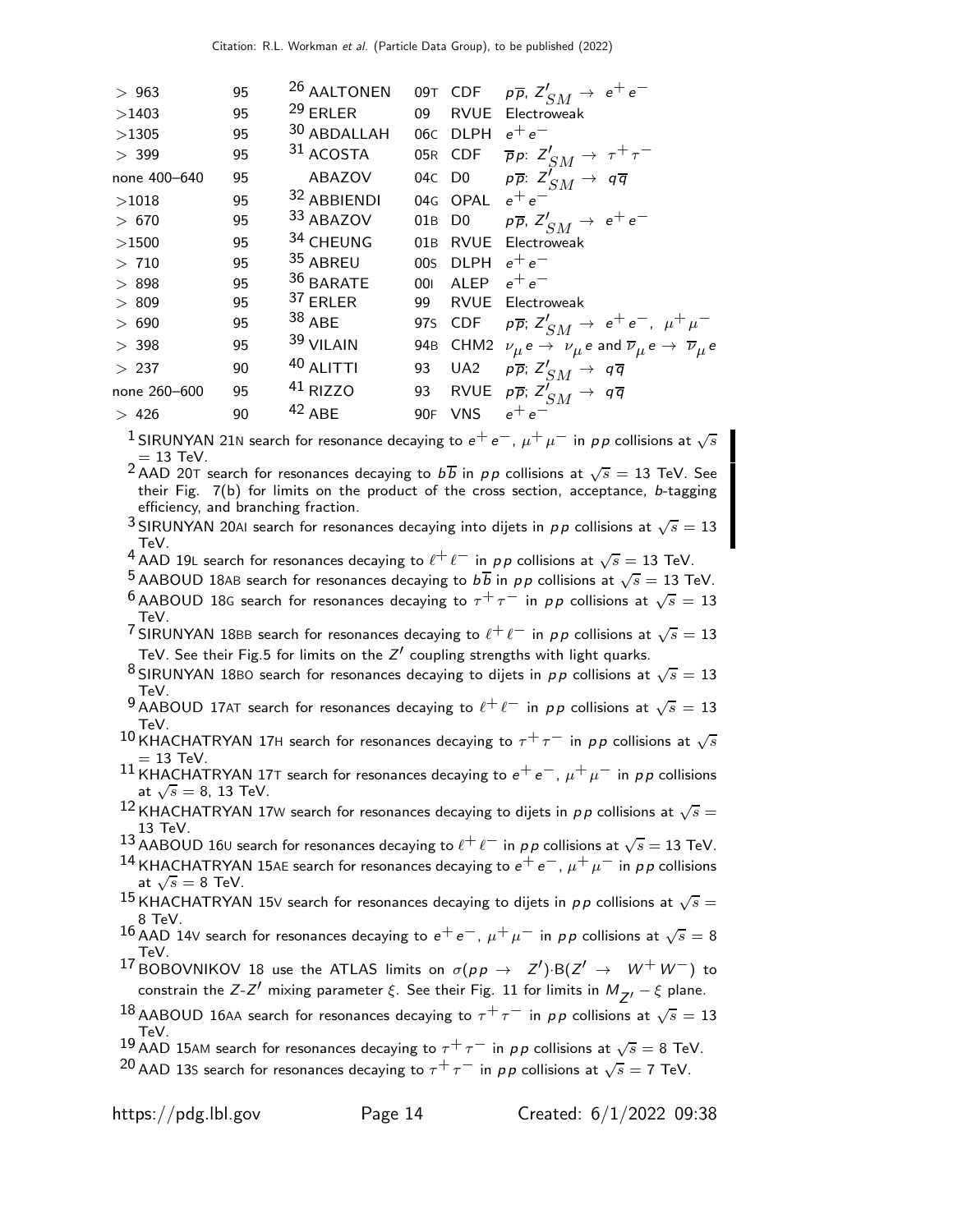- <sup>21</sup> CHATRCHYAN 13A use  $p \, p$  collisions at  $\sqrt{s}$ =7 TeV.
- <sup>22</sup> CHATRCHYAN 13AF search for resonances decaying to  $e^+e^-$ ,  $\mu^+\mu^-$  in pp collisions at  $\sqrt{s} = 7$  TeV and 8 TeV.
- $^{23}$  AAD 12CC search for resonances decaying to  $e^+ \, e^-$ ,  $\mu^+ \, \mu^-$  in  $\rho \rho$  collisions at  $\sqrt{s} = 7$ TeV.
- <sup>24</sup> CHATRCHYAN 120 search for resonances decaying to  $\tau^+\tau^-$  in pp collisions at  $\sqrt{s} =$ 7 TeV.
- <sup>25</sup> AALTONEN 111 search for resonances decaying to  $\mu^+ \mu^-$  in  $\rho \overline{\rho}$  collisions at  $\sqrt{s} = 1.96$ TeV.
- 26 ABAZOV 11A, AALTONEN 09T, AALTONEN 07H, and ABULENCIA 06<sup>L</sup> search for resonances decaying to  $e^+ \, e^-$  in  $\rho \overline{\rho}$  collisions at  $\sqrt{s} = 1.96$  TeV.
- $^{27}$  The quoted limit assumes  $g_{WW\,Z'}/g_{WW\,Z}=(M_W/M_{Z'})^2$ . See their Fig. 4 for limits in mass-coupling plane.
- 28 AALTONEN 09AC search for new particle decaying to dijets.
- $^{29}$  ERLER 09 give 95% CL limit on the Z-Z $^{\prime}$  mixing  $-0.0026 < \theta < 0.0006$ .
- $30$  ABDALLAH 06C use data  $\sqrt{s} = 130-207$  GeV.
- $^{31}$  ACOSTA 05R search for resonances decaying to tau lepton pairs in  $\overline{p}$ p collisions at  $\sqrt{s}$  $= 1.96$  TeV.
- 32 ABBIENDI 04G give 95% CL limit on  $Z-Z'$  mixing  $-0.00422 < \theta < 0.00091$ .  $\sqrt{s} = 91$
- to 207 GeV.<br><sup>33</sup> ABAZOV 01B search for resonances in  $p\overline{p} \to e^+e^-$  at  $\sqrt{s}$ =1.8 TeV. They find  $\sigma \cdot$  $\mathsf{B}(Z'\rightarrow~$ ee) $<$  0.06 pb for  $M_{\overline{Z}'}$   $>$  500 GeV.
- 34 CHEUNG 01B limit is derived from bounds on contact interactions in a global electroweak analysis.
- $35$  ABREU 00S uses LEP data at  $\sqrt{s}$ =90 to 189 GeV.
- $^{36}$  BARATE 00I search for deviations in cross section and asymmetries in  $e^+$   $e^ \rightarrow$  fermions at  $\sqrt{s}$ =90 to 183 GeV. Assume  $\theta$ =0. Bounds in the mass-mixing plane are shown in their Figure 18.
- <sup>37</sup> ERLER 99 give 90%CL limit on the *Z-Z'* mixing  $-0.0041 < \theta < 0.0003$ .  $\rho_0=1$  is assumed.
- 38 ABE 97S find  $\sigma(Z') \times B(e^+e^-, \mu^+ \mu^-)$  < 40 fb for  $m_{Z'} > 600$  GeV at  $\sqrt{s}$  = 1.8 TeV.
- $39$  VILAIN 94B assume  $m_t = 150$  GeV.

 $^{40}$  ALITTI 93 search for resonances in the two-jet invariant mass. The limit assumes B( $Z' \rightarrow$  $q\overline{q}$ )=0.7. See their Fig. 5 for limits in the  $m_{z}$ ′−B( $q\overline{q}$ ) plane.

 $^{41}$  RIZZO 93 analyses CDF limit on possible two-jet resonances.

 $^{42}$  ABE 90F use data for R,  $R_{\ell\ell}$ , and  $A_{\ell\ell}$ . They fix  $m_W = 80.49 \pm 0.43 \pm 0.24$  GeV and  $m_Z = 91.13 \pm 0.03$  GeV.

## Limits for  $Z_{LR}$

 $Z_{LR}$  is the extra neutral boson in left-right symmetric models.  $g_L = g_R$  is assumed unless noted. Values in parentheses assume stronger constraint on the Higgs sector, usually motivated by specific left-right symmetric models (see the Note on the  $W'$ ). Values in brackets are from cosmological and astrophysical considerations and assume a light right-handed neutrino. Direct search bounds assume decays to Standard Model fermions only, unless noted.

| <i>VALUE</i> (GeV) | $CL\%$ | <i>DOCUMENT ID</i>                          | TECN | <i>COMMENT</i>                                                        |
|--------------------|--------|---------------------------------------------|------|-----------------------------------------------------------------------|
| >1162              | 95.    | <sup>1</sup> DEL-AGUILA 10 RVUE Electroweak |      |                                                                       |
| > 630              | 95     | $2$ ABE                                     |      | 975 CDF $p\overline{p}$ ; $Z'_{IR} \rightarrow e^+e^-$ , $\mu^+\mu^-$ |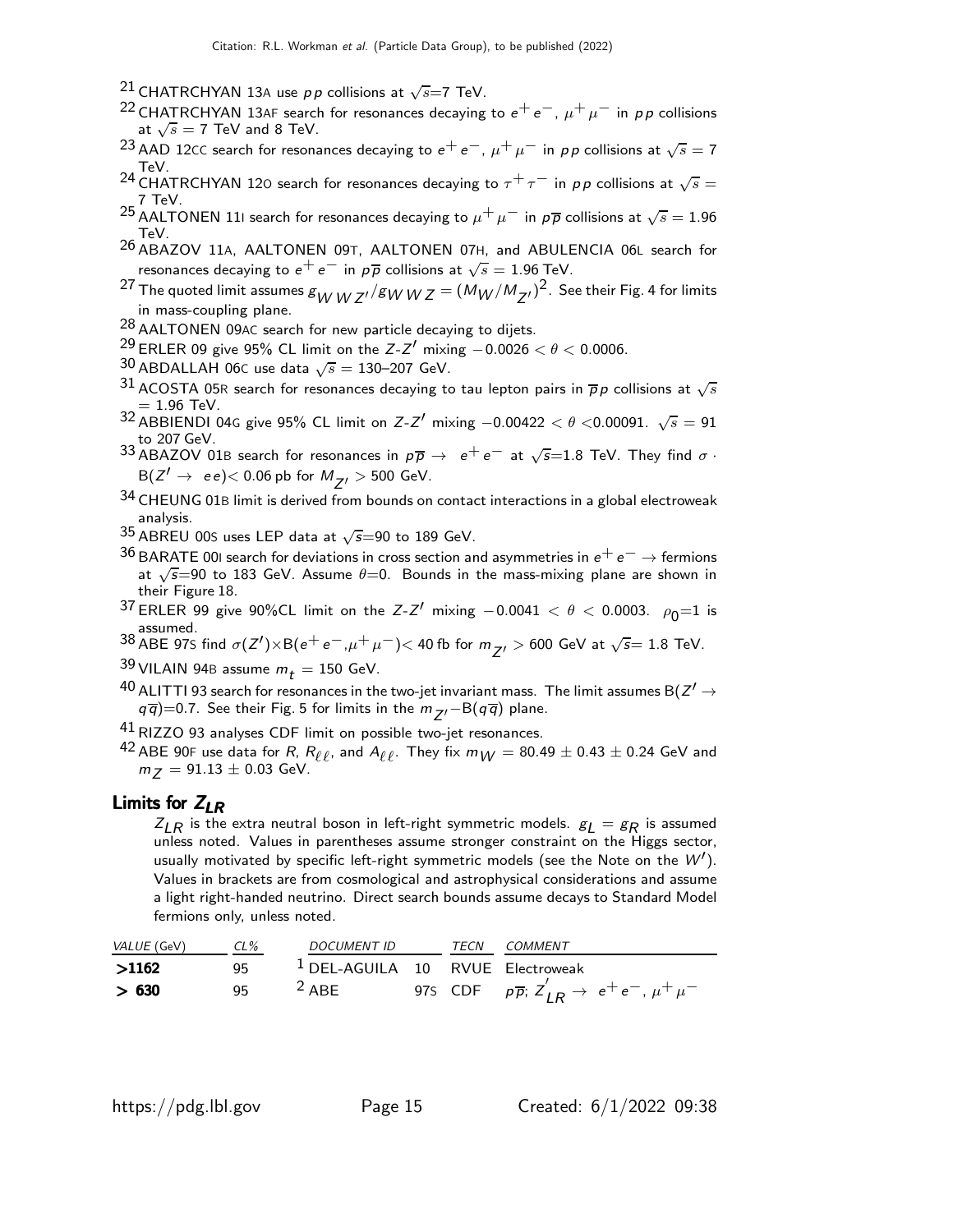• • • We do not use the following data for averages, fits, limits, etc. • • •

|               |    |                             |                 |                   | <sup>3</sup> BOBOVNIKOV 18 RVUE <i>pp</i> , $Z'_{LR} \rightarrow W^+W^-$                                   |
|---------------|----|-----------------------------|-----------------|-------------------|------------------------------------------------------------------------------------------------------------|
| >998          | 95 | $4$ ERLER                   | 09              |                   | RVUE Electroweak                                                                                           |
| > 600         | 95 | SCHAEL                      |                 | 07A ALEP          | $e^+e^-$                                                                                                   |
| >455          | 95 | <sup>5</sup> ABDALLAH       |                 | 06C DLPH $e^+e^-$ |                                                                                                            |
| > 518         | 95 | $6$ ABBIENDI                |                 | 04G OPAL $e^+e^-$ |                                                                                                            |
| > 860         | 95 | <sup>7</sup> CHEUNG         | 01B             |                   | RVUE Electroweak                                                                                           |
| > 380         | 95 | <sup>8</sup> ABREU          | 00S             |                   | DLPH $e^+e^-$                                                                                              |
| > 436         | 95 | <sup>9</sup> BARATE         | 001             | <b>ALEP</b>       | Repl. by SCHAEL 07A                                                                                        |
| $>550$        | 95 | $10$ CHAY                   | 00 <sup>1</sup> | <b>RVUE</b>       | Electroweak                                                                                                |
|               |    | $11$ ERLER                  | $00\,$          | RVUE              | Cs                                                                                                         |
|               |    | <sup>12</sup> CASALBUONI 99 |                 | <b>RVUE</b>       | Cs                                                                                                         |
| (>1205)       | 90 | <sup>13</sup> CZAKON        | 99              | <b>RVUE</b>       | Electroweak                                                                                                |
| >564          | 95 | $14$ ERLER                  | 99              | <b>RVUE</b>       | Electroweak                                                                                                |
| (>1673)       | 95 | $15$ ERLER                  | 99              |                   | <b>RVUE</b> Electroweak                                                                                    |
| (>1700)       | 68 | $^{16}$ BARENBOIM           | 98              |                   | <b>RVUE</b> Electroweak                                                                                    |
| > 244         | 95 | <sup>17</sup> CONRAD        | 98              |                   | RVUE $\nu_{\mu} N$ scattering                                                                              |
| > 253         | 95 | $18$ VILAIN                 | 94B             |                   | CHM2 $\nu_{\mu} e \rightarrow \nu_{\mu} e$ and $\overline{\nu}_{\mu} e \rightarrow \overline{\nu}_{\mu} e$ |
| none 200-600  | 95 | $19$ RIZZO                  | 93              |                   | RVUE $p\overline{p}$ ; $Z_{IR} \rightarrow q\overline{q}$                                                  |
| [> 2000]      |    | <b>WALKER</b>               | 91              |                   | COSM Nucleosynthesis; light $\nu_R$                                                                        |
| none 200-500  |    | <sup>20</sup> GRIFOLS       | 90              |                   | ASTR SN 1987A; light $\nu_R$                                                                               |
| none 350-2400 |    | <sup>21</sup> BARBIERI      | 89 <sub>B</sub> |                   | ASTR SN 1987A; light $\nu_R$                                                                               |

1 DEL-AGUILA 10 give 95% CL limit on the Z-Z' mixing  $-0.0012 < \theta < 0.0004$ .

 $^2$ ABE 97s find  $\sigma(\bar{Z'})\times B(e^+e^-, \mu^+\mu^-)$ < 40 fb for  $m_{\bar{Z'}}$   $>$  600 GeV at  $\sqrt{s}=$  1.8 TeV.

 $^3$ BOBOVNIKOV 18 use the ATLAS limits on  $\sigma(p \, \rho \, \rightarrow \, Z') \cdot B(Z' \, \rightarrow \, W^+ \, W^-)$  to constrain the Z-Z $^{\prime}$  mixing parameter  $\xi$ . See their Fig. 10 for limits in  $M_{\overline{Z}^{\prime}}-\xi$  plane.

 $^4$  ERLER 09 give 95% CL limit on the Z-Z $^\prime$  mixing  $-0.0013 < \theta < 0.0006$ .

 $^5$  ABDALLAH 06C give 95% CL limit  $|\theta| < 0.0028$ . See their Fig. 14 for limit contours in the mass-mixing plane.

<sup>6</sup> ABBIENDI 04G give 95% CL limit on Z-Z' mixing  $-0.00098 < \theta < 0.00190$ . See their Fig. 20 for the limit contour in the mass-mixing plane.  $\sqrt{s} = 91$  to 207 GeV.

7 CHEUNG 01<sup>B</sup> limit is derived from bounds on contact interactions in a global electroweak analysis.

 $^8$ ABREU 00S give 95% CL limit on Z-Z' mixing  $|\theta| <$  0.0018. See their Fig. 6 for the limit contour in the mass-mixing plane.  $\sqrt{s}$ =90 to 189 GeV.

 $^9$  BARATE 00I search for deviations in cross section and asymmetries in  $e^+e^-\rightarrow$  fermions at  $\sqrt{s}$ =90 to 183 GeV. Assume  $\theta$ =0. Bounds in the mass-mixing plane are shown in their Figure 18.

 $^{10}$  CHAY 00 also find  $-0.0003 < \theta < 0.0019$ . For  $g_R$  free,  $m_{Z'} >$  430 GeV.

- $11$  ERLER 00 discuss the possibility that a discrepancy between the observed and predicted values of  $Q_{\hbox{\scriptsize \rm $W$}}({\sf Cs})$  is due to the exchange of  $Z'.$  The data are better described in a certain class of the  $Z^\prime$  models including  $Z_{\c L R}$  and  $Z_{\chi}$ .
- <sup>12</sup> CASALBUONI 99 discuss the discrepancy between the observed and predicted values of  $Q_W$ (Cs). It is shown that the data are better described in a class of models including the  $Z_{LR}$  model.
- $13$  CZAKON 99 perform a simultaneous fit to charged and neutral sectors. Assumes manifest Left-right symmetric model. Finds  $|\theta| < 0.0042$ .
- $^{14}$  ERLER 99 give 90% CL limit on the Z-Z $^{\prime}$  mixing  $-0.0009 < \theta < 0.0017$ .
- $^{15}$  ERLER 99 assumes 2 Higgs doublets, transforming as 10 of SO(10), embedded in  $E_6$ .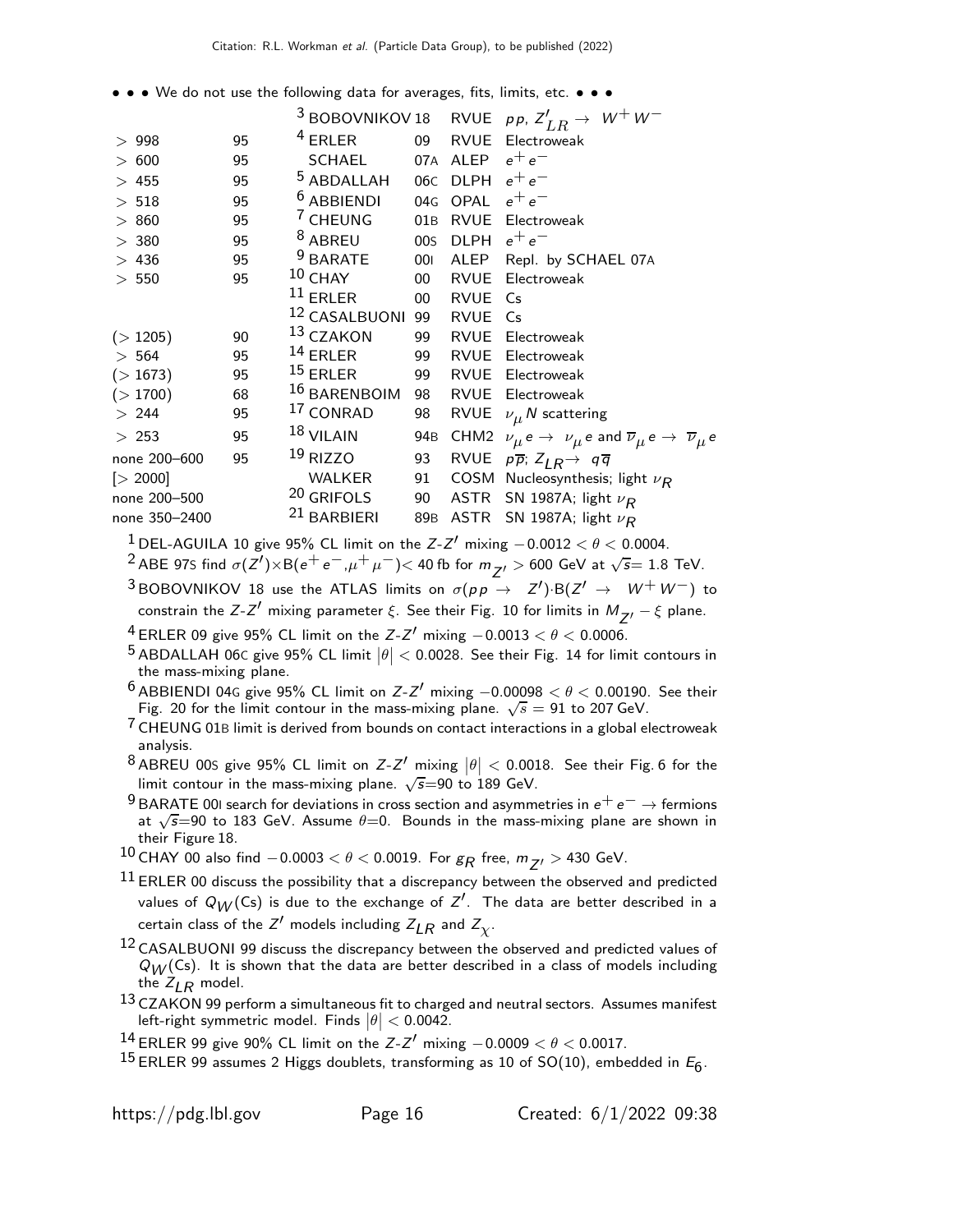- 16 BARENBOIM 98 also gives 68% CL limits on the Z-Z' mixing  $-0.0005 < \theta < 0.0033$ . Assumes Higgs sector of minimal left-right model.
- $17$  CONRAD 98 limit is from measurements at CCFR, assuming no  $Z-Z'$  mixing.
- 18 VILAIN 94B assume  $m_t = 150$  GeV and  $\theta = 0$ . See Fig. 2 for limit contours in the mass-mixing plane.
- 19RIZZO 93 analyses CDF limit on possible two-jet resonances.
- <sup>20</sup> GRIFOLS 90 limit holds for  $m_{\nu_R} \lesssim 1$  MeV. A specific Higgs sector is assumed. See also GRIFOLS 90D, RIZZO 91.
- $^{21}$  BARBIERI 89B limit holds for  $m_{\nu_R}^{} \leq$  10 MeV. Bounds depend on assumed supernova core temperature.

### Limits for  $Z_{\chi}$

 $Z_\chi$  is the extra neutral boson in SO(10)  $\to$  SU(5)  $\times$  U(1) $_\chi$ .  $\rm \, g_\chi$   $=$  e/cos $\rm \theta_W$  is assumed unless otherwise stated. We list limits with the assumption  $\rho=1$  but with no further constraints on the Higgs sector. Values in parentheses assume stronger constraint on the Higgs sector motivated by superstring models. Values in brackets are from cosmological and astrophysical considerations and assume a light right-handed neutrino.

| VALUE (GeV)                | $CL\%$ | <b>DOCUMENT ID</b>                                                          |                 | <b>TECN</b>    | <b>COMMENT</b>                                                    |
|----------------------------|--------|-----------------------------------------------------------------------------|-----------------|----------------|-------------------------------------------------------------------|
| >4800 (CL = 95%) OUR LIMIT |        |                                                                             |                 |                |                                                                   |
| none 250-4800              | 95     | $1$ AAD                                                                     |                 |                | 19L ATLS $pp; Z'_{\gamma} \to e^+e^-$ , $\mu^+\mu^-$              |
| >4100                      | 95     | <sup>2</sup> AABOUD                                                         |                 |                | 17AT ATLS $pp: Z'_{\gamma} \rightarrow e^+e^-, \mu^+\mu^-$        |
|                            |        | • • We do not use the following data for averages, fits, limits, etc. • • • |                 |                |                                                                   |
|                            |        | <sup>3</sup> BOBOVNIKOV 18                                                  |                 | <b>RVUE</b>    | pp, $Z'_{\gamma} \rightarrow W^{+}W^{-}$                          |
| >3050                      | 95     | <sup>4</sup> AABOUD                                                         |                 | 160 ATLS       | $pp; Z'_{\chi} \rightarrow e^+e^-, \mu^+\mu^-$                    |
| >2620                      | 95     | $5$ AAD                                                                     |                 | 14V ATLS       | pp, $Z'_{\gamma} \rightarrow e^+e^-, \mu^+\mu^-$                  |
| >1970                      | 95     | $6$ AAD                                                                     |                 | 12cc ATLS      | $pp, Z'_{\gamma} \rightarrow e^+e^-, \mu^+\mu^-$                  |
| >930                       | 95     | <sup>7</sup> AALTONEN                                                       | 111             | <b>CDF</b>     | $p\overline{p}$ ; $Z'_{\chi} \rightarrow \mu^+ \mu^-$             |
| >903                       | 95     | <sup>8</sup> ABAZOV                                                         | 11A             | D <sub>0</sub> | $p\overline{p}$ , $Z'_{\gamma} \rightarrow e^+e^-$                |
| >1022                      | 95     | <sup>9</sup> DEL-AGUILA                                                     | 10              | <b>RVUE</b>    | Electroweak                                                       |
| >862                       | 95     | <sup>8</sup> AALTONEN                                                       | 09T             | CDF            | $p\overline{p}$ , $Z'_{\gamma} \rightarrow e^+e^-$                |
| >892                       | 95     | 10 AALTONEN                                                                 | 09 <sub>V</sub> | <b>CDF</b>     | Repl. by AALTONEN 11                                              |
| >1141                      | 95     | $11$ ERLER                                                                  | 09              | <b>RVUE</b>    | Electroweak                                                       |
| > 822                      | 95     | <sup>8</sup> AALTONEN                                                       | 07H             | <b>CDF</b>     | Repl. by AALTONEN 09T                                             |
| > 680                      | 95     | <b>SCHAEL</b>                                                               | 07A             | ALEP           | $e^+e^-$                                                          |
| > 545                      | 95     | 12 ABDALLAH                                                                 | 06C             | <b>DLPH</b>    | $e^+e^-$                                                          |
| >740                       |        | 8 ABULENCIA                                                                 | 06L             | <b>CDF</b>     | Repl. by AALTONEN 07H                                             |
| > 690                      | 95     | 13 ABULENCIA                                                                | 05A             | <b>CDF</b>     | $p\overline{p}$ ; $Z'_{\gamma} \rightarrow e^+e^-$ , $\mu^+\mu^-$ |
| > 781                      | 95     | 14 ABBIENDI                                                                 | 04 <sub>G</sub> | OPAL           | —م+م                                                              |
| >2100                      |        | <sup>15</sup> BARGER                                                        | 03B             | COSM           | Nucleosynthesis; light $\nu_R$                                    |
| > 680                      | 95     | 16 CHEUNG                                                                   | 01B             | <b>RVUE</b>    | Electroweak                                                       |
| >440                       | 95     | 17 ABREU                                                                    | 00s             | <b>DLPH</b>    | $e^+e^-$                                                          |
| > 533                      | 95     | $18$ BARATE                                                                 | 001             | ALEP           | Repl. by SCHAEL 07A                                               |
| > 554                      | 95     | $19$ CHO                                                                    | $00\,$          | <b>RVUE</b>    | Electroweak                                                       |
|                            |        | $20$ ERLER                                                                  | 00              | <b>RVUE</b>    | Cs                                                                |
|                            |        | $21$ ROSNER                                                                 | 00              | <b>RVUE</b>    | Cs                                                                |
| > 545                      | 95     | $22$ ERLER                                                                  | 99              | <b>RVUE</b>    | Electroweak                                                       |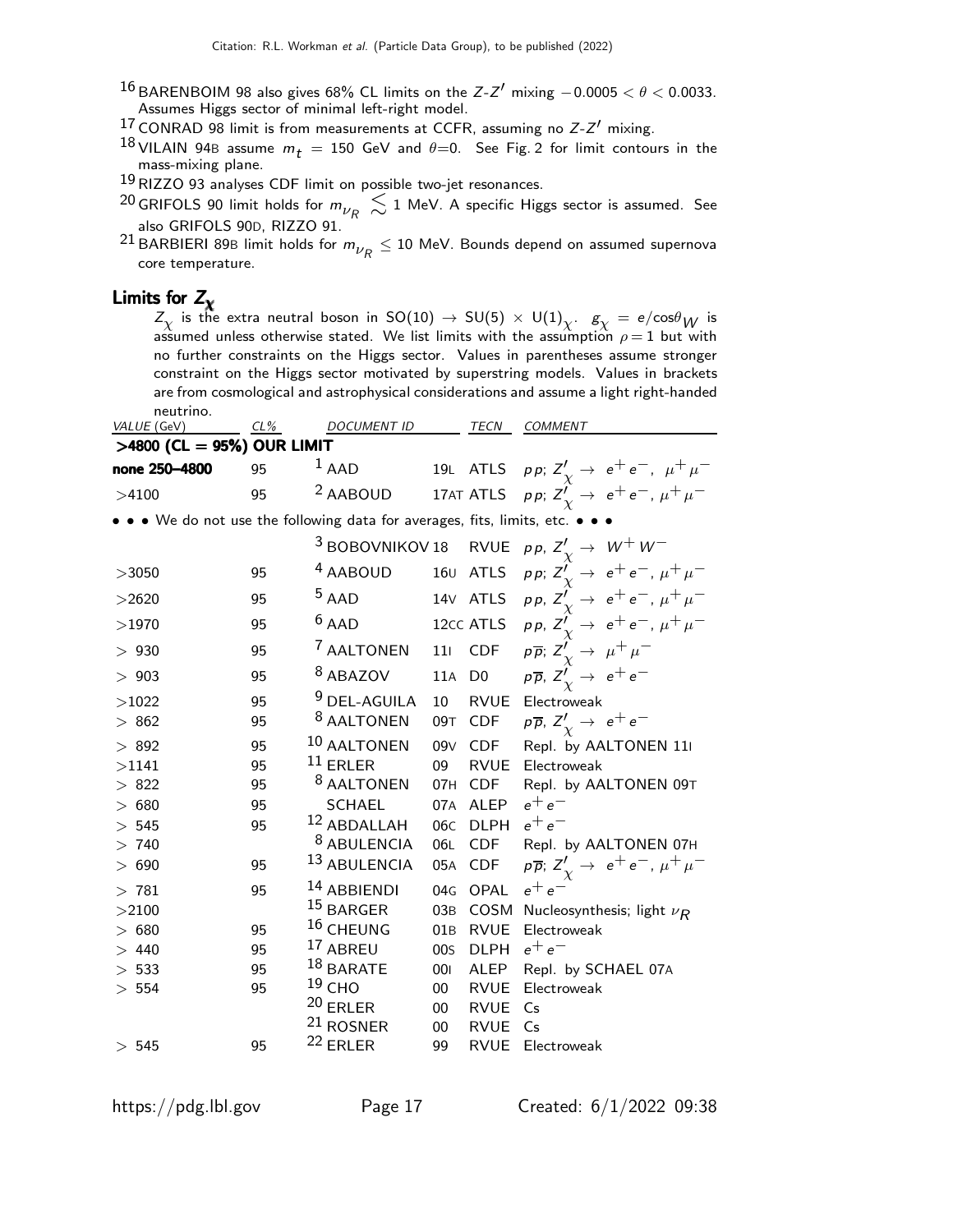| $23$ ERLER<br>( > 1368)<br>95<br>99                            | RVUE Electroweak                                                                                             |
|----------------------------------------------------------------|--------------------------------------------------------------------------------------------------------------|
| <sup>24</sup> CONRAD<br>$>215$<br>95<br>98                     | RVUE $\nu_{\mu} N$ scattering                                                                                |
| $25$ ABE<br>>595<br>95                                         | 975 CDF $p\overline{p}$ ; $Z'_{\sqrt{2}} \rightarrow e^+e^-$ , $\mu^+\mu^-$                                  |
| $26$ ARIMA<br>95<br>>190<br>97                                 | VNS Bhabha scattering                                                                                        |
| <sup>27</sup> VILAIN<br>95<br>> 262                            | 94B CHM2 $\nu_{\mu} e \rightarrow \nu_{\mu} e$ ; $\overline{\nu}_{\mu} e \rightarrow \overline{\nu}_{\mu} e$ |
| <sup>28</sup> FARAGGI<br>[>1470]                               | 91 COSM Nucleosynthesis; light $\nu_R$                                                                       |
| $29$ ABE<br>90F VNS $e^+e^-$<br>$>231$<br>90                   |                                                                                                              |
| 30 GONZALEZ 90D COSM Nucleosynthesis; light $\nu_R$<br>[>1140] |                                                                                                              |
| $31$ GRIFOLS<br>[> 2100]                                       | 90 ASTR SN 1987A; light $\nu_R$                                                                              |

 $^1$  AAD 19L search for resonances decaying to  $\ell^+\ell^-$  in  $\rho\, \rho$  collisions at  $\sqrt{s}=$  13 TeV.

<sup>2</sup> AABOUD 17AT search for resonances decaying to  $\ell^+\ell^-$  in pp collisions at  $\sqrt{s}=13$ TeV.

 $^3$ BOBOVNIKOV 18 use the ATLAS limits on  $\sigma(p \, p \, \rightarrow \, Z') \cdot B(Z' \rightarrow \, W^+ \, W^-)$  to constrain the Z-Z $^{\prime}$  mixing parameter  $\xi$ . See their Fig. 9 for limits in  $M_{\overline{Z}^{\prime}}-\xi$  plane.

 $^4$  AABOUD 16U search for resonances decaying to  $\ell^+\, \ell^-$  in  $\rho\, \rho$  collisions at  $\sqrt{s}=$  13 TeV.

- $^5$  AAD 14V search for resonances decaying to  $e^+ \, e^-$ ,  $\mu^+ \, \mu^-$  in  $\rho \, p$  collisions at  $\sqrt{s} = 8$ TeV.
- $^6$  AAD 12CC search for resonances decaying to  $e^+e^-, \mu^+\mu^-$  in pp collisions at  $\sqrt{s} = 7$ TeV.

<sup>7</sup> AALTONEN 111 search for resonances decaying to  $\mu^+ \mu^-$  in  $\rho \overline{\rho}$  collisions at  $\sqrt{s} = 1.96$ TeV.

- 8 ABAZOV 11A, AALTONEN 09T, AALTONEN 07H, and ABULENCIA 06<sup>L</sup> search for resonances decaying to  $e^+ \, e^-$  in  $\rho \overline{\rho}$  collisions at  $\sqrt{s} = 1.96$  TeV.
- $\frac{9}{10}$  DEL-AGUILA 10 give 95% CL limit on the Z-Z $^{\prime}$  mixing  $-0.0011 < \theta < 0.0007$ .
- 10 AALTONEN 09V search for resonances decaying to  $\mu^+ \mu^-$  in  $p\overline{p}$  collisions at  $\sqrt{s} =$ 1.96 TeV.
- <sup>11</sup> ERLER 09 give 95% CL limit on the *Z-Z'* mixing  $-0.0016 < \theta < 0.0006$ .
- 12 ABDALLAH 06C give 95% CL limit  $|\theta| < 0.0031$ . See their Fig. 14 for limit contours in the mass-mixing plane.
- 13 ABULENCIA 05A search for resonances decaying to electron or muon pairs in  $p\overline{p}$  collisions at  $\sqrt{s} = 1.96$  TeV.
- <sup>14</sup> ABBIENDI 04G give 95% CL limit on  $Z-Z'$  mixing  $-0.00099 < \theta < 0.00194$ . See their Fig. 20 for the limit contour in the mass-mixing plane.  $\sqrt{s} = 91$  to 207 GeV.
- $15$  BARGER 03B limit is from the nucleosynthesis bound on the effective number of light neutrino  $\delta N_{\nu}$  <1. The quark-hadron transition temperature  $T_c$  =150 MeV is assumed. The limit with  $T_c = 400$  MeV is >4300 GeV.
- $16$  CHEUNG 01B limit is derived from bounds on contact interactions in a global electroweak analysis.
- $^{17}$  ABREU 00S give 95% CL limit on Z-Z $^\prime$  mixing  $\left|\theta\right| <$  0.0017. See their Fig. 6 for the limit contour in the mass-mixing plane.  $\sqrt{s}$ =90 to 189 GeV.
- $18$  BARATE 00I search for deviations in cross section and asymmetries in  $e^+e^-\rightarrow$  fermions at  $\sqrt{s}$ =90 to 183 GeV. Assume  $\theta$ =0. Bounds in the mass-mixing plane are shown in their Figure 18.
- <sup>19</sup> CHO 00 use various electroweak data to constrain Z' models assuming  $m_{H}$ =100 GeV. See Fig. 3 for limits in the mass-mixing plane.
- $20$  ERLER 00 discuss the possibility that a discrepancy between the observed and predicted values of  $Q_{\hbox{\scriptsize \rm $W$}}({\sf Cs})$  is due to the exchange of  $Z'.$  The data are better described in a certain class of the  $Z^\prime$  models including  $Z_{LR}$  and  $Z_{\chi}$ .
- 21 ROSNER 00 discusses the possibility that a discrepancy between the observed and predicted values of  $Q_{\mathcal{W}}(\mathsf{Cs})$  is due to the exchange of  $\mathsf{Z}^{\prime}.$  The data are better described in a certain class of the  $\mathsf{Z}^\prime$  models including  $\mathsf{Z}_{\chi}^{}$  .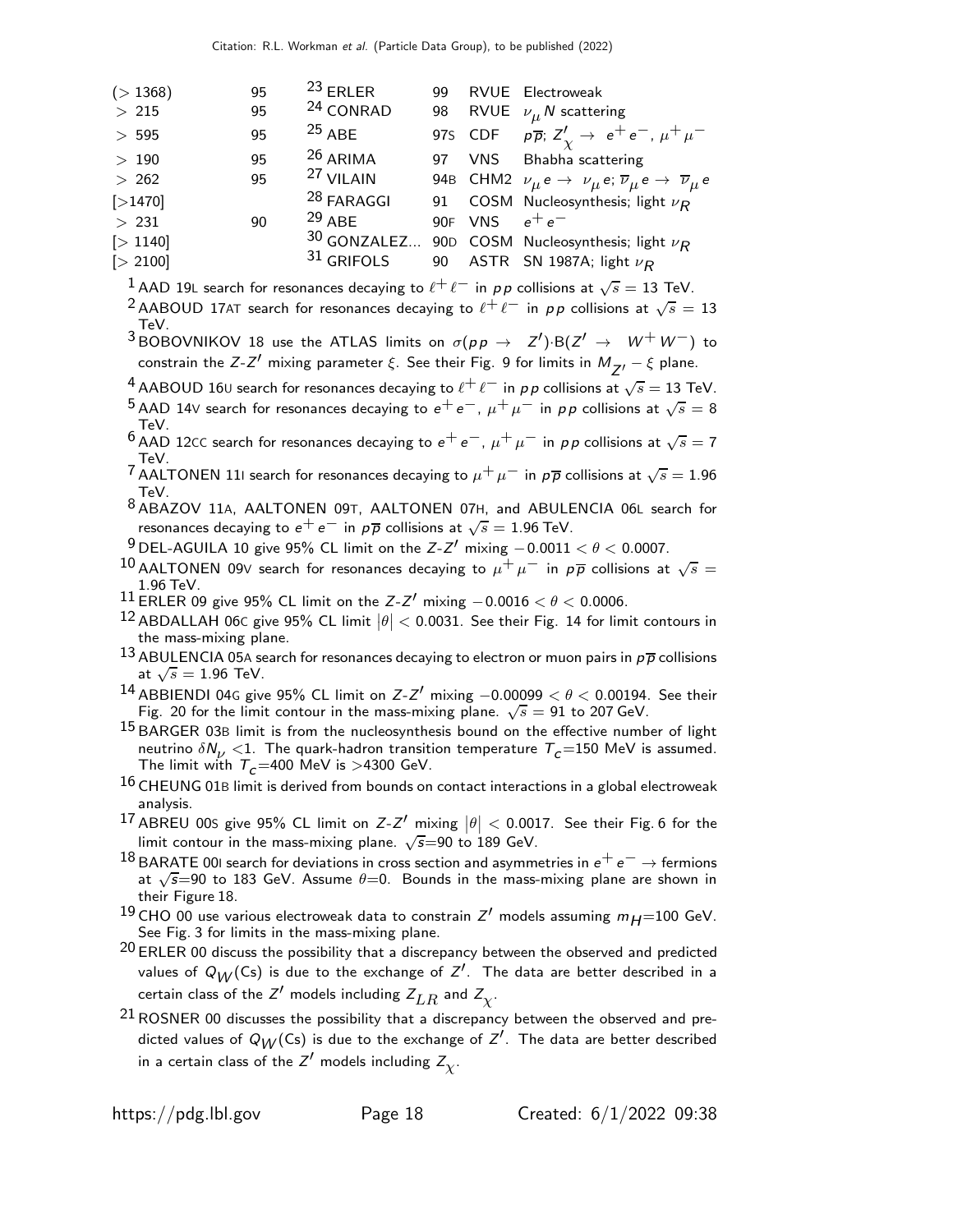- <sup>22</sup> ERLER 99 give 90% CL limit on the *Z-Z'* mixing  $-0.0020 < \theta < 0.0015$ .
- $^{23}$  ERLER 99 assumes 2 Higgs doublets, transforming as 10 of SO(10), embedded in  $E_6$ .
- <sup>24</sup> CONRAD 98 limit is from measurements at CCFR, assuming no  $Z-Z'$  mixing.

 $^{25}$  ABE 97s find  $\sigma(Z') \times B(e^+e^-, \mu^+ \mu^-) <$  40 fb for  $m_{Z'} > 600$  GeV at  $\sqrt{s} = 1.8$  TeV.

 $^{26}$  Z-Z $^{\prime}$  mixing is assumed to be zero.  $\sqrt{s}$ = 57.77 GeV.

- <sup>27</sup> VILAIN 94B assume  $m_t = 150$  GeV and  $\theta = 0$ . See Fig. 2 for limit contours in the mass-mixing plane.
- 28 FARAGGI 91 limit assumes the nucleosynthesis bound on the effective number of neutrinos  $\Delta N^{}_{\nu} \ < \ 0.5$  and is valid for  $m^{}_{\nu_R} \ < 1$  MeV.
- <sup>29</sup> ABE 90F use data for R,  $R_{\ell,\ell}$ , and  $A_{\ell,\ell}$ . ABE 90F fix  $m_W = 80.49 \pm 0.43 \pm 0.24$  GeV and  $m_Z = 91.13 \pm 0.03$  GeV.
- 30 Assumes the nucleosynthesis bound on the effective number of light neutrinos  $(\delta N_{\nu} < 1)$ and that  $\nu_R$  is light (  $\lesssim$  1 MeV).

 $^{31}$ GRIFOLS 90 limit holds for  $m_{\nu_R}^{} \lesssim$  1 MeV. See also GRIFOLS 90D, RIZZO 91.

### Limits for  $Z_\psi$

 $Z_\psi$  is the extra neutral boson in  $\mathsf{E}_6\to\mathsf{SO}(10)\times\mathsf{U}(1)_\psi.$   $\mathcal{g}_\psi=e/\mathsf{cos}\theta_W$  is assumed unless otherwise stated. We list limits with the assumption  $\rho = 1$  but with no further constraints on the Higgs sector. Values in brackets are from cosmological and astrophysical considerations and assume a light right-handed neutrino. DOCUMENT ID

| <i>VALUE</i> (GeV)           | CL% | DOCUMENT ID                                                                                                                   |                 | <b>IECN</b>    | <b>COMMENT</b>                                                        |
|------------------------------|-----|-------------------------------------------------------------------------------------------------------------------------------|-----------------|----------------|-----------------------------------------------------------------------|
| $>4560$ (CL = 95%) OUR LIMIT |     |                                                                                                                               |                 |                |                                                                       |
| >4560                        | 95  | <sup>1</sup> SIRUNYAN                                                                                                         |                 | 21N CMS        | pp; $Z'_{\psi} \rightarrow e^+e^-$ , $\mu^+\mu^-$                     |
| none 250-4500                | 95  | $2$ AAD                                                                                                                       |                 | 19L ATLS       | pp; $Z'_{\psi} \to e^+e^-$ , $\mu^+\mu^-$                             |
| none 200-3900                | 95  | <sup>3</sup> SIRUNYAN                                                                                                         |                 | 18BB CMS       | <i>pp</i> ; $Z'_{\psi} \rightarrow e^+e^-$ , $\mu^+\mu^-$             |
| >3800                        | 95  | <sup>4</sup> AABOUD                                                                                                           |                 | 17AT ATLS      | pp; $Z'_{\psi} \rightarrow e^+e^-$ , $\mu^+\mu^-$                     |
| >2820                        | 95  | <sup>5</sup> KHACHATRY17T CMS                                                                                                 |                 |                | pp; $Z'_{\psi} \to e^+e^-$ , $\mu^+\mu^-$                             |
| >1100                        | 95  | <sup>6</sup> CHATRCHYAN 120 CMS                                                                                               |                 |                | pp, $Z'_{ij} \rightarrow \tau^+ \tau^-$                               |
|                              |     | $\bullet$ $\bullet$ $\bullet$ We do not use the following data for averages, fits, limits, etc. $\bullet$ $\bullet$ $\bullet$ |                 |                |                                                                       |
|                              |     | <sup>7</sup> BOBOVNIKOV 18 RVUE                                                                                               |                 |                | pp, $Z'_{\psi} \rightarrow W^+ W^-$                                   |
| >2740                        | 95  | <sup>8</sup> AABOUD                                                                                                           |                 | 160 ATLS       | pp; $Z'_{\psi} \to e^+e^-$ , $\mu^+\mu^-$                             |
| >2570                        | 95  | <sup>9</sup> KHACHATRY15AE CMS                                                                                                |                 |                | pp; $Z'_{\psi} \to e^+e^-$ , $\mu^+\mu^-$                             |
| >2510                        | 95  | $10$ AAD                                                                                                                      |                 | 14V ATLS       | pp, $Z'_{\psi} \rightarrow e^+e^-, \mu^+\mu^-$                        |
| >2260                        | 95  | <sup>11</sup> CHATRCHYAN 13AF CMS                                                                                             |                 |                | $p p, Z'_{\psi} \rightarrow e^+ e^-, \mu^+ \mu^-$                     |
| >1790                        | 95  | $12$ AAD                                                                                                                      |                 | 12cc ATLS      | pp, $Z'_{\psi} \to e^+e^-$ , $\mu^+\mu^-$                             |
| >2000                        | 95  | 13 CHATRCHYAN 12M CMS                                                                                                         |                 |                | Repl. by CHA-                                                         |
| > 917                        | 95  | 14 AALTONEN                                                                                                                   | 111             | <b>CDF</b>     | TRCHYAN 13AF<br>$p\overline{p}$ ; $Z'_{\psi} \rightarrow \mu^+ \mu^-$ |
| >891                         | 95  | <sup>15</sup> ABAZOV                                                                                                          | 11A             | D <sub>0</sub> | $p\overline{p}$ , $Z'_{\psi} \rightarrow e^+e^-$                      |
| >476                         | 95  | 16 DEL-AGUILA                                                                                                                 | 10              | <b>RVUE</b>    | Electroweak                                                           |
| >851                         | 95  | <sup>15</sup> AALTONEN                                                                                                        | 09T             | <b>CDF</b>     | $p\overline{p}$ , $Z'_{\psi} \rightarrow e^+e^-$                      |
| > 878                        | 95  | <sup>17</sup> AALTONEN                                                                                                        | 09 <sub>V</sub> | <b>CDF</b>     | Repl. by AALTONEN 11                                                  |
| >147                         | 95  | $18$ ERLER                                                                                                                    | 09              | <b>RVUE</b>    | Electroweak                                                           |
| > 822                        | 95  | <sup>15</sup> AALTONEN                                                                                                        | 07H             | <b>CDF</b>     | Repl. by AALTONEN 09T                                                 |
| >410                         | 95  | <b>SCHAEL</b>                                                                                                                 |                 | 07A ALEP       | $e^+e^-$                                                              |
|                              |     |                                                                                                                               |                 |                |                                                                       |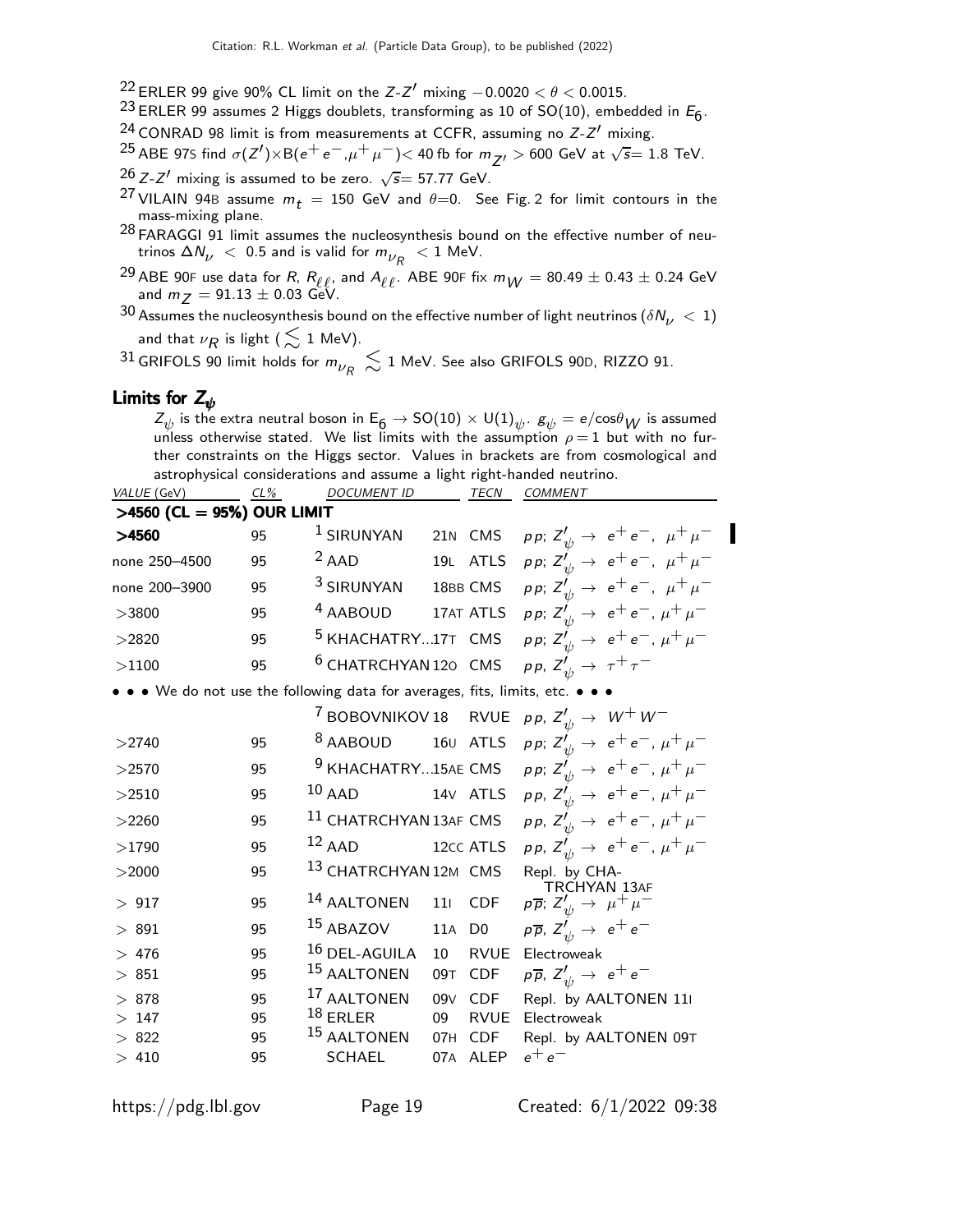| >475<br>> 725<br>> 675 | 95<br>95 | 19 ABDALLAH<br>15 ABULENCIA<br>20 ABULENCIA    | 06C<br>06L<br>05A | <b>DLPH</b><br><b>CDF</b><br><b>CDF</b> | $e^+e^-$<br>Repl. by AALTONEN 07H<br>Repl. by AALTONEN 11<br>and AALTONEN 09T                         |
|------------------------|----------|------------------------------------------------|-------------------|-----------------------------------------|-------------------------------------------------------------------------------------------------------|
| > 366<br>> 600         | 95       | <sup>21</sup> ABBIENDI<br><sup>22</sup> BARGER | 04G<br>03B        | <b>OPAL</b><br>COSM                     | $e^+e^-$<br>Nucleosynthesis; light $\nu_R$                                                            |
| >350                   | 95       | <sup>23</sup> ABREU                            | 00 <sub>S</sub>   | <b>DLPH</b>                             | $e^+e^-$                                                                                              |
| > 294                  | 95       | <sup>24</sup> BARATE                           | 001               | ALEP                                    | Repl. by SCHAEL 07A                                                                                   |
| >137                   | 95       | $25$ CHO                                       | 00                | <b>RVUE</b>                             | Electroweak                                                                                           |
| $>146$                 | 95       | $26$ ERLER                                     | 99                | <b>RVUE</b>                             | Electroweak                                                                                           |
| > 54                   | 95       | <sup>27</sup> CONRAD                           | 98                | RVUE                                    | $\nu_{\mu}$ N scattering                                                                              |
| > 590                  | 95       | $28$ ABE                                       | 97s               | CDF                                     | $p\overline{p}$ ; $Z_{\psi}^{\prime} \rightarrow e^+e^-$ , $\mu^+\mu^-$                               |
| >135                   | 95       | <sup>29</sup> VILAIN                           | 94B               |                                         | CHM2 $\nu_{\mu} e \rightarrow \nu_{\mu} e; \overline{\nu}_{\mu} e \rightarrow \overline{\nu}_{\mu} e$ |
| >105                   | 90       | $30$ ABE                                       | 90F               | <b>VNS</b>                              | $e^+e^-$                                                                                              |
| [>160]                 |          | $31$ GONZALEZ                                  | 90 <sub>D</sub>   |                                         | COSM Nucleosynthesis; light $\nu_R$                                                                   |
| [> 2000]               |          | 32 GRIFOLS                                     |                   |                                         | 90D ASTR SN 1987A; light $\nu_R$                                                                      |
|                        |          |                                                |                   |                                         |                                                                                                       |

 $^1$ SIRUNYAN 21N search for resonance decaying to  $e^+ \, e^-$ ,  $\mu^+ \, \mu^-$  in  $\rho \rho$  collisions at  $\sqrt{s}$ 

 $=$  13 TeV.<br><sup>2</sup> AAD 19L search for resonances decaying to  $\ell^+ \ell^-$  in  $\rho \rho$  collisions at  $\sqrt{s} =$  13 TeV.

 $^3$ SIRUNYAN 18BB search for resonances decaying to  $\ell^+\ell^-$  in  $\rho\,p$  collisions at  $\sqrt{s}=13$ TeV.

4 AABOUD 17AT search for resonances decaying to  $\ell^+\ell^-$  in pp collisions at  $\sqrt{s} = 13$ TeV.

<sup>5</sup> KHACHATRYAN 17T search for resonances decaying to  $e^+e^-$ ,  $\mu^+\mu^-$  in pp collisions at  $\sqrt{s} = 8$ , 13 TeV.

- <sup>6</sup> CHATRCHYAN 120 search for resonances decaying to  $\tau^+\tau^-$  in  $\rho\,p$  collisions at  $\sqrt{s}=$ 7 TeV.
- <sup>7</sup> BOBOVNIKOV 18 use the ATLAS limits on  $\sigma(p \, p \, \rightarrow \, Z') \cdot B(Z' \rightarrow \, W^+ \, W^-)$  to constrain the Z-Z $^\prime$  mixing parameter  $\xi$ . See their Fig. 10 for limits in  $M_{\overline{Z}^\prime} - \xi$  plane.

 $^8$  AABOUD 16 $\scriptstyle\rm U$  search for resonances decaying to  $\ell^+\, \ell^-$  in  $\rho\, \rho$  collisions at  $\sqrt{s}=$  13 TeV.

<sup>9</sup> KHACHATRYAN 15AE search for resonances decaying to  $e^+e^-, \mu^+\mu^-$  in pp collisions at  $\sqrt{s} = 8$  TeV.

- $^{10}$  AAD 14V search for resonances decaying to  $e^+ \, e^-$ ,  $\mu^+ \, \mu^-$  in  $\rho \rho$  collisions at  $\sqrt{s} = 8$ TeV.
- <sup>11</sup> CHATRCHYAN 13AF search for resonances decaying to  $e^+e^-$ ,  $\mu^+\mu^-$  in pp collisions at  $\sqrt{s} = 7$  TeV and 8 TeV.
- $^{12}$  AAD 12CC search for resonances decaying to  $e^+ \, e^-$ ,  $\mu^+ \, \mu^-$  in  $\rho \rho$  collisions at  $\sqrt{s} = 7$ TeV.
- <sup>13</sup> CHATRCHYAN 12M search for resonances decaying to  $e^+e^-$  or  $\mu^+\mu^-$  in pp collisions at  $\sqrt{s} = 7$  TeV.
- $^{14}$  AALTONEN 111 search for resonances decaying to  $\mu^+ \mu^-$  in  $\rho \overline{\rho}$  collisions at  $\sqrt{s}=1.96$ TeV.

15 ABAZOV 11A, AALTONEN 09T, AALTONEN 07H, and ABULENCIA 06<sup>L</sup> search for resonances decaying to  $e^+ \, e^-$  in  $\rho \overline{\rho}$  collisions at  $\sqrt{s} = 1.96$  TeV.

 $\frac{16}{17}$ DEL-AGUILA 10 give 95% CL limit on the Z-Z<sup>1</sup> mixing −0.0019 <  $\theta$  < 0.0007.

- 17 AALTONEN 09V search for resonances decaying to  $\mu^+ \mu^-$  in  $\rho \overline{\rho}$  collisions at  $\sqrt{s} =$ 1.96 TeV.
- $^{18}$  ERLER 09 give 95% CL limit on the  $Z-Z'$  mixing  $-0.0018 < \theta < 0.0009$ .
- 19 ABDALLAH 06c give 95% CL limit  $\left|\theta\right| <$  0.0027. See their Fig. 14 for limit contours in the mass-mixing plane.
- <sup>20</sup> ABULENCIA 05A search for resonances decaying to electron or muon pairs in  $p\overline{p}$  collisions at  $\sqrt{s} = 1.96$  TeV.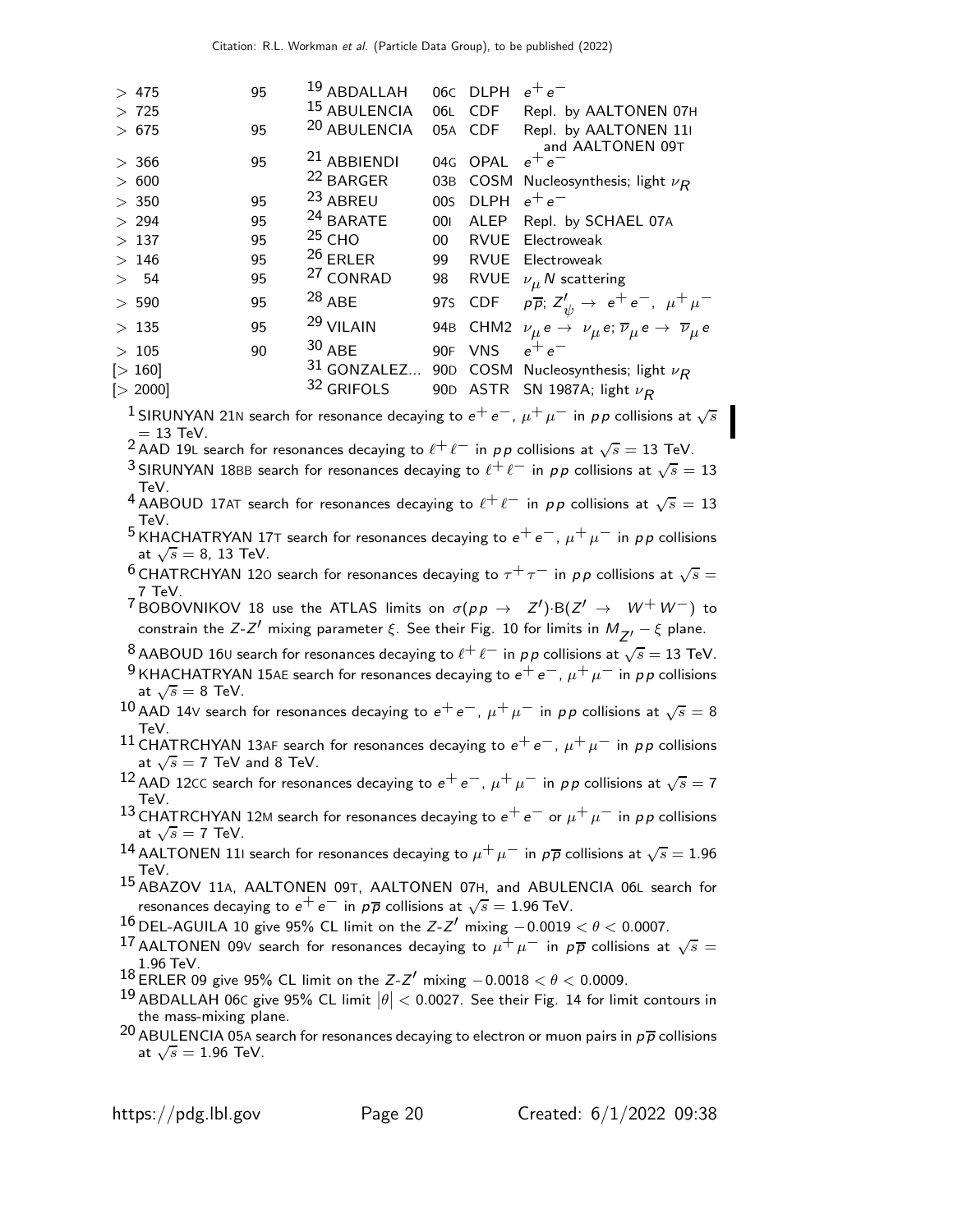- <sup>21</sup> ABBIENDI 04G give 95% CL limit on  $Z-Z'$  mixing  $-0.00129 < \theta < 0.00258$ . See their Fig. 20 for the limit contour in the mass-mixing plane.  $\sqrt{s} = 91$  to 207 GeV.
- 22 BARGER 03B limit is from the nucleosynthesis bound on the effective number of light neutrino  $\delta N_{\nu}$  <1. The quark-hadron transition temperature  $T_c$  =150 MeV is assumed. The limit with  $T_c = 400$  MeV is  $>1100$  GeV.
- 23 ABREU 00S give 95% CL limit on Z-Z' mixing  $|\theta| < 0.0018$ . See their Fig. 6 for the limit contour in the mass-mixing plane.  $\sqrt{s}$ =90 to 189 GeV.
- $^{24}$  BARATE 00I search for deviations in cross section and asymmetries in  $e^+$   $e^ \rightarrow$  fermions at  $\sqrt{s}$ =90 to 183 GeV. Assume  $\theta$ =0. Bounds in the mass-mixing plane are shown in their Figure 18.
- <sup>25</sup> CHO 00 use various electroweak data to constrain Z' models assuming  $m_{H}$ =100 GeV. See Fig. 3 for limits in the mass-mixing plane.
- $^{26}$  ERLER 99 give 90% CL limit on the Z-Z $^{\prime}$  mixing  $-0.0013 < \theta < 0.0024$ .
- <sup>27</sup> CONRAD 98 limit is from measurements at CCFR, assuming no  $Z-Z'$  mixing.
- $^{28}$  ABE 97s find  $\sigma(Z') \times B(e^+e^-, \mu^+ \mu^-) <$  40 fb for  $m_{Z'} > 600$  GeV at  $\sqrt{s} = 1.8$  TeV.
- <sup>29</sup> VILAIN 94B assume  $m_t = 150$  GeV and  $\theta = 0$ . See Fig. 2 for limit contours in the mass-mixing plane.
- $^{30}$  ABE 90F use data for R,  $R_{\ell,\ell}$  and  $A_{\ell,\ell}$ . ABE 90F fix  $m_W = 80.49 \pm 0.43 \pm 0.24$  GeV and  $m_Z = 91.13 \pm 0.03$  GeV.
- $31$  Assumes the nucleosynthesis bound on the effective number of light neutrinos  $(\delta N_\nu~<~1)$ and that  $\nu_R$  is light (  $\lesssim$  1 MeV).

 $^{32}$ GRIFOLS 90D limit holds for  $m_{\nu_R}\lesssim 1$  MeV. See also RIZZO 91.

### Limits for  $Z_n$

 $Z_{\eta}$  is the extra neutral boson in E<sub>6</sub> models, corresponding to  $Q_{\eta} = \sqrt{3/8} Q_{\chi} - \sqrt{5/8} Q_{\chi}$ 5/8  $Q_\psi$ .  $\textit{g}_{\eta} =$  e/cos $\theta_{\textit{W}}$  is assumed unless otherwise stated. We list limits with the assumption  $\rho = 1$  but with no further constraints on the Higgs sector. Values in parentheses assume stronger constraint on the Higgs sector motivated by superstring models. Values in brackets are from cosmological and astrophysical considerations and assume a light right-handed neutrino.

| VALUE (GeV)                                                                   | $CL\%$ | <b>DOCUMENT ID</b>      |                 | TECN           | <b>COMMENT</b>                                                        |
|-------------------------------------------------------------------------------|--------|-------------------------|-----------------|----------------|-----------------------------------------------------------------------|
| >3900                                                                         | 95     | <sup>1</sup> AABOUD     |                 |                | 17AT ATLS $pp: Z'_n \to e^+e^-, \mu^+\mu^-$                           |
| • • • We do not use the following data for averages, fits, limits, etc. • • • |        |                         |                 |                |                                                                       |
|                                                                               |        |                         |                 |                | <sup>2</sup> BOBOVNIKOV 18 RVUE <i>pp</i> , $Z'_n \rightarrow W^+W^-$ |
| >2810                                                                         | 95     | 3 AABOUD                |                 |                | 160 ATLS <i>pp</i> ; $Z'_n \to e^+e^-$ , $\mu^+\mu^-$                 |
| >1870                                                                         | 95     | $4$ AAD                 |                 |                | 12cc ATLS $p p, Z'_\eta \to e^+e^-, \mu^+\mu^-$                       |
| >938                                                                          | 95     | <sup>5</sup> AALTONEN   | 11 <sub>1</sub> | CDF            | $p\overline{p}$ ; $Z'_n \rightarrow \mu^+\mu^-$                       |
| >923                                                                          | 95     | <sup>6</sup> ABAZOV     | 11A             | D <sub>0</sub> | $p\overline{p}$ , $Z'_n \rightarrow e^+e^-$                           |
| >488                                                                          | 95     | <sup>7</sup> DEL-AGUILA | 10              | <b>RVUE</b>    | Electroweak                                                           |
| >877                                                                          | 95     | <sup>6</sup> AALTONEN   | 09T             | <b>CDF</b>     | $p\overline{p}$ , $Z'_n \rightarrow e^+e^-$                           |
| > 904                                                                         | 95     | <sup>8</sup> AALTONEN   | 09V             | <b>CDF</b>     | Repl. by AALTONEN 11                                                  |
| >427                                                                          | 95     | $9$ ERLER               | 09              | <b>RVUE</b>    | Electroweak                                                           |
| >891                                                                          | 95     | <sup>6</sup> AALTONEN   | 07H             | CDF            | Repl. by AALTONEN 09T                                                 |
| > 350                                                                         | 95     | <b>SCHAEL</b>           | 07A             | <b>ALEP</b>    | —م+م                                                                  |
| > 360                                                                         | 95     | 10 ABDALLAH             | 06 <sub>C</sub> | <b>DLPH</b>    | $e^+e^-$                                                              |
| >745                                                                          |        | <sup>6</sup> ABULENCIA  | 06L             | <b>CDF</b>     | Repl. by AALTONEN 07H                                                 |
| >720                                                                          | 95     | 11 ABULENCIA            | 05A             | <b>CDF</b>     | Repl. by AALTONEN 111<br>and AALTONEN 09T                             |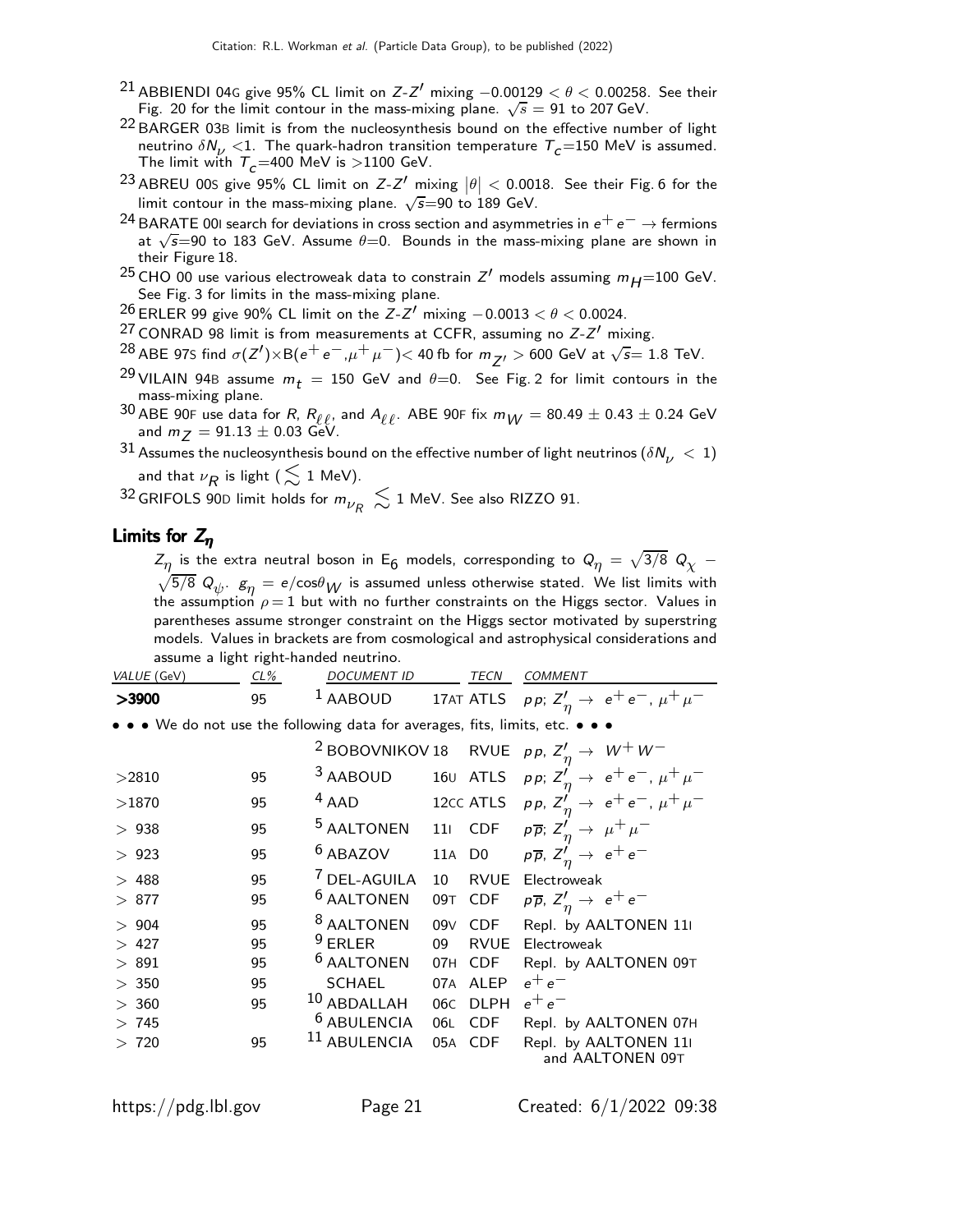| > 515                                                                                                               | 95 | 12 ABBIENDI                |     | 04G OPAL $e^+e^-$ |                                                                                                           |  |  |  |
|---------------------------------------------------------------------------------------------------------------------|----|----------------------------|-----|-------------------|-----------------------------------------------------------------------------------------------------------|--|--|--|
| >1600                                                                                                               |    | $13$ BARGER                |     |                   | 03B COSM Nucleosynthesis; light $\nu_R$                                                                   |  |  |  |
| >310                                                                                                                | 95 | 14 ABREU                   | 00s | DLPH $e^+e^-$     |                                                                                                           |  |  |  |
| > 329                                                                                                               | 95 | <sup>15</sup> BARATE       | 001 |                   | ALEP Repl. by SCHAEL 07A                                                                                  |  |  |  |
| > 619                                                                                                               | 95 | $16$ CHO                   | 00  |                   | RVUE Electroweak                                                                                          |  |  |  |
| > 365                                                                                                               | 95 | $17$ ERLER                 | 99  |                   | RVUE Electroweak                                                                                          |  |  |  |
| >87                                                                                                                 | 95 | $18$ CONRAD                | 98  |                   | RVUE $\nu_{\mu}$ N scattering                                                                             |  |  |  |
| > 620                                                                                                               | 95 | $19$ ABE                   |     |                   | 975 CDF $p\bar{p}$ ; $Z'_n \to e^+e^-$ , $\mu^+\mu^-$                                                     |  |  |  |
| >100                                                                                                                | 95 | 20 VILAIN                  |     |                   | 94B CHM2 $\nu_{\mu} e \rightarrow \nu_{\mu} e; \overline{\nu}_{\mu} e \rightarrow \overline{\nu}_{\mu} e$ |  |  |  |
| >125                                                                                                                | 90 | $21$ ABE                   |     | 90F VNS           | $e^+e^-$                                                                                                  |  |  |  |
| [> 820]                                                                                                             |    | <sup>22</sup> GONZALEZ 90D |     |                   | COSM Nucleosynthesis; light $\nu_R$                                                                       |  |  |  |
| [> 3300]                                                                                                            |    | <sup>23</sup> GRIFOLS      | 90  |                   | ASTR SN 1987A; light $\nu_R$                                                                              |  |  |  |
| [>1040]                                                                                                             |    | $22$ LOPEZ                 | 90  |                   | COSM Nucleosynthesis; light $\nu_R$                                                                       |  |  |  |
| <sup>1</sup> AABOUD 17AT search for resonances decaying to $\ell^+\ell^-$ in $\rho\rho$ collisions at $\sqrt{s}=13$ |    |                            |     |                   |                                                                                                           |  |  |  |

 $^2$ BOBOVNIKOV 18 use the ATLAS limits on  $\sigma(p \, \rho \, \rightarrow \, \, Z^{\prime})$ ·B $(Z^{\prime} \, \rightarrow \, \, W^+ \, W^-)$  to

constrain the Z-Z $^{\prime}$  mixing parameter  $\xi$ . See their Fig. 9 for limits in  $M_{Z^{\prime}}-\xi$  plane.

 $\frac{3}{3}$ AABOUD 160 search for resonances decaying to  $\ell^+ \ell^-$  in pp collisions at  $\sqrt{s} = 13$  TeV.

- <sup>4</sup> AAD 12CC search for resonances decaying to  $e^+e^-$ ,  $\mu^+\mu^-$  in pp collisions at  $\sqrt{s}=7$
- 5 TeV.<br>5 AALTONEN 111 search for resonances decaying to  $\mu^+ \, \mu^-$  in  $\overline{\rho} \overline{\rho}$  collisions at  $\sqrt{s} = 1.96$
- TeV. <sup>6</sup> ABAZOV 11A, AALTONEN 09T, AALTONEN 07H, and ABULENCIA 06<sup>L</sup> search for resonances decaying to  $e^+ \, e^-$  in  $\rho \overline{\rho}$  collisions at  $\sqrt{s} = 1.96$  TeV.
- 
- <sup>7</sup> DEL-AGUILA 10 give 95% CL limit on the Z-Z' mixing  $-0.0023 < \theta < 0.0027$ .<br><sup>8</sup> AALTONEN 09V search for resonances decaying to  $\mu^+ \mu^-$  in  $p\overline{p}$  collisions at  $\sqrt{s} =$ 1.96 TeV.<br><sup>9</sup> ERLER 09 give 95% CL limit on the *Z-Z'* mixing  $-0.0047 < θ < 0.0021$ .
- 
- 10 ABDALLAH 06c give 95% CL limit  $|\theta| < 0.0092$ . See their Fig. 14 for limit contours in the mass-mixing plane.

11 ABULENCIA 05A search for resonances decaying to electron or muon pairs in  $p\overline{p}$  collisions at  $\sqrt{s} = 1.96$  TeV.

12 ABBIENDI 04G give 95% CL limit on  $Z-Z'$  mixing  $-0.00447 < \theta < 0.00331$ . See their Fig. 20 for the limit contour in the mass-mixing plane.  $\sqrt{s} = 91$  to 207 GeV.

- 13 BARGER 03B limit is from the nucleosynthesis bound on the effective number of light neutrino  $\delta N_\nu$  <1. The quark-hadron transition temperature  $T_c$ =150 MeV is assumed. The limit with  $T_c$  =400 MeV is >3300 GeV.
- 14 ABREU 00S give 95% CL limit on Z-Z' mixing  $|\theta| < 0.0024$ . See their Fig. 6 for the limit contour in the mass-mixing plane.  $\sqrt{s}$ =90 to 189 GeV.
- $^{15}$  BARATE 00I search for deviations in cross section and asymmetries in  $e^+e^-\rightarrow$  fermions at  $\sqrt{s}$ =90 to 183 GeV. Assume  $\theta$ =0. Bounds in the mass-mixing plane are shown in their Figure 18.
- $^{16}$  CHO 00 use various electroweak data to constrain Z' models assuming  $m_{H}$ =100 GeV. See Fig. 3 for limits in the mass-mixing plane.
- <sup>17</sup> ERLER 99 give 90% CL limit on the  $Z-Z'$  mixing  $-0.0062 < \theta < 0.0011$ .
- 18 CONRAD 98 limit is from measurements at CCFR, assuming no  $Z-Z'$  mixing.

19 ABE 97s find  $\sigma(Z') \times B(e^+e^-, \mu^+ \mu^-)$  < 40 fb for  $m_{Z'} > 600$  GeV at  $\sqrt{s} = 1.8$  TeV.

- <sup>20</sup> VILAIN 94B assume  $m_t = 150$  GeV and  $\theta = 0$ . See Fig. 2 for limit contours in the mass-mixing plane.
- <sup>21</sup> ABE 90F use data for R,  $R_{\ell,\ell}$ , and  $A_{\ell,\ell}$ . ABE 90F fix  $m_W = 80.49 \pm 0.43 \pm 0.24$  GeV and  $m_Z = 91.13 \pm 0.03$  GeV.
- $22$  These authors claim that the nucleosynthesis bound on the effective number of light neutrinos ( $\delta N_\nu~<~1)$  constrains  $Z^\prime$  masses if  $\nu_R$  is light (  $\lesssim~1$  MeV).

<sup>23</sup> GRIFOLS 90 limit holds for  $m_{\nu_R}^+ \lesssim$  1 MeV. See also GRIFOLS 90D, RIZZO 91.

https://pdg.lbl.gov Page 22 Created: 6/1/2022 09:38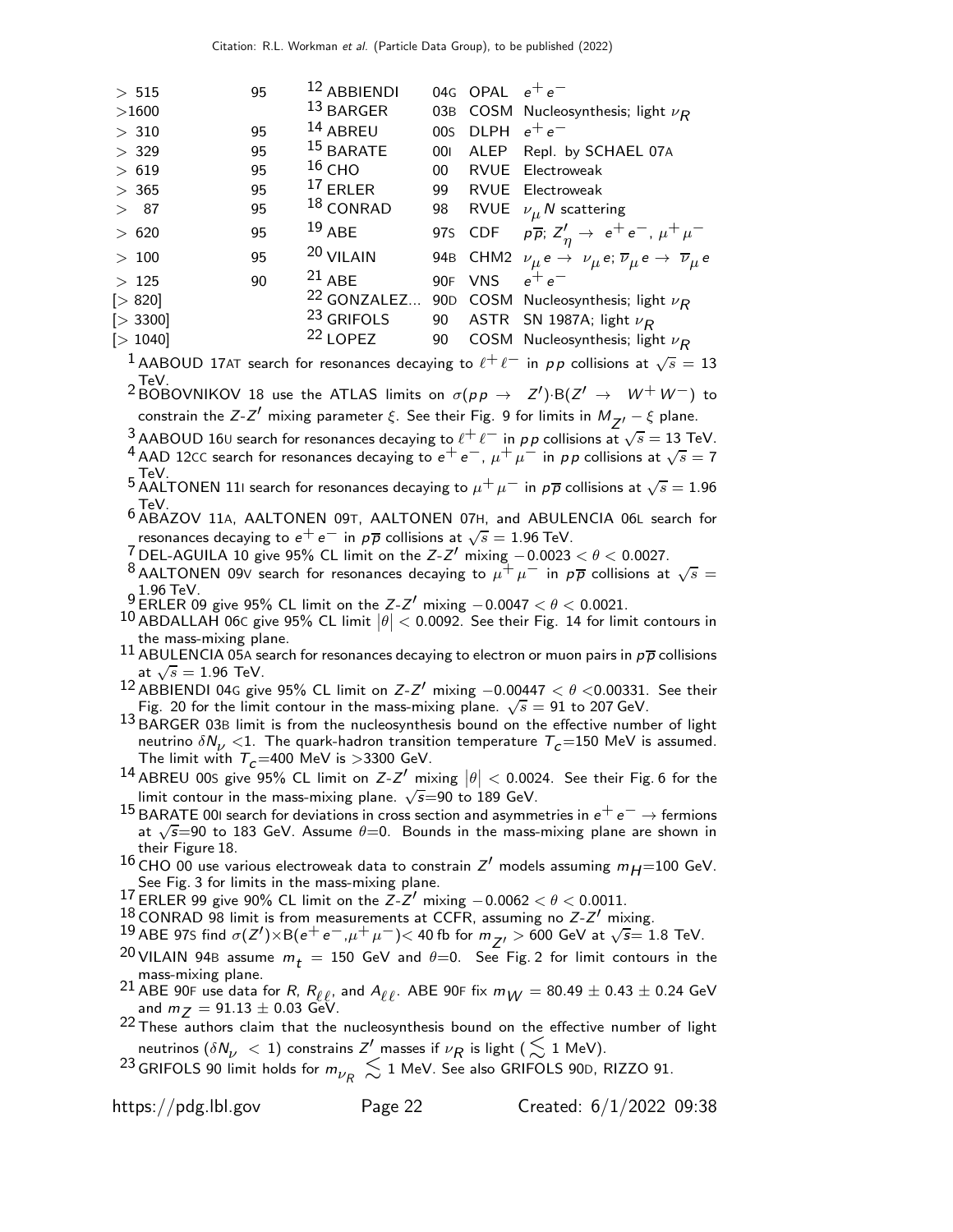| Limits for other Z'                                                           |        |                        |                        |                                                                         |
|-------------------------------------------------------------------------------|--------|------------------------|------------------------|-------------------------------------------------------------------------|
| VALUE (GeV)                                                                   | $CL\%$ | DOCUMENT ID            | TECN                   | <b>COMMENT</b>                                                          |
| none 800-3700                                                                 | 95     | <sup>1</sup> SIRUNYAN  | 21X CMS                | $Z' \rightarrow HZ$                                                     |
| >2650                                                                         | 95     | $2$ AAD                | 20AJ ATLS              | $Z' \rightarrow HZ$                                                     |
| >3900                                                                         | 95     | $3$ AAD                | 20AM ATLS              | $Z' \rightarrow t\overline{t}$                                          |
| >3900                                                                         | 95     | $4$ AAD                | 20AT ATLS              | $Z' \rightarrow WW$                                                     |
| none 1200-3500                                                                | 95     | <sup>5</sup> SIRUNYAN  | 20 <sub>Q</sub> CMS    | $Z' \rightarrow WW$                                                     |
| none 580-3100                                                                 | 95     | <sup>6</sup> AABOUD    | 19AS ATLS              | $Z' \rightarrow t\overline{t}$                                          |
| none 1300-3100                                                                | 95     | $7$ AAD                | 19D ATLS               | $Z' \rightarrow WW$                                                     |
| >3800                                                                         | 95     | <sup>8</sup> SIRUNYAN  | 19AA CMS               | $Z' \rightarrow t\overline{t}$                                          |
| >3700                                                                         | 95     | <sup>9</sup> SIRUNYAN  | 19CP CMS               | $Z' \rightarrow WW, HZ, \ell^+ \ell^-$                                  |
| >1800                                                                         | 95     | <sup>10</sup> SIRUNYAN | 191 CMS                | $Z' \rightarrow HZ$                                                     |
| none 600-2100                                                                 | 95     | $11$ AABOUD            | 18AB ATLS              | $Z' \rightarrow b\overline{b}$                                          |
| none 500-2830                                                                 | 95     | 12 AABOUD              | 18AI ATLS              | $Z' \rightarrow HZ$                                                     |
| none 300-3000                                                                 | 95     | 13 AABOUD              | 18AK ATLS              | $Z' \rightarrow WW$                                                     |
| >1300                                                                         | 95     | <sup>14</sup> AABOUD   | 18B ATLS               | $Z' \rightarrow WW$                                                     |
| none 400-3000                                                                 | 95     | <sup>15</sup> AABOUD   | 18BI ATLS              | $Z' \rightarrow t\overline{t}$                                          |
| none 1200-2800                                                                | 95     | 16 AABOUD              | 18F ATLS               | $Z' \rightarrow WW$                                                     |
| >2300                                                                         | 95     | <sup>17</sup> SIRUNYAN | 18ED CMS               | $Z' \rightarrow HZ$                                                     |
| none 1200-2700                                                                | 95     | 18 SIRUNYAN            | 18P CMS                | $Z' \rightarrow W W$                                                    |
| >2900                                                                         | 95     | 19 AABOUD              | 17AK ATLS              | $Z' \rightarrow q\overline{q}$                                          |
| none 1100-2600                                                                | 95     | <sup>20</sup> AABOUD   | 17A0 ATLS              | $Z' \rightarrow HZ$                                                     |
| >2300                                                                         | 95     | <sup>21</sup> SIRUNYAN | 17AK CMS               | $Z' \rightarrow WW, HZ$                                                 |
| >2500                                                                         | 95     | <sup>22</sup> SIRUNYAN | 17Q CMS                | $Z' \rightarrow t\overline{t}$                                          |
| >1190                                                                         | 95     | <sup>23</sup> SIRUNYAN | 17R CMS                | $Z' \rightarrow HZ$                                                     |
| none 1210-2260                                                                | 95     | <sup>23</sup> SIRUNYAN | 17R CMS                | $Z' \rightarrow HZ$                                                     |
| • • • We do not use the following data for averages, fits, limits, etc. • • • |        |                        |                        |                                                                         |
|                                                                               |        | $24$ AAD               | <b>ATLS</b><br>22      | $pp \rightarrow b\overline{b}Z' \rightarrow b\overline{b}b\overline{b}$ |
|                                                                               |        | $25$ AAD               | 21AQ ATLS              | pp, $\ell^+ \ell^- \ell^+ \ell^-$                                       |
|                                                                               |        | $26$ AAD               | 21AZ ATLS              | DM mediator $Z'$                                                        |
|                                                                               |        | $27$ AAD               | 21BB ATLS              | $Z' \rightarrow AH$                                                     |
|                                                                               |        | $28$ AAD               | 21D ATLS               | dark Higgs $Z'$                                                         |
|                                                                               |        | $29$ AAD               | 21K ATLS               | $Z' \rightarrow \chi \chi$                                              |
|                                                                               |        | 30 BURAS               | <b>RVUE</b><br>21      | leptophilic $Z'$                                                        |
|                                                                               |        | $31$ CADEDDU           | 21<br><b>RVUE</b>      | $\nu$ -nucleus scattering                                               |
|                                                                               |        | 32 COLARESI            | 21                     | HPGE $\nu$ -nucleus scattering                                          |
|                                                                               |        | 33 KRIBS               | 21                     | RVUE $ep$ scattering                                                    |
|                                                                               |        | 34 TUMASYAN            | 21D CMS                | $Z' \rightarrow \chi \chi$                                              |
|                                                                               |        | $35$ AAD               | 20AF ATLS              | $Z' \rightarrow H \gamma$                                               |
|                                                                               |        | $36$ AAD               | 20T ATLS               | DM simplified $Z'$                                                      |
|                                                                               |        | 37 AAD                 | 20w ATLS               | DM simplified $Z'$                                                      |
|                                                                               |        | $38$ AAIJ              | 20AL LHCB              | $Z' \rightarrow \mu^+ \mu^-$                                            |
|                                                                               |        | 39 ADACHI              |                        | $e^+e^- \to \mu^+\mu^- Z'$ ,                                            |
|                                                                               |        |                        | BEL <sub>2</sub><br>20 | $e^{\pm}$ $\mu$ <sup><math>\mp</math></sup> $Z'$                        |
|                                                                               |        | 40 SIRUNYAN            | 20AI CMS               | $Z' \rightarrow q\overline{q}$                                          |
|                                                                               |        | 41 SIRUNYAN            | 20AQ CMS               | $Z' \rightarrow \mu^+ \mu^-$                                            |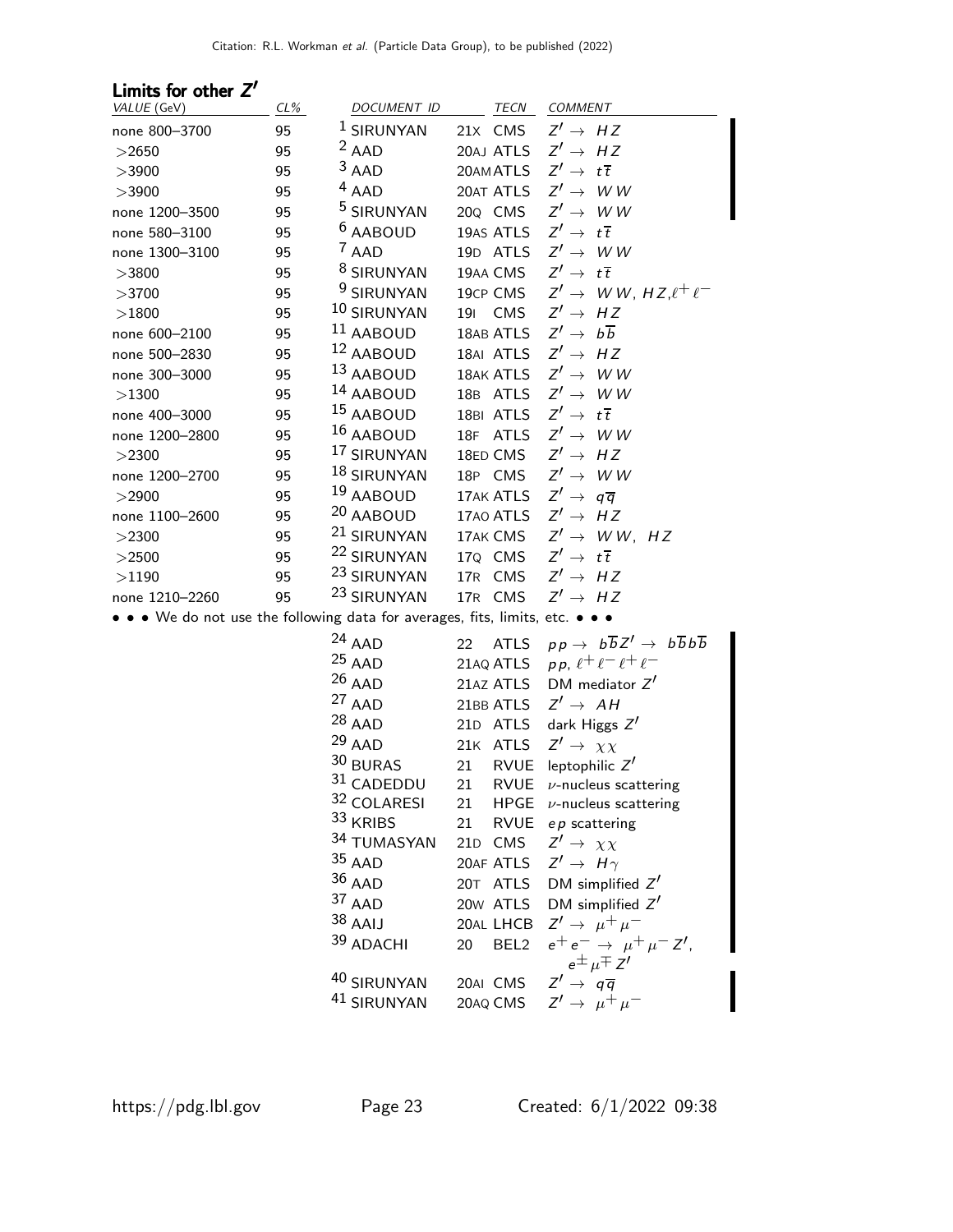|                                            |          | 42 SIRUNYAN                                                                                      |    | 20M CMS             | $Z' \rightarrow q\overline{q}$                           |
|--------------------------------------------|----------|--------------------------------------------------------------------------------------------------|----|---------------------|----------------------------------------------------------|
|                                            |          | 43 AABOUD                                                                                        |    | 19AJ ATLS           | $Z' \rightarrow q\overline{q}$                           |
|                                            |          | 44 AABOUD                                                                                        |    |                     | 19D ATLS $Z' \rightarrow q\overline{q}$                  |
|                                            |          | 45 AABOUD                                                                                        |    |                     | 19 $V$ ATLS DM simplified $Z'$                           |
|                                            |          | $46$ AAD                                                                                         |    |                     | 19L ATLS $Z' \to e^+e^-$ , $\mu^+\mu^-$                  |
|                                            |          | <sup>47</sup> LONG                                                                               | 19 | RVUE                | Electroweak                                              |
|                                            |          | 48 PANDEY                                                                                        | 19 | RVUE                | neutrino NSI                                             |
|                                            |          | 49 SIRUNYAN                                                                                      |    | 19AL CMS            | $Z' \rightarrow tT$ , $T \rightarrow Ht$ ,<br>$Zt$ , Wb  |
|                                            |          | 50 SIRUNYAN                                                                                      |    | 19AN CMS            | DM simplified $Z'$                                       |
|                                            |          | 51 SIRUNYAN                                                                                      |    | 19CB CMS            | $Z' \rightarrow q\overline{q}$                           |
|                                            |          | 52 SIRUNYAN                                                                                      |    | 19CD CMS            | $Z' \rightarrow q\overline{q}$                           |
|                                            |          | 53 SIRUNYAN                                                                                      |    | 19D CMS             | $Z' \rightarrow H \gamma$                                |
|                                            |          | 54 AABOUD                                                                                        |    | 18AA ATLS           | $Z' \rightarrow H \gamma$                                |
| >4500                                      | 95       | 55 AABOUD                                                                                        |    | 18CJ ATLS           | $Z' \rightarrow WW, HZ, \ell^+ \ell^-$                   |
|                                            |          | 56 AABOUD                                                                                        |    | 18N ATLS            | $Z' \rightarrow q\overline{q}$                           |
|                                            |          | 57 AAIJ                                                                                          |    | 18AQ LHCB           | $Z' \rightarrow \mu^+ \mu^-$                             |
|                                            |          | 58 SIRUNYAN                                                                                      |    | 18DR CMS            | $Z' \rightarrow \mu^+ \mu^-$                             |
|                                            |          | 59 SIRUNYAN                                                                                      |    | 18G CMS             | $Z' \rightarrow q\overline{q}$                           |
|                                            |          | <sup>60</sup> SIRUNYAN                                                                           |    | 181 CMS             | $Z' \rightarrow b\overline{b}$                           |
| >1580                                      | 95       | $61$ AABOUD                                                                                      |    |                     | 17B ATLS $Z' \rightarrow HZ$                             |
|                                            |          | <sup>62</sup> KHACHATRY17AX CMS                                                                  |    |                     | $Z' \rightarrow \ell \ell \ell \ell$                     |
|                                            |          | 63 KHACHATRY17U CMS                                                                              |    |                     | $Z' \rightarrow HZ$                                      |
|                                            | 95       | 64 SIRUNYAN                                                                                      |    | 17A CMS             | $Z' \rightarrow WW$                                      |
| >1700                                      |          | <sup>65</sup> SIRUNYAN                                                                           |    | 17AP CMS            | $Z' \rightarrow HA$                                      |
|                                            |          | 66 SIRUNYAN                                                                                      |    | 17T CMS             | $Z' \rightarrow q\overline{q}$                           |
|                                            |          | <sup>67</sup> SIRUNYAN                                                                           |    |                     | $Z' \rightarrow Tt$                                      |
|                                            |          | 68 AABOUD                                                                                        |    | 17 <sub>V</sub> CMS | $Z' \rightarrow b\overline{b}$                           |
| none 1100-1500                             | 95       | $69$ AAD                                                                                         |    | 16 ATLS             |                                                          |
|                                            |          | $70$ AAD                                                                                         |    | 16L ATLS            | $Z' \rightarrow a\gamma$ , $a \rightarrow \gamma\gamma$  |
| none 1500-2600                             | 95       |                                                                                                  |    | 16s ATLS            | $Z' \rightarrow q\overline{q}$                           |
| none 1000-1100, none<br>1300-1500<br>>2400 | 95<br>95 | <sup>71</sup> KHACHATRY16AP CMS<br><sup>72</sup> KHACHATRY16E CMS $Z' \rightarrow t\overline{t}$ |    |                     | $Z' \rightarrow HZ$                                      |
|                                            |          | $73$ AAD                                                                                         |    | 15AO ATLS           | $Z' \rightarrow t\overline{t}$                           |
|                                            |          | $74$ AAD                                                                                         |    | 15AT ATLS           | monotop                                                  |
|                                            |          | $^{75}$ AAD                                                                                      |    | 15CD ATLS           | $H \rightarrow Z Z^{\prime}$ , $Z^{\prime} Z^{\prime}$ ; |
|                                            |          | <sup>76</sup> KHACHATRY15F CMS monotop                                                           |    |                     | $Z' \rightarrow \ell^+ \ell^-$                           |
|                                            |          | <sup>77</sup> KHACHATRY150 CMS $Z' \rightarrow HZ$                                               |    |                     |                                                          |
|                                            |          | $^{78}$ AAD                                                                                      |    |                     |                                                          |
|                                            |          | <sup>79</sup> KHACHATRY14A CMS $Z' \rightarrow VV$                                               |    |                     | 14AT ATLS $Z' \rightarrow Z \gamma$                      |
|                                            |          | <sup>80</sup> MARTINEZ                                                                           |    |                     | 14 RVUE Electroweak                                      |
|                                            |          | $81$ AAD                                                                                         |    |                     |                                                          |
| none 500-1740                              | 95       |                                                                                                  |    |                     | 13AQ ATLS $Z' \rightarrow t\overline{t}$                 |
| $>1320$ or 1000-1280                       | 95       | $82$ AAD                                                                                         |    |                     | 13G ATLS $Z' \rightarrow t\overline{t}$                  |
| $>915$                                     | 95       | <sup>82</sup> AALTONEN 13A CDF $Z' \rightarrow t\overline{t}$                                    |    |                     |                                                          |
| >1300                                      | 95       | <sup>83</sup> CHATRCHYAN 13AP CMS $Z' \rightarrow t\overline{t}$                                 |    |                     |                                                          |
| >2100                                      | 95       | <sup>82</sup> CHATRCHYAN 13BM CMS $Z' \rightarrow t\overline{t}$                                 |    |                     |                                                          |
|                                            |          | $84$ AAD                                                                                         |    |                     | 12BV ATLS $Z' \rightarrow t\overline{t}$                 |
|                                            |          | $85$ AAD                                                                                         |    |                     | 12K ATLS $Z' \rightarrow t\overline{t}$                  |

 $\blacksquare$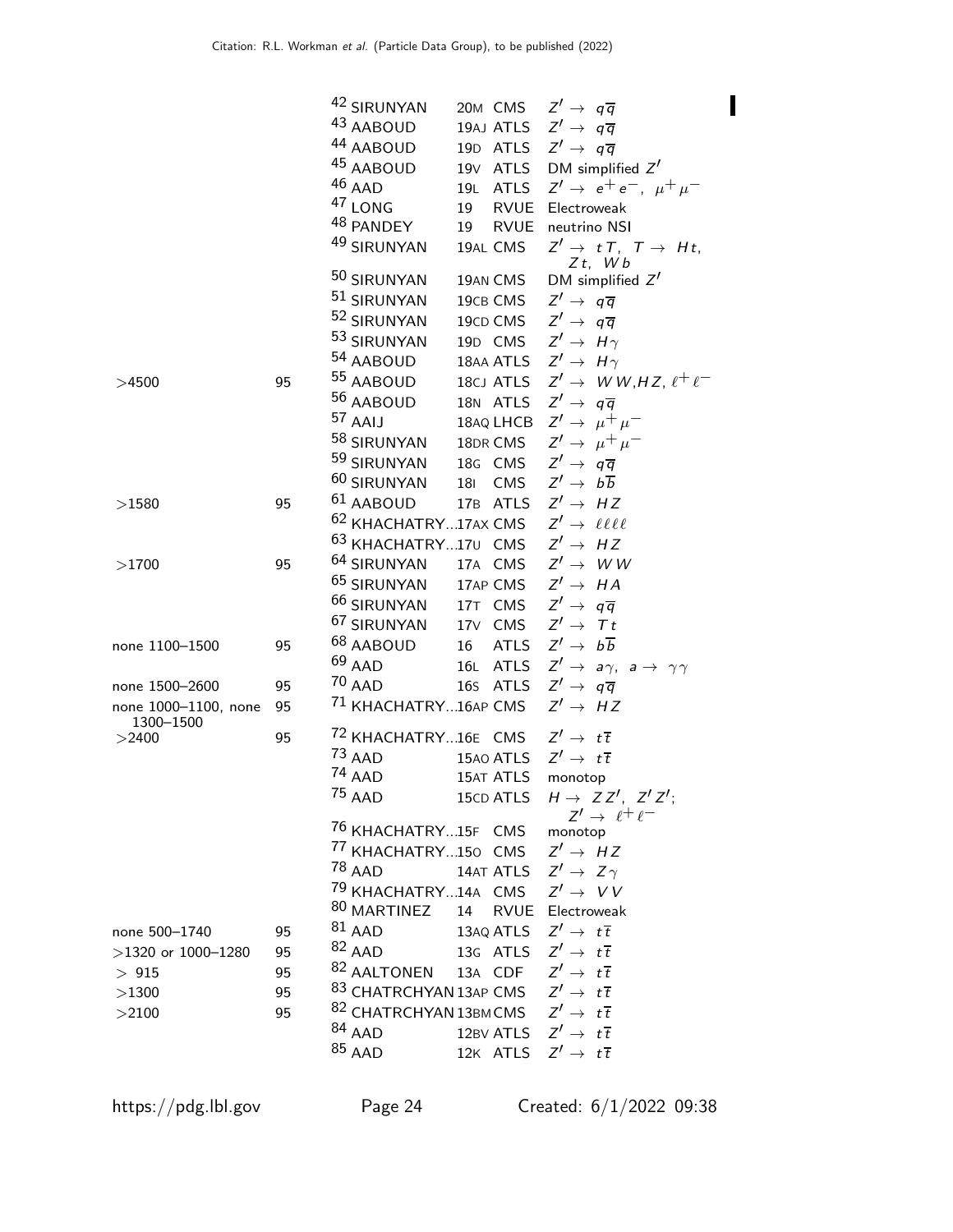|       |    | <sup>86</sup> AALTONEN                                           |         | 12AR CDF | Chromophilic                            |
|-------|----|------------------------------------------------------------------|---------|----------|-----------------------------------------|
|       |    | 87 AALTONEN 12N CDF $Z' \rightarrow \overline{t}u$               |         |          |                                         |
| > 835 | 95 | $88$ ABAZOV                                                      |         |          | 12R DO $Z'\rightarrow t\overline{t}$    |
|       |    | <sup>89</sup> CHATRCHYAN 12AI CMS $Z' \rightarrow t\overline{u}$ |         |          |                                         |
|       |    | 90 CHATRCHYAN 12AQ CMS $Z' \rightarrow t\overline{t}$            |         |          |                                         |
| >1490 | 95 | <sup>82</sup> CHATRCHYAN 12BL CMS $Z' \rightarrow t\overline{t}$ |         |          |                                         |
|       |    | <sup>91</sup> AALTONEN 11AD CDF $Z' \rightarrow t\overline{t}$   |         |          |                                         |
|       |    | 92 AALTONEN 11AE CDF $Z' \rightarrow t\overline{t}$              |         |          |                                         |
|       |    | 93 CHATRCHYAN 110 CMS                                            |         |          | $pp \rightarrow t\bar{t}$               |
|       |    | 94 AALTONEN 08D CDF $Z' \rightarrow t\overline{t}$               |         |          |                                         |
|       |    | 94 AALTONEN 08Y CDF $Z' \rightarrow t\overline{t}$               |         |          |                                         |
|       |    | 94 ABAZOV                                                        |         |          | 08AA D0 $Z' \rightarrow t\overline{t}$  |
|       |    | <sup>95</sup> ABAZOV                                             |         | 04A D0   | Repl. by ABAZOV 08AA                    |
|       |    | $96$ BARGER                                                      |         |          | 03B COSM Nucleosynthesis; light $\nu_R$ |
|       |    | $97$ CHO                                                         | 00      |          | RVUE $E_6$ -motivated                   |
|       |    | $98$ CHO                                                         | 98      |          | RVUE $E_6$ -motivated                   |
|       |    | 99 ABE                                                           | 97G CDF |          | $Z' \rightarrow \overline{q}q$          |
|       |    |                                                                  |         |          |                                         |

- $^1$  SIRUNYAN 21X search for resonances decaying to  $HZ$  in  $pp$  collisions at  $\sqrt{s}=$  13 TeV. The limit quoted above is for heavy-vector-triplet  $Z'$  with  $g_V = 3$ . The limit becomes  $M_{Z'} > 3500$  GeV for  $g_V = 1$ .
- $^2$  AAD 20AJ search for resonances decaying to  $HZ$  in  $pp$  collisions at  $\sqrt{s}=13$  TeV. The quoted limit is for heavy-vector-triplet  $Z'$  with  $g_V = 3$ . The limit becomes  $M_{Z'} >$ 2200 GeV for  $g_V = 1$ . See their Fig. 6 for limits on  $\sigma \cdot B$ .
- $^3$ AAD 20AM search for a resonance decaying to  $t\,\overline{t}$  in  $\rho\,p$  collisions at  $\sqrt{s}=$  13 TeV. The quoted limit is for a leptophobic top-color  $Z'$  with  $\Gamma_{Z'}/\Gamma_{Z'} = 0.01$ . The limit becomes  $M_{Z'} > 4700$  GeV for  $\Gamma_{Z'}/M_{Z'} = 0.03$ .

 $^{4}$  AAD 20AT search for resonances decaying to WW in pp collisions at  $\sqrt{s} = 13$  TeV. The quoted limit is for heavy-vector-triplet  $Z'$  with  $g_V = 3$ . The limit becomes  $M_{Z'} >$ 3500 GeV for  $g_V = 1$ . See their Fig. 14 for limits on  $\sigma \cdot B$ .

 $^5$ SIRUNYAN 20Q search for resonances decaying to  $W \, W$  in  $p \, p$  collisions at  $\sqrt{s} = 13$ TeV. The quoted limit is for heavy-vector-triplet  $Z'$  with  $g_{\mathcal{V}}=3.$ 

<sup>6</sup> AABOUD 19AS search for a resonance decaying to  $t\bar{t}$  in pp collisions at  $\sqrt{s} = 13$  TeV. The quoted limit is for a top-color Z' with  $\Gamma_{Z'}/M_{Z'} = 0.01$ . Limits are also set on Z' masses in simplified Dark Matter models.

- $^7$  AAD 19D search for resonances decaying to  $W$   $W$  in  $p$   $p$  collisions at  $\sqrt{s}=$  13 TeV. The quoted limit is for heavy-vector-triplet  $Z'$  with  $g_V = 3$ . The limit becomes  $M_{Z'} >$ 2900 GeV for  $g_V = 1$ . If we assume  $M_{Z'} = M_{W'}$ , the limit increases  $M_{Z'} > 3800$ GeV and  $M_{Z'} > 3500$  GeV for  $g_V = 3$  and  $g_V = 1$ , respectively. See their Fig. 9 for limits on  $\sigma \cdot \overline{B}$ .
- 8 SIRUNYAN 19AA search for a resonance decaying to  $t\bar{t}$  in  $pp$  collisions at  $\sqrt{s} = 13$  TeV. The quoted limit is for a leptophobic top-color Z $^{\prime}$  with  $\Gamma_{Z^{\prime}}/M_{Z^{\prime}}=0.01.$
- $^{9}$ SIRUNYAN 19CP present a statistical combinations of searches for  $Z'$  decaying to pairs of bosons or leptons in  $pp$  collisions at  $\sqrt{s} = 13$  TeV. The quoted limit is for heavyvector-triplet Z' with  $g_V = 3$ . If we assume  $M_{Z'} = M_{W''}$ , the limit becomes  $M_{Z'} >$ 4500 GeV for  $g_{\cal V}$   $=$  3 and  $M_{Z'}$   $>$  5000 GeV for  $g_{\cal V}$   $=$  1. See their Figs. 2 and 3 for limits on  $\sigma$ ·B.
- 10 SIRUNYAN 191 search for resonances decaying to ZW in pp collisions at  $\sqrt{s} = 13$  TeV. The quoted limit is for heavy-vector-triplet  $Z'$  with  $g_V = 3$ . The limit becomes  $M_{Z'} >$ 2800 GeV if we assume  $M_{Z'} = M_{W'}$ .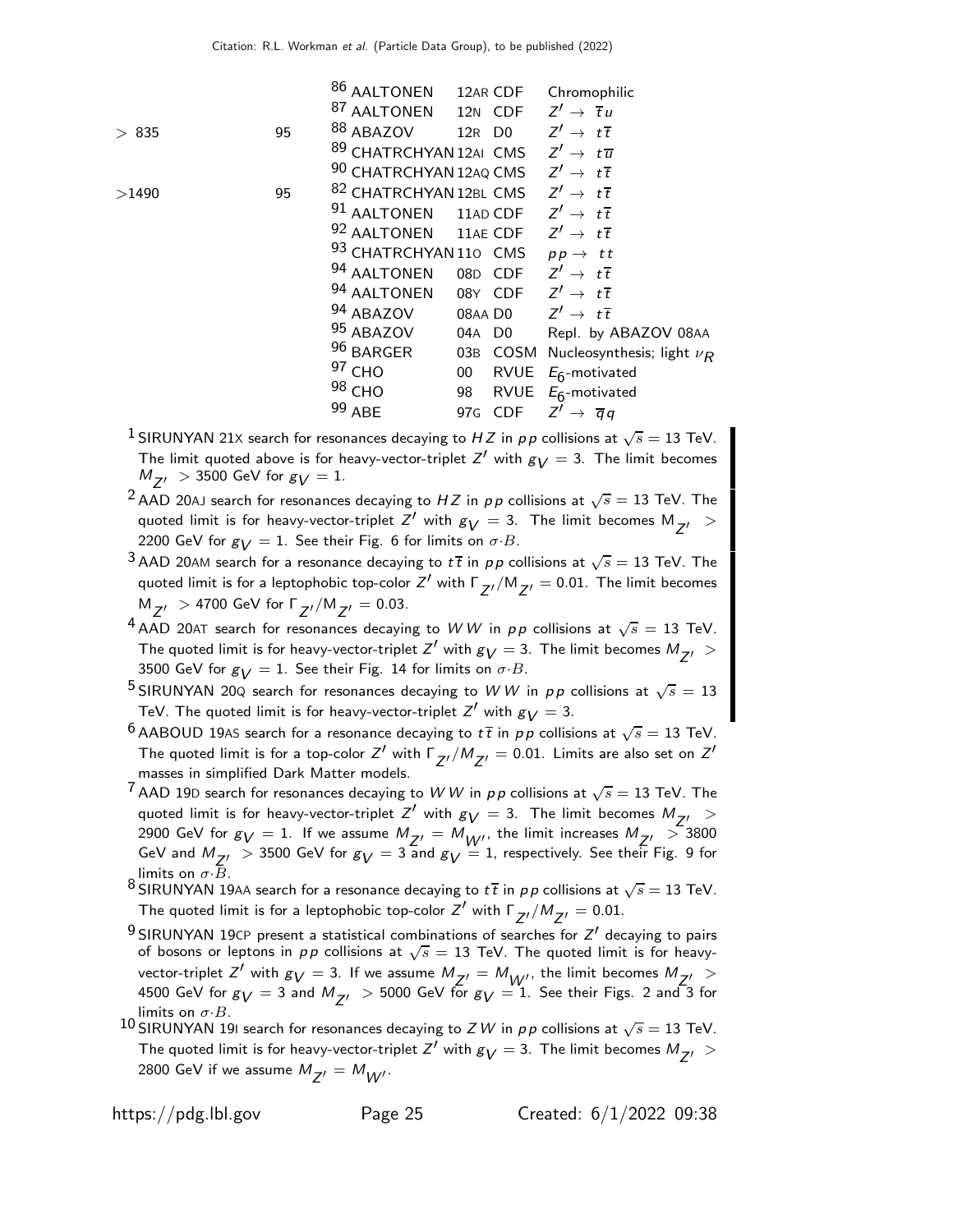- $^{11}$  AABOUD 18AB search for resonances decaying to  $b\overline{b}$  in  $p\,p$  collisions at  $\sqrt{s}=$  13 TeV. The limit quoted above is for a leptophobic  $Z'$  with SM-like couplings to quarks. See their Fig. 6 for limits on  $\sigma$  B. Additional limits on a Z' axial-vector mediator in a simplified dark-matter model are shown in Fig. 7.
- <sup>12</sup> AABOUD 18AI search for resonances decaying to HZ in pp collisions at  $\sqrt{s} = 13$  TeV. The quoted limit is for heavy-vector-triplet  $Z'$  with  $g_V = 3$ . The limit becomes  $M_{Z'} >$ 2650 GeV for  $g_V = 1$ . If we assume  $M_{W'} = M_{Z'}$ , the limit increases  $M_{Z'} > 2930$ GeV and  $M_{Z'} > 2800$  GeV for  $g_V = 3$  and  $g_V = 1$ , respectively. See their Fig. 5 for limits on  $\sigma \cdot B$ .
- 13 AABOUD 18AK search for resonances decaying to WW in pp collisions at  $\sqrt{s} = 13$  TeV. The limit quoted above is for heavy-vector-triplet  $Z'$  with  $g_V = 3$ . The limit becomes  $M_{Z'} > 2750$  GeV for  $g_V = 1$ .

 $^{14}$  AABOUD 18B search for resonances decaying to W W in pp collisions at  $\sqrt{s} = 13$  TeV. The quoted limit is for heavy-vector-triplet Z $'$  with  $g_V = 1$ . See their Fig.11 for limits on  $\sigma \cdot B$ .

<sup>15</sup> AABOUD 18BI search for a resonance decaying to  $t\bar{t}$  in pp collisions at  $\sqrt{s} = 13$  TeV. The quoted limit is for a top-color assisted TC  $Z'$  with  $\Gamma_{Z'}/M_{Z'} = 0.01$ . The limits for wider resonances are available. See their Fig. 14 for limits on  $\overline{\sigma} \cdot B$ .

- 16 AABOUD 18F search for resonances decaying to WW in pp collisions at  $\sqrt{s} = 13$  TeV. The quoted limit is for heavy-vector-triplet  $Z'$  with  $g_V = 3$ . The limit becomes  $M_{Z'} > 0$ 2200 GeV for  $g_V = 1$ . If we assume  $M_{Z'} = M_{W'}$ , the limit increases  $M_{Z'} > 3500$ GeV and  $M_{Z'} > 3100$  GeV for  $g_V = 3$  and  $g_V = 1$ , respectively. See their Fig.5 for limits on  $\sigma \cdot B$ .
- 17 SIRUNYAN 18ED search for resonances decaying to HZ in pp collisions at  $\sqrt{s} = 13$ TeV. The limit above is for heavy-vector-triplet  $Z'$  with  $g_V = 3$ . If we assume  $M_{Z'} =$  $M_{\c{W'}}$ , the limit increases  $M_{\c{Z'}} > 2900$  GeV and  $M_{\c{Z'}} > 2800$  GeV for  $g_{\c{V}} = 3$  and  $g_{\c{V}}$  $= 1$ , respectively.
- <sup>18</sup> SIRUNYAN 18P give this limit for a heavy-vector-triplet Z<sup>'</sup> with  $g_V = 3$ . If they assume  $M_{Z'} = M_{W'}$ , the limit increases to  $M_{Z'} > 3800$  GeV.
- 19 AABOUD 17AK search for a new resonance decaying to dijets in  $pp$  collisions at  $\sqrt{s} = 13$ TeV. The limit quoted above is for a leptophobic  $Z'$  boson having axial-vector coupling strength with quarks  $g_q = 0.2$ . The limit is 2100 GeV if  $g_q = 0.1$ .
- $^{20}$  AABOUD 17A0 search for resonances decaying to  $HZ$  in  $pp$  collisions at  $\sqrt{s}=$  13 TeV. The limit quoted above is for a Z' in the heavy-vector-triplet model with  $g_V = 3$ . See their Fig.4 for limits on  $\sigma \cdot B$ .
- $^{21}$  SIRUNYAN 17AK search for resonances decaying to  $W$   $W$  or  $HZ$  in  $pp$  collisions at  $\sqrt{s}$  $=$  8 and 13 TeV. The quoted limit is for heavy-vector-triplet Z' with  $g_V =$  3. The limit becomes  $M_{Z'} > 2200$  GeV for  $g_V = 1$ . If we assume  $M_{Z'} = M_{W'}$ , the limit increases  $M_{Z'} > 240\overline{0}$  GeV for both  $g_V = 3$  and  $g_V = 1$ . See their Fig.1 and 2 for limits on  $\sigma \cdot B$ .
- $\sigma \cdot$  B.<br><sup>22</sup> SIRUNYAN 17Q search for a resonance decaying to  $t\,\overline{t}$  in  $\rho\,p$  collisions at  $\sqrt{s}=$  13 TeV. The limit quoted above is for a resonance with relative width  $\Gamma_{Z'}$  /  $M_{Z'} = 0.01$ . Limits for wider resonances are available. See their Fig.6 for limits on  $\sigma \cdot B$ .
- <sup>23</sup> SIRUNYAN 17R search for resonances decaying to HZ in pp collisions at  $\sqrt{s} = 13$  TeV. The quoted limit is for heavy-vector-triplet  $Z'$  with  $g_V = 3$ . Mass regions  $M_{Z'} < 1150$ GeV and 1250 GeV  $< M_{z}$   $<$  1670 GeV are excluded for  $g_V = 1$ . If we assume  $M_{z}$  $= M_{W'}$ , the excluded mass regions are 1000  $< M_{Z'} < 2500$  GeV and 2760  $< M_{Z'} < 2500$ 3300 GeV for  $g_V = 3$ ; 1000  $< M_{Z'} < 2430$  GeV and 2810  $< M_{Z'} < 3130$  GeV for  $g_V = 1$ . See their Fig.5 for limits on  $\sigma \cdot B$ .
- $^{24}$  AAD 22 search for  $b\overline{b}Z'$  productions in  $\rho\overline{\rho}$  collisions at  $\sqrt{s}=$  13 TeV.  $Z'$  is assumed to decay into  $b\overline{b}$ . See their Fig.4 for limits on  $\sigma \cdot B$ .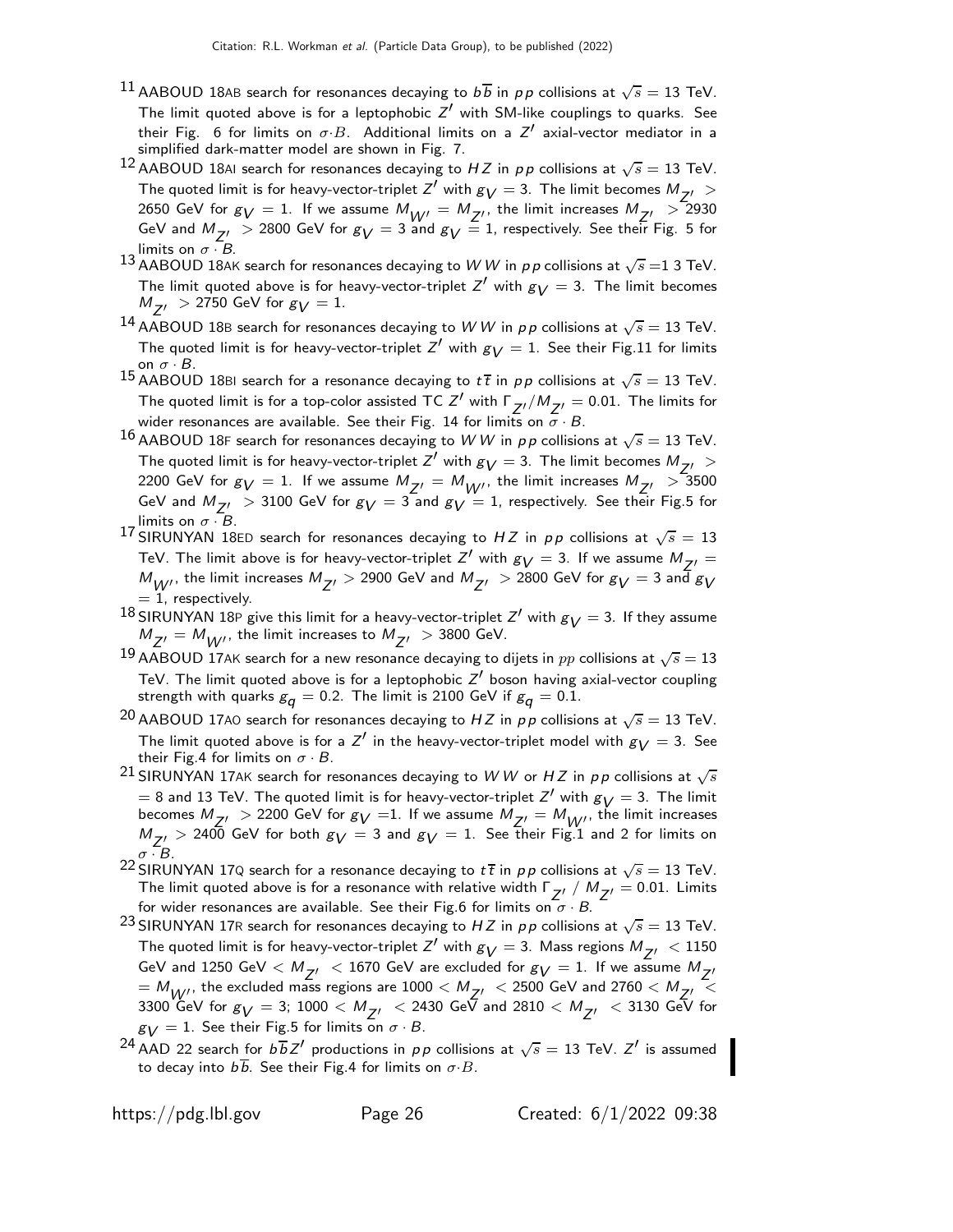- <sup>25</sup> AAD 21AQ limits are for a  $B L$  gauge boson model derived from their measurements on four-lepton differential cross sections. See their Fig. 13 for exclusion limits on the  $B$ − L breaking Higgs boson mass.
- $^{26}$  AAD 21AZ search for DM mediator  $Z^\prime$  produced in association with a SM Higgs boson in pp collisions at  $\sqrt{s} = 13$  TeV. Z' is assumed to decay invisibly  $Z' \to \chi \chi$ . See their Fig.7 for limits in  $M_{Z'} - M_{\chi}$  plane.
- <sup>27</sup> AAD 21BB search for  $Z'$  productions in pp collisions at  $\sqrt{s} = 13$  TeV.  $Z'$  is assumed to decay into a SM Higgs boson  $H$  and an invisible particle  $A$ . See their Fig.7 for limits in  $M_{Z'} - M_A$  plane.
- $^{28}$  AAD 21D set limits on a dark Higgs model with a spin-1 mediator  $Z^\prime$  and a scalar dark Higgs boson s. Dark Higgs s is assumed to decay into  $W W$  or  $ZZ$ . See their Fig.4 for limits in  $M_{Z'} - M_S$  plane.
- <sup>29</sup> AAD 21K search for  $\gamma + \not\!\!{E}_T$  events in  $\rho \rho$  collision at  $\sqrt{s} = 13$  TeV. See their Fig. 5 for limits on  $Z'$  particle invisibly decaying to  $\chi\chi.$
- $^{30}\,$ BURAS 21 performed global fit to leptophilic  $Z^\prime$  models using a large number of observables.
- 31 CADEDDU 21 obtain limits on  $Z'$  coupling  $g_{Z'}$  from coherent v-nucleus scattering data collected by <code>COHERENT</code> experiment. For limits in the  $M_{Z^{\prime}}-g_{Z^{\prime}}$  plane, see their Figures
- 3 and 4 for the universal Z $'$  model and Figures 5 and 6 for the  $B-L$  model.
- $32$  COLARESI 21 obtain limits on Z' coupling from coherent v-nucleus scattering data collected by a Ge detector at the Dresden-II power reactor. See their Fig.7 for limits in mass-coupling plane.
- <sup>33</sup> KRIBS 21 set decay-agnostic limits on kinetic mixing parameter between  $\mathsf{U}(1)_Y$  field and new heavy abelian vector boson (dark photon) field using the HERA  $ep$  collision data. See their Fig. 3 for limits in mass-mixing plane.
- <sup>34</sup> TUMASYAN 21D search for energetic jets  $+ E_T$  events in pp collisions at  $\sqrt{s} = 13$ TeV.  $Z^\prime$  is assumed to decay into a pair of invisible particles  $\chi\chi.$  See their Fig. 7 for limits on signal strength in  $M_{Z'} - M_{\chi}$  plane, and Fig. 8 for limits on signal strength in quark and dark matter coupling vs mediator mass.
- $^{35}$  AAD 20AF search for resonances decaying to  $H\gamma$  in  $pp$  collisions at  $\sqrt{s}=13$  TeV. See their Fig. 1c for limits on  $\sigma \cdot B$  for the mass range 0.7  $< m_{Z'} < 4$  TeV.
- $^{36}$  AAD 20T search for Dark Matter mediator  $Z^\prime$  decaying invisibly or decaying to  $q\overline{q}$  in p p collisions at  $\sqrt{s} = 13$  TeV. See their Fig. 5 for limits in  $M_{Z'} - g_q$  plane from the inclusive category. See their Fig. 7(a) for limits on the product of the cross section, acceptance, b-tagging efficiency, and branching fraction from the 2 b-tag category.
- $37$  AAD 20W search for a Dark Matter (DM) simplified model  $Z'$  produced in association with  $W$  in  $p \, p$  collisions at  $\sqrt{s} = 13$  TeV. See their Fig. 5 for limits on  $Z'$  production cross section.
- $^{38}$  AAIJ 20AL search for spin-0 and spin-1 resonances decaying to  $\mu^+ \mu^-$  in  $\rho \rho$  collisions at  $\sqrt{s} = 13$  TeV in the mass regions  $M_{Z'} < 60$  GeV, with non-negligible widths considered above 20 GeV. See their Figs. 7, 8, and 9 for limits on  $\sigma$  B.
- $^{39}$  ADACHI 20 search for production of  $Z'$  in  $e^+e^-$  collisions. The  $Z'$  is assume to decay invisibly. See their Fig. 3 and Fig. 5 for limits on  $Z'$  coupling and  $\sigma(e^+e^-\to e^$  $e^{\pm}$   $\mu$  +  $Z'$ ).
- $^{40}$ SIRUNYAN 20AI search for broad resonances decaying into dijets in  $\rho \rho$  collisions at  $\sqrt{s}$  $= 13$  TeV. See their Fig. 11 for exclusion limits in mass-coupling plane.
- $^{41}$  SIRUNYAN 20AQ search for a narrow resonance lighter than 200 GeV decaying to  $\mu^+ \mu^$ in pp collisions at  $\sqrt{s} = 13$  TeV. See their Fig. 3 for limits on  $Z'$  kinetic mixing coefficient.
- $42$  SIRUNYAN 20M search for a narrow resonance with a mass between 350 and 700 GeV in p p collisions at  $\sqrt{s} = 13$  TeV. See their Fig.3 for exclusion limits in mass-coupling plane.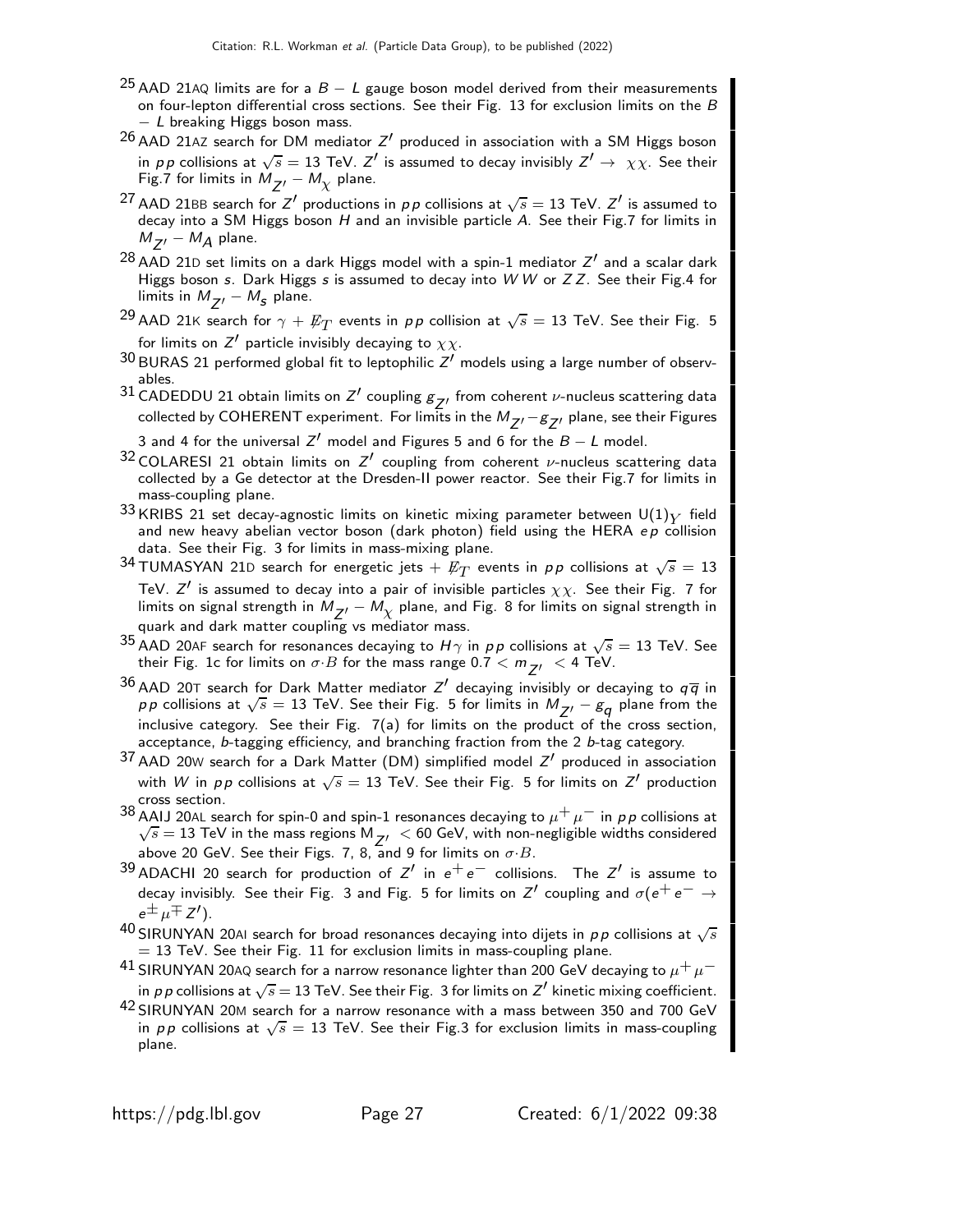- $^{43}$ AABOUD 19AJ search in  $p\,p$  collisions at  $\sqrt{s}=$  13 TeV for a new resonance decaying to  $q\overline{q}$  and produced in association with a high  $p_T$  photon. For a leptophobic axial-vector  $Z'$  in the mass region 250 GeV  $< M_{Z'} <$  950 GeV, the  $Z'$  coupling with quarks  $g_q$  is constrained below 0.18. See their Fig.2 for limits in  $M_{Z'}^{} - g_{\bm{q}}^{}$  plane.
- 44 AABOUD 19D search in  $pp$  collisions at  $\sqrt{s} = 13$  TeV for a new resonance decaying to  $q\overline{q}$  and produced in association with a high- $p_T$  photon or jet. For a leptophobic axial-vector  $Z'$  in the mass region 100 GeV  $< M_{Z'} < 220$  GeV, the  $Z'$  coupling with quarks  $\rm g_{\it q}$  is constrained below 0.23. See their Fig. 6 for limits in  $\rm M_{Z^{\prime}} - \rm g_{\it q}$  plane.
- $^{45}$  AABOUD 19V search for Dark Matter simplified  $Z^\prime$  decaying invisibly or decaying to fermion pair in *pp* collisions at  $\sqrt{s} = 13$  TeV.
- $^{46}$  AAD 19L search for resonances decaying to  $\ell^+ \ell^-$  in  $\rho \rho$  collisions at  $\sqrt{s} = 13$  TeV. See their Fig. 4 for limits in the heavy vector triplet model couplings.
- $^{47}$  LONG 19 uses the weak charge data of Cesium and proton to constrain mass of  $Z^\prime$  in the 3-3-1 models.
- $^{48}$  PANDEY 19 obtain limits on  $Z^\prime$  induced neutrino non-standard interaction (NSI) parameter  $\epsilon$  from LHC and IceCube data. See their Fig.2 for limits in  $M_{z}$  –  $\epsilon$  plane, where  $\epsilon$

$$
= g_q g_{\nu} v^2 / (2 M_{Z'}^2).
$$

- $^{49}$  SIRUNYAN 19AL search for a new resonance decaying to a top quark and a heavy vector-like top partner in  $\rho \rho$  collisions at  $\sqrt{s}=13$  TeV. See their Fig. 8 for limits on  $Z'$ production cross section.
- $^{50}\rm{SIRUNYAN}$  19AN search for a Dark Matter (DM) simplified model  $Z^\prime$  decaying to  $H$  DM DM in pp collisions at  $\sqrt{s} = 13$  TeV. See their Fig. 7 for limits on the signal strength modifiers.
- 51 SIRUNYAN 19CB search in  $pp$  collisions at  $\sqrt{s} = 13$  TeV for a new resonance decaying to  $q\,\overline{q}.$  For a leptophobic  $Z'$  in the mass region 50–300 GeV, the  $Z'$  coupling with quarks  $g^\prime_{\,\bm{q}}$  is constrained below 0.2. See their Figs. 4 and 5 for limits on  $g^\prime_{\,\bm{q}}$  in the mass range  $50 < M_{Z'} < 450$  GeV.
- $^{52}$ SIRUNYAN 19CD search in  $pp$  collisions at  $\sqrt{s}{=}13$  TeV for a leptophobic  $Z^\prime$  produced in association of high  $p_T$  ISR photon and decaying to  $q\overline{q}$ . See their Fig. 2 for limits on the  $\mathsf{Z}'$  coupling strength  $\mathsf{g}'_{\bm{q}}$  to  $\mathsf{q}\,\overline{\mathsf{q}}$  in the mass range between  $10$  and  $125$  GeV.
- 53 SIRUNYAN 19D search for a narrow neutral vector resonance decaying to  $H\gamma$ . See their Fig. 3 for exclusion limit in  $M_{Z'} - \sigma \cdot B$  plane. Upper limits on the production of  $H \gamma$ resonances are set as a function of the resonance mass in the range of 720–3250 GeV.
- 54 AABOUD 18AA search for a narrow neutral vector boson decaying to  $H\gamma$ . See their Fig. 10 for the exclusion limit in M $_{Z'} - \sigma B$  plane.
- 55 AABOUD 18CJ search for heavy-vector-triplet  $Z'$  in  $pp$  collisions at  $\sqrt{s} = 13$  TeV. The limit quoted above is for model with  $g_V = 3$  assuming  $M_{Z'} = M_{W'}$ . The limit becomes  $M_{Z'} > 5500$  GeV for model with  $g_V = 1$ .
- $^{56}$  AABOUD 18N search for a narrow resonance decaying to  $q\overline{q}$  in  $pp$  collisions at  $\sqrt{s}=$ 13 TeV using trigger level analysis to improve the low mass region sensitivity. See their Fig. 5 for limits in the mass-coupling plane in the  $Z'$  mass range 450–1800 GeV.
- 57 AAIJ 18AQ search for spin-0 and spin-1 resonances decaying to  $\mu^+ \mu^-$  in pp collisions at  $\sqrt{s} = 7$  and 8 TeV in the mass region near 10 GeV. See their Figs. 4 and 5 for limits on  $\sigma$ ·B.
- 58 SIRUNYAN 18DR searches for  $\mu^+ \mu^-$  resonances produced in association with *b*-jets in the pp collision data with  $\sqrt{s} = 8$  TeV and 13 TeV. An excess of events near  $m_{\mu\mu} =$ 28 GeV is observed in the 8 TeV data. See their Fig. 3 for the measured fiducial signal cross sections at  $\sqrt{s} = 8$  TeV and the 95% CL upper limits at  $\sqrt{s} = 13$  TeV.
- $^{59}$ SIRUNYAN 18G search for a new resonance decaying to dijets in  $p\,p$  collisions at  $\sqrt{s}=$ 13 TeV in the mass range 50–300 GeV. See their Fig.7 for limits in the mass-coupling plane.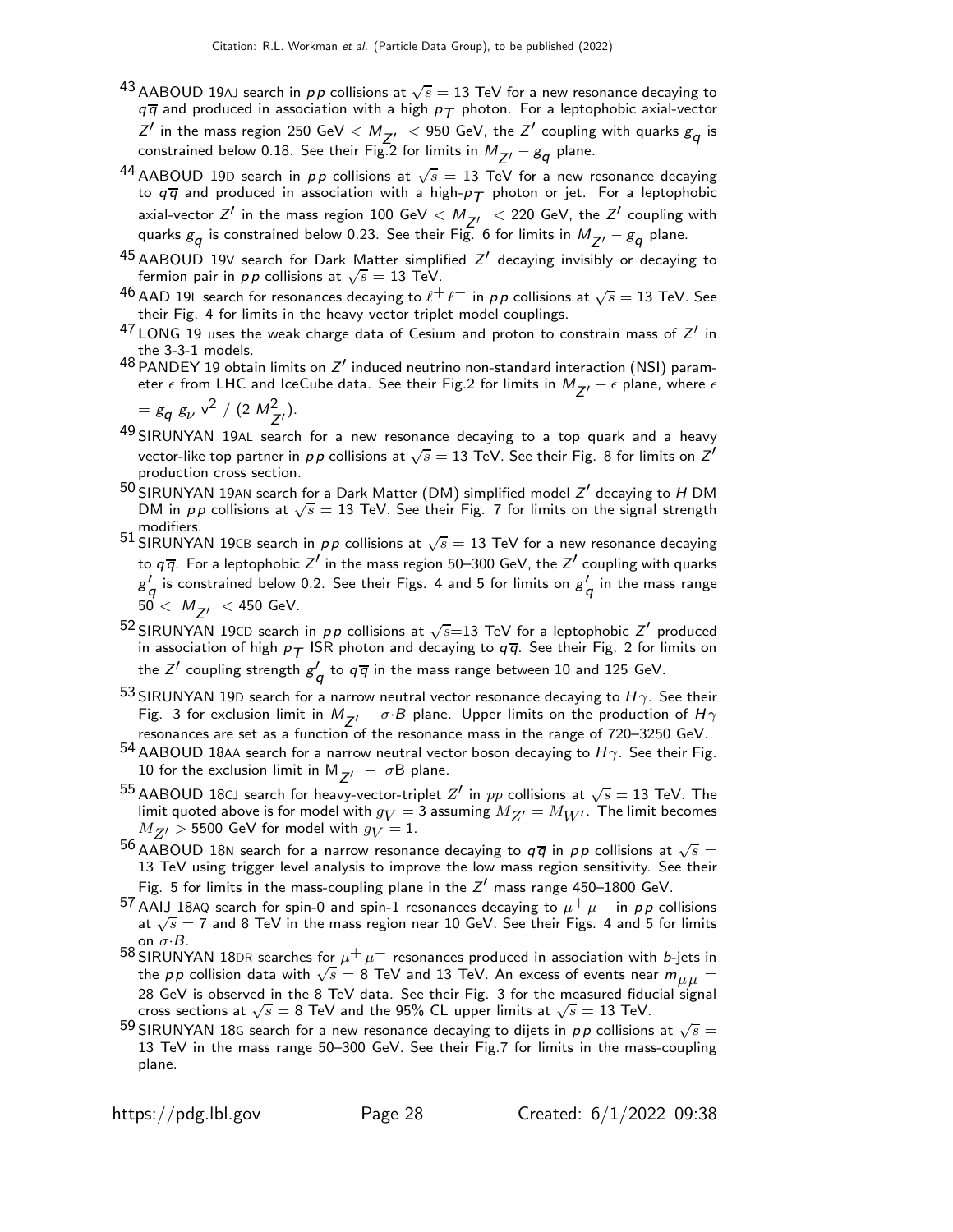- $^{60}$ SIRUNYAN 181 search for a narrow resonance decaying to  $b\overline{b}$  in  $p\,p$  collisions at  $\sqrt{s}=$ 8 TeV using dedicated b-tagged dijet triggers to improve the sensitivity in the low mass region. See their Fig. 3 for limits on  $\sigma \cdot B$  in the Z $^\prime$  mass range 325–1200 GeV.
- $^{61}$  AABOUD 17B search for resonances decaying to HZ (H  $\to$   $~$  b $\overline b$ , c  $\overline c;\,$  Z  $\to$   $~$   $\ell^+\ell^-$ ,  $~$   $\nu\overline\nu)$ in  $pp$  collisions at  $\sqrt{s} = 13$  TeV. The quoted limit is for heavy-vector-triplet  $Z'$  with  $g_V = 3$ . The limit becomes  $M_{Z'} > 1490$  GeV for  $g_V = 1$ . If we assume  $M_{Z'} = M_{W'}.$ the limit increases  $M_{Z'} > 2310$  GeV and  $M_{Z'} > 1730$  GeV for  $g_V = 3$  and  $g_V = 1$ , respectively. See their Fig.3 for limits on  $\sigma \cdot \bar{B}$ .
- 62 KHACHATRYAN 17AX search for lepto-phobic resonances decaying to four leptons in *pp* collisions at  $\sqrt{s} = 8$  TeV.
- $^{63}$ KHACHATRYAN 17 $\scriptstyle\rm U$  search for resonances decaying to  $HZ$   $(H\to~b\overline b;$   $Z\to~\ell^+\ell^-,$ <br> $\nu\overline\nu)$  in  $p$  p collisions at  $\sqrt s=13$  TeV. The limit on the heavy-vector-triplet model is  $M_{Z'}$  $M_{W'} > 2$  TeV for  $g_V = 3$ , in which constraints from the  $W' \rightarrow H W (H \rightarrow b\overline{b};$

 $W\stackrel{\textstyle\cdots}{\rightarrow}\ell\nu)$  are combined. See their Fig.3 and Fig.4 for limits on  $\sigma\cdot B.$ 

- 64 SIRUNYAN 17A search for resonances decaying to W W with W W  $\rightarrow \ell\nu q\overline{q}$ ,  $q\overline{q}q\overline{q}$  in pp collisions at  $\sqrt{s} = 13$  TeV. The quoted limit is for heavy-vector-triplet Z' with  $g_V$ = 3. The limit becomes  $M_{Z'} > 1600$  GeV for  $g_V = 1$ . If we assume  $M_{Z'} = M_{W'}.$ the limit increases  $M_{Z'} > 2400$  GeV and  $M_{Z'} > 2300$  GeV for  $g_V = 3$  and  $g_V = 1$ , respectively. See their Fig.6 for limits on  $\sigma \cdot \bar{B}$ .
- $65$  SIRUNYAN 17AP search for resonances decaying into a SM-like Higgs scalar H and a light pseudo scalar A. A is assumed to decay invisibly. See their Fig.9 for limits on  $\sigma \cdot B$ .
- $^{66}$  SIRUNYAN 17T search for a new resonance decaying to dijets in  $pp$  collisions at  $\sqrt{s} =$ 13 TeV in the mass range 100–300 GeV. See their Fig.3 for limits in the mass-coupling plane.
- $67$  SIRUNYAN 17V search for a new resonance decaying to a top quark and a heavy vectorlike top partner T in pp collisions at  $\sqrt{s} = 13$  TeV. See their table 5 for limits on the Z' production cross section for various values of  $M_{Z'}$  and  $M_T$  in the range of  $M_{Z'} =$ 1500–2500 GeV and  $M_T = 700$ –1500 GeV.
- $^{68}$  AABOUD 16 search for a narrow resonance decaying into  $b\overline{b}$  in  $p\,p$  collisions at  $\sqrt{s}=13$ TeV. The limit quoted above is for a leptophobic  $Z'$  with SM-like couplings to quarks. See their Fig.6 for limits on  $\sigma \cdot B$ .
- <sup>69</sup> AAD 16L search for  $Z' \rightarrow a\gamma$ ,  $a \rightarrow \gamma\gamma$  in pp collisions at  $\sqrt{s} = 8$  TeV. See their Table 6 for limits on  $\sigma \cdot B$ .
- $70$  AAD 16S search for a new resonance decaying to dijets in  $pp$  collisions at  $\sqrt{s} = 13$  TeV. The limit quoted above is for a leptophobic  $Z^\prime$  having coupling strength with quark  $\rm g_{\bm q}$  $= 0.3$  and is taken from their Figure 3.
- <sup>71</sup> KHACHATRYAN 16AP search for a resonance decaying to HZ in pp collisions at  $\sqrt{s}$  $= 8$  TeV. Both H and Z are assumed to decay to fat jets. The quoted limit is for heavy-vector-triplet  $Z'$  with  $g_{\boldsymbol{V}}=3.$
- <sup>72</sup> KHACHATRYAN 16E search for a leptophobic top-color Z' decaying to  $t\bar{t}$  using  $\rho p$ collisions at  $\sqrt{s} = 8$  TeV. The quoted limit assumes that  $\Gamma_{Z'}/m_{Z'} = 0.012$ . Also
- $m_{Z'}$   $\langle$  2.9 TeV is excluded for wider topcolor  $Z'$  with  $\Gamma_{Z'}/m_{Z'} = 0.1$ .
- $73$  AAD 15A0 search for narrow resonance decaying to  $t\bar{t}$  using  $p\bar{p}$  collisions at  $\sqrt{s} = 8$ TeV. See Fig. 11 for limit on  $\sigma B$ .
- $^{74}$  AAD 15AT search for monotop production plus large missing  $E_T$  events in  $\rho\rho$  collisions at  $\sqrt{s}=8$  TeV and give constraints on a  $Z'$  model having  $Z'\,u\,\overline{t}$  coupling.  $Z'$  is assumed to decay invisibly. See their Fig. 6 for limits on  $\sigma \cdot B$ .
- $75$  AAD 15CD search for decays of Higgs bosons to 4  $\ell$  states via  $Z'$  bosons,  $H \to Z Z' \to Z Z'$ 4 $\ell$  or  $H \to Z' Z' \to 4 \ell$ . See Fig. 5 for the limit on the signal strength of the  $H \to$  $ZZ' \rightarrow 4\ell$  process and Fig. 16 for the limit on  $H \rightarrow Z'Z' \rightarrow 4\ell$ .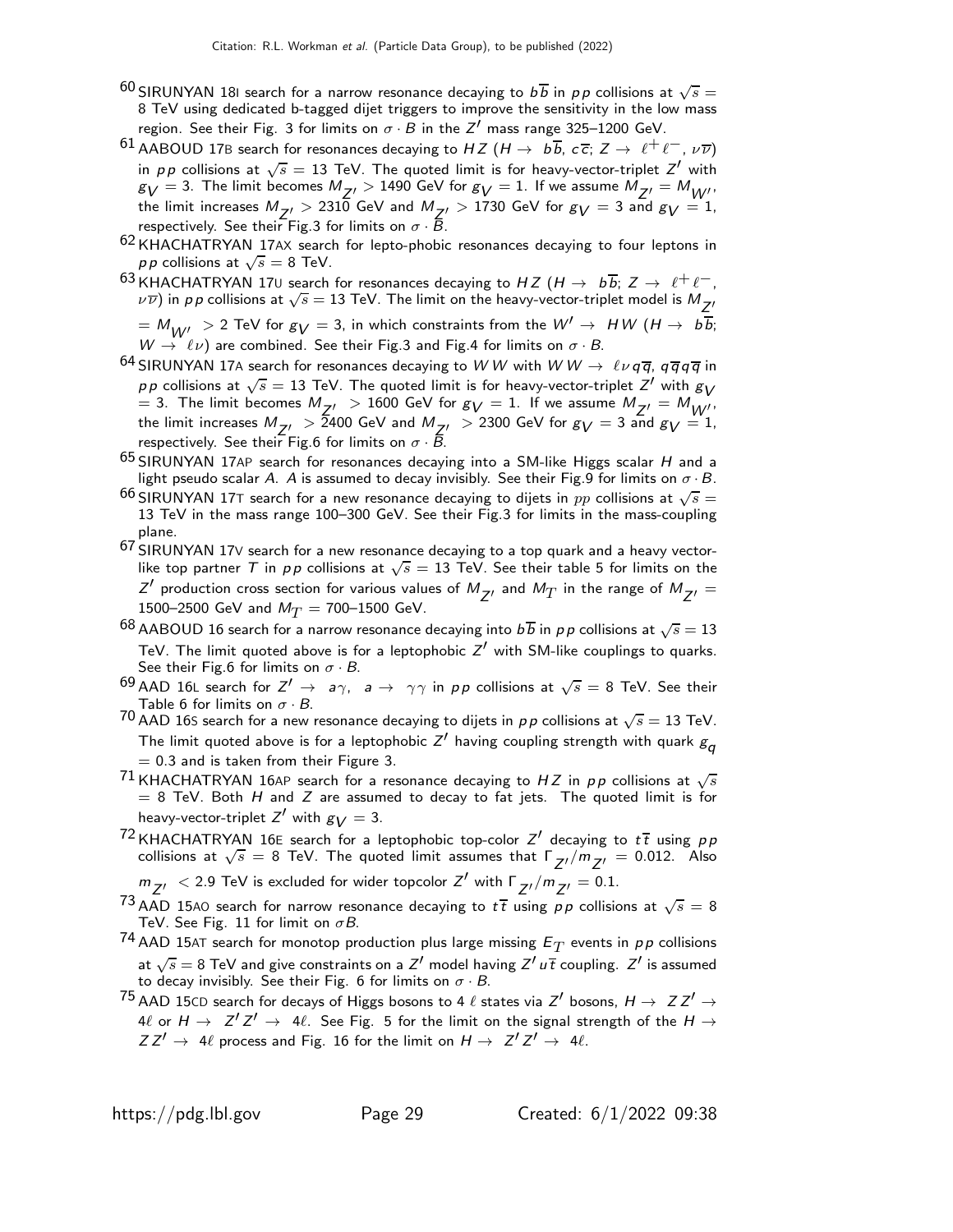- $^{76}\rm$ KHACHATRYAN 15F search for monotop production plus large missing  $E_T$  events in pp collisions at  $\sqrt{s} = 8$  TeV and give constraints on a Z<sup>1</sup> model having Z<sup>1</sup> uT coupling. Z' is assumed to decay invisibly. See Fig. 3 for limits on  $\sigma B$ .
- <sup>77</sup> KHACHATRYAN 150 search for narrow  $Z'$  resonance decaying to  $ZH$  in  $pp$  collisions at  $\sqrt{s}$  = 8 TeV. See their Fig. 6 for limit on  $\sigma B$ .
- $^{78}$  AAD 14AT search for a narrow neutral vector boson decaying to Z $\gamma$ . See their Fig. 3b for the exclusion limit in  $m_{Z'} - \sigma B$  plane.
- <sup>79</sup> KHACHATRYAN 14A search for new resonance in the W W  $(\ell\nu q\bar{q})$  and the Z Z  $(\ell\ell q\bar{q})$ channels using *p p* collisions at  $\sqrt{s}$ =8 TeV. See their Fig.13 for the exclusion limit on the number of events in the mass-width plane.
- $^{80}$ MARTINEZ 14 use various electroweak data to constrain the  $Z^\prime$  boson in the 3-3-1 models.
- $^{81}$  AAD 13AQ search for a leptophobic top-color  $Z'$  decaying to  $t\overline{t}$ . The quoted limit assumes that  $\Gamma_{Z'}/m_{Z'} = 0.012$ .
- $^{82}$  CHATRCHYAN 13BM search for top-color  $Z'$  decaying to  $t\,\overline{t}$  using  $\rho\,\rho$  collisions at  $\sqrt{s}{=}8$ TeV. The quoted limit is for  $\Gamma_{Z'}/m_{Z'} = 0.012$ .
- $^{83}$ CHATRCHYAN 13AP search for top-color leptophobic  $Z'$  decaying to  $t\,\overline{t}$  using  $\rho\,p$  collisions at  $\sqrt{s}$ =7 TeV. The quoted limit is for  $\Gamma_{Z'}/m_{Z'} = 0.012$ .
- $^{84}$  AAD 12BV search for narrow resonance decaying to  $t\overline{t}$  using  $\rho\rho$  collisions at  $\sqrt{s}$ =7 TeV. See their Fig. 7 for limit on  $\sigma \cdot B$ .
- $85$  AAD 12K search for narrow resonance decaying to  $t\bar{t}$  using pp collisions at  $\sqrt{s}$ =7 TeV. See their Fig. 5 for limit on  $\sigma \cdot B$ .
- $^{86}$ AALTONEN 12AR search for chromophilic  $Z^\prime$  in  $\rho\overline{\rho}$  collisions at  $\sqrt{s}=$  1.96 TeV. See their Fig. 5 for limit on  $\sigma \cdot B$ .
- <sup>87</sup> AALTONEN 12N search for  $p\overline{p} \to t Z', Z' \to \overline{t}u$  events in  $p\overline{p}$  collisions. See their Fig. 3 for the limit on  $\sigma \cdot B$ .
- $^{88}$  ABAZOV 12R search for top-color Z $^\prime$  boson decaying exclusively to  $t\overline{t}$ . The quoted limit is for  $\Gamma_{Z'}/m_{Z'} = 0.012$ .
- <sup>89</sup> CHATRCHYAN 12AI search for  $p p \rightarrow t t$  events and give constraints on a Z' model having  $Z^{\prime}\overline{u}t$  coupling. See their Fig. 4 for the limit in mass-coupling plane.
- 90 Search for resonance decaying to  $t\bar{t}$ . See their Fig. 6 for limit on  $\sigma \cdot B$ .
- 91 Search for narrow resonance decaying to  $t\bar{t}$ . See their Fig. 4 for limit on  $\sigma \cdot B$ .
- 92 Search for narrow resonance decaying to  $t\bar{t}$ . See their Fig. 3 for limit on  $\sigma \cdot B$ .
- $93$  CHATRCHYAN 110 search for same-sign top production in  $pp$  collisions induced by a hypothetical FCNC Z<sup>1</sup> at  $\sqrt{s} = 7$  TeV. See their Fig. 3 for limit in mass-coupling plane.
- 94 Search for narrow resonance decaying to  $t\bar{t}$ . See their Fig. 3 for limit on  $\sigma \cdot B$ .
- 95 Search for narrow resonance decaying to  $t\bar{t}$ . See their Fig. 2 for limit on  $\sigma \cdot B$ .
- 96 BARGER 03B use the nucleosynthesis bound on the effective number of light neutrino  $\delta N_\nu.$  See their Figs. 4–5 for limits in general  $E_6$  motivated models.
- <sup>97</sup> CHO 00 use various electroweak data to constrain Z' models assuming  $m_{H}$ =100 GeV. See Fig. 2 for limits in general  $E_{\rm 6}$ -motivated models.
- 98 CHO 98 study constraints on four-Fermi contact interactions obtained from low-energy electroweak experiments, assuming no Z-Z ′ mixing.
- 99 Search for Z $^{\prime}$  decaying to dijets at  $\sqrt{s}$ =1.8 TeV. For Z $^{\prime}$  with electromagnetic strength coupling, no bound is obtained.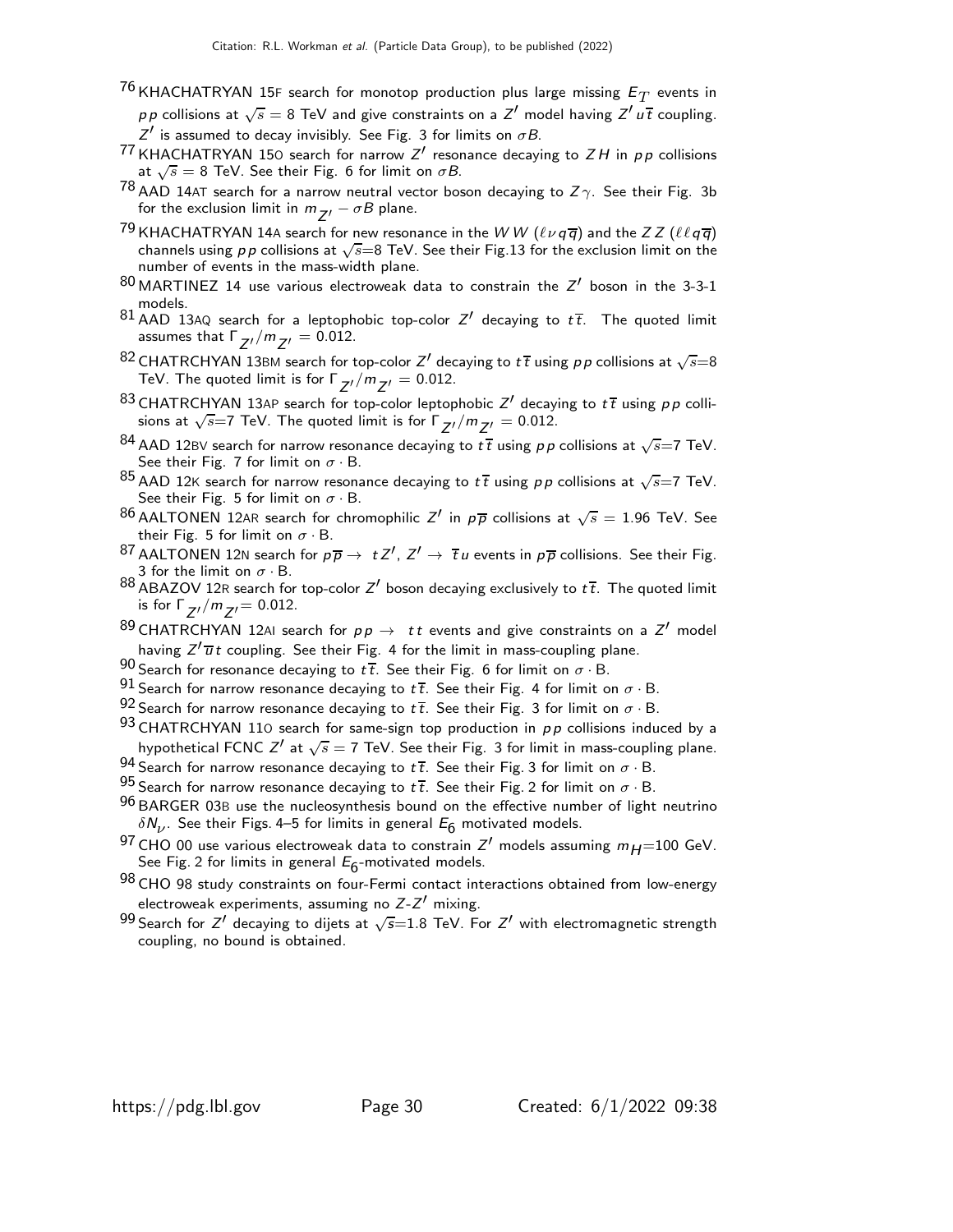## Searches for Z ′ with Lepton-Flavor-Violating decays

The following limits are obtained from  $p\overline{p}$  or  $p\overline{p} \rightarrow Z'X$  with  $Z'$  decaying to the mode indicated in the comments.

| • • • We do not use the following data for averages, fits, limits, etc. • • •<br>$1$ AABOUD<br>18CM ATLS $Z' \rightarrow e \mu, e \tau, \mu \tau$<br><sup>2</sup> SIRUNYAN 18AT CMS $Z' \rightarrow e \mu$<br>3 AABOUD 16P ATLS $Z' \rightarrow e \mu, e \tau, \mu \tau$<br><sup>4</sup> KHACHATRY16BE CMS $Z' \rightarrow e \mu$<br>$5$ AAD<br>150 ATLS $Z' \rightarrow e \mu, e \tau, \mu \tau$<br>$6$ AAD<br>11H ATLS $Z'\rightarrow~e\,\mu$<br>$7$ AAD 11Z ATLS $Z' \rightarrow e \mu$<br><sup>8</sup> ABULENCIA<br>06M CDF $Z'\rightarrow{}e\,\mu$ | VALUE | <b>DOCUMENT ID</b> | <b>TECN</b> | <b>COMMENT</b> |
|---------------------------------------------------------------------------------------------------------------------------------------------------------------------------------------------------------------------------------------------------------------------------------------------------------------------------------------------------------------------------------------------------------------------------------------------------------------------------------------------------------------------------------------------------------|-------|--------------------|-------------|----------------|
|                                                                                                                                                                                                                                                                                                                                                                                                                                                                                                                                                         |       |                    |             |                |
|                                                                                                                                                                                                                                                                                                                                                                                                                                                                                                                                                         |       |                    |             |                |
|                                                                                                                                                                                                                                                                                                                                                                                                                                                                                                                                                         |       |                    |             |                |
|                                                                                                                                                                                                                                                                                                                                                                                                                                                                                                                                                         |       |                    |             |                |
|                                                                                                                                                                                                                                                                                                                                                                                                                                                                                                                                                         |       |                    |             |                |

 $<sup>1</sup>$  AABOUD 18CM search for a new particle with lepton-flavor violating decay in pp collisions</sup> at  $\sqrt{s} = 13$  TeV. See their Figs. 4, 5, and 6 for limits on  $\sigma$ . B.

<sup>2</sup> SIRUNYAN 18AT search for a narrow resonance  $Z'$  decaying into  $e\,\mu$  in  $\rho\,p$  collisions at  $\sqrt{s} = 13$  TeV. See their Fig.5 for limit on  $\sigma \cdot B$  in the range of 600 GeV  $< M_{Z'} < 5000$ GeV.

 $3 AABOUD 16P$  search for new particle with lepton flavor violating decay in  $pp$  collisions at  $\sqrt{s} = 13$  TeV. See their Figs.2, 3, and 4 for limits on  $\sigma \cdot B$ .

- $4$  KHACHATRYAN 16BE search for new particle  $Z'$  with lepton flavor violating decay in p p collisions at $\sqrt{s} = 8$  TeV in the range of 200 GeV  $< M_{Z'} < 2000$  GeV. See their Fig.4 for limits on  $\sigma \cdot B$  and their Table 5 for bounds on various masses.
- $^5$  AAD 150 search for new particle  $Z^\prime$  with lepton flavor violating decay in  $\rho \rho$  collisions at  $\sqrt{s}$  = 8 TeV in the range of 500 GeV  $< M_{Z'}$   $<$  3000 GeV. See their Fig. 2 for limits
- on  $\sigma$ B.<br><sup>6</sup> AAD 11H search for new particle Z $^\prime$  with lepton flavor violating decay in  $\rho$  p collisions at  $\sqrt{s}$  = 7 TeV in the range of 700 GeV  $< M_{Z'}$   $<$  1000 GeV. See their Fig. 3 for limits on  $\sigma \cdot B$ .

 $^7$  AAD 11Z search for new particle  $Z^\prime$  with lepton flavor violating decay in  $\rho \rho$  collisions at  $\sqrt{s}$  = 7 TeV in the range 700 GeV  $< M_{Z'}$   $<$  2000 GeV. See their Fig. 3 for limits on  $\sigma \cdot B$ .

 $^8$ ABULENCIA 06M search for new particle  $Z^\prime$  with lepton flavor violating decay in  $\rho\overline{\rho}$ collisions at  $\sqrt{s} = 1.96$  TeV in the range of 100 GeV  $< M_{Z'}$   $<$  800 GeV. See their Fig. 4 for limits in the mass-coupling plane.

#### Indirect Constraints on Kaluza-Klein Gauge Bosons

Bounds on a Kaluza-Klein excitation of the  $Z$  boson or photon in  $d=1$  extra dimension. These bounds can also be interpreted as a lower bound on  $1/R$ , the size of the extra dimension. Unless otherwise stated, bounds assume all fermions live on a single brane and all gauge fields occupy the  $4+d$ -dimensional bulk. See also the section on "Extra Dimensions" in the "Searches" Listings in this Review.

|       | VALUE (TeV)                                                                   | $CL\%$ | <b>DOCUMENT ID</b>                  |        | <i>TECN</i>             | <i>COMMENT</i>      |
|-------|-------------------------------------------------------------------------------|--------|-------------------------------------|--------|-------------------------|---------------------|
|       | • • • We do not use the following data for averages, fits, limits, etc. • • • |        |                                     |        |                         |                     |
|       | 4.7                                                                           |        | $^1$ MUECK                          |        |                         | 02 RVUE Electroweak |
|       | 3.3                                                                           | 95     | <sup>2</sup> CORNET 00 RVUE $evqq'$ |        |                         |                     |
| >5000 |                                                                               |        | $3$ DELGADO                         | $00\,$ | RVUE $\epsilon_{\bm K}$ |                     |
|       | 2.6                                                                           | 95     | $4$ DELGADO                         | $00\,$ |                         | RVUE Electroweak    |
|       | 3.3                                                                           | 95     | $5$ RIZZO                           | 00     |                         | RVUE Electroweak    |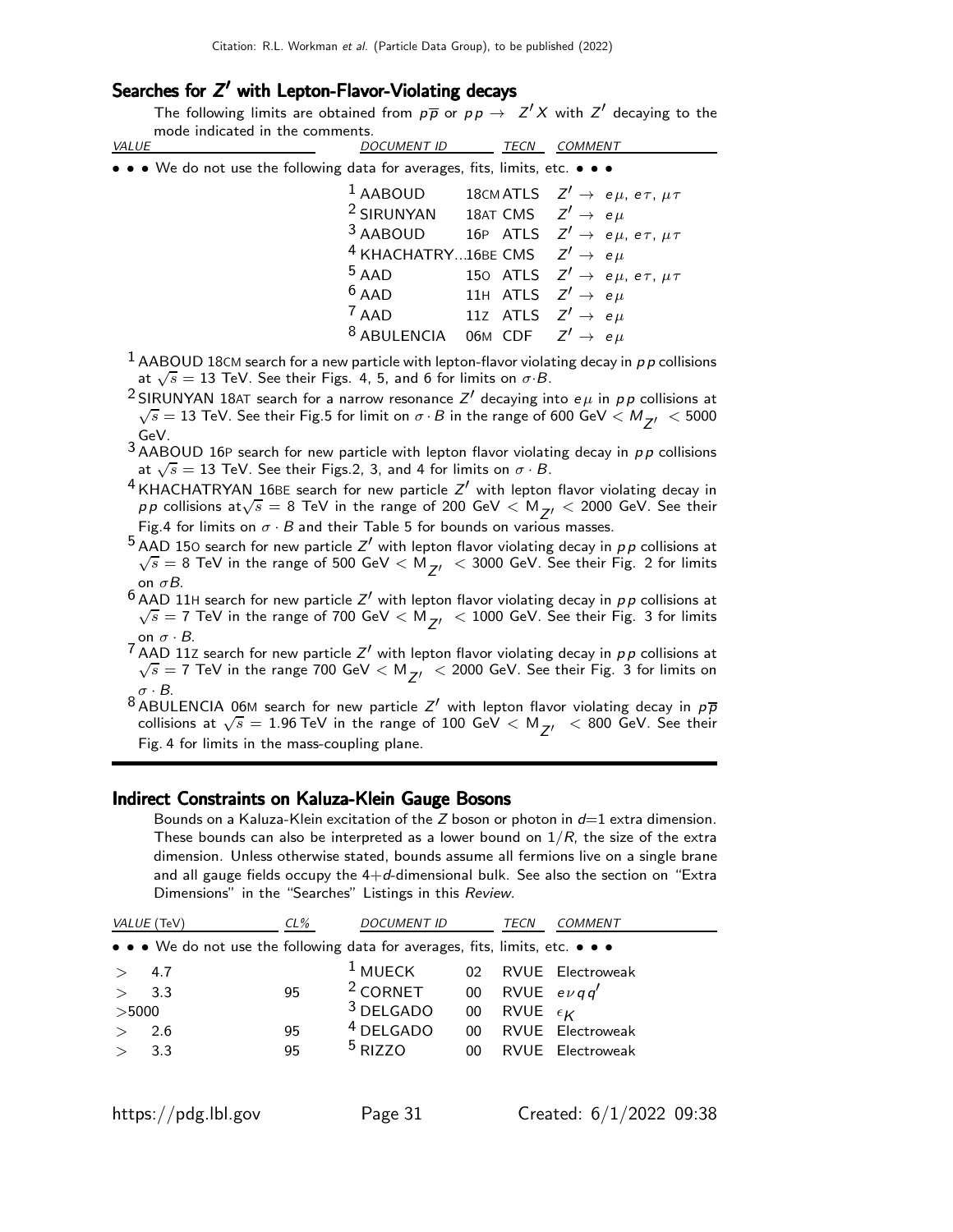| > 2.9 | 95  | <sup>b</sup> MARCIANO |  | 99 RVUE Electroweak |
|-------|-----|-----------------------|--|---------------------|
| > 2.5 | 95. | $^{\prime}$ MASIP     |  | 99 RVUE Electroweak |
| > 1.6 | 90  | $8$ NATH              |  | 99 RVUE Electroweak |
| > 3.4 | 95  | <sup>9</sup> STRUMIA  |  | 99 RVUE Electroweak |

<sup>1</sup> MUECK 02 limit is  $2\sigma$  and is from global electroweak fit ignoring correlations among observables. Higgs is assumed to be confined on the brane and its mass is fixed. For scenarios of bulk Higgs, of brane-SU(2)<sub>L</sub>, bulk-U(1) $\gamma$ , and of bulk-SU(2)<sub>L</sub>, brane-U(1) $\gamma$ , the corresponding limits are  $>$  4.6 TeV,  $>$  4.3 TeV and  $>$  3.0 TeV, respectively.

<sup>2</sup> Bound is derived from limits on  $e\nu qq'$  contact interaction, using data from HERA and the Tevatron.

- 3 Bound holds only if first two generations of quarks lives on separate branes. If quark mixing is not complex, then bound lowers to 400 TeV from  $\Delta m_K$ .
- <sup>4</sup> See Figs. 1 and 2 of DELGADO 00 for several model variations. Special boundary conditions can be found which permit KK states down to 950 GeV and that agree with the measurement of  $Q_W(\text{Cs})$ . Quoted bound assumes all Higgs bosons confined to brane; placing one Higgs doublet in the bulk lowers bound to 2.3 TeV.
- 5 Bound is derived from global electroweak analysis assuming the Higgs field is trapped on the matter brane. If the Higgs propagates in the bulk, the bound increases to 3.8 TeV.
- $6$  Bound is derived from global electroweak analysis but considering only presence of the KK W bosons.
- $7$  Global electroweak analysis used to obtain bound independent of position of Higgs on brane or in bulk.
- <sup>8</sup> Bounds from effect of KK states on  $G_F$ ,  $\alpha$ ,  $M_W$ , and  $M_Z$ . Hard cutoff at string scale determined using gauge coupling unification. Limits for  $d=2,3,4$  rise to 3.5, 5.7, and 7.8 TeV.
- $9$  Bound obtained for Higgs confined to the matter brane with  $m<sub>H</sub> = 500$  GeV. For Higgs in the bulk, the bound increases to 3.5 TeV.

### See the related review(s):

**[Leptoquarks](http://pdg.lbl.gov/2022/reviews/rpp2021-rev-leptoquark-quantum-numbers.pdf)** 

### MASS LIMITS for Leptoquarks from Pair Production

These limits rely only on the color or electroweak charge of the leptoquark.

| VALUE (GeV) | $CL\%$ | <b>DOCUMENT ID</b>    | TECN                          | <b>COMMENT</b>                             |
|-------------|--------|-----------------------|-------------------------------|--------------------------------------------|
| >1480       | 95     | $1$ AAD               | 21AG ATLS                     | Scalar LQ. $B(te) = 1$                     |
| >1470       | 95     | $2$ AAD               | 21AG ATLS                     | Scalar LQ. $B(t\mu) = 1$                   |
| >1190       | 95     | $3$ AAD               | 21AW ATLS                     | Scalar LQ. $B(b\tau) = 1$                  |
| >1030       | 95     | $4$ AAD               | 21AW ATLS                     | Scalar LQ. $B(t\tau) = 1$                  |
| >1760       | 95     | $5$ AAD               | 21AW ATLS                     | Vector LQ. $\kappa = 1$ . B $(b\tau) = 1$  |
| >1260       | 95     | $6$ AAD               | 21s ATLS                      | Scalar LQ. $B(b\nu) = 1$                   |
| >1430       | 95     | $^7$ AAD              | ATLS<br>21T                   | Scalar LQ. $B(t\tau) = 1$                  |
| >950        | 95     | <sup>8</sup> SIRUNYAN | <b>CMS</b><br>21J             | Scalar LQ. $B(t\tau)=B(b\nu)=0.5$          |
| >1650       | 95     | <sup>9</sup> SIRUNYAN | <b>CMS</b><br>21 <sub>J</sub> | Vector LQ. $\kappa=1$ , B(tv) =            |
|             |        |                       |                               | $B(b\tau) = 0.5$                           |
| >1800       | 95     | $10$ AAD              | 20AK ATLS                     | Scalar LQ. $B(eq) = 1$                     |
| >1700       | 95     | $^{11}$ AAD           | 20AK ATLS                     | Scalar LQ. $B(\mu q) = 1$                  |
| >1240       | 95     | $^{12}$ AAD           | 20S ATLS                      | Scalar LQ. $B(t\nu) = 1$                   |
| >1185       | 95     | 13 SIRUNYAN           | 20A CMS                       | Scalar LQ. $B(\nu b) = 1$                  |
| >1140       | 95     | 14 SIRUNYAN           | <b>CMS</b><br>20A             | Scalar LQ. $B(\nu t) = 1$                  |
| >1140       | 95     | 15 SIRUNYAN           | 20A CMS                       | Scalar LQ. B( $\nu q$ ) = 1 with q         |
|             |        |                       |                               | $= u, d, s, c$                             |
| >1925       | 95     | 16 SIRUNYAN           | 20A CMS                       | Vector LQ. $\kappa = 1$ . B( $\nu b$ ) = 1 |
| >1825       | 95     | 17 SIRUNYAN           | <b>CMS</b><br>20A             | Vector LQ. $\kappa = 1$ . B( $\nu t$ ) = 1 |
| 1 // 1 11 1 |        |                       |                               |                                            |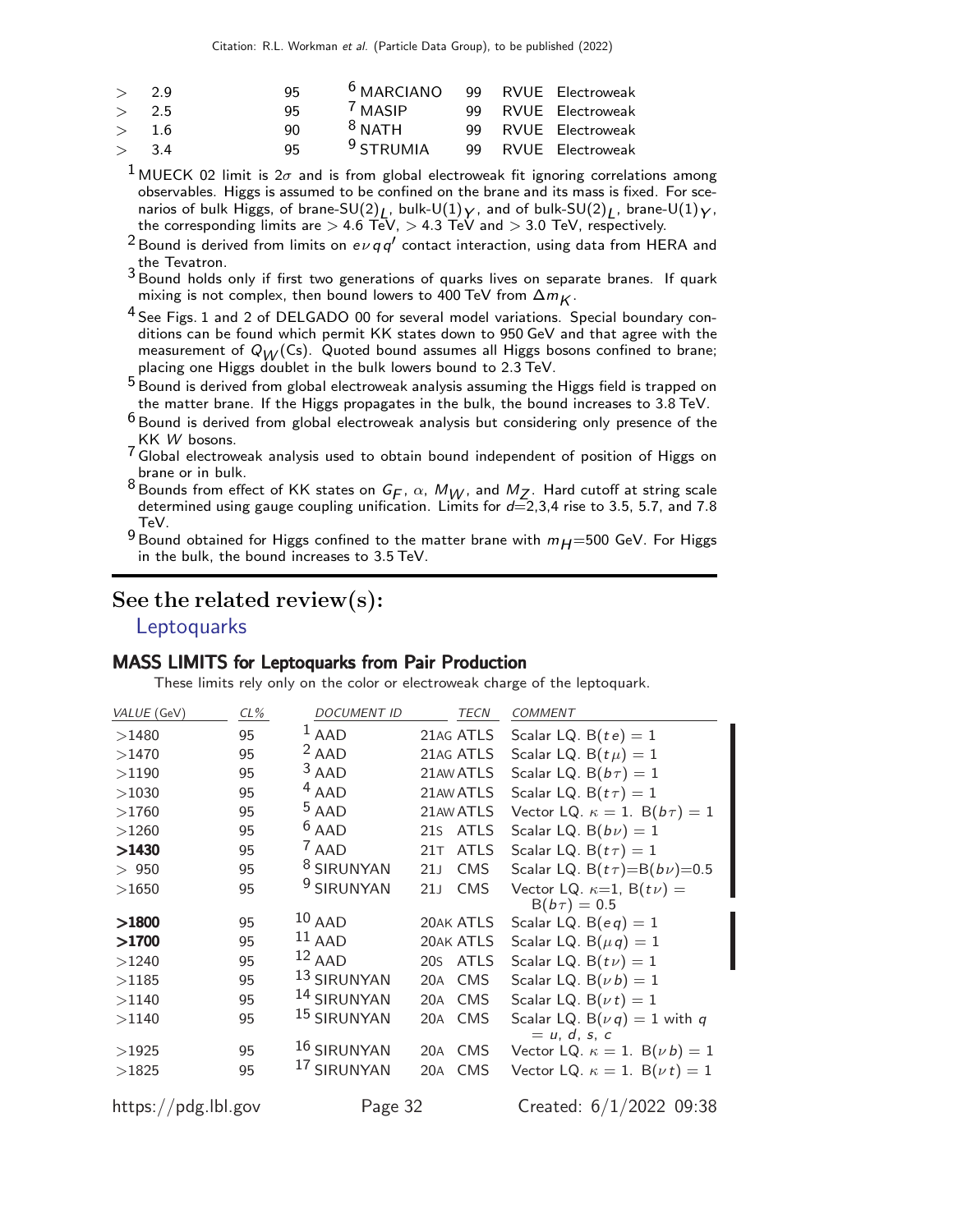| >1980               | 95 | <sup>18</sup> SIRUNYAN                                                      |                 | 20A CMS              | Vector LQ. $\kappa = 1$ . B $(\nu q) = 1$            |
|---------------------|----|-----------------------------------------------------------------------------|-----------------|----------------------|------------------------------------------------------|
|                     |    |                                                                             |                 |                      | with $q = u, d, s, c$                                |
| >1400               | 95 | <sup>19</sup> AABOUD                                                        |                 | 19AX ATLS            | Scalar LQ. $B(eq) = 1$                               |
| >1560               | 95 | 20 AABOUD                                                                   |                 | 19AX ATLS            | Scalar LQ. $B(\mu q) = 1$                            |
| >1000               | 95 | <sup>21</sup> AABOUD                                                        |                 | 19X ATLS             | Scalar LQ. $B(t\nu) = 1$                             |
| >1030               | 95 | 22 AABOUD                                                                   |                 | 19X ATLS             | Scalar LQ. $B(b\tau) = 1$                            |
| > 970               | 95 | 23 AABOUD                                                                   |                 | 19X ATLS             | Scalar LQ. $B(b\nu) = 1$                             |
| >920                | 95 | <sup>24</sup> AABOUD                                                        |                 | 19X ATLS             | Scalar LQ. $B(t\tau) = 1$                            |
| >1530               | 95 | <sup>25</sup> SIRUNYAN                                                      |                 | 19BI CMS             | Scalar LQ. $B(\mu q) + B(\nu q) = 1$                 |
| >1435               | 95 | 26 SIRUNYAN                                                                 |                 | 19BJ CMS             | Scalar LQ. $B(eq) + B(\nu q) = 1$                    |
| >1020               | 95 | 27 SIRUNYAN                                                                 |                 | 19Y CMS              | Scalar LQ. $B(\tau b) = 1$                           |
| none 300-900        | 95 | 28 SIRUNYAN                                                                 |                 | 18cz CMS             | Scalar LQ. $B(\tau t) = 1$                           |
| >1420               | 95 | <sup>29</sup> SIRUNYAN                                                      |                 | 18EC CMS             | Scalar LQ. $B(\mu t) = 1$                            |
| >1190               | 95 | 30 SIRUNYAN                                                                 |                 | 18EC CMS             | Vector LQ. $\mu t$ , $\tau t$ , $\nu b$              |
| >1100               | 95 | 31 SIRUNYAN                                                                 |                 | 180 CMS              | Scalar LQ. $B(\nu b) = 1$                            |
| >980                | 95 | 32 SIRUNYAN                                                                 | 18 <sub>U</sub> | CMS                  | Scalar LQ. B( $\nu q$ ) = 1 with q<br>$= u,d,s,c$    |
| >1020               | 95 | 33 SIRUNYAN                                                                 | 180             | CMS                  | Scalar LQ. $B(\nu t) = 1$                            |
| >1810               | 95 | 34 SIRUNYAN                                                                 | 18 <sub>U</sub> | CMS                  | Vector LQ. $\kappa=1$ . LQ $\rightarrow$ bv          |
| >1790               | 95 | 35 SIRUNYAN                                                                 | 180             | CMS                  | Vector LQ. $\kappa=1$ . LQ $\rightarrow$ qv          |
|                     |    |                                                                             |                 |                      | with $q = u,d,s,c$                                   |
| >1780               | 95 | 36 SIRUNYAN                                                                 | 180             | CMS                  | Vector LQ. $\kappa=1$ . LQ $\rightarrow$ tv          |
| > 740               | 95 | 37 KHACHATRY17J                                                             |                 | CMS                  | Scalar LQ. $B(\tau b) = 1$                           |
| >850                | 95 | 38 SIRUNYAN                                                                 | 17H             | CMS                  | Scalar LQ. $B(\tau b) = 1$                           |
| >1050               | 95 | $39$ AAD                                                                    | 16G             | <b>ATLS</b>          | Scalar LQ. $B(eq) = 1$                               |
| >1000               | 95 | $40$ AAD                                                                    | 16G             | <b>ATLS</b>          | Scalar LQ. B( $\mu$ q) = 1                           |
| > 625               | 95 | $41$ AAD                                                                    | 16G             | <b>ATLS</b>          | Scalar LQ. $B(\nu b) = 1$                            |
| none 200-640        | 95 | $42$ AAD                                                                    |                 | 16G ATLS             | Scalar LQ. $B(\nu t) = 1$                            |
| >1010               | 95 | 43 KHACHATRY16AF CMS                                                        |                 |                      | Scalar LQ. $B(eq) = 1$                               |
| >1080               | 95 | 44 KHACHATRY 16AF CMS                                                       |                 |                      | Scalar LQ. B( $\mu$ q) = 1                           |
| > 685               | 95 | <sup>45</sup> KHACHATRY15AJ CMS                                             |                 |                      | Scalar LQ. $B(\tau t) = 1$                           |
| >740                | 95 | 46 KHACHATRY14T CMS                                                         |                 |                      | Scalar LQ. $B(\tau b) = 1$                           |
|                     |    | • • • We do not use the following data for averages, fits, limits, etc. • • |                 |                      |                                                      |
|                     |    | <sup>47</sup> SIRUNYAN                                                      |                 | 19BC CMS             | Scalar LQ $(\rightarrow \mu q)$ LQ $(\rightarrow X)$ |
|                     |    |                                                                             |                 |                      | $+$ DM)                                              |
| > 534               | 95 | $48$ AAD                                                                    |                 | 13AE ATLS            | Third generation                                     |
| $>525$              | 95 | 49 CHATRCHYAN 13M CMS                                                       |                 |                      | Third generation                                     |
| > 660               | 95 | $^{50}$ AAD                                                                 |                 | 12H ATLS             | First generation                                     |
| > 685               | 95 | $51$ AAD                                                                    |                 | 120 ATLS             | Second generation                                    |
| > 830               | 95 | 52 CHATRCHYAN 12AG CMS                                                      |                 |                      | First generation                                     |
| >840                | 95 | 53 CHATRCHYAN 12AG CMS                                                      |                 |                      | Second generation                                    |
| >450                | 95 | <sup>54</sup> CHATRCHYAN 12BO CMS                                           |                 |                      | Third generation                                     |
| > 376               | 95 | $55$ AAD                                                                    |                 | 11 <sub>D</sub> ATLS | Superseded by AAD 12H                                |
| > 422               | 95 | $56$ AAD                                                                    |                 | 11 <sub>D</sub> ATLS | Superseded by AAD 120                                |
| >326                | 95 | 57 ABAZOV                                                                   | 11 <sub>V</sub> | D <sub>0</sub>       | First generation                                     |
| > 339               | 95 | 58 CHATRCHYAN 11N                                                           |                 | CMS                  | Superseded by CHA-<br>TRCHYAN 12AG                   |
| > 384               | 95 | <sup>59</sup> KHACHATRY11D                                                  |                 | <b>CMS</b>           | Superseded by CHA-<br>TRCHYAN 12AG                   |
| > 394               | 95 | <sup>60</sup> KHACHATRY11E                                                  |                 | <b>CMS</b>           | Superseded by CHA-<br>TRCHYAN 12AG                   |
| > 247               | 95 | $61$ ABAZOV                                                                 | 10L             | D <sub>0</sub>       | Third generation                                     |
| >316                | 95 | <sup>62</sup> ABAZOV                                                        | 09              | D <sub>0</sub>       | Second generation                                    |
| $>299$              | 95 | 63 ABAZOV                                                                   | 09AF DO         |                      | Superseded by ABAZOV 11V                             |
|                     |    |                                                                             |                 |                      |                                                      |
| https://pdg.lbl.gov |    | Page 33                                                                     |                 |                      | Created: $6/1/2022$ 09:38                            |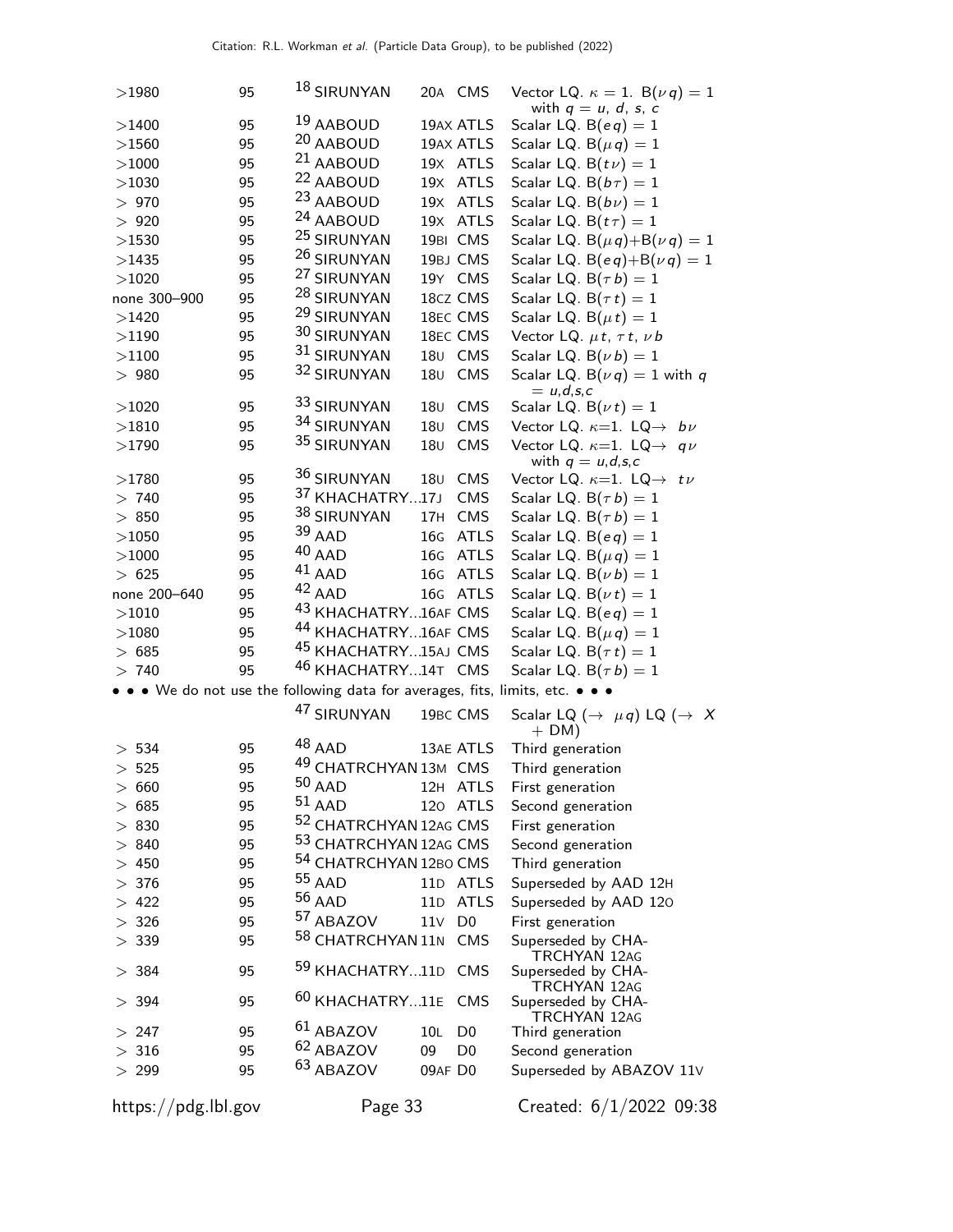|                 |    | 64 AALTONEN            | 08P             | <b>CDF</b>     | Third generation            |
|-----------------|----|------------------------|-----------------|----------------|-----------------------------|
| >153            | 95 | <sup>65</sup> AALTONEN | 08Z             | <b>CDF</b>     | Third generation            |
| $>205$          | 95 | <sup>66</sup> ABAZOV   | 08AD D0         |                | All generations             |
| $>210$          | 95 | <sup>65</sup> ABAZOV   | 08AN DO         |                | Third generation            |
| 229             | 95 | <sup>67</sup> ABAZOV   | 07J             | D <sub>0</sub> | Superseded by ABAZOV 10L    |
| > 251           | 95 | 68 ABAZOV              | 06A             | D <sub>0</sub> | Superseded by ABAZOV 09     |
| 136<br>>        | 95 | <sup>69</sup> ABAZOV   | 06L             | D <sub>0</sub> | Superseded by ABAZOV 08AD   |
| $>226$          | 95 | 70 ABULENCIA           | 06T             | <b>CDF</b>     | Second generation           |
| > 256           | 95 | 71 ABAZOV              | 05H             | D <sub>0</sub> | First generation            |
| 117<br>>        | 95 | 66 ACOSTA              | 051             | <b>CDF</b>     | First generation            |
| 236<br>>        | 95 | 72 ACOSTA              | 05P             | <b>CDF</b>     | First generation            |
| 99<br>>         | 95 | 73 ABBIENDI            | 03R             | OPAL           | First generation            |
| 100<br>>        | 95 | <sup>73</sup> ABBIENDI | 03R             | OPAL           | Second generation           |
| 98<br>>         | 95 | 73 ABBIENDI            | 03R             | OPAL           | Third generation            |
| 98<br>>         | 95 | 74 ABAZOV              | 02              | D <sub>0</sub> | All generations             |
| 225<br>>        | 95 | <sup>75</sup> ABAZOV   | 01D             | D <sub>0</sub> | First generation            |
| 85.8<br>>       | 95 | <sup>76</sup> ABBIENDI |                 | 00M OPAL       | Superseded by ABBIENDI 03R  |
| 85.5<br>>       | 95 | <sup>76</sup> ABBIENDI |                 | 00M OPAL       | Superseded by ABBIENDI 03R  |
| 82.7<br>>       | 95 | <sup>76</sup> ABBIENDI |                 | 00M OPAL       | Superseded by ABBIENDI 03R  |
| 200<br>>        | 95 | <sup>77</sup> ABBOTT   | 00C             | D <sub>0</sub> | Second generation           |
| 123<br>>        | 95 | <sup>78</sup> AFFOLDER | 00K             | <b>CDF</b>     | Second generation           |
| 148<br>$\rm{>}$ | 95 | <sup>79</sup> AFFOLDER | 00K             | <b>CDF</b>     | Third generation            |
| >160            | 95 | 80 ABBOTT              | 99J             | D <sub>0</sub> | Second generation           |
| 225<br>>        | 95 | 81 ABBOTT              | 98E             | D <sub>0</sub> | First generation            |
| 94<br>>         | 95 | 82 ABBOTT              | 98J             | D <sub>0</sub> | Third generation            |
| 202<br>>        | 95 | 83 ABE                 | <b>98s</b>      | <b>CDF</b>     | Second generation           |
| 242<br>>        | 95 | 84 GROSS-PILCH.98      |                 |                | First generation            |
| 99<br>>         | 95 | $85$ ABE               | 97F             | <b>CDF</b>     | Third generation            |
| > 213           | 95 | 86 ABE                 | 97 <sub>X</sub> | <b>CDF</b>     | First generation            |
| 45.5<br>>       | 95 | 87,88 ABREU            | 93J             | <b>DLPH</b>    | $First + second generation$ |
| 44.4<br>>       | 95 | 89 ADRIANI             | 93M L3          |                | First generation            |
| 44.5<br>$\,>$   | 95 | 89 ADRIANI             | 93M L3          |                | Second generation           |
| 45<br>$\rm{>}$  | 95 | 89 DECAMP              | 92              | ALEP           | Third generation            |
| none 8.9-22.6   | 95 | 90 KIM                 | 90              | AMY            | First generation            |
| none 10.2-23.2  | 95 | 90 KIM                 | 90              | AMY            | Second generation           |
| none 5-20.8     | 95 | 91 BARTEL              | 87 <sub>B</sub> | <b>JADE</b>    |                             |
| none 7-20.5     | 95 | 92 BEHREND             | 86 <sub>B</sub> | <b>CELL</b>    |                             |

- $^{\text{1}}$  AAD 21AG search for scalar leptoquarks decaying to  $t\,e$ . See their Fig. 6 for exclusion limit on  $\mathsf{B}(t\,e)$  as function of  $M_{LQ}.$
- <sup>2</sup> AAD 21AG search for scalar leptoquarks decaying to  $t\mu$ . See their Fig. 6 for exclusion limit on  $B(t\mu)$  as function of  $M_{LO}$ .
- 3 AAD 21AW search for scalar leptoquarks decaying to  $b\tau$ . See their Fig. 9 for exclusion contour in B $(b\tau)$ − $M_{LQ}$  plane.
- $4$  AAD 21AW search for scalar leptoquarks decaying to  $t\tau$ . See their Fig. 9 for exclusion contour in B $(t\tau) - M_{LQ}$  plane.
- <sup>5</sup> AAD 21AW search for  $\kappa = 1$  vector leptoquarks decaying to  $b\tau$ . See their Fig. 10 for exclusion contour in B( $b\tau$ )– $M_{LO}$  plane and for limit on  $\kappa = 0$  vector leptoquarks.

 $^6$  AAD 21S search for scalar leptoquarks decaying to  $b\nu$  in  $\rho\,p$  collisions at  $\sqrt{s}=13$  TeV. The limit above assumes  $B(b\nu) = 1$ . For  $B(b\nu) = 0.05$ , the limit becomes 400 GeV.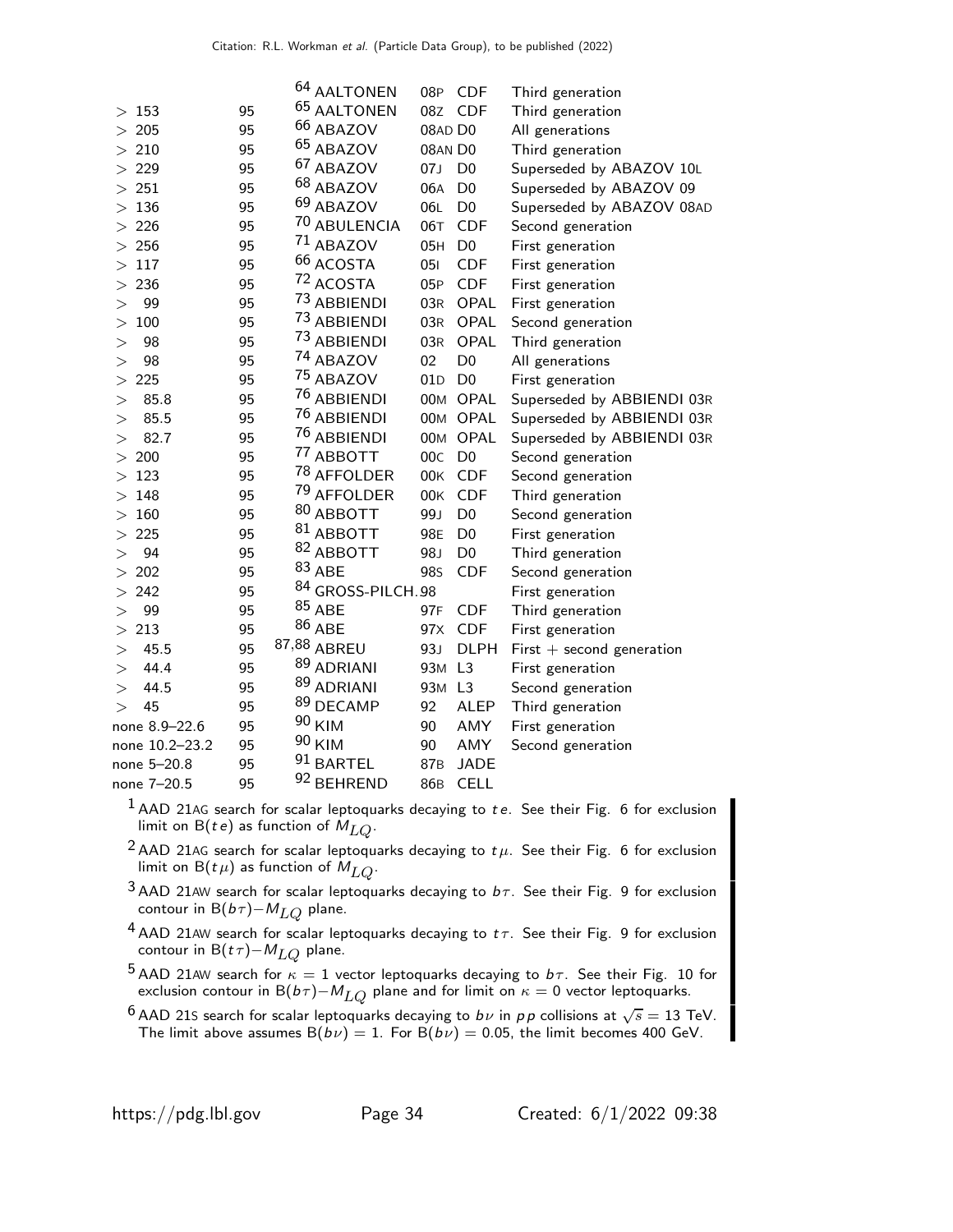- $^7$  AAD 21T search for scalar leptoquarks decaying to  $t\,\tau$  in  $\,p\,p$  collisions at  $\sqrt{s}=13$  TeV. The limit above assumes  $B(t\tau) = 1$ . For  $B(t\tau) = 0.5$ , the limit becomes 1220 GeV. See their Fig. 15b for limits on  $B(t\tau)$  as a function of leptoquark mass.
- $^8$ SIRUNYAN 21J search for scalar leptoquarks decaying to  $t\tau$  and  $b\nu$  in  $\rho\rho$  collisions at  $\sqrt{s}$  = 13 TeV.
- $^9$ SIRUNYAN 21J search for vector leptoquarks decaying to  $t\nu$  and  $b\tau$  in  $\rho\rho$  collisions at  $\sqrt{s} = 13$  TeV. The limit quoted above assumes  $\kappa = 1$ . If we assume  $\kappa = 0$ , the limit becomes  $M_{LO} > 1290$  GeV.
- $^{10}$  AAD 20AK search for scalar leptoquarks decaying to eq, eb, ec,  $\mu$ q,  $\mu$ b,  $\mu$ c. The quoted limit assumes  $B(eq) = 1$ . See their Fig. 9 for limits on  $B(eq)$ ,  $B(eb)$ ,  $B(ec)$ ,  $B(\mu q)$ ,  $B(\mu b)$ ,  $B(\mu c)$  as a function of leptoquark mass.
- 11 AAD 20AK search for scalar leptoquarks decaying to eq, eb, ec,  $\mu$ q,  $\mu$ b,  $\mu$ c. The quoted limit assumes  $B(\mu q) = 1$ . See their Fig. 9 for limits on  $B(eq)$ ,  $B(eb)$ ,  $B(ec)$ ,  $B(\mu q)$ ,  $B(\mu b)$ ,  $B(\mu c)$  as a function of leptoquark mass.
- 12 AAD 20S search for scalar leptoquarks decaying to  $t\nu$  in pp collisions at  $\sqrt{s} = 13$  TeV.
- 13 SIRUNYAN 20A search for scalar and vector leptoquarks decaying to tv, bv, and  $q\nu$  (q  $=$  u, d, s, c). The limit quoted above assumes scalar leptoquark with B( $\nu$ b)  $=$  1.
- $^{14}$  SIRUNYAN 20A search for scalar and vector leptoquarks decaying to tv, bv, and qv (q  $= u, d, s, c$ ). The limit quoted above assumes scalar leptoquark with B( $\nu t$ ) = 1.
- 15 SIRUNYAN 20A search for scalar and vector leptoquarks decaying to tv, bv, and  $q\nu$  (q  $=$  u, d, s, c). The limit quoted above assumes scalar leptoquark with B( $\nu$ q)  $=$  1.
- 16 SIRUNYAN 20A search for scalar and vector leptoquarks decaying to  $t\nu$ ,  $b\nu$ , and  $q\nu$  (q  $=$  u, d, s, c). The limit quoted above assumes vector leptoquark with  $B(\nu b) = 1$  and  $\kappa = 1$ . If we assume  $\kappa = 0$ , the limit becomes  $M_{LO} > 1560$  GeV.
- 17 SIRUNYAN 20A search for scalar and vector leptoquarks decaying to tv, bv, and  $q\nu$  (q  $=$  u, d, s, c). The limit quoted above assumes vector leptoquark with B( $\nu t$ ) = 1 and  $\kappa = 1$ . If we assume  $\kappa = 0$ , the limit becomes  $M_{LQ} > 1475$  GeV.
- 18 SIRUNYAN 20A search for scalar and vector leptoquarks decaying to tv, bv, and  $q\nu$  (q  $=$  u, d, s, c). The limit quoted above assumes vector leptoquark with B( $\nu q$ )  $=$  1 and  $\kappa = 1$ . If we assume  $\kappa = 0$ , the limit becomes  $M_{LO} > 1560$  GeV.
- $^{19}$ AABOUD 19AX search for leptoquarks using  $e \, e j j$  events in  $\rho \rho$  collisions at  $\sqrt{s} = 13$ TeV. The limit above assumes  $B(eq) = 1$ .
- $^{20}$  AABOUD 19AX search for leptoquarks using  $\mu\mu jj$  events in  $\rho\,p$  collisions at  $\sqrt{s}=13$ TeV. The limit above assumes  $B(\mu q) = 1$ .
- $^{21}$  AABOUD 19X search for scalar leptoquarks decaying to  $t\nu$  in  $\rho\,p$  collisions at  $\sqrt{s}=13$ TeV.
- <sup>22</sup> AABOUD 19X search for scalar leptoquarks decaying to  $b\tau$  in pp collisions at  $\sqrt{s} = 13$ TeV.
- <sup>23</sup> AABOUD 19X search for scalar leptoquarks decaying to bv in pp collisions at  $\sqrt{s} = 13$ TeV.
- <sup>24</sup> AABOUD 19X search for scalar leptoquarks decaying to  $t\tau$  in  $p\,p$  collisions at  $\sqrt{s}=13$ TeV.
- <sup>25</sup> SIRUNYAN 19BI search for a pair of scalar leptoquarks decaying to  $\mu \mu j j$  and to  $\mu \nu j j$ final states in *pp* collisions at  $\sqrt{s} = 13$  TeV. Limits are shown as a function of  $\beta$  where  $\beta$  is the branching fraction to a muon and a quark. For  $\beta=1.0$  (0.5) LQ masses up to 1530 (1285) GeV are excluded. See Fig. 9 for exclusion limits in the plane of  $\beta$  and LQ mass.
- $26$  SIRUNYAN 19BJ search for a pair of scalar leptoquarks decaying to eejj and e $\nu$ jj final states in  $p p$  collisions at  $\sqrt{s} = 13$  TeV. Limits are shown as a function of the branching fraction  $\beta$  to an electron and a quark. For  $\beta = 1.0$  (0.5) LQ masses up to 1435 (1270) GeV are excluded. See Fig. 9 for exclusion limits in the plane of  $\beta$  and LQ mass.
- 27 SIRUNYAN 19Y search for a pair of third generation scalar leptoquarks, each decaying to  $\tau$  and a jet. Assuming  $B(\tau b) = 1$ , leptoquark masses below 1.02 TeV are excluded.
- <sup>28</sup> SIRUNYAN 18CZ search for scalar leptoquarks decaying to  $\tau\,t$  in  $p\,p$  collisions at  $\sqrt{s}=$ 13 TeV. The limit above assumes  $B(\tau t) = 1$ .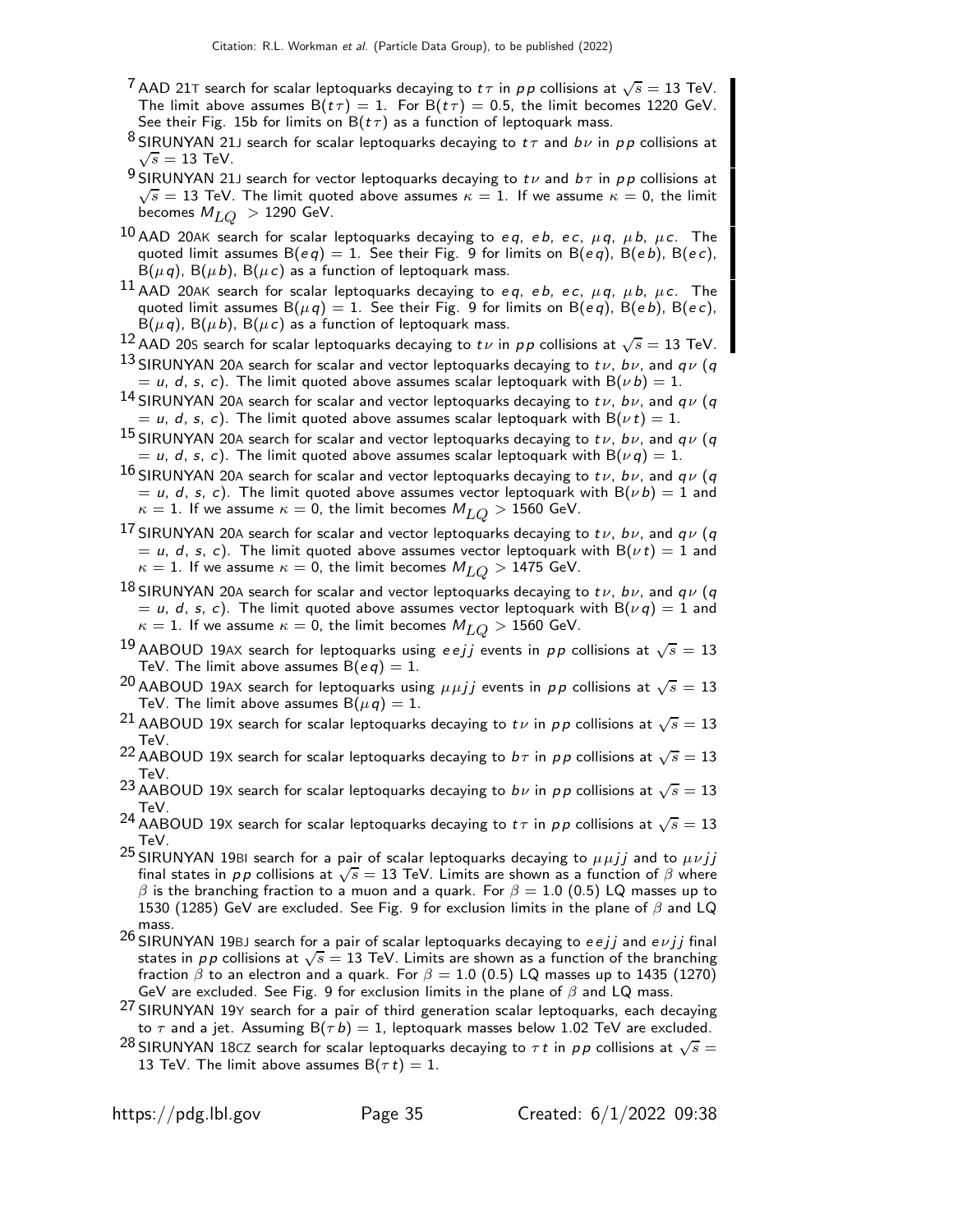- <sup>29</sup> SIRUNYAN 18EC set limits for scalar and vector leptoquarks decaying to  $\mu t$ ,  $\tau t$ , and v b. The limit quoted above assumes scalar leptoquark with  $B(\mu t) = 1$ .
- 30 SIRUNYAN 18EC set limits for scalar and vector leptoquarks decaying to  $\mu t$ ,  $\tau t$ , and  $\nu$  b. The limit quoted above assumes vector leptoquark with all possible combinations of branching fractions to  $\mu t$ ,  $\tau t$ , and  $\nu b$ .
- 31 SIRUNYAN 180 set limits for scalar and vector leptoquarks decaying to tv, bv, and  $q\nu$ . The limit quoted above assumes scalar leptoquark with  $B(b\nu) = 1$ . Vector leptoquarks with  $\kappa = 1$  are excluded below masses of 1810 GeV.
- 32 SIRUNYAN 180 set limits for scalar and vector leptoquarks decaying to tv, bv, and  $q\nu$ . The limit quoted above assumes scalar leptoquark with  $B(q \nu) = 1$ . Vector leptoquarks with  $\kappa = 1$  are excluded below masses of 1790 GeV.
- 33 SIRUNYAN 180 set limits for scalar and vector leptoquarks decaying to  $t\nu$ ,  $b\nu$ , and  $q\nu$ . The limit quoted above assumes scalar leptoquark with  $B(\nu t) = 1$ . Vector leptoquarks with  $\kappa = 1$  are excluded below masses of 1780 GeV.
- 34 SIRUNYAN 18U set limits for scalar and vector leptoquarks decaying to  $t\nu$ ,  $b\nu$ , and  $q\nu$ .  $\kappa = 1$  and  $LQ \rightarrow b\nu$  are assumed.
- 35 SIRUNYAN 180 set limits for scalar and vector leptoquarks decaying to tv, bv, and  $q\nu$ .  $\kappa = 1$  and  $LQ \rightarrow q\nu$  with  $q = u, d, s, c$  are assumed.
- 36 SIRUNYAN 180 set limits for scalar and vector leptoquarks decaying to tv, bv, and qv.  $\kappa = 1$  and  $LQ \rightarrow t \nu$  are assumed.
- $^{37}$  KHACHATRYAN 17J search for scalar leptoquarks decaying to  $\tau$  b using pp collisions at  $\sqrt{s} = 13$  TeV. The limit above assumes  $B(\tau b) = 1$ .
- $^{38}$  SIRUNYAN 17H search for scalar leptoquarks using  $\tau\tau$  b b events in pp collisions at  $\sqrt{s}$  $= 8$  TeV. The limit above assumes B( $\tau b$ ) = 1.
- $^{39}$  AAD 16G search for scalar leptoquarks using  $e$  ejj events in collisions at  $\sqrt{s} =$  8 TeV. The limit above assumes  $B(eq) = 1$ .
- 40 AAD 16G search for scalar leptoquarks using  $\mu \mu jj$  events in collisions at  $\sqrt{s} = 8$  TeV. The limit above assumes  $B(\mu q) = 1$ .
- <sup>41</sup> AAD 16G search for scalar leptoquarks decaying to  $b\nu$ . The limit above assumes  $B(b\nu)$  $= 1.$
- 42 AAD 16G search for scalar leptoquarks decaying to  $t\nu$ . The limit above assumes  $B(t\nu)$  $= 1$ .
- 43 KHACHATRYAN 16AF search for scalar leptoquarks using eejj and evjj events in pp collisions at  $\sqrt{s} = 8$  TeV. The limit above assumes  $B(eq)=1$ . For  $B(eq)=0.5$ , the limit becomes 850 GeV.
- 44 KHACHATRYAN 16AF search for scalar leptoquarks using  $\mu \mu j j$  and  $\mu \nu j j$  events in p p collisions at  $\sqrt{s} = 8$  TeV. The limit above assumes  $B(\mu q) = 1$ . For  $B(\mu q) = 0.5$ , the limit becomes 760 GeV.
- 45 KHACHATRYAN 15AJ search for scalar leptoquarks using  $\tau \tau t t$  events in pp collisions at  $\sqrt{s} = 8$  TeV. The limit above assumes  $B(\tau t) = 1$ .
- <sup>46</sup> KHACHATRYAN 14T search for scalar leptoquarks decaying to  $\tau$  b using pp collisions at  $\sqrt{s} = 8$  TeV. The limit above assumes  $B(\tau b) = 1$ . See their Fig. 5 for the exclusion limit as function of  $B(\tau b)$ .
- $^{47}$ SIRUNYAN 19BC search for scalar leptoquark (LQ) pair production in  $p \, p$  collisions at  $\sqrt{s} = 13$  TeV. One LQ is assumed to decay to  $\mu q$ , while the other decays to dark matter pair and SM particles. See their Fig. 4 for limits in  $M<sub>LO</sub>-M<sub>DM</sub>$  plane.
- <sup>48</sup> AAD 13AE search for scalar leptoquarks using  $\tau \tau b b$  events in pp collisions at  $E_{cm} =$ 7 TeV. The limit above assumes  $B(\tau b) = 1$ .
- 49 CHATRCHYAN 13M search for scalar and vector leptoquarks decaying to  $\tau b$  in  $pp$ collisions at  $E_{cm} = 7$  TeV. The limit above is for scalar leptoquarks with B( $\tau b$ ) = 1.
- $50$  AAD 12H search for scalar leptoquarks using eejj and evjj events in pp collisions at  $E_{\text{CPT}} = 7$  TeV. The limit above assumes  $B(eq) = 1$ . For  $B(eq) = 0.5$ , the limit becomes 607 GeV.
- 51 AAD 120 search for scalar leptoquarks using  $\mu \mu j j$  and  $\mu \nu j j$  events in pp collisions at  $E_{\text{cm}} = 7$  TeV. The limit above assumes B $(\mu q) = 1$ . For B $(\mu q) = 0.5$ , the limit becomes 594 GeV.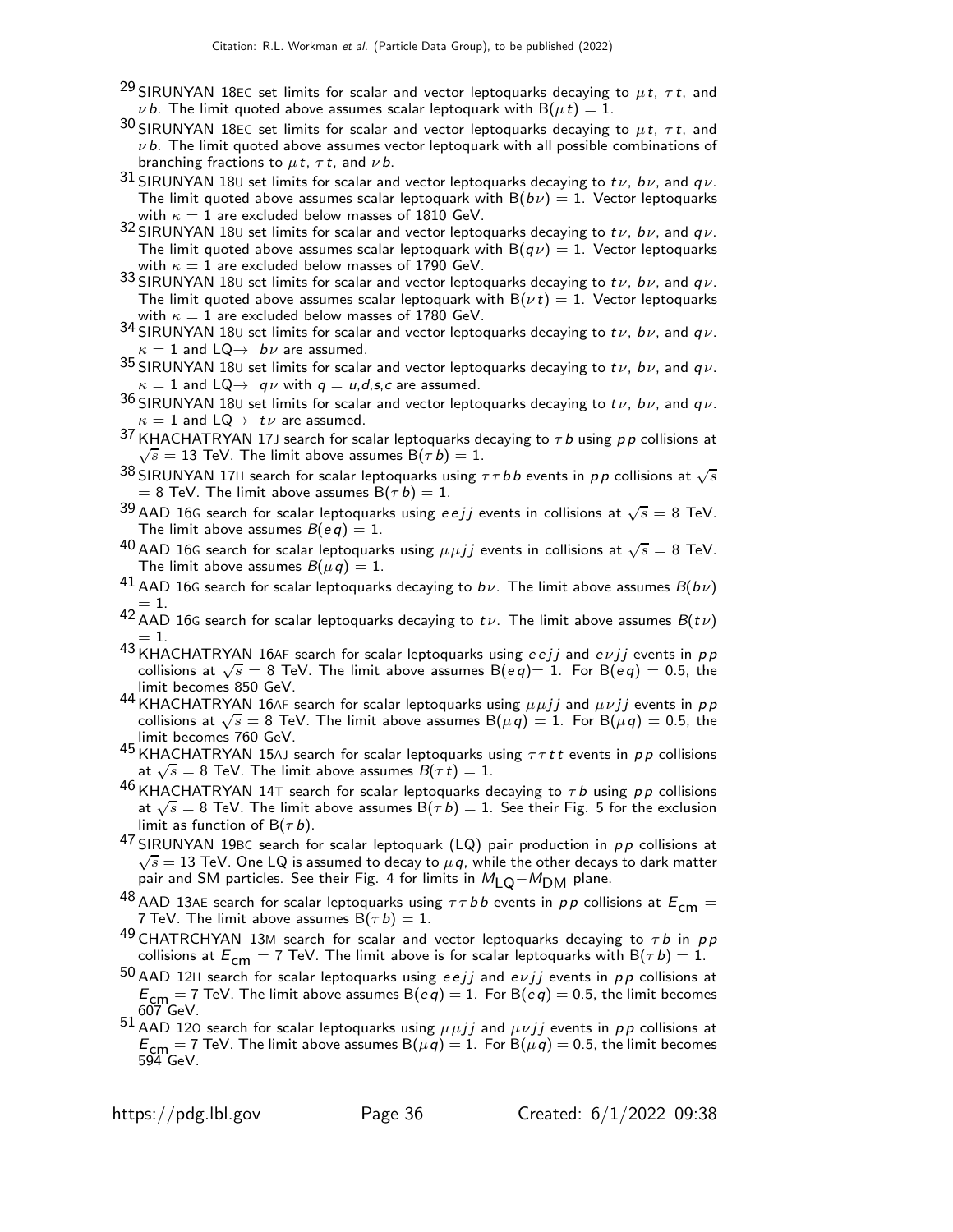- $52$  CHATRCHYAN 12AG search for scalar leptoquarks using eejj and e $\nu$ jj events in pp collisions at  $E_{cm} = 7$  TeV. The limit above assumes B(eq) = 1. For B(eq) = 0.5, the limit becomes 640 GeV.
- 53 CHATRCHYAN 12AG search for scalar leptoquarks using  $\mu \mu j j$  and  $\mu \nu j j$  events in pp collisions at  $E_{cm} = 7$  TeV. The limit above assumes B( $\mu q$ ) = 1. For B( $\mu q$ ) = 0.5, the limit becomes 650 GeV.
- <sup>54</sup> CHATRCHYAN 12B0 search for scalar leptoquarks decaying to  $\nu$  b in  $\rho$  p collisions at  $\sqrt{s}$  $=$  7 TeV. The limit above assumes B( $\nu$  b)  $=1.$
- $^{55}$  AAD 11D search for scalar leptoquarks using eejj and evjj events in pp collisions at  $E_{\text{cm}} = 7$  TeV. The limit above assumes B(e q) = 1. For B(e q) = 0.5, the limit becomes 319 GeV.
- 56 AAD 11D search for scalar leptoquarks using  $\mu \mu j j$  and  $\mu \nu j j$  events in pp collisions at  $E_{cm} = 7$  TeV. The limit above assumes B( $\mu q$ ) = 1. For B( $\mu q$ ) = 0.5, the limit becomes 362 GeV.
- 57 ABAZOV 11V search for scalar leptoquarks using  $e \nu j j$  events in  $p\overline{p}$  collisions at  $E_{cm}$  $= 1.96$  TeV. The limit above assumes B(eq) = 0.5.
- 58 CHATRCHYAN 11N search for scalar leptoquarks using  $e \nu jj$  events in  $p \, p$  collisions at  $E_{\text{cm}} = 7$  TeV. The limit above assumes B(eq) = 0.5.
- 59 KHACHATRYAN 11D search for scalar leptoquarks using  $eejj$  events in  $pp$  collisions at  $E_{\text{cm}} = 7$  TeV. The limit above assumes B(eq) = 1.
- $60$  KHACHATRYAN 11E search for scalar leptoquarks using  $\mu \mu jj$  events in  $p \rho$  collisions at  $E_{cm} = 7$  TeV. The limit above assumes B( $\mu q$ ) = 1.
- 61 ABAZOV 10L search for pair productions of scalar leptoquark state decaying to  $\nu b$  in  $p\overline{p}$  collisions at  $E^{\text{cm}}_{\text{cm}}=1.96$  TeV. The limit above assumes B( $\nu$ b) = 1.
- <sup>62</sup> ABAZOV 09 search for scalar leptoquarks using  $\mu \mu j j$  and  $\mu \nu j j$  events in  $p \overline{p}$  collisions at  $E_{cm} = 1.96$  TeV. The limit above assumes B( $\mu q$ ) = 1. For B( $\mu q$ ) = 0.5, the limit becomes 270 GeV.
- 63 ABAZOV 09AF search for scalar leptoquarks using e e j j and evj j events in  $p\overline{p}$  collisions at  $E_{cm} = 1.96$  TeV. The limit above assumes B $(e q) = 1$ . For B $(e q) = 0.5$  the bound becomes 284 GeV.
- 64 AALTONEN 08P search for vector leptoquarks using  $\tau^+ \tau^- b \overline{b}$  events in  $p \overline{p}$  collisions at  $E_{\mathsf{cm}}=1.96$  TeV. Assuming Yang-Mills (minimal) couplings, the mass limit is  ${>}317$  GeV (251 GeV) at 95% CL for B $(\tau\,b)=1$ .
- <sup>65</sup> Search for pair production of scalar leptoquark state decaying to  $\tau b$  in  $p\overline{p}$  collisions at  $E_{cm}$  = 1.96 TeV. The limit above assumes B( $\tau b$ ) = 1.
- <sup>66</sup> Search for scalar leptoquarks using  $\nu \nu jj$  events in  $\overline{p}p$  collisions at  $E_{\textsf{cm}}=1.96$  TeV. The limit above assumes  $B(\nu q) = 1$ .
- $^{67}$  ABAZOV 07J search for pair productions of scalar leptoquark state decaying to  $\nu$ *b* in  $p\overline{p}$  collisions at  $E_{cm} = 1.96$  TeV. The limit above assumes B( $\nu$ b) = 1.
- 68 ABAZOV 06A search for scalar leptoquarks using  $\mu \mu j j$  events in  $p \overline{p}$  collisions at  $E_{\text{cm}}$  $= 1.8$  TeV and 1.96 TeV. The limit above assumes  $\mathsf{B}(\mu\,q) = 1$ . For  $\mathsf{B}(\mu\,q) = 0.5,$  the limit becomes 204 GeV.
- 69 ABAZOV 06L search for scalar leptoquarks using  $\nu \nu j j$  events in  $p \overline{p}$  collisions at  $E_{\text{cm}} =$ 1.8 TeV and at 1.96 TeV. The limit above assumes  $B(\nu q) = 1$ .
- 70 ABULENCIA 06T search for scalar leptoquarks using  $\mu \mu j j$ ,  $\mu \nu j j$ , and  $\nu \nu j j$  events in  $p\overline{p}$  collisions at  $E_{cm} = 1.96$  TeV. The quoted limit assumes  $B(\mu q) = 1$ . For  $B(\mu q) = 1$ 0.5 or 0.1, the bound becomes 208 GeV or 143 GeV, respectively. See their Fig. 4 for the exclusion limit as a function of  $B(\mu q)$ .
- <sup>71</sup> ABAZOV 05H search for scalar leptoquarks using  $eejj$  and  $e\nu jj$  events in  $\overline{p}p$  collisions at  $E_{cm} = 1.8$  TeV and 1.96 TeV. The limit above assumes B(eq) = 1. For B(eq) = 0.5 the bound becomes 234 GeV.
- 72 ACOSTA 05P search for scalar leptoquarks using eejj, evjj events in  $\bar{p}p$  collisions at  $E_{cm} = 1.96$ TeV. The limit above assumes B(eq) = 1. For B(eq) = 0.5 and 0.1, the bound becomes 205 GeV and 145 GeV, respectively.
- $^{73}$  ABBIENDI 03R search for scalar/vector leptoquarks in  $e^+ \, e^-$  collisions at  $\sqrt{s} = 189$ –209 GeV. The quoted limits are for charge  $-4/3$  isospin 0 scalar-leptoquark with B $(\ell q) = 1$ . See their table 12 for other cases.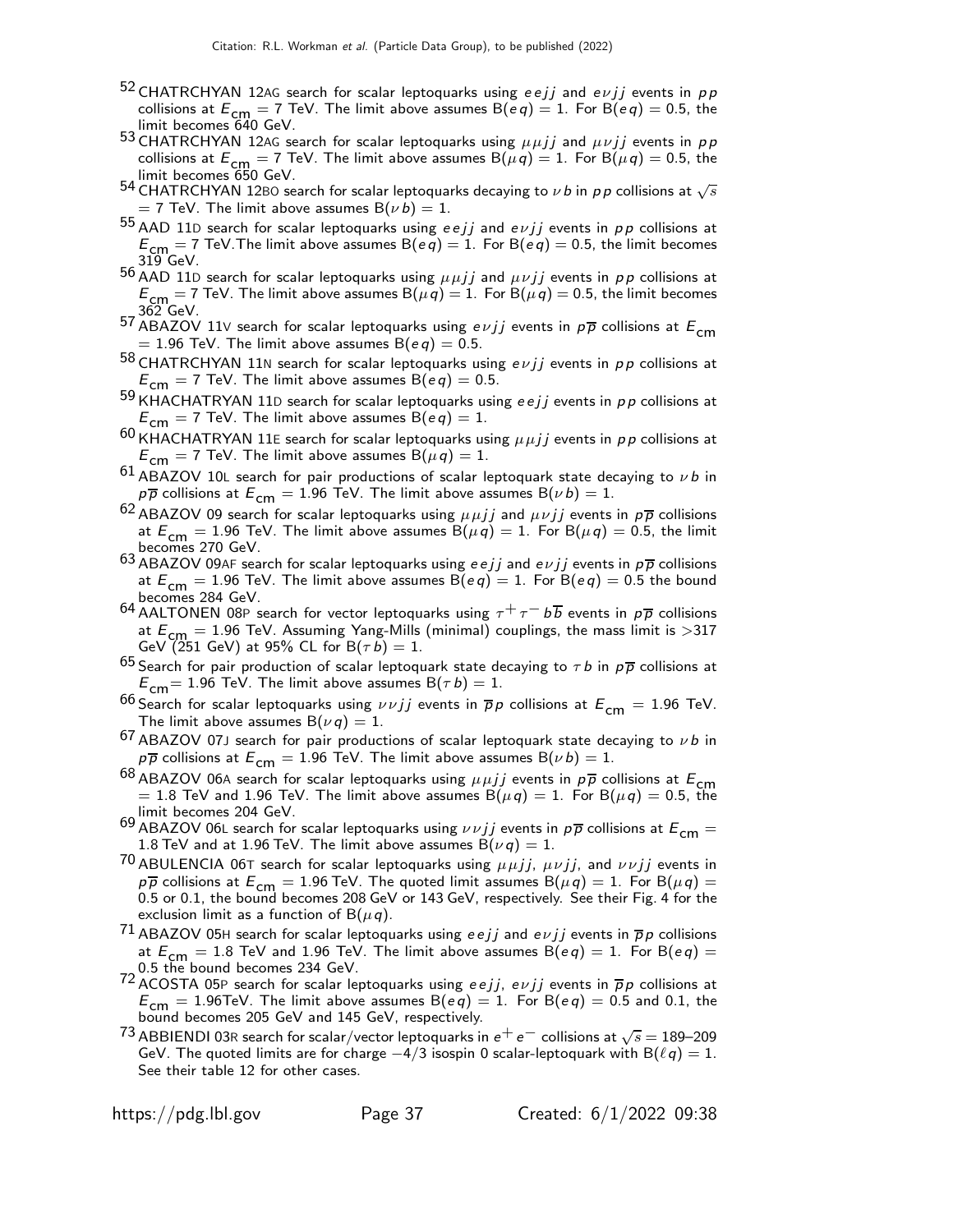- $^{74}$  ABAZOV 02 search for scalar leptoquarks using  $\nu \nu jj$  events in  $\overline{p}$  p collisions at  $E_{\mathsf{cm}}{=}1.8$ TeV. The bound holds for all leptoquark generations. Vector leptoquarks are likewise constrained to lie above 200 GeV.
- $^{75}$  ABAZOV 01D search for scalar leptoquarks using  $e\nu jj$ ,  $e$   $ejj$ , and  $\nu\nu jj$  events in  $\rho\overline{\rho}$ collisions at  $E_{cm}$ =1.8 TeV. The limit above assumes B(eq)=1. For B(eq)=0.5 and 0, the bound becomes 204 and 79 GeV, respectively. Bounds for vector leptoquarks are also given. Supersedes ABBOTT 98E.
- $^{76}$  ABBIENDI 00M search for scalar/vector leptoquarks in  $e^+ \, e^-$  collisions at  $\sqrt{s}{=}183$  GeV. The quoted limits are for charge  $-4/3$  isospin 0 scalar-leptoquarks with B( $\ell q$ )=1. See their Table 8 and Figs. 6–9 for other cases.
- $^{77}$  ABBOTT 00C search for scalar leptoquarks using  $\mu\mu jj$ ,  $\mu\nu jj$ , and  $\nu\nu jj$  events in  $\rho\overline{\rho}$ collisions at  $E_{\text{cm}}=1.8$  TeV. The limit above assumes B( $\mu$ q)=1. For B( $\mu$ q)=0.5 and 0, the bound becomes 180 and 79 GeV respectively. Bounds for vector leptoquarks are also given.
- 78 AFFOLDER 00K search for scalar leptoquark using  $\nu \nu c c$  events in  $p \overline{p}$  collisions at  $E_{cm}$ =1.8 TeV. The quoted limit assumes B( $\nu c$ )=1. Bounds for vector leptoquarks are also given.
- 79 AFFOLDER 00K search for scalar leptoquark using  $\nu\nu bb$  events in  $p\overline{p}$  collisions at  $E_{cm}$ =1.8 TeV. The quoted limit assumes B( $\nu$ b)=1. Bounds for vector leptoquarks are also given.
- 80 ABBOTT 99J search for leptoquarks using  $\mu \nu j j$  events in  $p\overline{p}$  collisions at  $E_{\text{cm}}= 1.8 \text{TeV}$ . The quoted limit is for a scalar leptoquark with  $B(\mu q) = B(\nu q) = 0.5$ . Limits on vector leptoquarks range from 240 to 290 GeV.
- 81 ABBOTT 98E search for scalar leptoquarks using  $e \nu j j$ ,  $e \epsilon j j$ , and  $\nu \nu j j$  events in  $p \overline{p}$ collisions at  $E_{cm}$ =1.8 TeV. The limit above assumes B(eq)=1. For B(eq)=0.5 and 0, the bound becomes 204 and 79 GeV, respectively.
- 82 ABBOTT 98J search for charge  $-1/3$  third generation scalar and vector leptoquarks in  $p\overline{p}$  collisions at  $E_{cm}$  = 1.8 TeV. The quoted limit is for scalar leptoquark with B( $\nu$ b)=1.
- <sup>83</sup> ABE 98S search for scalar leptoquarks using  $\mu \mu j j$  events in  $p\bar{p}$  collisions at  $E_{cm} = 1.8$  TeV. The limit is for B( $\mu q$ )= 1. For B( $\mu q$ )=B( $\nu$ q)=0.5, the limit is > 160 GeV.
- $84$  GROSS-PILCHER 98 is the combined limit of the CDF and DØ Collaborations as determined by a joint CDF/DØ working group and reported in this FNAL Technical Memo. Original data published in ABE 97X and ABBOTT 98E.
- $85$  ABE 97F search for third generation scalar and vector leptoquarks in  $p\overline{p}$  collisions at  $E_{cm} = 1.8$  TeV. The quoted limit is for scalar leptoquark with B( $\tau b$ ) = 1.
- $86$  ABE 97X search for scalar leptoquarks using eejj events in  $p\overline{p}$  collisions at  $E_{\text{cm}}$ =1.8 TeV. The limit is for  $B(eq)=1$ .
- <sup>87</sup> Limit is for charge  $-1/3$  isospin-0 leptoquark with B( $\ell q$ ) = 2/3.
- 88 First and second generation leptoquarks are assumed to be degenerate. The limit is slightly lower for each generation.
- $^{89}$  Limits are for charge  $-1/3$ , isospin-0 scalar leptoquarks decaying to  $\ell^-$  q or  $\nu$  q with any branching ratio. See paper for limits for other charge-isospin assignments of leptoquarks.
- $90$  KIM 90 assume pair production of charge  $2/3$  scalar-leptoquark via photon exchange. The decay of the first (second) generation leptoquark is assumed to be any mixture of  $de^+$  and  $u\overline{\nu}$  (s $\mu^+$  and  $c\overline{\nu}$ ). See paper for limits for specific branching ratios.
- 91 BARTEL 87<sup>B</sup> limit is valid when a pair of charge 2/3 spinless leptoquarks X is produced with point coupling, and when they decay under the constraint  $\mathsf{B}(\mathsf{X}\to~\mathsf{c}\overline{\nu}_\mu)+\mathsf{B}(\mathsf{X}\to$  $s \mu^{+}$ ) = 1.
- 92 BEHREND 86B assumed that a charge 2/3 spinless leptoquark,  $\chi$ , decays either into  $s\mu^+$  or  $c\overline{\nu}$ : B( $\chi \to s\mu^+$ ) + B( $\chi \to c\overline{\nu}$ ) = 1.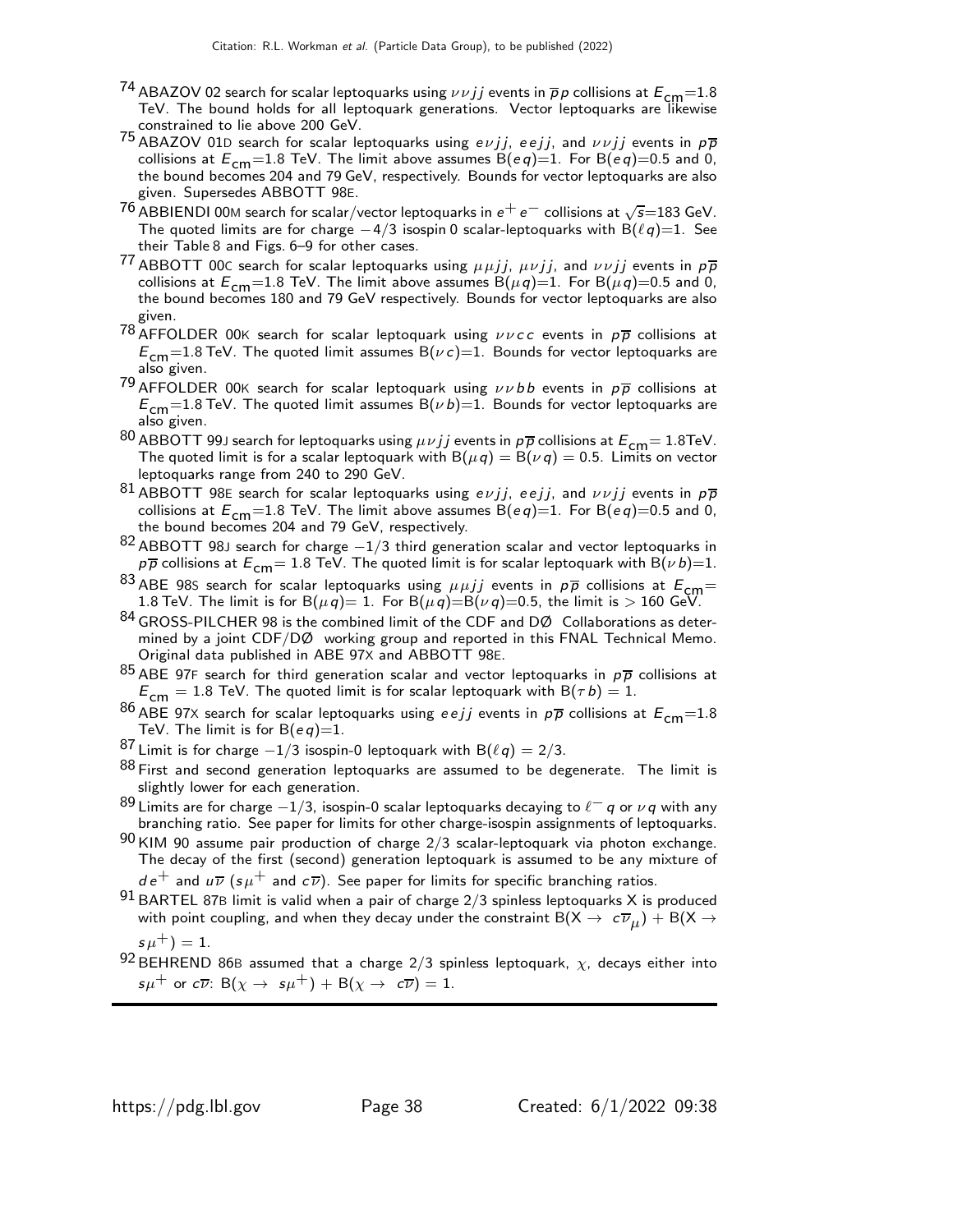### MASS LIMITS for Leptoquarks from Single Production

These limits depend on the  $q-\ell$ -leptoquark coupling  $g_{LO}$ . It is often assumed that  $g_{LQ}^2/4\pi{=}1/137$ . Limits shown are for a scalar, weak isoscalar, charge  $-1/3$  leptoquark.

| VALUE (GeV)   | CL% | <b>DOCUMENT ID</b>                                                        |                 | TECN           | <b>COMMENT</b>                                  |
|---------------|-----|---------------------------------------------------------------------------|-----------------|----------------|-------------------------------------------------|
| > 550         | 95  | <sup>1</sup> SIRUNYAN                                                     |                 | 21J CMS        | Third generation                                |
| none 150-740  | 95  | <sup>2</sup> SIRUNYAN                                                     |                 | 18BJ CMS       | Third generation                                |
| >1755         | 95  | <sup>3</sup> KHACHATRY16AG CMS                                            |                 |                | First generation                                |
| > 660         | 95  | <sup>4</sup> KHACHATRY16AG CMS                                            |                 |                | Second generation                               |
| > 304         | 95  | <sup>5</sup> ABRAMOWICZ12A ZEUS                                           |                 |                | First generation                                |
| - 73<br>$\gt$ | 95  | <sup>6</sup> ABREU                                                        | 93J             | <b>DLPH</b>    | Second generation                               |
|               |     | • We do not use the following data for averages, fits, limits, etc. • • • |                 |                |                                                 |
|               |     | 7 TUMASYAN                                                                |                 | 21D CMS        | First generation                                |
|               |     | $8$ DEY                                                                   | 16              | <b>ICCB</b>    | $\nu q \rightarrow \text{LQ} \rightarrow \nu q$ |
|               |     | <sup>9</sup> AARON                                                        | 11A             | H1             | Lepton-flavor violation                         |
| > 300         | 95  | 10 AARON                                                                  | 11B             | H1             | First generation                                |
|               |     | $11$ ABAZOV                                                               | 07E             | D <sub>0</sub> | Second generation                               |
| >295          | 95  | 12 AKTAS                                                                  | 05 <sub>B</sub> | H1             | First generation                                |
|               |     | 13 CHEKANOV                                                               | 05A             | <b>ZEUS</b>    | Lepton-flavor violation                         |
| > 298         | 95  | <sup>14</sup> CHEKANOV                                                    | 03B             | ZEUS           | First generation                                |
| >197          | 95  | 15 ABBIENDI                                                               |                 | 02B OPAL       | First generation                                |
|               |     | 16 CHEKANOV                                                               | 02              | <b>ZEUS</b>    | Repl. by CHEKANOV 05A                           |
| > 290         | 95  | 17 ADLOFF                                                                 | 01C             | H1             | First generation                                |
| > 204         | 95  | 18 BREITWEG                                                               | 01              | <b>ZEUS</b>    | First generation                                |
|               |     | <sup>19</sup> BREITWEG                                                    | 00E             | ZEUS           | First generation                                |
| >161          | 95  | 20 ABREU                                                                  |                 | 99G DLPH       | First generation                                |
| > 200         | 95  | $21$ ADLOFF                                                               | 99              | H1             | First generation                                |
|               |     | <sup>22</sup> DERRICK                                                     | 97              | <b>ZEUS</b>    | Lepton-flavor violation                         |
| >168          | 95  | <sup>23</sup> DERRICK                                                     | 93              | <b>ZEUS</b>    | First generation                                |
|               |     |                                                                           |                 |                |                                                 |

<sup>1</sup> SIRUNYAN 21J search for single production of charge  $-1/3$  scalar leptoquarks decaying to  $t\tau^-$  and  $b\nu$ , and charge 2/3 vector leptoquarks decaying to  $t\nu$  and  $b\tau^+$  in  $\rho p$ collisions at  $\sqrt{s} = 13$  TeV. The limit quoted above assumes a scalar leptoquark with  $B(t\tau) = B(b\nu) = 0.5$  and the leptoquark coupling strength  $\lambda = 1.5$ . The limit becomes  $M_{LO}$  > 750 GeV for  $\lambda = 2.5$ .

- $2$  SIRUNYAN 18BJ search for single production of charge  $2/3$  scalar leptoquarks decaying to  $\tau b$  in pp collisions at  $\sqrt{s} = 13$  TeV. The limit above assumes  $B(\tau b) = 1$  and the leptoquark coupling strength  $\lambda = 1$ .
- $3$  KHACHATRYAN 16AG search for single production of charge  $\pm 1/3$  scalar leptoquarks using e e j events in pp collisions at  $\sqrt{s} = 8$  TeV. The limit above assumes  $B(eq) = 1$ and the leptoquark coupling strength  $\lambda = 1$ .
- $4$  KHACHATRYAN 16AG search for single production of charge  $\pm 1/3$  scalar leptoquarks using  $\mu\mu j$  events in pp collisions at  $\sqrt{s} = 8$  TeV. The limit above assumes  $B(\mu q) = 1$ and the leptoquark coupling strength  $\lambda = 1$ .

 $^5$  ABRAMOWICZ 12A limit is for a scalar, weak isoscalar, charge  $-1/3$  leptoquark coupled with  $e_{\pmb{R}}.$  See their Figs. 12–17 and Table 4 for states with different quantum numbers.

- $6$  Limit from single production in Z decay. The limit is for a leptoquark coupling of electromagnetic strength and assumes  $B(\ell q) = 2/3$ . The limit is 77 GeV if first and second leptoquarks are degenerate.
- <sup>7</sup> TUMASYAN 21D search for energetic jets  $+$   $\not\!\!E_T$  events in pp collisions at  $\sqrt{s} = 13$ TeV. The branching fraction for the decay of the leptoquark into an electron neutrino and up quark is assumed to be 100%  $(\beta = 0)$ . See their Fig. 12 for exclusion limits in mass-coupling plane.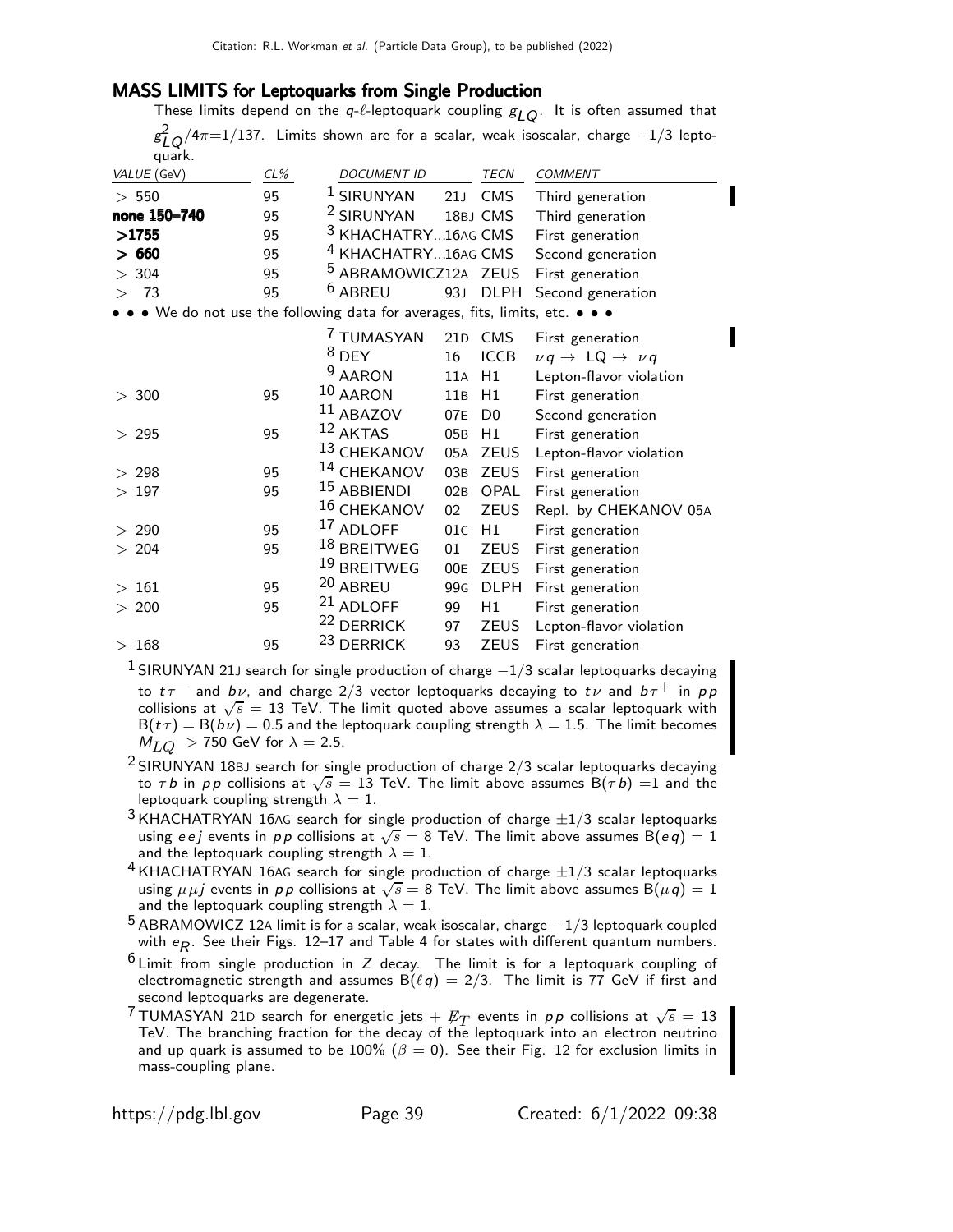- $8$  DEY 16 use the 2010-2012 IceCube PeV energy data set to constrain the leptoquark production cross section through the  $\nu q \rightarrow LQ \rightarrow \nu q$  process. See their Figure 4 for the exclusion limit in the mass-coupling plane.
- 9 AARON 11A search for various leptoquarks with lepton-flavor violating couplings. See their Figs. 2–3 and Tables 1–4 for detailed limits.
- $10$  The quoted limit is for a scalar, weak isoscalar, charge  $-1/3$  leptoquark coupled with  $e_{\mathcal{R}}.$  See their Figs. 3–5 for limits on states with different quantum numbers.
- <sup>11</sup> ABAZOV 07E search for leptoquark single production through  $q g$  fusion process in  $p \overline{p}$ collisions. See their Fig. 4 for exclusion plot in mass-coupling plane.
- <sup>12</sup> AKTAS 05<sup>B</sup> limit is for a scalar, weak isoscalar, charge <sup>−</sup>1/3 leptoquark coupled with  $e_{\mathcal{R}}.$  See their Fig. 3 for limits on states with different quantum numbers.
- 13 CHEKANOV 05 search for various leptoquarks with lepton-flavor violating couplings. See their Figs.6–10 and Tables 1–8 for detailed limits.
- <sup>14</sup> CHEKANOV 03<sup>B</sup> limit is for a scalar, weak isoscalar, charge <sup>−</sup>1/3 leptoquark coupled with  $e_{\mathcal{R}}$ . See their Figs. 11–12 and Table 5 for limits on states with different quantum numbers.
- 15 For limits on states with different quantum numbers and the limits in the mass-coupling plane, see their Fig. 4 and Fig. 5.
- 16 CHEKANOV 02 search for various leptoquarks with lepton-flavor violating couplings. See their Figs. 6–7 and Tables 5–6 for detailed limits.
- $17$  For limits on states with different quantum numbers and the limits in the mass-coupling plane, see their Fig. 3.
- 18 See their Fig. 14 for limits in the mass-coupling plane.
- <sup>19</sup> BREITWEG 00E search for  $F=0$  leptoquarks in  $e^+p$  collisions. For limits in masscoupling plane, see their Fig. 11.
- <sup>20</sup> ABREU 99G limit obtained from process  $e\gamma \rightarrow LQ+q$ . For limits on vector and scalar states with different quantum numbers and the limits in the coupling-mass plane, see their Fig. 4 and Table 2.
- $21$  For limits on states with different quantum numbers and the limits in the mass-coupling plane, see their Fig. 13 and Fig. 14. ADLOFF 99 also search for leptoquarks with leptonflavor violating couplings. ADLOFF 99 supersedes AID 96B.
- <sup>22</sup> DERRICK 97 search for various leptoquarks with lepton-flavor violating couplings. See their Figs. 5–8 and Table 1 for detailed limits.
- 23 DERRICK 93 search for single leptoquark production in  $ep$  collisions with the decay  $eq$ and  $\nu q$ . The limit is for leptoquark coupling of electromagnetic strength and assumes  $B(eq) = B(\nu q) = 1/2$ . The limit for  $B(eq) = 1$  is 176 GeV. For limits on states with different quantum numbers, see their Table 3.

### Indirect Limits for Leptoquarks

| VALUE (TeV)                                                                   | $CL\%$ | <b>DOCUMENT ID</b>                                                                                                                                                                                                 |                                   | TECN | COMMENT                                                                                                                                                                                                                                                |  |  |  |
|-------------------------------------------------------------------------------|--------|--------------------------------------------------------------------------------------------------------------------------------------------------------------------------------------------------------------------|-----------------------------------|------|--------------------------------------------------------------------------------------------------------------------------------------------------------------------------------------------------------------------------------------------------------|--|--|--|
| • • • We do not use the following data for averages, fits, limits, etc. • • • |        |                                                                                                                                                                                                                    |                                   |      |                                                                                                                                                                                                                                                        |  |  |  |
| 3.1                                                                           | 95     | $2$ AEBISCHER 20 RVUE <i>B</i> decays<br><sup>3</sup> DEPPISCH 20 RVUE $K \rightarrow \pi \nu \nu$<br><sup>4</sup> ABRAMOWICZ19 ZEUS First generation<br><sup>5</sup> MANDAL<br>$6$ ZHANG<br><sup>7</sup> BARRANCO | 16                                |      | <sup>1</sup> CRIVELLIN 21A RVUE First generation<br>19 RVUE $\tau$ , $\mu$ , e, K<br>18A RVUE D decays<br>RVUE D decays                                                                                                                                |  |  |  |
| >14                                                                           | 95     | <sup>8</sup> KUMAR<br><sup>9</sup> BESSAA<br>$10$ SAHOO<br>$11$ SAKAKI<br><sup>12</sup> KOSNIK                                                                                                                     | 16<br>15<br>13<br>12 <sup>2</sup> |      | RVUE neutral $K$ mixing, rare $K$ decays<br>RVUE $q\overline{q} \rightarrow e^+e^-$<br>15A RVUE $B_{s,d} \rightarrow \mu^+ \mu^-$<br>RVUE $B \to D^{(*)} \tau \overline{\nu}$ , $B \to X_c \nu \overline{\nu}$<br>RVUE $b \rightarrow s \ell^+ \ell^-$ |  |  |  |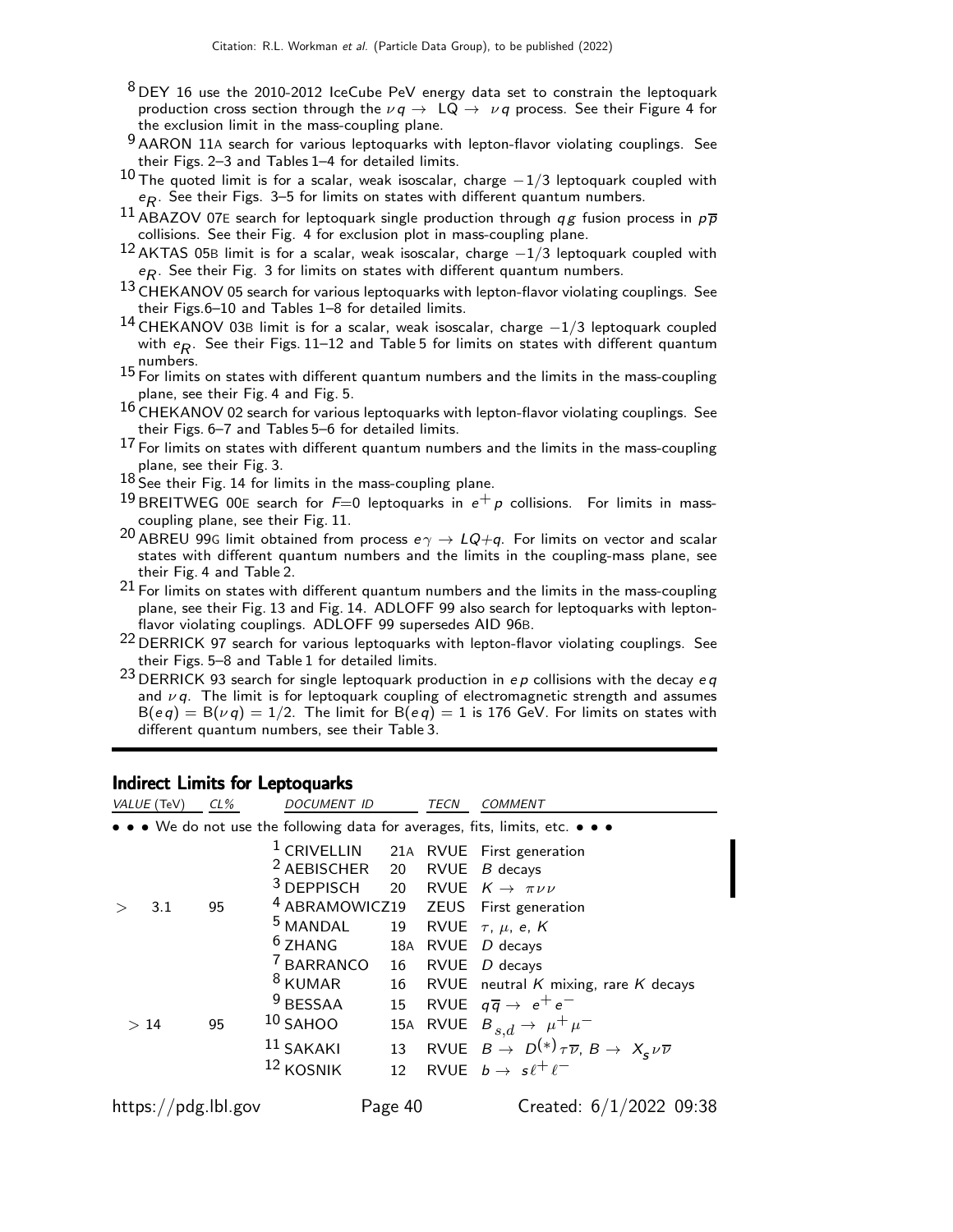| <sup>14</sup> DORSNER<br>11<br><b>RVUE</b><br>$15$ AKTAS<br>07A<br>H1<br>$16$ SCHAEL<br>$e^+e^- \rightarrow q\overline{q}$<br>ALEP<br>95<br>07A<br>0.49<br>$\,>$<br>17 SMIRNOV<br><b>RVUE</b><br>07<br>$K \rightarrow e \mu$ , $B \rightarrow e \tau$<br>18 CHEKANOV<br>05A<br><b>ZEUS</b><br>$19$ ADLOFF<br>96<br>H1<br>1.7<br>03<br>First generation<br>><br>20 CHANG<br>46<br>90<br>03<br><b>BELL</b><br>Pati-Salam type<br>$\geq$<br><sup>21</sup> CHEKANOV<br>02<br><b>ZEUS</b><br><sup>22</sup> CHEUNG<br>1.7<br>95<br>01B<br><b>RVUE</b><br>First generation<br>><br><sup>23</sup> ACCIARRI<br>$e^+e^- \rightarrow qq$<br>0.39<br>95<br>00P<br>L3<br>><br><sup>24</sup> ADLOFF<br>H1<br>95<br>$00\,$<br>First generation<br>1.5<br>><br><sup>25</sup> BARATE<br>0.2<br>95<br>001<br>ALEP<br>><br>$^{26}$ BARGER<br><b>RVUE</b><br>00<br>Cs<br><sup>27</sup> GABRIELLI<br>$00\,$<br><b>RVUE</b><br><sup>28</sup> ZARNECKI<br><b>RVUE</b><br>95<br>$00\,$<br>$S_1$ leptoquark<br>0.74<br>><br><sup>29</sup> ABBIENDI<br>OPAL<br>99<br>30 ABE<br>98 <sub>V</sub><br><b>CDF</b><br>19.3<br>95<br>><br>31 ACCIARRI<br>$e^+e^- \rightarrow q\overline{q}$<br>98J<br>L <sub>3</sub><br>32 ACKERSTAFF 98V<br>OPAL<br>33 DEANDREA<br><b>RVUE</b><br>95<br>97<br>$R_2$ leptoquark<br>0.76<br>$\,>$<br>34 DERRICK<br><b>ZEUS</b><br>97<br>35 GROSSMAN<br>$B \rightarrow \tau^+ \tau^- (X)$<br><b>RVUE</b><br>97<br>36 JADACH<br>$e^+e^- \rightarrow q\overline{q}$<br>RVUE<br>97<br>37 KUZNETSOV<br><b>RVUE</b><br>Pati-Salam type<br>>1200<br>95 <sub>B</sub><br>38 MIZUKOSHI<br>95<br><b>RVUE</b><br>39 BHATTACH<br>94<br>95<br><b>RVUE</b><br>0.3<br>$\,>$<br>40 DAVIDSON<br>94<br><b>RVUE</b><br>41 KUZNETSOV<br><b>RVUE</b><br>18<br>94<br>Pati-Salam type<br>><br>42 LEURER<br>95<br><b>RVUE</b><br>0.43<br>94<br>><br>42 LEURER<br>95<br>94 <sub>B</sub><br><b>RVUE</b><br>0.44<br>> | First generation                                                        |
|-----------------------------------------------------------------------------------------------------------------------------------------------------------------------------------------------------------------------------------------------------------------------------------------------------------------------------------------------------------------------------------------------------------------------------------------------------------------------------------------------------------------------------------------------------------------------------------------------------------------------------------------------------------------------------------------------------------------------------------------------------------------------------------------------------------------------------------------------------------------------------------------------------------------------------------------------------------------------------------------------------------------------------------------------------------------------------------------------------------------------------------------------------------------------------------------------------------------------------------------------------------------------------------------------------------------------------------------------------------------------------------------------------------------------------------------------------------------------------------------------------------------------------------------------------------------------------------------------------------------------------------------------------------------------------------------------------------------------------------------------------------------------------------------------------------------------------------------------------------------------------------------|-------------------------------------------------------------------------|
|                                                                                                                                                                                                                                                                                                                                                                                                                                                                                                                                                                                                                                                                                                                                                                                                                                                                                                                                                                                                                                                                                                                                                                                                                                                                                                                                                                                                                                                                                                                                                                                                                                                                                                                                                                                                                                                                                         | scalar, weak singlet, charge 4/3                                        |
|                                                                                                                                                                                                                                                                                                                                                                                                                                                                                                                                                                                                                                                                                                                                                                                                                                                                                                                                                                                                                                                                                                                                                                                                                                                                                                                                                                                                                                                                                                                                                                                                                                                                                                                                                                                                                                                                                         | Lepton-flavor violation                                                 |
|                                                                                                                                                                                                                                                                                                                                                                                                                                                                                                                                                                                                                                                                                                                                                                                                                                                                                                                                                                                                                                                                                                                                                                                                                                                                                                                                                                                                                                                                                                                                                                                                                                                                                                                                                                                                                                                                                         |                                                                         |
|                                                                                                                                                                                                                                                                                                                                                                                                                                                                                                                                                                                                                                                                                                                                                                                                                                                                                                                                                                                                                                                                                                                                                                                                                                                                                                                                                                                                                                                                                                                                                                                                                                                                                                                                                                                                                                                                                         |                                                                         |
|                                                                                                                                                                                                                                                                                                                                                                                                                                                                                                                                                                                                                                                                                                                                                                                                                                                                                                                                                                                                                                                                                                                                                                                                                                                                                                                                                                                                                                                                                                                                                                                                                                                                                                                                                                                                                                                                                         | Lepton-flavor violation                                                 |
|                                                                                                                                                                                                                                                                                                                                                                                                                                                                                                                                                                                                                                                                                                                                                                                                                                                                                                                                                                                                                                                                                                                                                                                                                                                                                                                                                                                                                                                                                                                                                                                                                                                                                                                                                                                                                                                                                         |                                                                         |
|                                                                                                                                                                                                                                                                                                                                                                                                                                                                                                                                                                                                                                                                                                                                                                                                                                                                                                                                                                                                                                                                                                                                                                                                                                                                                                                                                                                                                                                                                                                                                                                                                                                                                                                                                                                                                                                                                         |                                                                         |
|                                                                                                                                                                                                                                                                                                                                                                                                                                                                                                                                                                                                                                                                                                                                                                                                                                                                                                                                                                                                                                                                                                                                                                                                                                                                                                                                                                                                                                                                                                                                                                                                                                                                                                                                                                                                                                                                                         | Repl. by CHEKANOV 05A                                                   |
|                                                                                                                                                                                                                                                                                                                                                                                                                                                                                                                                                                                                                                                                                                                                                                                                                                                                                                                                                                                                                                                                                                                                                                                                                                                                                                                                                                                                                                                                                                                                                                                                                                                                                                                                                                                                                                                                                         |                                                                         |
|                                                                                                                                                                                                                                                                                                                                                                                                                                                                                                                                                                                                                                                                                                                                                                                                                                                                                                                                                                                                                                                                                                                                                                                                                                                                                                                                                                                                                                                                                                                                                                                                                                                                                                                                                                                                                                                                                         |                                                                         |
|                                                                                                                                                                                                                                                                                                                                                                                                                                                                                                                                                                                                                                                                                                                                                                                                                                                                                                                                                                                                                                                                                                                                                                                                                                                                                                                                                                                                                                                                                                                                                                                                                                                                                                                                                                                                                                                                                         |                                                                         |
|                                                                                                                                                                                                                                                                                                                                                                                                                                                                                                                                                                                                                                                                                                                                                                                                                                                                                                                                                                                                                                                                                                                                                                                                                                                                                                                                                                                                                                                                                                                                                                                                                                                                                                                                                                                                                                                                                         | Repl. by SCHAEL 07A                                                     |
|                                                                                                                                                                                                                                                                                                                                                                                                                                                                                                                                                                                                                                                                                                                                                                                                                                                                                                                                                                                                                                                                                                                                                                                                                                                                                                                                                                                                                                                                                                                                                                                                                                                                                                                                                                                                                                                                                         |                                                                         |
|                                                                                                                                                                                                                                                                                                                                                                                                                                                                                                                                                                                                                                                                                                                                                                                                                                                                                                                                                                                                                                                                                                                                                                                                                                                                                                                                                                                                                                                                                                                                                                                                                                                                                                                                                                                                                                                                                         | Lepton flavor violation                                                 |
|                                                                                                                                                                                                                                                                                                                                                                                                                                                                                                                                                                                                                                                                                                                                                                                                                                                                                                                                                                                                                                                                                                                                                                                                                                                                                                                                                                                                                                                                                                                                                                                                                                                                                                                                                                                                                                                                                         |                                                                         |
|                                                                                                                                                                                                                                                                                                                                                                                                                                                                                                                                                                                                                                                                                                                                                                                                                                                                                                                                                                                                                                                                                                                                                                                                                                                                                                                                                                                                                                                                                                                                                                                                                                                                                                                                                                                                                                                                                         |                                                                         |
|                                                                                                                                                                                                                                                                                                                                                                                                                                                                                                                                                                                                                                                                                                                                                                                                                                                                                                                                                                                                                                                                                                                                                                                                                                                                                                                                                                                                                                                                                                                                                                                                                                                                                                                                                                                                                                                                                         | $B_{\texttt{c}}\rightarrow~\texttt{e}^{\pm}\mu^{\mp}$ , Pati-Salam type |
|                                                                                                                                                                                                                                                                                                                                                                                                                                                                                                                                                                                                                                                                                                                                                                                                                                                                                                                                                                                                                                                                                                                                                                                                                                                                                                                                                                                                                                                                                                                                                                                                                                                                                                                                                                                                                                                                                         |                                                                         |
|                                                                                                                                                                                                                                                                                                                                                                                                                                                                                                                                                                                                                                                                                                                                                                                                                                                                                                                                                                                                                                                                                                                                                                                                                                                                                                                                                                                                                                                                                                                                                                                                                                                                                                                                                                                                                                                                                         | $e^+e^- \rightarrow q\overline{q}$ , $e^+e^- \rightarrow b\overline{b}$ |
|                                                                                                                                                                                                                                                                                                                                                                                                                                                                                                                                                                                                                                                                                                                                                                                                                                                                                                                                                                                                                                                                                                                                                                                                                                                                                                                                                                                                                                                                                                                                                                                                                                                                                                                                                                                                                                                                                         |                                                                         |
|                                                                                                                                                                                                                                                                                                                                                                                                                                                                                                                                                                                                                                                                                                                                                                                                                                                                                                                                                                                                                                                                                                                                                                                                                                                                                                                                                                                                                                                                                                                                                                                                                                                                                                                                                                                                                                                                                         | Lepton-flavor violation                                                 |
|                                                                                                                                                                                                                                                                                                                                                                                                                                                                                                                                                                                                                                                                                                                                                                                                                                                                                                                                                                                                                                                                                                                                                                                                                                                                                                                                                                                                                                                                                                                                                                                                                                                                                                                                                                                                                                                                                         |                                                                         |
|                                                                                                                                                                                                                                                                                                                                                                                                                                                                                                                                                                                                                                                                                                                                                                                                                                                                                                                                                                                                                                                                                                                                                                                                                                                                                                                                                                                                                                                                                                                                                                                                                                                                                                                                                                                                                                                                                         |                                                                         |
|                                                                                                                                                                                                                                                                                                                                                                                                                                                                                                                                                                                                                                                                                                                                                                                                                                                                                                                                                                                                                                                                                                                                                                                                                                                                                                                                                                                                                                                                                                                                                                                                                                                                                                                                                                                                                                                                                         |                                                                         |
|                                                                                                                                                                                                                                                                                                                                                                                                                                                                                                                                                                                                                                                                                                                                                                                                                                                                                                                                                                                                                                                                                                                                                                                                                                                                                                                                                                                                                                                                                                                                                                                                                                                                                                                                                                                                                                                                                         | Third generation scalar leptoquark                                      |
|                                                                                                                                                                                                                                                                                                                                                                                                                                                                                                                                                                                                                                                                                                                                                                                                                                                                                                                                                                                                                                                                                                                                                                                                                                                                                                                                                                                                                                                                                                                                                                                                                                                                                                                                                                                                                                                                                         | Spin-0 leptoquark coupled to $\overline{e}_R t_I$                       |
|                                                                                                                                                                                                                                                                                                                                                                                                                                                                                                                                                                                                                                                                                                                                                                                                                                                                                                                                                                                                                                                                                                                                                                                                                                                                                                                                                                                                                                                                                                                                                                                                                                                                                                                                                                                                                                                                                         |                                                                         |
|                                                                                                                                                                                                                                                                                                                                                                                                                                                                                                                                                                                                                                                                                                                                                                                                                                                                                                                                                                                                                                                                                                                                                                                                                                                                                                                                                                                                                                                                                                                                                                                                                                                                                                                                                                                                                                                                                         |                                                                         |
|                                                                                                                                                                                                                                                                                                                                                                                                                                                                                                                                                                                                                                                                                                                                                                                                                                                                                                                                                                                                                                                                                                                                                                                                                                                                                                                                                                                                                                                                                                                                                                                                                                                                                                                                                                                                                                                                                         | First generation spin-1 leptoquark                                      |
|                                                                                                                                                                                                                                                                                                                                                                                                                                                                                                                                                                                                                                                                                                                                                                                                                                                                                                                                                                                                                                                                                                                                                                                                                                                                                                                                                                                                                                                                                                                                                                                                                                                                                                                                                                                                                                                                                         | First generation spin-0 leptoquark                                      |
| 43 MAHANTA<br>94<br><b>RVUE</b>                                                                                                                                                                                                                                                                                                                                                                                                                                                                                                                                                                                                                                                                                                                                                                                                                                                                                                                                                                                                                                                                                                                                                                                                                                                                                                                                                                                                                                                                                                                                                                                                                                                                                                                                                                                                                                                         | $P$ and $T$ violation                                                   |
| 44 SHANKER<br>82<br><b>RVUE</b><br>$\mathbf 1$<br>>                                                                                                                                                                                                                                                                                                                                                                                                                                                                                                                                                                                                                                                                                                                                                                                                                                                                                                                                                                                                                                                                                                                                                                                                                                                                                                                                                                                                                                                                                                                                                                                                                                                                                                                                                                                                                                     | Nonchiral spin-0 leptoquark                                             |
| 44 SHANKER<br>82<br><b>RVUE</b><br>$>125$                                                                                                                                                                                                                                                                                                                                                                                                                                                                                                                                                                                                                                                                                                                                                                                                                                                                                                                                                                                                                                                                                                                                                                                                                                                                                                                                                                                                                                                                                                                                                                                                                                                                                                                                                                                                                                               | Nonchiral spin-1 leptoquark                                             |

1 CRIVELLIN 21<sup>A</sup> set limits on coupling strengths of scalar and vector leptoquarks using  $K \to \pi \nu \nu$ ,  $K \to \pi e^+ e^-$ ,  $K^0 - \overline{K}{}^0$  and  $D^0 - \overline{D}{}^0$  mixings, and weak neutral current measurements. See their Fig. 2 and Fig. 3 for the limits in mass-coupling plane.

<sup>2</sup> AEBISCHER 20 explain the  $\overline{B}$  decay anomalies using four-fermion operator Wilson coefficents. See their Table 1. These Wilson coefficients may be generated by a  $U_1$  vector leptoquark with  $U_1$  transforming as  $\left(3,1\right)_{2/3}$  under the SM gauge group. See their Figures 6, 7, 8 for the regions of the LQ parameter space which explains the  $B$  anomalies and avoids the indirect low energy constraints.

3 DEPPISCH 20 limits on the lepton-number-violating higher-dimensional-operators are derived from  $K \to \pi \nu \nu$  in the standard model effective field theory. These higherdimensional-operators may be induced from leptoquark-exchange diagrams.

 $^4$ ABRAMOWICZ 19 obtain a limit on  $\lambda/M_{LQ}~>$  1.16 TeV $^{-1}$  for weak isotriplet spin-0 leptoquark  ${\cal S}^L_1$ . We obtain the limit quoted above by converting the limit on  $\lambda/M_{LQ}$ for  $S_1^L$  assuming  $\lambda = \sqrt{4\pi}$ . See their Table 5 for the limits of leptoquarks with different quantum numbers. These limits are derived from bounds of  $eq$  contact interactions.

 $5$  MANDAL 19 give bounds on leptoquarks from  $\tau$ -decays, leptonic dipole moments, leptonflavor-violating processes, and  $K$  decays.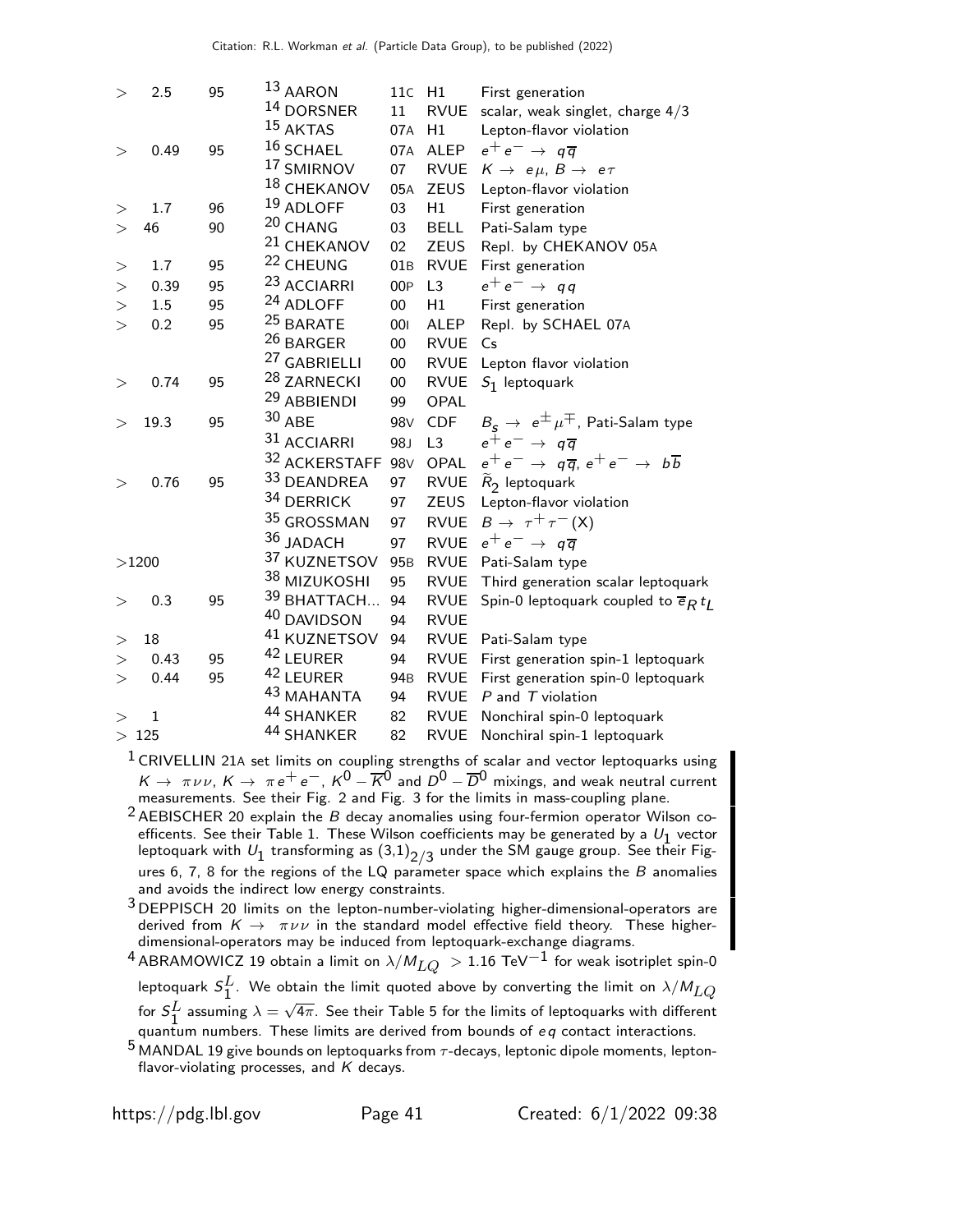- $^6$  ZHANG 18A give bounds on leptoquark induced four-fermion interactions from  $D \rightarrow$  $K \ell \nu$ . The authors inform us that the shape parameter of the vector form factor in both the abstract and the conclusions of ZHANG 18A should be  $r_{+1} = 2.16 \pm 0.07$  rather than  $\pm$  0.007. The numbers listed in their Table 7 are correct.
- $7$  BARRANCO 16 give bounds on leptoquark induced four-fermion interactions from  $D \rightarrow$  $K \ell \nu$  and  $D_s \rightarrow \ell \nu$ .
- $8$  KUMAR 16 gives bound on SU(2) singlet scalar leptoquark with chrge  $-1/3$  from  $K^0$   $\overline{\cal K}{}^0$  mixing,  ${\cal K}\to~\pi\,\nu\overline{\nu}$ ,  ${\cal K}^0_L\to~\mu^+\,\mu^-$ , and  ${\cal K}^0_L\to~\mu^\pm\,e^\mp$  decays.
- $9$  BESSAA 15 obtain limit on leptoquark induced four-fermion interactions from the ATLAS and CMS limit on the  $\overline{q} q \overline{e} e$  contact interactions.
- $^{10}$  SAHOO 15A obtain limit on leptoquark induced four-fermion interactions from  $B_{s,d} \rightarrow$

 $\mu^+ \mu^-$  for  $\lambda \simeq O(1)$ .

- 11 SAKAKI 13 explain the  $B \to D^{(*)} \tau \overline{\nu}$  anomaly using Wilson coefficients of leptoquarkinduced four-fermion operators.
- <sup>12</sup> KOSNIK 12 obtains limits on leptoquark induced four-fermion interactions from  $b \rightarrow$  $s\ell^+\ell^-$  decays.
- 13 AARON 11C limit is for weak isotriplet spin-0 leptoquark at strong coupling  $\lambda = \sqrt{4\pi}$ . For the limits of leptoquarks with different quantum numbers, see their Table 3. Limits are derived from bounds of  $eq$  contact intereractions.
- <sup>14</sup> DORSNER 11 give bounds on scalar, weak singlet, charge 4/3 leptoquark from K, B,  $\tau$ decays, meson mixings, LFV,  $g=2$  and  $Z \rightarrow b\overline{b}$ .
- $15$  AKTAS 07A search for lepton-flavor violation in ep collision. See their Tables 4–7 for limits on lepton-flavor violating four-fermion interactions induced by various leptoquarks.
- $16$  SCHAEL 07A limit is for the weak-isoscalar spin-0 left-handed leptoquark with the coupling of electromagnetic strength. For the limits of leptoquarks with different quantum numbers, see their Table 35.
- $17$  SMIRNOV 07 obtains mass limits for the vector and scalar chiral leptoquark states from  $K \rightarrow e \mu$ ,  $B \rightarrow e \tau$  decays.
- $18$  CHEKANOV 05 search for various leptoquarks with lepton-flavor violating couplings. See their Figs.6–10 and Tables 1–8 for detailed limits.
- <sup>19</sup> ADLOFF 03 limit is for the weak isotriplet spin-0 leptoquark at strong coupling  $\lambda = \sqrt{4\pi}$ . For the limits of leptoquarks with different quantum numbers, see their Table 3. Limits are derived from bounds on  $e^{\pm}$  q contact interactions.

<sup>20</sup> The bound is derived from B( $B^{0} \rightarrow e^{\pm} \mu^{\mp}$ ) < 1.7 × 10<sup>-7</sup>.

- $21$  CHEKANOV 02 search for lepton-flavor violation in ep collisions. See their Tables 1-4 for limits on lepton-flavor violating and four-fermion interactions induced by various leptoquarks.
- $22$  CHEUNG 01B quoted limit is for a scalar, weak isoscalar, charge  $-1/3$  leptoquark with a coupling of electromagnetic strength. The limit is derived from bounds on contact interactions in a global electroweak analysis. For the limits of leptoquarks with different quantum numbers, see Table 5.
- 23 ACCIARRI 00P limit is for the weak isoscalar spin-0 leptoquark with the coupling of electromagnetic strength. For the limits of leptoquarks with different quantum numbers, see their Table 4.
- <sup>24</sup> ADLOFF 00 limit is for the weak isotriplet spin-0 leptoquark at strong coupling,  $\sqrt{4\pi}$  For the limits of leptoquarks with different quantum numbers see their Table ?  $\lambda{=}\surd{4}\pi.$  For the limits of leptoquarks with different quantum numbers, see their Table 2. ADLOFF 00 limits are from the  $Q^2$  spectrum measurement of  $e^+ p \rightarrow e^+ X$ .
- <sup>25</sup> BARATE 00I search for deviations in cross section and jet-charge asymmetry in  $e^+e^-\rightarrow$  $\frac{1}{q}q$  due to t-channel exchange of a leptoquark at  $\sqrt{s}$ =130 to 183 GeV. Limits for other scalar and vector leptoquarks are also given in their Table 22.
- $^{26}$  BARGER 00 explain the deviation of atomic parity violation in cesium atoms from prediction is explained by scalar leptoquark exchange.
- 27 GABRIELLI 00 calculate various process with lepton flavor violation in leptoquark models.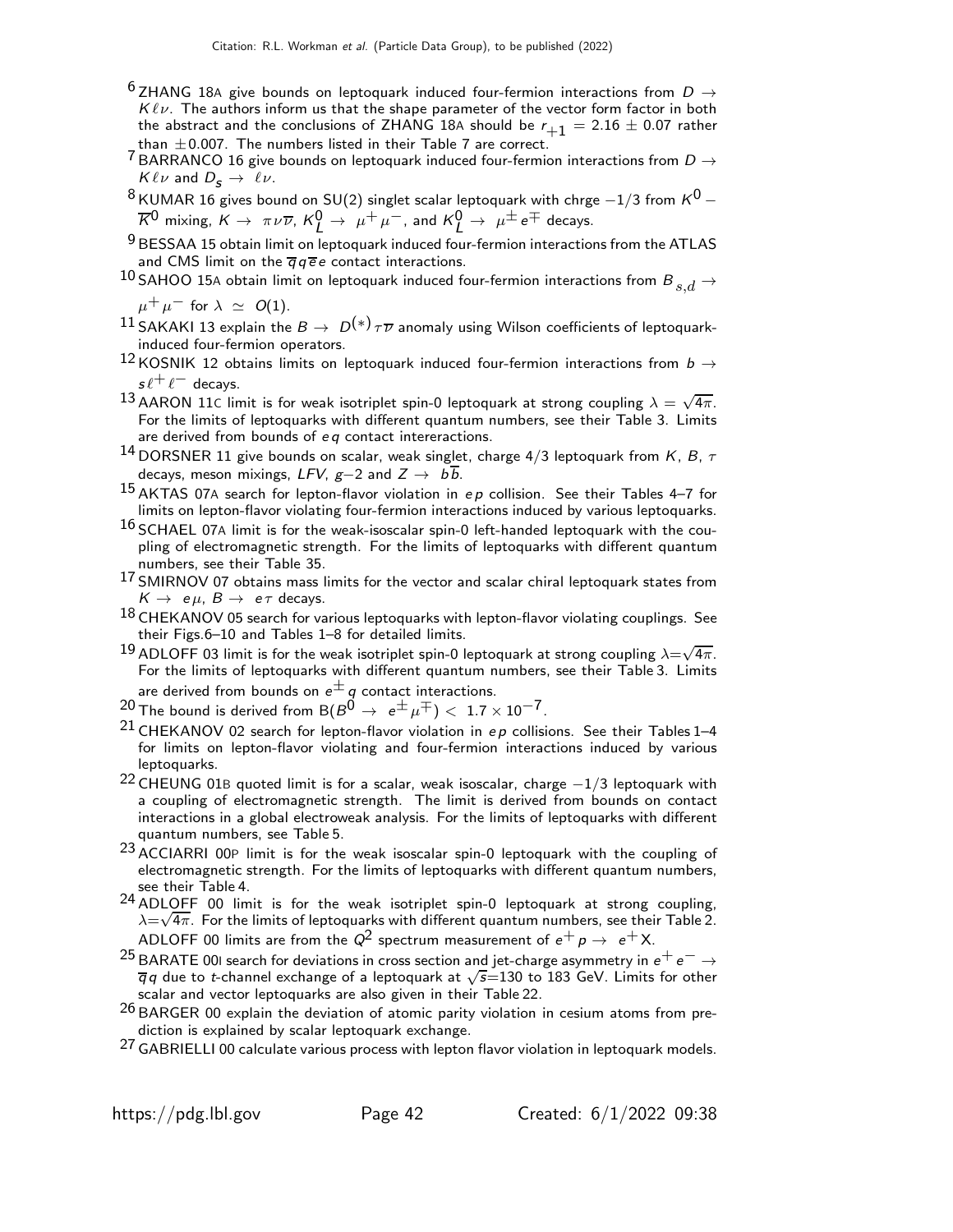- <sup>28</sup> ZARNECKI 00 limit is derived from data of HERA, LEP, and Tevatron and from various low-energy data including atomic parity violation. Leptoquark coupling with electromagnetic strength is assumed.
- 29 ABBIENDI 99 limits are from  $e^+e^- \rightarrow q\overline{q}$  cross section at 130–136, 161–172, 183 GeV. See their Fig. 8 and Fig. 9 for limits in mass-coupling plane.
- 30 ABE 98V quoted limit is from B( $B<sub>s</sub> \rightarrow e^{\pm} \mu^{\mp}$ )< 8.2 × 10<sup>-6</sup>. ABE 98V also obtain a similar limit on  $M_{LO}$  > 20.4 TeV from B $(B_d \to e^{\pm} \mu^{\mp})$  < 4.5  $\times$  10<sup>-6</sup>. Both bounds assume the non-canonical association of the b quark with electrons or muons under SU(4).
- $^{31}$  ACCIARRI 98J limit is from  $e^+e^-\rightarrow\ q\overline{q}$  cross section at  $\sqrt{s}=$  130–172 GeV which can be affected by the  $t$ - and  $u$ -channel exchanges of leptoquarks. See their Fig. 4 and Fig. 5 for limits in the mass-coupling plane.
- 32 ACKERSTAFF 98V limits are from  $e^+e^- \rightarrow q\overline{q}$  and  $e^+e^- \rightarrow b\overline{b}$  cross sections at  $\sqrt{s}$  $= 130-172$  GeV, which can be affected by the t- and u-channel exchanges of leptoquarks. See their Fig. 21 and Fig. 22 for limits of leptoquarks in mass-coupling plane.
- <sup>33</sup> DEANDREA 97 limit is for  $\widetilde{R}_2$  leptoquark obtained from atomic parity violation (APV). The coupling of leptoquark is assumed to be electromagnetic strength. See Table 2 for limits of the four-fermion interactions induced by various scalar leptoquark exchange. DEANDREA 97 combines APV limit and limits from Tevatron and HERA. See Fig. 1–4 for combined limits of leptoquark in mass-coupling plane.
- $34$  DERRICK 97 search for lepton-flavor violation in ep collision. See their Tables 2-5 for limits on lepton-flavor violating four-fermion interactions induced by various leptoquarks.
- <sup>35</sup> GROSSMAN 97 estimate the upper bounds on the branching fraction  $B \to \tau^+ \tau^- (X)$ from the absence of the  $B$  decay with large missing energy. These bounds can be used to constrain leptoquark induced four-fermion interactions.
- <sup>36</sup> JADACH 97 limit is from  $e^+e^-\rightarrow q\bar{q}$  cross section at  $\sqrt{s}$ =172.3 GeV which can be affected by the  $t$ - and  $u$ -channel exchanges of leptoquarks. See their Fig. 1 for limits on vector leptoquarks in mass-coupling plane.
- 37 KUZNETSOV 95B use  $\pi$ , K, B,  $\tau$  decays and  $\mu$ e conversion and give a list of bounds on the leptoquark mass and the fermion mixing matrix in the Pati-Salam model. The quoted limit is from  $K_L \rightarrow \mu e$  decay assuming zero mixing.
- $38$  MIZUKOSHI 95 calculate the one-loop radiative correction to the Z-physics parameters in various scalar leptoquark models. See their Fig. 4 for the exclusion plot of third generation leptoquark models in mass-coupling plane.
- 39 BHATTACHARYYA 94 limit is from one-loop radiative correction to the leptonic decay width of the Z.  $m_{H} = 250$  GeV,  $\alpha_{s}(m_{Z}) = 0.12$ ,  $m_{t} = 180$  GeV, and the electroweak strength of leptoquark coupling are assumed. For leptoquark coupled to  $\overline{e}_L t_R$ ,  $\overline{\mu} t$ , and  $\overline{\tau}$ t, see Fig. 2 in BHATTACHARYYA 94B erratum and Fig. 3.
- <sup>40</sup> DAVIDSON 94 gives an extensive list of the bounds on leptoquark-induced four-fermion interactions from  $\pi$ , K, D, B,  $\mu$ ,  $\tau$  decays and meson mixings, etc. See Table 15 of DAVIDSON 94 for detail.
- 41 KUZNETSOV 94 gives mixing independent bound of the Pati-Salam leptoquark from the cosmological limit on  $\pi^0 \rightarrow \overline{\nu} \nu$ .
- 42 LEURER 94, LEURER 94<sup>B</sup> limits are obtained from atomic parity violation and apply to any chiral leptoquark which couples to the first generation with electromagnetic strength. For a nonchiral leptoquark, universality in  $\pi_{\ell 2}$  decay provides a much more stringent bound.
- 43 MAHANTA 94 gives bounds of P- and T-violating scalar-leptoquark couplings from atomic and molecular experiments.
- $^{44}$  From  $(\pi \rightarrow e\nu)/(\pi \rightarrow \mu\nu)$  ratio. SHANKER 82 assumes the leptoquark induced four-fermion coupling  $4g^2/M^2$   $(\overline{\nu}_{eL}$   $u_R)$   $(\overline{d}_L e_R)$ with  $g=$ 0.004 for spin-0 leptoquark and  $g^2/M^2$   $(\overline{\nu}_{eL} \ \gamma_{\mu} \ u_L)$   $(\overline{d}_R \ \gamma^{\mu} \ e_R)$  with  $g$  $\simeq$  0.6 for spin-1 leptoquark.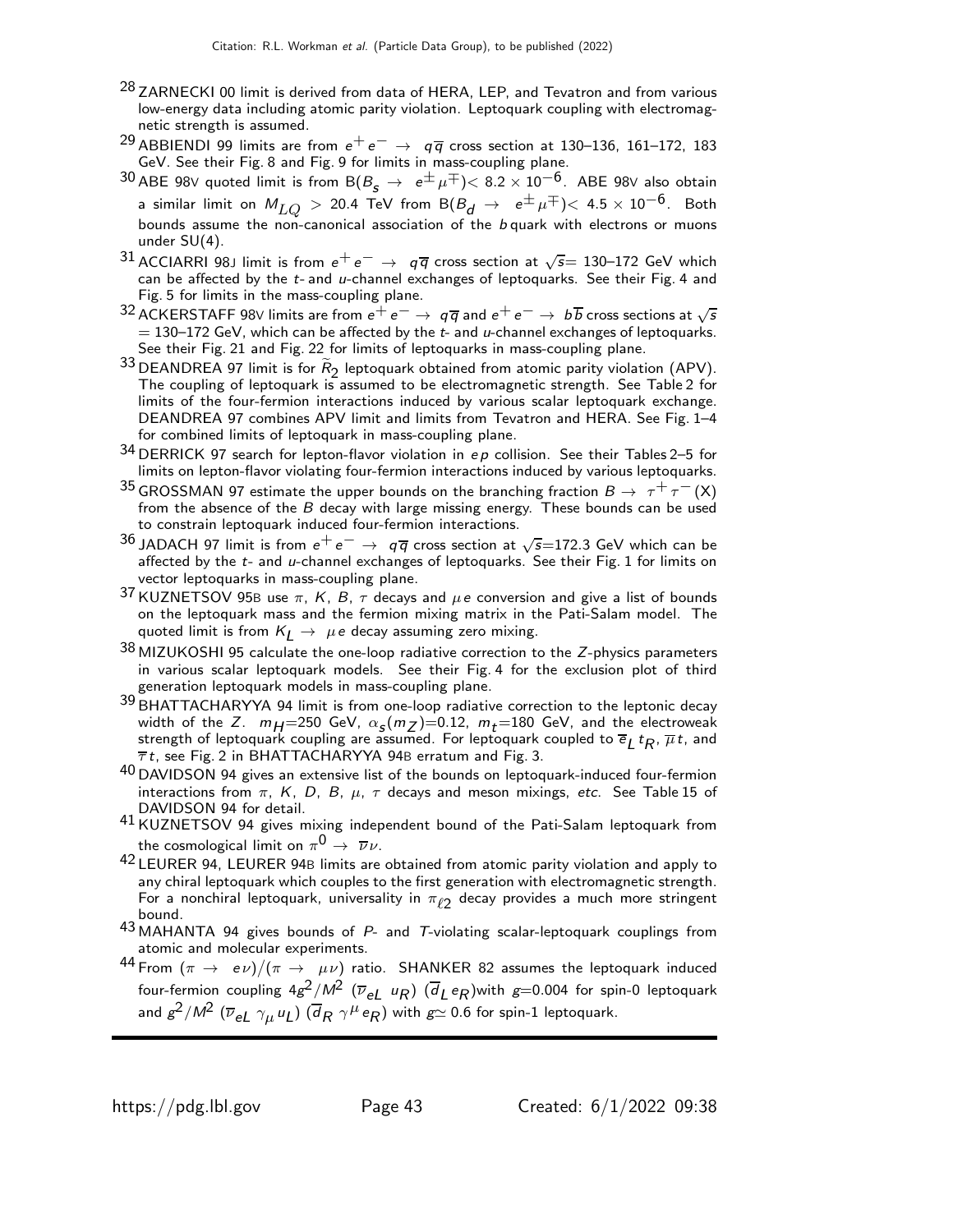### **MASS LIMITS for Diquarks**

| VALUE (GeV)                                                                   | $CL\%$ | DOCUMENT ID                      |          | TECN        | <b>COMMENT</b>                                 |
|-------------------------------------------------------------------------------|--------|----------------------------------|----------|-------------|------------------------------------------------|
| $>$ 7200 (CL = 95%) OUR LIMIT                                                 |        |                                  |          |             |                                                |
| none 600-7200                                                                 | 95     | <sup>1</sup> SIRUNYAN            | 18BO CMS |             | $E_6$ diquark                                  |
| none 600-6900                                                                 | 95     | <sup>2</sup> KHACHATRY17W CMS    |          |             | $E_6$ diquark                                  |
| none 1500-6000                                                                | 95     | <sup>3</sup> KHACHATRY16K CMS    |          |             | $E_6$ diquark                                  |
| none 500-1600                                                                 | 95     | <sup>4</sup> KHACHATRY16L CMS    |          |             | $E_6$ diquark                                  |
| none 1200-4700                                                                | 95     | <sup>5</sup> KHACHATRY15V CMS    |          |             | $E_6$ diquark                                  |
| • • • We do not use the following data for averages, fits, limits, etc. • • • |        |                                  |          |             |                                                |
| >3750                                                                         | 95     | <sup>6</sup> CHATRCHYAN 13A CMS  |          |             | $E_6$ diquark                                  |
| none 1000-4280                                                                | 95     | <sup>7</sup> CHATRCHYAN 13AS CMS |          |             | Superseded by KHACHA-                          |
| >3520                                                                         | 95     | <sup>8</sup> CHATRCHYAN 11Y CMS  |          |             | TRYAN 15V<br>Superseded by CHA-<br>TRCHYAN 13A |
| none 970-1080,<br>1450-1600                                                   | 95     | <sup>9</sup> KHACHATRY10         |          | <b>CMS</b>  | Superseded by CHA-<br>TRCHYAN 13A              |
| none 290-630                                                                  | 95     | 10 AALTONEN                      | 09AC CDF |             | $E_6$ diquark                                  |
| none 290-420                                                                  | 95     | $11$ ABE                         | 97G CDF  |             | $E_6$ diquark                                  |
| none 15-31.7                                                                  | 95     | 12 ABREU                         | 940      | <b>DLPH</b> | SUSY $E_6$ diquark                             |
|                                                                               |        |                                  |          |             |                                                |

 $^1$ SIRUNYAN 18B0 search for resonances decaying to dijets in  $pp$  collisions at  $\sqrt{s}=13$ TeV.

<sup>2</sup> KHACHATRYAN 17W search for resonances decaying to dijets in  $pp$  collisions at  $\sqrt{s} =$  $_3$  13 TeV.<br><sup>3</sup> KHACHATRYAN 16K search for resonances decaying to dijets in  $pp$  collisions at  $\sqrt{s}=$ 

13 TeV.

 $4\overline{K}$ HACHATRYAN 16L search for resonances decaying to dijets in  $pp$  collisions at  $\sqrt{s}$  $= 8$  TeV with the data scouting technique, increasing the sensitivity to the low mass resonances.

- 5 KHACHATRYAN 15V search for resonances decaying to dijets in  $pp$  collisions at  $\sqrt{s} =$ 8 TeV.
- $^6$  CHATRCHYAN 13A search for new resonance decaying to dijets in  $pp$  collisions at  $\sqrt{s}$  $= 7$  TeV.

<sup>7</sup> CHATRCHYAN 13AS search for new resonance decaying to dijets in  $p\,p$  collisions at  $\sqrt{s}$  $_8 =$  8 TeV.<br><sup>8</sup> CHATRCHYAN 11Y search for new resonance decaying to dijets in  $\rho \rho$  collisions at

 $\sqrt{s}$  = 7 TeV.

 $^{9}$  KHACHATRYAN 10 search for new resonance decaying to dijets in  $p\,p$  collisions at  $\sqrt{s}$  = 7 TeV.

10 AALTONEN 09AC search for new narrow resonance decaying to dijets.

 $11$  ABE 97G search for new particle decaying to dijets.

<sup>12</sup> ABREU 940 limit is from  $e^+e^- \rightarrow \overline{c} \overline{s} c s$ . Range extends up to 43 GeV if diquarks are degenerate in mass.

## MASS LIMITS for  $g_A$  (axigluon) and Other Color-Octet Gauge Bosons

Axigluons are massive color-octet gauge bosons in chiral color models and have axialvector coupling to quarks with the same coupling strength as gluons.

| <i>VALUE</i> (GeV)           | $CL\%$ | <b>DOCUMENT ID</b>             | TECN     | <b>COMMENT</b>                             |
|------------------------------|--------|--------------------------------|----------|--------------------------------------------|
| $>6600$ (CL = 95%) OUR LIMIT |        |                                |          |                                            |
| none 1800-6600               | 95     | $1$ SIRUNYAN                   | 20AI CMS | $pp \rightarrow g_A X, g_A \rightarrow 2j$ |
| none 600-6100                | 95     | <sup>2</sup> SIRUNYAN 18BO CMS |          | $pp \rightarrow g_A X, g_A \rightarrow 2j$ |
| none 600-5500                | 95     | <sup>3</sup> KHACHATRY17W CMS  |          | $pp \rightarrow g_A X, g_A \rightarrow 2j$ |
| none 1500-5100               | 95     | <sup>4</sup> KHACHATRY16K CMS  |          | $pp \rightarrow g_A X, g_A \rightarrow 2j$ |
| none 500-1600                | 95     | <sup>5</sup> KHACHATRY16L CMS  |          | $pp \rightarrow g_A X, g_A \rightarrow 2j$ |
| none 1300-3600               | 95     | <sup>6</sup> KHACHATRY15V CMS  |          | $pp \rightarrow g_A X, g_A \rightarrow 2j$ |
| https://pdg.lbl.gov          |        | Page 44                        |          | Created: 6/1/2022 09:38                    |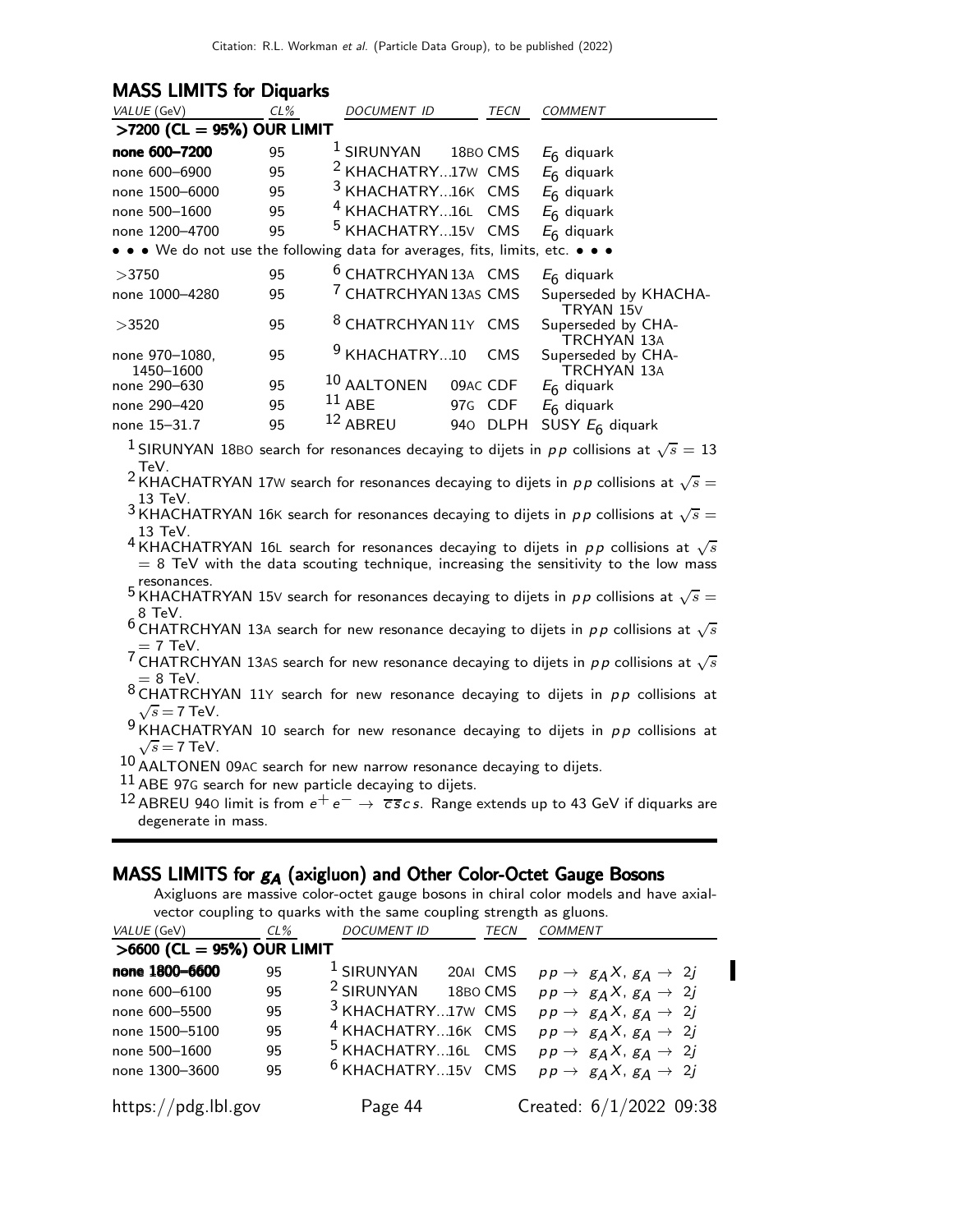• • • We do not use the following data for averages, fits, limits, etc. • • •

|                    |    | <sup>7</sup> KHACHATRY17Y CMS<br>$pp \rightarrow g_A g_A \rightarrow \delta j$<br>$8$ AAD<br>16w ATLS<br>$pp \rightarrow g_A X, g_A \rightarrow$ |
|--------------------|----|--------------------------------------------------------------------------------------------------------------------------------------------------|
| >2800              | 95 | $b\overline{b}b\overline{b}$<br><sup>9</sup> KHACHATRY16E CMS<br>$pp \rightarrow g_{KK}X$ , $g_{KK} \rightarrow$                                 |
|                    |    | $t\bar{t}$<br>$pp \rightarrow \Theta^0 \Theta^0 \rightarrow b\overline{b}Zg$<br>10 KHACHATRY15AV CMS                                             |
|                    |    | $^{11}$ AALTONEN<br>13R CDF<br>$p\overline{p} \rightarrow g_A X$ , $g_A \rightarrow \sigma \sigma$ ,<br>$\sigma \rightarrow 2j$                  |
| >3360              | 95 | 12 CHATRCHYAN 13A CMS<br>$pp \rightarrow g_A X, g_A \rightarrow 2j$                                                                              |
| none 1000-3270     | 95 | 13 CHATRCHYAN 13AS CMS<br>Superseded by KHACHA-<br>TRYAN 15V                                                                                     |
| none 250-740       | 95 | 14 CHATRCHYAN 13AU CMS<br>$pp \rightarrow 2g_A X, g_A \rightarrow 2j$                                                                            |
| > 775              | 95 | <sup>15</sup> ABAZOV<br>12R D0<br>$p\overline{p} \rightarrow g_A X, g_A \rightarrow t\overline{t}$                                               |
| >2470              | 95 | 16 CHATRCHYAN 11Y CMS<br>Superseded by CHA-<br><b>TRCHYAN 13A</b>                                                                                |
|                    |    | <sup>17</sup> AALTONEN<br><b>CDF</b><br>10L<br>$p\overline{p} \rightarrow g_A X, g_A \rightarrow t\overline{t}$                                  |
| none 1470-1520     | 95 | <sup>18</sup> KHACHATRY10<br><b>CMS</b><br>Superseded by CHA-<br><b>TRCHYAN 13A</b>                                                              |
| none 260-1250      | 95 | 19 AALTONEN<br>09AC CDF<br>$p\overline{p} \rightarrow g_A X, g_A \rightarrow 2j$                                                                 |
| > 910              | 95 | <sup>20</sup> CHOUDHURY 07<br><b>RVUE</b><br>$p\overline{p} \rightarrow t\overline{t}X$                                                          |
| > 365              | 95 | <sup>21</sup> DONCHESKI 98<br>RVUE<br>$\Gamma(Z \to \text{hadron})$                                                                              |
| none 200-980       | 95 | $22$ ABE<br>97G<br>CDF.<br>$p\overline{p} \rightarrow g_A X, g_A \rightarrow 2j$                                                                 |
| none 200-870       | 95 | $23$ ABE<br>95 <sub>N</sub><br>CDF<br>$p\overline{p} \rightarrow g_A X, g_A \rightarrow q\overline{q}$                                           |
| none 240-640       | 95 | $24$ ABE<br>93G<br><b>CDF</b><br>$p\overline{p} \rightarrow g_A X, g_A \rightarrow 2j$                                                           |
| 50<br>$\mathbf{L}$ | 95 | <sup>25</sup> CUYPERS<br>$\sigma(e^+e^- \rightarrow$ hadrons)<br><b>RVUE</b><br>91                                                               |
| none 120-210       | 95 | 26 ABE<br><b>CDF</b><br>90 <sub>H</sub><br>$p\overline{p} \rightarrow g_A X, g_A \rightarrow 2j$                                                 |
| 29<br>$\geq$       |    | <sup>27</sup> ROBINETT<br>89<br><b>THEO</b><br>Partial-wave unitarity                                                                            |
| none 150-310       | 95 | <sup>28</sup> ALBAJAR<br>88B<br>UA1<br>$p\overline{p} \rightarrow g_A X, g_A \rightarrow 2j$                                                     |
| 20<br>$\geq$       |    | <b>RVUE</b><br><b>BERGSTROM</b><br>88<br>$p\overline{p} \rightarrow \gamma X$ via $g_A g$                                                        |
| - 9<br>$\geq$      |    | <sup>29</sup> CUYPERS<br>88<br><b>RVUE</b><br>$\gamma$ decay                                                                                     |
| $\geq$<br>25       |    | 30 DONCHESKI<br><b>RVUE</b><br>$\gamma$ decay<br>88B                                                                                             |
|                    |    |                                                                                                                                                  |

 $^1$ SIRUNYAN 20AI search for resonances decaying into dijets in  $pp$  collisions at  $\sqrt{s}=13$ TeV.

<sup>2</sup> SIRUNYAN 18BO search for resonances decaying to dijets in pp collisions at  $\sqrt{s} = 13$ TeV.

 $3\overline{\text{KHACHATRYAN}}$  17W search for resonances decaying to dijets in  $pp$  collisions at  $\sqrt{s}=$ 13 TeV.

<sup>4</sup> KHACHATRYAN 16K search for resonances decaying to dijets in  $pp$  collisions at  $\sqrt{s} =$ 13 TeV.

 $^5$ KHACHATRYAN 16L search for resonances decaying to dijets in  $pp$  collisions at  $\sqrt{s}$  $= 8$  TeV with the data scouting technique, increasing the sensitivity to the low mass resonances.

6 KHACHATRYAN 15V search for resonances decaying to dijets in  $pp$  collisions at  $\sqrt{s} =$ 8 TeV.

 $76.187$  KHACHATRYAN 17Y search for pair production of color-octet gauge boson  $g_A$  each decaying to 4 $j$  in  $p \, p$  collisions at  $\sqrt{s} = 8$  TeV.

 $8$  AAD 16W search for a new resonance decaying to a pair of b and  $B_H$  in pp collisions at  $\sqrt{s} = 8$  TeV. The vector-like quark  $B_H$  is assumed to decay to  $bH$ . See their Fig. 3 and Fig. 4 for limits on  $\sigma \cdot B$ .

 $^9$ KHACHATRYAN 16E search for KK gluon decaying to  $t\overline{t}$  in  $pp$  collisions at  $\sqrt{s} = 8$ TeV.

 $10$  KHACHATRYAN 15AV search for pair productions of neutral color-octet weak-triplet scalar particles  $(\varTheta^0)$ , decaying to  $b\overline{b}$ ,  $Zg$  or  $\gamma g$ , in  $\rho\rho$  collisions at  $\sqrt{s}=8$  TeV. The  $\Theta^0$  particle is often predicted in coloron (G', color-octet gauge boson) models and appear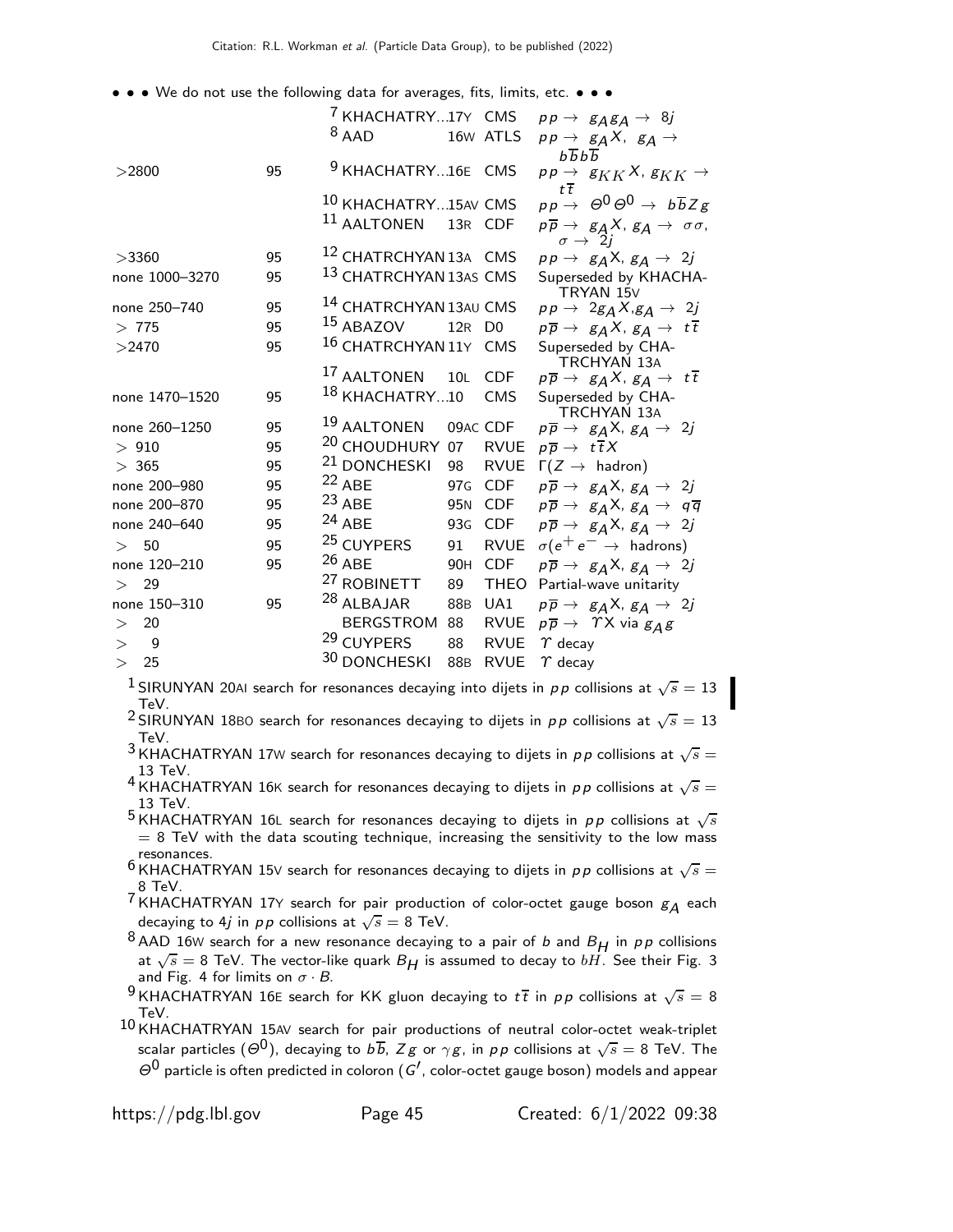in the pp collisions through  $G' \to \Theta^0 \Theta^0$  decays. Assuming  $B(\Theta^0 \to b\overline{b}) = 0.5$ , they give limits  $m_{\bigodot}$   $>$  623 GeV (426 GeV) for  $m_{\bigodot'} =$  2.3  $m_{\bigodot}$  ( $m_{\bigodot'} =$  5  $m_{\bigodot}$ 0).

- 11 AALTONEN 13R search for new resonance decaying to  $\sigma\sigma$ , with hypothetical strongly interacting  $\sigma$  particle subsequently decaying to 2 jets, in  $p\overline{p}$  collisions at  $\sqrt{s} = 1.96$  TeV, using data corresponding to an integrated luminosity of 6.6 fb $^{-1}$ . For 50 GeV  $< m_{\sigma} <$  $m_{\mathcal{B} A}/2$ , axigluons in mass range 150–400 GeV are excluded.
- 12 CHATRCHYAN 13A search for new resonance decaying to dijets in  $p \, p$  collisions at  $\sqrt{s}$  $= 7$  TeV.
- 13 CHATRCHYAN 13AS search for new resonance decaying to dijets in  $p \, p$  collisions at  $\sqrt{s}$  $=$  8 TeV.
- 14 CHATRCHYAN 13AU search for the pair produced color-octet vector bosons decaying to  $q\overline{q}$  pairs in pp collisions. The quoted limit is for B $(g_A \rightarrow q\overline{q}) = 1$ .
- $15$  ABAZOV 12R search for massive color octet vector particle decaying to  $t\bar{t}$ . The quoted limit assumes  $g_A$  couplings with light quarks are suppressed by 0.2.
- $^{16}$  CHATRCHYAN  $^{11}$ Y search for new resonance decaying to dijets in pp collisions at  $\sqrt{s}$  = 7 TeV.
- 17 AALTONEN 10L search for massive color octet non-chiral vector particle decaying into  $t\bar{t}$  pair with mass in the range 400 GeV  $<$  M  $<$  800 GeV. See their Fig. 6 for limit in the mass-coupling plane.
- $^{18}$ KHACHATRYAN 10 search for new resonance decaying to dijets in  $p p$  collisions at  $\sqrt{s}$  = 7 TeV.
- 19 AALTONEN 09AC search for new narrow resonance decaying to dijets.
- <sup>20</sup> CHOUDHURY 07 limit is from the  $t\bar{t}$  production cross section measured at CDF.
- <sup>21</sup> DONCHESKI 98 compare  $\alpha_{\mathcal{S}}$  derived from low-energy data and that from Γ(Z  $\rightarrow$ hadrons)/ $\Gamma(Z \to \text{leptons}).$
- 22 ABE 97<sup>G</sup> search for new particle decaying to dijets.
- 23 ABE 95<sup>N</sup> assume axigluons decaying to quarks in the Standard Model only.
- <sup>24</sup> ABE 93G assume  $\Gamma(g_{\mathcal{A}}) = N \alpha_s m_{g_{\mathcal{A}}}^2/6$  with  $N = 10$ .
- <sup>25</sup> CUYPERS 91 compare  $\alpha_{\mathbf{s}}$  measured in  $\Upsilon$  decay and that from R at PEP/PETRA energies.

<sup>26</sup> ABE 90H assumes  $\Gamma(g_A) = N \alpha_S m_{g_A}/6$  with  $N = 5$  ( $\Gamma(g_A) = 0.09 m_{g_A}$ ). For  $N = 10$ , the excluded region is reduced to 120–150 GeV.

- <sup>27</sup> ROBINETT 89 result demands partial-wave unitarity of  $J = 0$   $t\bar{t} \rightarrow t\bar{t}$  scattering amplitude and derives a limit  $m_{\tilde{\mathcal{B}}A}$   $>$  0.5  $m_t$ . Assumes  $m_t$   $>$  56 GeV.
- $^{28}$  ALBAJAR 88B result is from the nonobservation of a peak in two-jet invariant mass distribution.  $\Gamma(g_{\cal A}) < ~0.4 ~ m_{g_{\cal A}}$  assumed. See also BAGGER 88.
- $^{29}$  CUYPERS 88 requires Γ $(\varUpsilon\to\ g\bar g_A)$ < Γ $(\varUpsilon\to\ g\bar g\bar g)$ . A similar result is obtained by DONCHESKI 88.
- 30 DONCHESKI 88B requires  $\Gamma(\Upsilon \to g \overline{q})/\Gamma(\Upsilon \to g g g) < 0.25$ , where the former decay proceeds via axigluon exchange. A more conservative estimate of  $<$  0.5 leads to  $m_{\tilde{g}_A} > 21$  GeV.

#### MASS LIMITS for Color-Octet Scalar Bosons

| VALUE (GeV)                                                                                               | $CL\%$ | DOCUMENT ID | TECN | <b>COMMENT</b>                                                                                |  |  |
|-----------------------------------------------------------------------------------------------------------|--------|-------------|------|-----------------------------------------------------------------------------------------------|--|--|
| • • • We do not use the following data for averages, fits, limits, etc. • • •                             |        |             |      |                                                                                               |  |  |
| none 1800-3700                                                                                            | 95     |             |      | <sup>1</sup> SIRUNYAN 20AI CMS $pp \rightarrow S_8 X$ , $S_8 \rightarrow gg$                  |  |  |
| none 600-3400                                                                                             | 95     |             |      | <sup>2</sup> SIRUNYAN 18BO CMS $pp \rightarrow S_8 X, S_8 \rightarrow gg$                     |  |  |
|                                                                                                           |        |             |      | <sup>3</sup> KHACHATRY15AV CMS $pp \rightarrow \Theta^0 \Theta^0 \rightarrow b\overline{b}Zg$ |  |  |
| none 150-287                                                                                              | 95     | $4$ AAD     |      | 13K ATLS $p p \rightarrow S_8 S_8 X, S_8 \rightarrow 2$ jets                                  |  |  |
| <sup>1</sup> SIRUNYAN 20AI search for resonances decaying into dijets in pp collisions at $\sqrt{s} = 13$ |        |             |      |                                                                                               |  |  |
| TeV. The limit above assumes $S_{8qq}$ coupling $k_{\rm s}^2 = 1/2$ .                                     |        |             |      |                                                                                               |  |  |
|                                                                                                           |        |             |      |                                                                                               |  |  |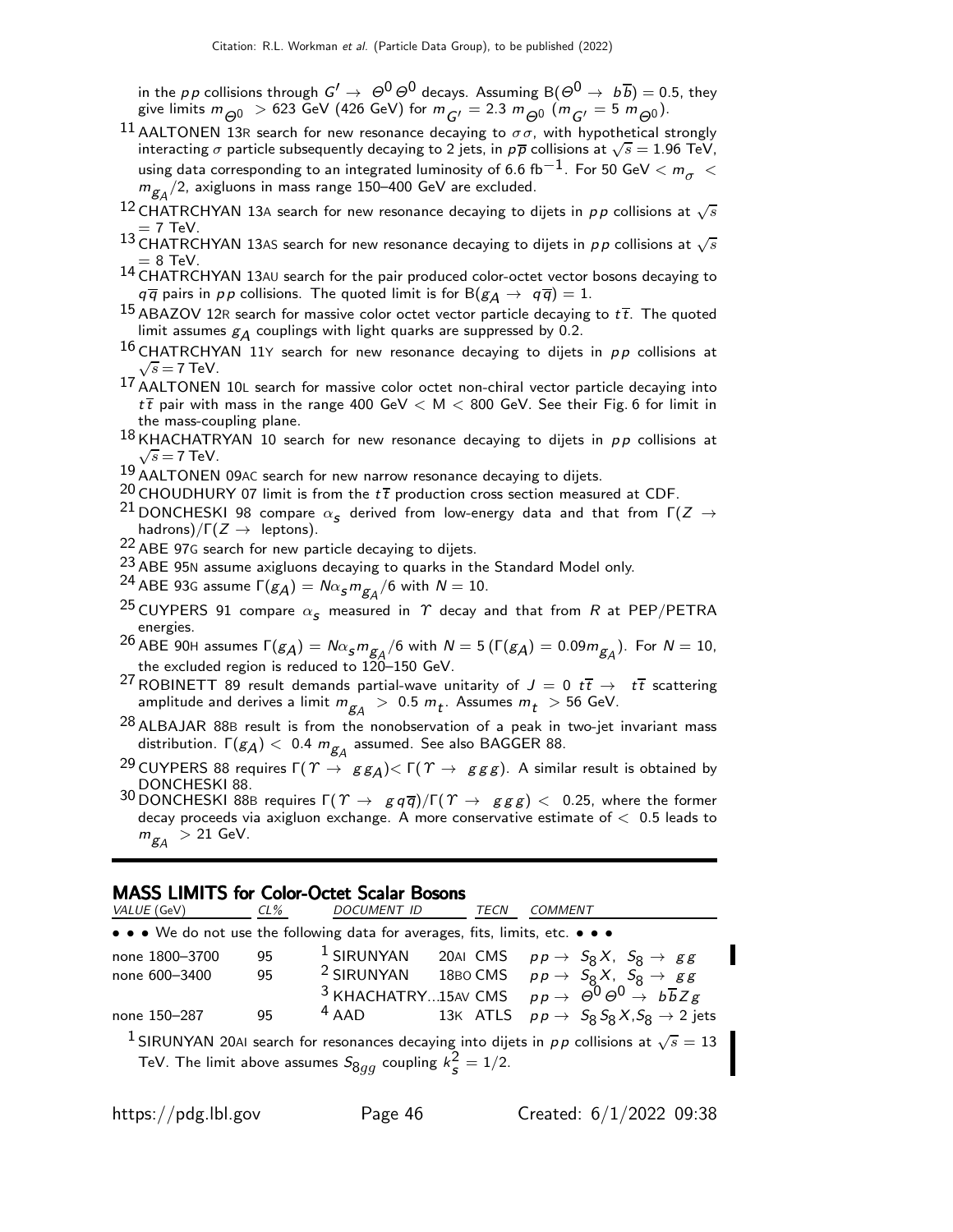- $2$  SIRUNYAN 18BO search for color octet scalar boson produced through gluon fusion process in  $p\,p$  collisions at  $\sqrt{s}=13$  TeV. The limit above assumes  $S_{8gg}$  coupling  $k_{\cal S}^2$  $\frac{2}{s}$  =  $1/2.$
- 3 KHACHATRYAN 15AV search for pair productions of neutral color-octet weak-triplet scalar particles  $(\varTheta^0)$ , decaying to  $b\overline{b}$ ,  $Zg$  or  $\gamma g$ , in  $\rho\rho$  collisions at  $\sqrt{s}=8$  TeV. The  $\Theta^0$  particle is often predicted in coloron (G', color-octet gauge boson) models and appear in the pp collisions through  $G' \to \Theta^0 \Theta^0$  decays. Assuming  $B(\Theta^0 \to b\overline{b}) = 0.5$ , they give limits  $m_{\bigodot}$   $>$  623 GeV (426 GeV) for  $m_{\bigodot'} = 2.3$   $m_{\bigodot}$  ( $m_{\bigodot'} = 5$   $m_{\bigodot}$ 0).
- <sup>4</sup> AAD 13K search for pair production of color-octet scalar particles in pp collisions at  $\sqrt{s}$  $= 7$  TeV. Cross section limits are interpreted as mass limits on scalar partners of a Dirac gluino.

## $\mathsf{X}^\mathbf{0}$  (Heavy Boson) Searches in  $\mathsf{Z}$  Decays

Searches for radiative transition of Z to a lighter spin-0 state  $X^0$  decaying to hadrons, a lepton pair, a photon pair, or invisible particles as shown in the comments. The limits are for the product of branching ratios.

| VALUE                             | $CL\%$ | <b>DOCUMENT ID</b>                                                            | <b>TECN</b>                    | <b>COMMENT</b>                                                                                                  |
|-----------------------------------|--------|-------------------------------------------------------------------------------|--------------------------------|-----------------------------------------------------------------------------------------------------------------|
|                                   |        | • • • We do not use the following data for averages, fits, limits, etc. • • • |                                |                                                                                                                 |
|                                   |        | <sup>1</sup> RAINBOLT                                                         | 19                             | RVUE $X^0 \rightarrow \ell^+ \ell^-$                                                                            |
|                                   |        | <sup>2</sup> SIRUNYAN                                                         |                                | 19AZ CMS $X^0 \rightarrow \mu^+ \mu^-$                                                                          |
|                                   |        | <sup>3</sup> BARATE                                                           |                                | 980 ALEP $X^0 \rightarrow \ell \overline{\ell}$ , q $\overline{q}$ , gg, $\gamma \gamma$ , $\nu \overline{\nu}$ |
|                                   |        | <sup>4</sup> ACCIARRI                                                         | 970 L3                         | $X^0 \rightarrow$ invisible particle(s)                                                                         |
|                                   |        | <sup>5</sup> ACTON                                                            |                                | 93E OPAL $X^0 \rightarrow \gamma \gamma$                                                                        |
|                                   |        | <sup>6</sup> ABREU                                                            |                                | 92D DLPH $X^0 \rightarrow$ hadrons                                                                              |
|                                   |        | <sup>7</sup> ADRIANI                                                          | 92F<br>L3                      | $X^0 \rightarrow$ hadrons                                                                                       |
|                                   |        | <sup>8</sup> ACTON                                                            | OPAL<br>91                     | $X^0 \rightarrow$ anything                                                                                      |
| ${<}1.1 \times 10^{-4}$           | 95     | <sup>9</sup> ACTON                                                            | OPAL<br>91 <sub>B</sub>        | $X^0 \rightarrow e^+e^-$                                                                                        |
| ${<}9 \times 10^{-5}$             | 95     | <sup>9</sup> ACTON                                                            |                                | 91B OPAL $X^0 \rightarrow \mu^+ \mu^-$                                                                          |
| ${<}1.1 \times 10^{-4}$           | 95     | <sup>9</sup> ACTON                                                            | 91B OPAL                       | $X^0 \rightarrow \tau^+ \tau^-$                                                                                 |
| $\langle 2.8 \times 10^{-4}$      | 95     | 10 ADEVA                                                                      | 91 <sub>D</sub> L <sub>3</sub> | $X^0 \rightarrow e^+e^-$                                                                                        |
| ${<}2.3\times10^{-4}$             | 95     | $10$ ADEVA                                                                    | 91 <sub>D</sub> L <sub>3</sub> | $X^0 \rightarrow \mu^+ \mu^-$                                                                                   |
| $<$ 4.7 $\times$ 10 <sup>-4</sup> | 95     | 11 ADEVA                                                                      | 91 <sub>D</sub> L <sub>3</sub> | $X^0 \rightarrow$ hadrons                                                                                       |
| $\times$ 10 <sup>-4</sup><br>< 8  | 95     | 12 AKRAWY                                                                     | <b>OPAL</b><br>90 <sub>J</sub> | $X^0$<br>$\rightarrow$ hadrons                                                                                  |
|                                   |        |                                                                               |                                |                                                                                                                 |

- <sup>1</sup> RAINBOLT 19 limits are from B( $Z \to \ell^+ \ell^- \ell^+ \ell^-$ ). See their Figs. 5 and 6 for limits in mass-coupling plane.
- <sup>2</sup> SIRUNYAN 19AZ search for  $p p \to Z \to X^0 \mu^+ \mu^- \to \mu^+ \mu^- \mu^+ \mu^-$  events in  $p p$ collisions at  $\sqrt{s}=13$  TeV. See their Fig. 5 for limits on  $\sigma(p\, p\to\ X^0\, \mu^+\, \mu^-)$  B $(X^0\to$  $\mu^+ \mu^-$ ).
- $3$  BARATE 980 obtain limits on B $(Z \to \gamma X^0)B(X^0 \to \ell \overline{\ell}, q \overline{q}, g g, \gamma \gamma, \nu \overline{\nu})$ . See their Fig. 17.
- <sup>4</sup> See Fig. 4 of ACCIARRI 97Q for the upper limit on B( $Z \rightarrow \gamma X^0$ ;  $E_{\gamma} > E_{\text{min}}$ ) as a function of  $E_{\text{min}}$ .
- <sup>5</sup> ACTON 93E give  $\sigma(e^+e^- \rightarrow X^0\gamma)$ ·B( $X^0 \rightarrow \gamma\gamma$ )< 0.4 pb (95%CL) for  $m_{X^0}$ =60  $\pm$ 2.5 GeV. If the process occurs via s-channel  $\gamma$  exchange, the limit translates to  $\Gamma(X^0) \cdot B(X^0 \to \gamma \gamma)^2 <$ 20 MeV for  $m_{\chi^0} = 60 \pm 1$  GeV.
- $^6$  ABREU 92D give  $\sigma_Z$   $\, \cdot \,$  B( $Z \, \to \, \, \gamma \chi^0) \, \cdot \,$  B( $\chi^0 \, \to \,$  hadrons)  $\lt$ (3–10) pb for  $m_{\chi^0} =$ 10–78 GeV. A very similar limit is obtained for spin-1  $X^0$ .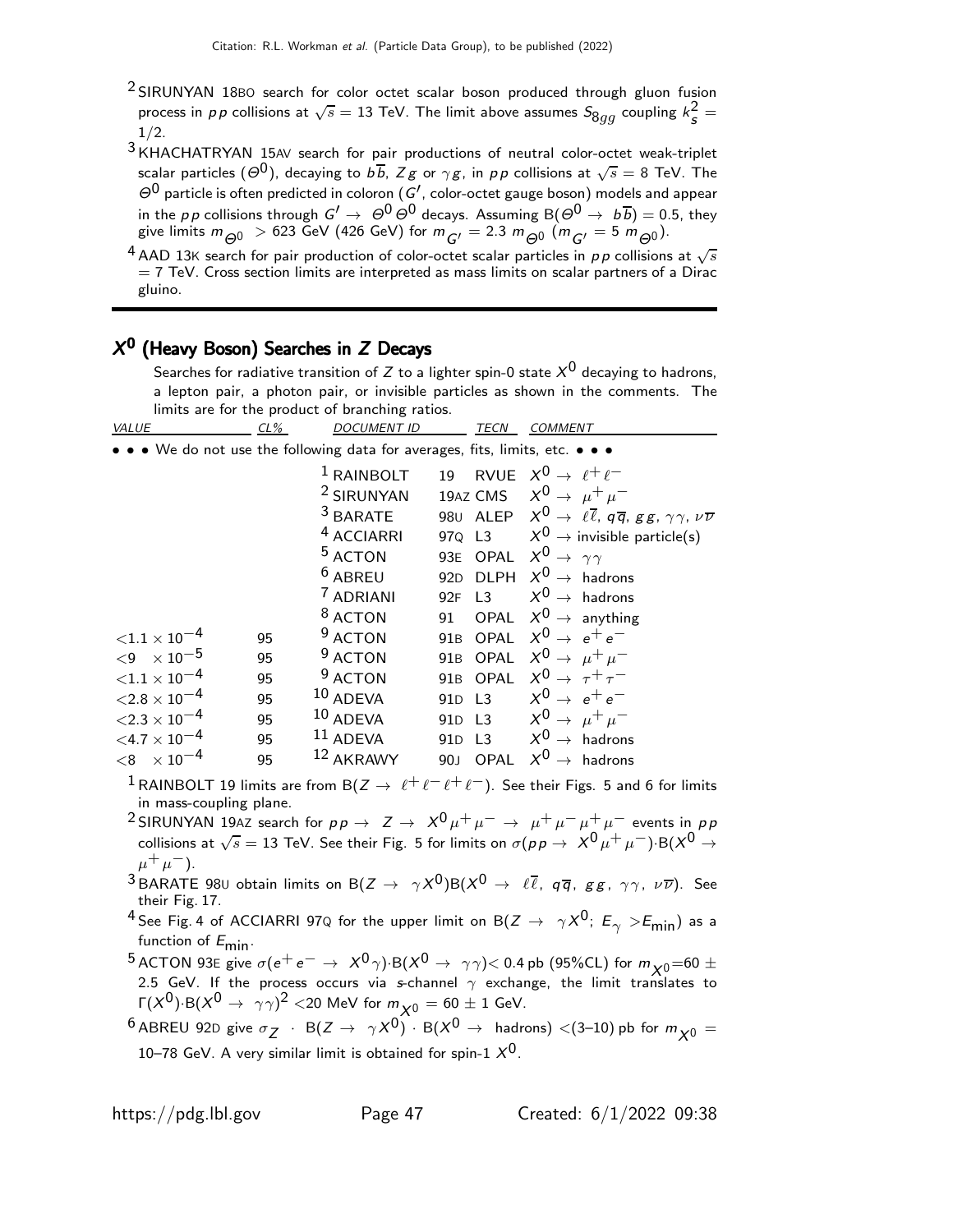- <sup>7</sup> ADRIANI 92F search for isolated  $\gamma$  in hadronic Z decays. The limit  $\sigma_Z$  · B(Z  $\rightarrow \ \gamma X^0$ )  $\cdot$  B( $X^0 \rightarrow$  hadrons) <(2-10) pb (95%CL) is given for  $m_{\chi0} = 25-85$  GeV.
- <sup>8</sup> ACTON 91 searches for  $Z \to Z^*X^0$ ,  $Z^* \to e^+e^-$ ,  $\mu^+\mu^-$ , or  $\nu\overline{\nu}$ . Excludes any new scalar  $X^0$  with  $m_{\chi^0}$   $<$  9.5 GeV/c if it has the same coupling to  $ZZ^*$  as the MSM Higgs boson.
- <sup>9</sup> ACTON 91B limits are for  $m_{\chi0} = 60$ –85 GeV.
- 10 ADEVA 91D limits are for  $m_{\nu 0} = 30$ –89 GeV.
- <sup>11</sup> ADEVA 91D limits are for  $m_{\chi0} = 30$ –86 GeV.
- 12 AKRAWY 90J give  $\Gamma(Z \to \overrightarrow{\gamma} X^0)$ ·B $(X^0 \to$  hadrons)  $<$  1.9 MeV (95%CL) for  $m_{X^0}$  $= 32-80$  GeV. We divide by  $\Gamma(Z) = 2.5$  GeV to get product of branching ratios. For nonresonant transitions, the limit is  $B(Z \to \gamma q \overline{q}) < 8.2$  MeV assuming three-body phase space distribution.

## MASS LIMITS for a Heavy Neutral Boson Coupling to  $e^+e^-$

| VALUE (GeV)                                                                   | $CL\%$ | <b>DOCUMENT ID</b>   |                 | TECN        | <i>COMMENT</i>                                            |  |  |  |  |
|-------------------------------------------------------------------------------|--------|----------------------|-----------------|-------------|-----------------------------------------------------------|--|--|--|--|
| • • • We do not use the following data for averages, fits, limits, etc. • • • |        |                      |                 |             |                                                           |  |  |  |  |
| none $55-61$                                                                  |        | $1$ ODAKA            |                 |             | 89 VNS $\Gamma(X^0 \rightarrow e^+e^-)$ .                 |  |  |  |  |
|                                                                               |        |                      |                 |             | $B(X^0 \rightarrow \text{ had.}) \gtrsim 0.2 \text{ MeV}$ |  |  |  |  |
| $>45$                                                                         | 95     | $2$ DERRICK          | 86              |             | HRS $\Gamma(X^0 \rightarrow e^+e^-)=6$ MeV                |  |  |  |  |
| >46.6                                                                         | 95     | <sup>3</sup> ADEVA   | 85              |             | MRKJ $\Gamma(X^0 \rightarrow e^+e^-)=10$ keV              |  |  |  |  |
| >48                                                                           | 95     | <sup>3</sup> ADEVA   | 85              |             | MRKJ $\Gamma(X^0 \rightarrow e^+e^-)=4$ MeV               |  |  |  |  |
|                                                                               |        | <sup>4</sup> BERGER  | 85 <sub>B</sub> | <b>PLUT</b> |                                                           |  |  |  |  |
| none 39.8-45.5                                                                |        | <sup>5</sup> ADEVA   | 84              |             | MRKJ $\Gamma(X^0 \rightarrow e^+e^-)=10$ keV              |  |  |  |  |
| >47.8                                                                         | 95     | <sup>5</sup> ADEVA   | 84              |             | MRKJ $\Gamma(X^0 \rightarrow e^+e^-)=4$ MeV               |  |  |  |  |
| none 39.8-45.2                                                                |        | <sup>5</sup> BEHREND | 84C             | <b>CELL</b> |                                                           |  |  |  |  |
| >47                                                                           | 95     | <sup>5</sup> BEHREND |                 |             | 84C CELL $\Gamma(X^0 \to e^+e^-)=4$ MeV                   |  |  |  |  |
|                                                                               |        |                      |                 |             |                                                           |  |  |  |  |

<sup>1</sup> ODAKA 89 looked for a narrow or wide scalar resonance in  $e^+e^-\rightarrow$  hadrons at  $E_{cm}$ 

 $\sigma = 55.0\text{--}60.8$  GeV.<br><sup>2</sup> DERRICK 86 found no deviation from the Standard Model Bhabha scattering at  $E$ <sub>CM</sub>= 29 GeV and set limits on the possible scalar boson  $e^+e^-$  coupling. See their figure 4 for excluded region in the  $\Gamma(X^0 \to e^+e^-)$ - $m_{\chi 0}$  plane. Electronic chiral invariance requires a parity doublet of  $X^0$ , in which case the limit applies for  $\Gamma(X^0 \to e^+e^-) =$ 3 MeV.

3 Mev.<br><sup>3</sup> ADEVA 85 first limit is from 2γ,  $\mu^+ \mu^-$ , hadrons assuming  $X^0$  is a scalar. Second limit is from  $e^+e^-$  channel.  $E_{cm} = 40-47$  GeV. Supersedes ADEVA 84.

4 BERGER 85B looked for effect of spin-0 boson exchange in  $e^+e^- \rightarrow e^+e^-$  and  $\mu^+\mu^$ at  $E_{cm} = 34.7$  GeV. See Fig. 5 for excluded region in the  $m_{\chi0} - \Gamma(X^0)$  plane.

<sup>5</sup> ADEVA 84 and BEHREND 84C have  $E_{cm} = 39.8$ –45.5 GeV. MARK-J searched  $X^{0}$  in  $e^+ e^- \rightarrow$  hadrons,  $2\gamma$ ,  $\mu^+ \mu^-$ ,  $e^+ e^-$  and CELLO in the same channels plus  $\tau$  pair. No narrow or broad  $X^0$  is found in the energy range. They also searched for the effect of  $X^0$  with  $m_X > E_{cm}$ . The second limits are from Bhabha data and for spin-0 singlet. The same limits apply for  $\Gamma(X^0 \to e^+e^-) = 2$  MeV if  $X^0$  is a spin-0 doublet. The second limit of BEHREND 84C was read off from their figure 2. The original papers also list limits in other channels.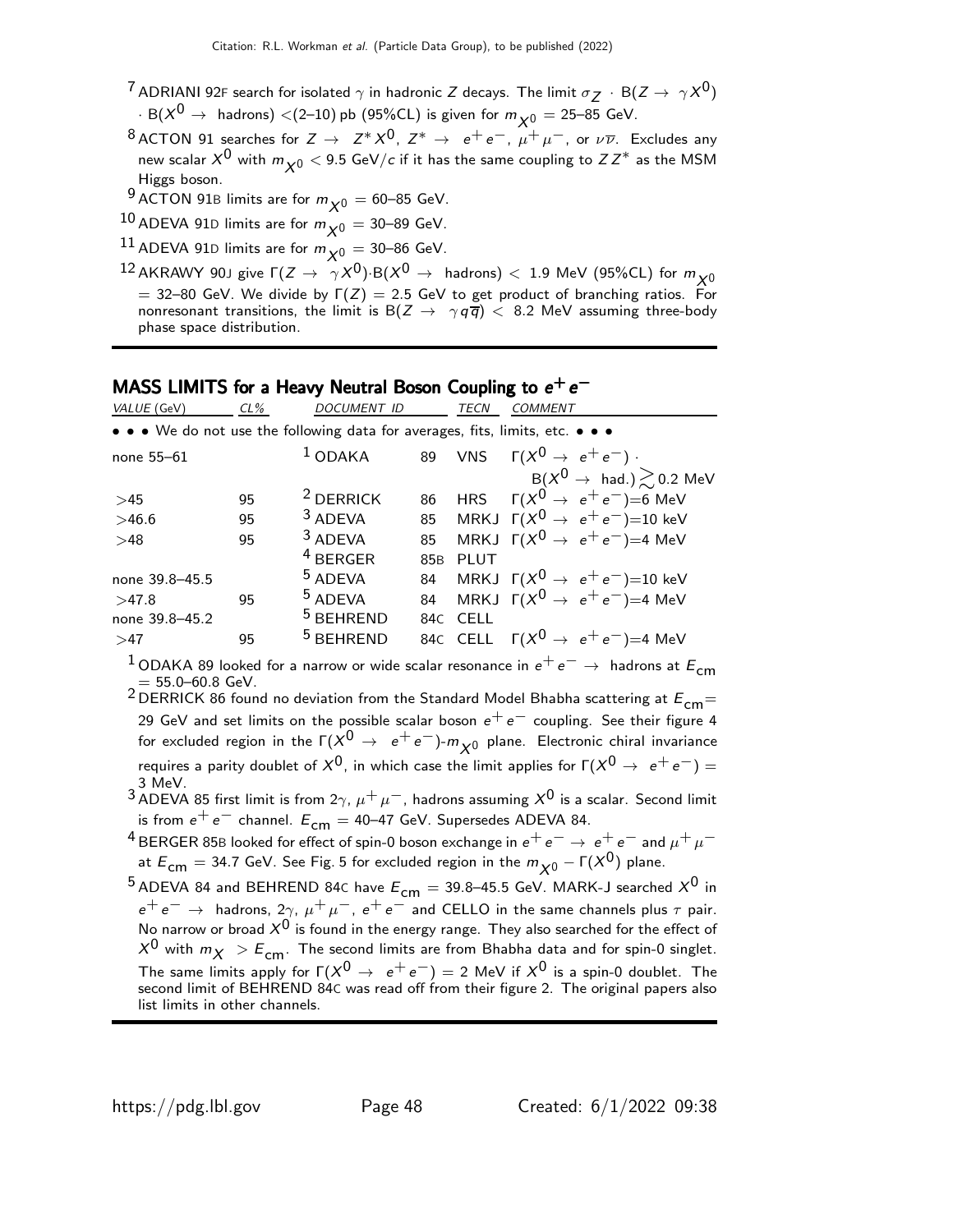# Search for  $X^0$  Resonance in  $e^+e^-$  Collisions

The limit is for  $\Gamma(X^0 \to e^+e^-) \cdot B(X^0 \to f)$ , where f is the specified final state. Spin 0 is assumed for  $\mathcal{X}^\mathbf{0}.$ 

| $5.11 \times 15.25$ and $10.7 \times 1$                                                                               |        |                    |                      |                              |
|-----------------------------------------------------------------------------------------------------------------------|--------|--------------------|----------------------|------------------------------|
| <i>VALUE</i> (keV)                                                                                                    | $CL\%$ | <b>DOCUMENT ID</b> | TECN                 | <b>COMMENT</b>               |
| $\bullet \bullet \bullet$ We do not use the following data for averages, fits, limits, etc. $\bullet \bullet \bullet$ |        |                    |                      |                              |
| ${<}10^3$                                                                                                             | 95     | $1$ ABE            | 93C VNS $\Gamma(ee)$ |                              |
| $\langle (0.4 - 10)$                                                                                                  | 95     | $2$ ABE            |                      | 93C VNS $f = \gamma \gamma$  |
| $\langle (0.3-5)$                                                                                                     | 95     | $3,4$ ABE          |                      | 93D TOPZ $f = \gamma \gamma$ |
| $< (2-12)$                                                                                                            | 95     | $3,4$ ABE          |                      | 93D TOPZ $f =$ hadrons       |
| $<$ (4–200)                                                                                                           | 95     | $4,5$ ABE          |                      | 93D TOPZ $f = ee$            |
| $< (0.1 - 6)$                                                                                                         | 95     | $4,5$ ABE          |                      | 93D TOPZ $f = \mu \mu$       |
| $\langle (0.5-8)$                                                                                                     | 90     | $6$ STERNER        |                      | 93 AMY $f = \gamma \gamma$   |
| <sup>1</sup> Limit is for $\Gamma(X^0 \to e^+e^-)$ $m_{X^0} =$ 56–63.5 GeV for $\Gamma(X^0) =$ 0.5 GeV.               |        |                    |                      |                              |

<sup>2</sup> Limit is for  $m_{\chi0} =$  56–61.5 GeV and is valid for  $\Gamma(X^0) \ll 100$  MeV. See their Fig. 5 for limits for  $\Gamma = 1,2$  GeV.

<sup>3</sup> Limit is for  $m_{\chi0}$  = 57.2–60 GeV.

 $^4$ Limit is valid for Γ $(X^0)\ll$  100 MeV. See paper for limits for Γ = 1 GeV and those for  $J = 2$  resonances.

 $5$  Limit is for  $m_{\chi0} = 56.6$ –60 GeV.

<sup>6</sup> STERNER 93 limit is for  $m_{\chi^0} =$  57–59.6 GeV and is valid for  $\Gamma(X^0)$  < 100 MeV. See their Fig. 2 for limits for  $\Gamma = 1,3$  GeV.

# Search for  $\mathcal{X}^\mathbf{0}$  Resonance in e $\bm{\rho}$  Collisions

DOCUMENT ID TECN COMMENT • • • We do not use the following data for averages, fits, limits, etc. • • • <sup>1</sup> CHEKANOV 02B ZEUS  $X \rightarrow jj$ 

<sup>1</sup> CHEKANOV 02B search for photoproduction of X decaying into dijets in ep collisions. See their Fig. 5 for the limit on the photoproduction cross section.

# Search for  $\mathcal{X}^\mathbf{0}$  Resonance in  $e^+ \, e^- \rightarrow \; \mathcal{X}^\mathbf{0} \, \gamma$

| VALUE (GeV)                                                                   | DOCUMENT ID                                                    | TECN | COMMENT                           |
|-------------------------------------------------------------------------------|----------------------------------------------------------------|------|-----------------------------------|
| • • • We do not use the following data for averages, fits, limits, etc. • • • |                                                                |      |                                   |
|                                                                               | <sup>1</sup> ABBIENDI 03D OPAL $X^0 \rightarrow \gamma \gamma$ |      |                                   |
|                                                                               | <sup>2</sup> ABREU                                             |      | 00Z DLPH $X^0$ decaying invisibly |
|                                                                               | $3$ ADAM                                                       |      | 96C DLPH $X^0$ decaying invisibly |
|                                                                               |                                                                |      |                                   |

- $^1$  ABBIENDI 03D measure the  $e^+e^-\rightarrow\,\,\gamma\gamma\gamma$  cross section at  $\sqrt{s}{=}$ 181–209 GeV. The upper bound on the production cross section,  $\sigma(e^+e^- \rightarrow X^0\gamma)$  times the branching ratio for  $X^0 \rightarrow \gamma \gamma$ , is less than 0.03 pb at 95%CL for  $X^0$  masses between 20 and 180 GeV. See their Fig. 9b for the limits in the mass-cross section plane.
- <sup>2</sup> ABREU 00Z is from the single photon cross section at  $\sqrt{s}$ =183, 189 GeV. The production cross section upper limit is less than 0.3 pb for  $X^0$  mass between 40 and 160 GeV. See their Fig. 4 for the limit in mass-cross section plane.

 $^3$  ADAM 96C is from the single photon production cross at  $\sqrt{s}{=}130$ , 136 GeV. The upper bound is less than 3 pb for  $X^0$  masses between 60 and 130 GeV. See their Fig. 5 for the exact bound on the cross section  $\sigma(e^+e^- \rightarrow \gamma X^0)$ .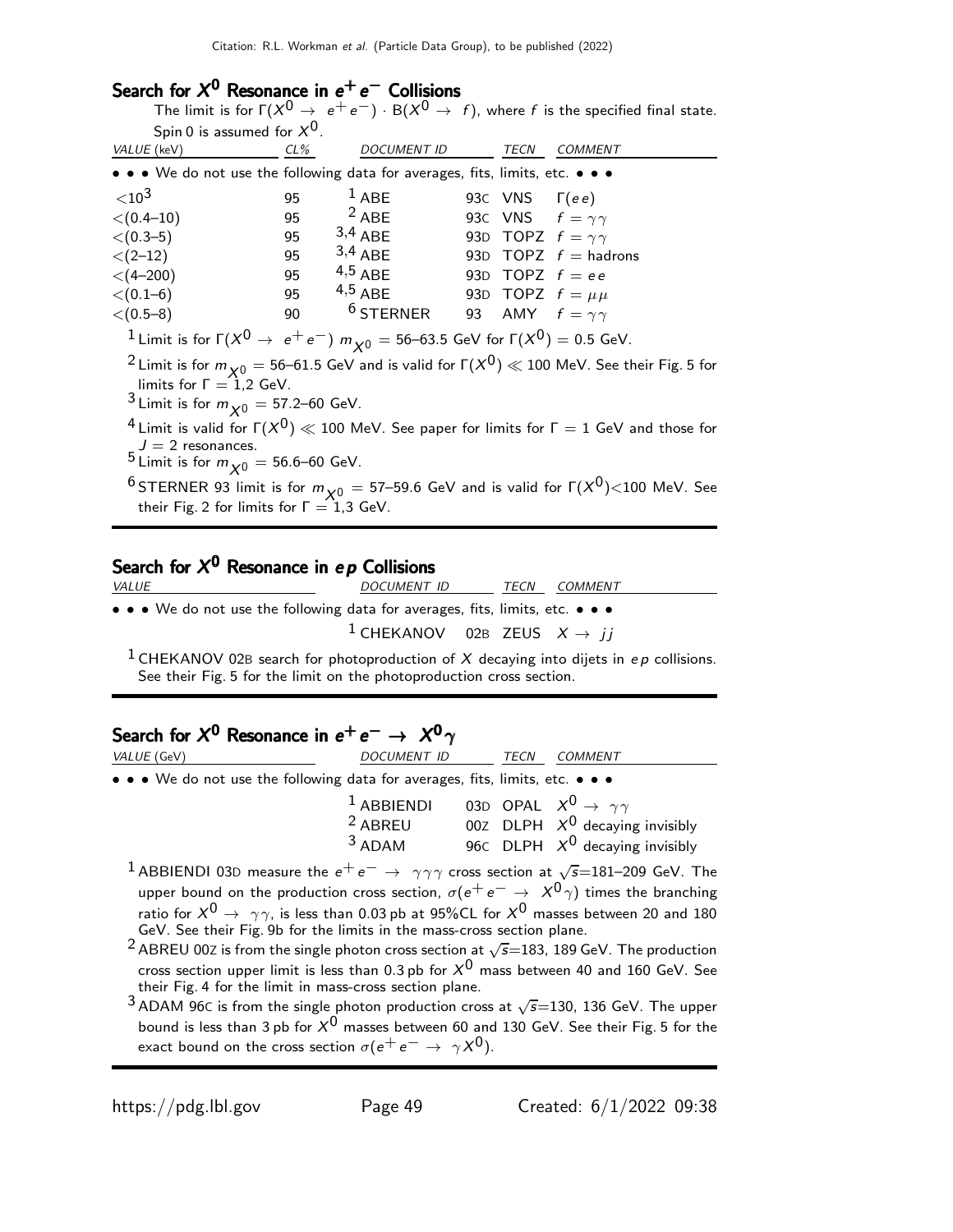# Search for  $X^0$  Resonance in  $Z \rightarrow f \overline{f} X^0$

The limit is for  $B(Z \to f\bar{f}X^0) \cdot B(X^0 \to F)$  where f is a fermion and F is the specified final state. Spin 0 is assumed for  $\mathsf{X}^{\mathsf{0}}$ .

| VALUE                                                                         | $CL\%$ | <b>DOCUMENT ID</b>    |        | TECN | <b>COMMENT</b>                                                                       |
|-------------------------------------------------------------------------------|--------|-----------------------|--------|------|--------------------------------------------------------------------------------------|
| • • • We do not use the following data for averages, fits, limits, etc. • • • |        |                       |        |      |                                                                                      |
|                                                                               |        | $1$ ABREU             |        |      | 96T DLPH $f=e,\mu,\tau$ ; $F=\gamma\gamma$                                           |
| ${<}3.7\times10^{-6}$                                                         | 95     | $2$ ABREU             |        |      | 96T DLPH $f=v$ ; $F = \gamma \gamma$                                                 |
|                                                                               |        | 3 ABREU               |        |      | 96T DLPH $f=q; F=\gamma\gamma$                                                       |
| ${<}6.8\times10^{-6}$                                                         | 95     | <sup>2</sup> ACTON    |        |      | 93E OPAL $f=e,\mu,\tau$ ; $F=\gamma\gamma$                                           |
| ${<}5.5\times10^{-6}$                                                         | 95     | <sup>2</sup> ACTON    |        |      | 93E OPAL $f=q; F=\gamma\gamma$                                                       |
| ${<}3.1\times10^{-6}$                                                         | 95     | $2$ ACTON             |        |      | 93E OPAL $f=v$ ; $F = \gamma \gamma$                                                 |
| $<$ 6.5 $\times$ 10 $^{-6}$                                                   | 95     | <sup>2</sup> ACTON    |        |      | 93E OPAL $f=e,\mu$ ; $F=\ell\overline{\ell}$ , $q\overline{q}$ , $\nu\overline{\nu}$ |
| ${<}7.1\times10^{-6}$                                                         | 95     | <sup>2</sup> BUSKULIC |        |      | 93F ALEP $f=e,\mu$ ; $F=\ell\overline{\ell}$ , $q\overline{q}$ , $\nu\overline{\nu}$ |
|                                                                               |        | <sup>4</sup> ADRIANI  | 92F L3 |      | $f = q$ ; $F = \gamma \gamma$                                                        |

 $^1$ ABREU 96T obtain limit as a function of  $m_{\chi^0}$ . See their Fig. 6.

<sup>2</sup> Limit is for  $m_{\chi^0}$  around 60 GeV.

<sup>3</sup> ABREU 96T obtain limit as a function of  $m_{\chi^0}$ . See their Fig. 15.

<sup>4</sup> ADRIANI 92F give  $\sigma_Z \cdot B(Z \to q\overline{q}X^0) \cdot B(X^0 \to \gamma\gamma)$  < (0.75–1.5) pb (95%CL) for  $m_{\chi^0}=10$ –70 GeV. The limit is 1 pb at 60 GeV.

# Search for  $\mathcal{X}^\mathbf{0}$  Resonance in  $\mathcal{W} \mathcal{X}^\mathbf{0}$  final state

| <i>VALUE</i> (MeV)                                                                                            | DOCUMENT ID                                              | TECN | COMMENT |  |
|---------------------------------------------------------------------------------------------------------------|----------------------------------------------------------|------|---------|--|
| • • • We do not use the following data for averages, fits, limits, etc. • • •                                 |                                                          |      |         |  |
|                                                                                                               | <sup>1</sup> AALTONEN 13AA CDF $X^0 \rightarrow i j$     |      |         |  |
|                                                                                                               | <sup>2</sup> CHATRCHYAN 12BR CMS $X^0 \rightarrow jj$    |      |         |  |
|                                                                                                               | <sup>3</sup> ABAZOV 11 D0 $X^0 \rightarrow i i$          |      |         |  |
|                                                                                                               | <sup>4</sup> ABE 97w CDF $X^0 \rightarrow b\overline{b}$ |      |         |  |
| <sup>1</sup> AALTONEN 13AA search for $X^0$ production associated with W (or Z) in $p\overline{p}$ collisions |                                                          |      |         |  |

at  $E_{\textsf{cm}}=1.96$  TeV. The upper limit on the cross section  $\sigma(p\overline{p}\rightarrow~W X^0)$  is 2.2 pb for  $M_{X0} = 145 \text{ GeV}.$ 

 $^2$ CHATRCHYAN 12BR search for  $X^0$  production associated with  $W$  in  $\rho\,p$  collisions at  $E_{\text{cm}} = 7$  TeV. The upper limit on the cross section is 5.0 pb at 95% CL for  $m_{\chi}^0 =$ 150 GeV.

 $^3$  ABAZOV 111 search for  $X^0$  production associated with  $W$  in  $p\overline{p}$  collisions at  $E_{\mathsf{cm}}=1.96$  TeV. The 95% CL upper limit on the cross section ranges from 2.57 to 1.28 pb for  $\rm \chi^{0}$  mass between 110 and 170 GeV.

<sup>4</sup> ABE 97W search for  $X^0$  production associated with W in  $p\overline{p}$  collisions at  $E_{\text{cm}}=1.8$  TeV. The 95%CL upper limit on the production cross section times the branching ratio for  $X^0 \rightarrow b\overline{b}$  ranges from 14 to 19 pb for  $X^0$  mass between 70 and 120 GeV. See their Fig. 3 for upper limits of the production cross section as a function of  $m_{\boldsymbol{\mathcal{X}}^0}.$ 

## Search for  $\mathcal{X}^\mathbf{0}$  Resonance in Quarkonium Decays

Limits are for branching ratios to modes shown. Spin 1 is assumed for  $X^0$ .<br>VALUE CL% DOCUMENT ID TECN COMMENT CL% DOCUMENT ID TECN COMMENT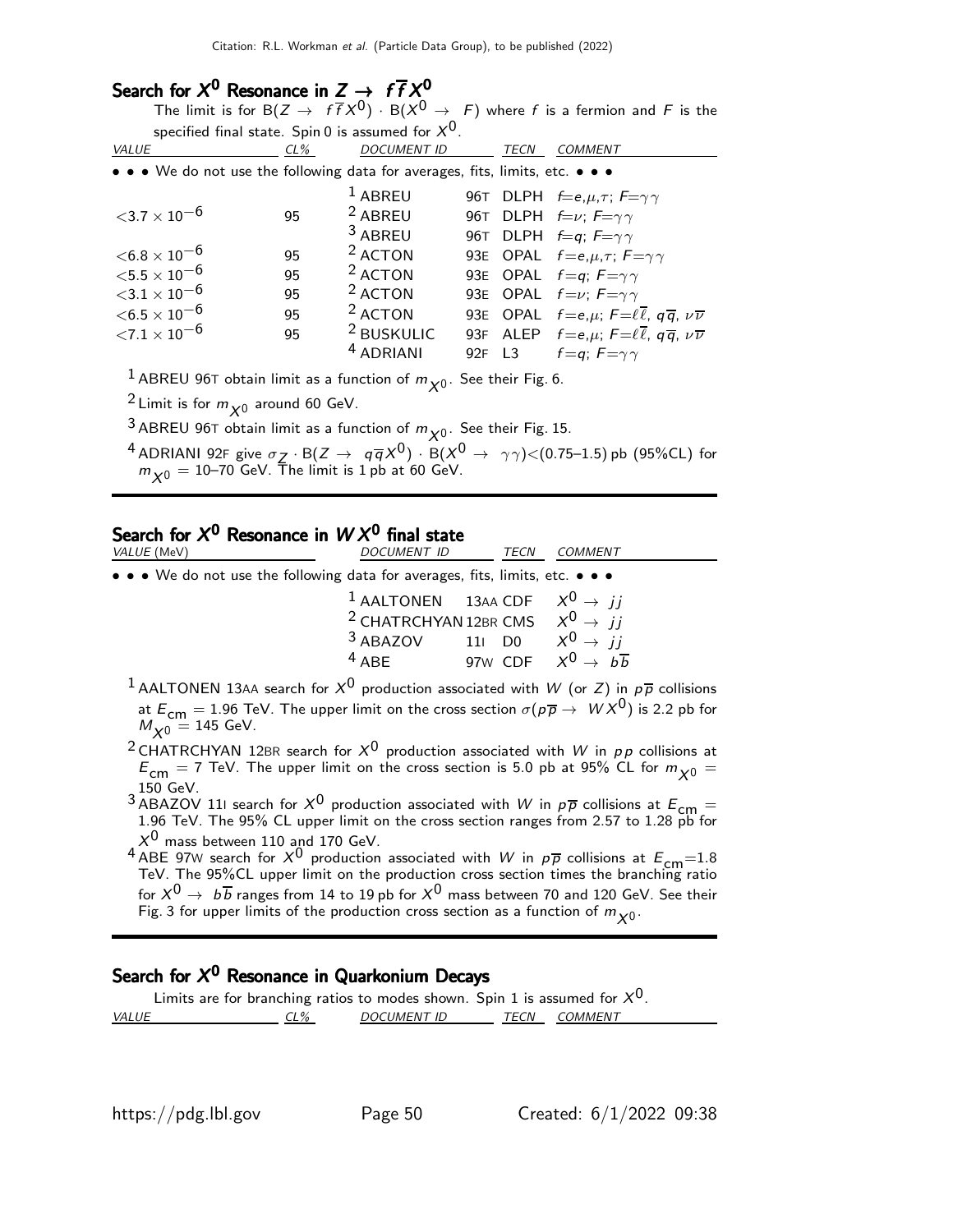• • • We do not use the following data for averages, fits, limits, etc. • • •

 $<$  3  $\times$  10<sup>-5</sup>-6  $\times$  10<sup>-3</sup> 90 <sup>1</sup> BALEST  $^0\overline{\chi}{}^0{}_{\gamma,}$  $m_{\chi^0}$   $<$  3.9 GeV

 $<sup>1</sup>$  BALEST 95 three-body limit is for phase-space photon energy distribution and angular</sup> distribution same as for  $\gamma \rightarrow g g \gamma$ .

# Search for  $\mathcal{X}^\mathbf{0}$  Resonance in  $H(125)$  Decays

Spin 1 is assumed for  $X^0$ . See neutral Higgs search listing for pseudoscalar  $X^0$ .<br>DOCUMENT ID TECN COMMENT DOCUMENT ID TECN COMMENT • • • We do not use the following data for averages, fits, limits, etc. • • • <sup>1</sup> AABOUD 18AP ATLS  $H(125) \rightarrow ZX^0$ <br><sup>2</sup> AABOUD 18AP ATLS  $H(125) \rightarrow X^0 X^0$ 18AP ATLS  $H(125) \rightarrow X^0 X^0$ 1 AABOUD 18AP use pp collision data at  $\sqrt{s} = 13$  TeV.  $X^0 \rightarrow \ell^+ \ell^-$  decay is assumed. See their Fig. 9 for limits on  $\sigma_{H(125)} \cdot B(ZX^0)$ .

<sup>2</sup> AABOUD 18AP use pp collision data at  $\sqrt{s} = 13$  TeV.  $X^0 \rightarrow \ell^+ \ell^-$  decay is assumed. See their Fig. 10 for limits on  $\sigma_{H(125)}$  · B( $X^{0}X^{0}$ ).

## REFERENCES FOR Searches for New Heavy Bosons  $(W', Z',$  leptoquarks, etc.)

| AAD              | 22              | PR D105 012001      | G. Aad <i>et al.</i>                 | (ATLAS Collab.)        |
|------------------|-----------------|---------------------|--------------------------------------|------------------------|
| AAD              |                 | 21AG EPJ C81 313    | G. Aad et al.                        | (ATLAS Collab.)        |
| AAD              |                 | 21AQ JHEP 2107 005  | G. Aad et al.                        | (ATLAS Collab.)        |
| AAD              |                 | 21AW PR D104 112005 | G. Aad et al.                        | ATLAS Collab.)         |
| AAD              |                 | 21AZ JHEP 2110 013  | G. Aad et al.                        | (ATLAS Collab.)        |
| AAD              |                 | 21BB JHEP 2111 209  | G. Aad et al.                        | (ATLAS Collab.)        |
| AAD              | 21 <sub>D</sub> | PRL 126 121802      | G. Aad et al.                        | (ATLAS Collab.)        |
| AAD              | 21K             | JHEP 2102 226       | G. Aad et al.                        | (ATLAS Collab.)        |
| AAD              | 21S             | JHEP 2105 093       | G. Aad et al.                        | (ATLAS Collab.)        |
| AAD              | 21T             | JHEP 2106 179       | G. Aad et al.                        | (ATLAS Collab.)        |
| <b>BURAS</b>     | 21              | JHEP 2106 068       | A.J. Buras et al.                    | $(TUM, CERN, ZURI+)$   |
| CADEDDU          | 21              | JHEP 2101 116       | M. Cadeddu et al.                    | $(CAGLI, CAGL, INFN+)$ |
| <b>COLARESI</b>  | 21              | PR D104 072003      | J. Colaresi et al.                   | $(MRION, FNAL, PNL+)$  |
| <b>CRIVELLIN</b> | 21A             | PR D103 115023      | A. Crivellin, D. Mueller, L. Schnell | $(CERN, ZURI+)$        |
| <b>KRIBS</b>     | 21              | PRL 126 011801      | G.D. Kribs, D. McKeen, N. Raj        | (OREG, TRIU)           |
| SIRUNYAN         | 21J             | PL B819 136446      | A.M. Sirunyan et al.                 | (CMS Collab.)          |
| SIRUNYAN         | 21N             | JHEP 2107 208       | A.M. Sirunyan et al.                 | (CMS Collab.)          |
| <b>SIRUNYAN</b>  | 21X             | EPJ C81 688         | A.M. Sirunyan et al.                 | (CMS Collab.)          |
| SIRUNYAN         | 21Y             | PL B820 136535      | A.M. Sirunyan et al.                 | (CMS Collab.)          |
| TUMASYAN         | 21D             | JHEP 2111 153       | A. Tumasyan et al.                   | (CMS Collab.)          |
| AAD              |                 | 20AD PRL 125 131801 | G. Aad et al.                        | (ATLAS Collab.)        |
| AAD              |                 | 20AF PRL 125 251802 | G. Aad et al.                        | (ATLAS Collab.)        |
| AAD              | 20AJ            | PR D102 112008      | G. Aad et al.                        | 'ATLAS Collab.)        |
| AAD              |                 | 20AK JHEP 2010 112  | G. Aad et al.                        | (ATLAS Collab.)        |
| AAD              |                 | 20AM JHEP 2010 061  | G. Aad et al.                        | (ATLAS Collab.)        |
| AAD              |                 | 20AT EPJ C80 1165   | G. Aad et al.                        | (ATLAS Collab.)        |
| AAD              | 20S             | EPJ C80 737         | G. Aad et al.                        | (ATLAS Collab.)        |
| AAD              | 20T             | JHEP 2003 145       | G. Aad <i>et al.</i>                 | (ATLAS Collab.)        |
| AAD              | 20W             | JHEP 2006 151       | G. Aad <i>et al.</i>                 | (ATLAS Collab.)        |
| AAIJ             |                 | 20AL JHEP 2010 156  | R. Aaij et al.                       | (LHCb Collab.)         |
| <b>ADACHI</b>    | 20              | PRL 124 141801      | I. Adachi et al.                     | (BELLE II Collab.)     |
| AEBISCHER        | 20              | EPJ C80 252         | J. Aebischer et al.                  | (TUM, LAPTH, UCSC)     |
| <b>DEPPISCH</b>  | 20              | JHEP 2012 186       | F.F. Deppisch, K. Fridell, J. Harz   | (LOUC, TUM)            |
| SIRUNYAN         | 20A             | EPJ C80 3           | A.M. Sirunyan et al.                 | (CMS Collab.)          |
| SIRUNYAN         | <b>20AI</b>     | JHEP 2005 033       | A.M. Sirunyan et al.                 | (CMS Collab.)          |
| SIRUNYAN         |                 | 20AQ PRL 124 131802 | A.M. Sirunyan et al.                 | (CMS Collab.)          |
| SIRUNYAN         | 20M             | PL B805 135448      | A.M. Sirunyan et al.                 | (CMS Collab.)          |
| SIRUNYAN         | 20Q             | EPJ C80 237         | A.M. Sirunyan et al.                 | (CMS Collab.)          |
| AABOUD           | 19AJ            | PL B795 56          | M. Aaboud et al.                     | (ATLAS Collab.)        |
| AABOUD           |                 | 19AS PR D99 092004  | M. Aaboud et al.                     | (ATLAS Collab.)        |
|                  |                 |                     |                                      |                        |

https://pdg.lbl.gov Page 51 Created: 6/1/2022 09:38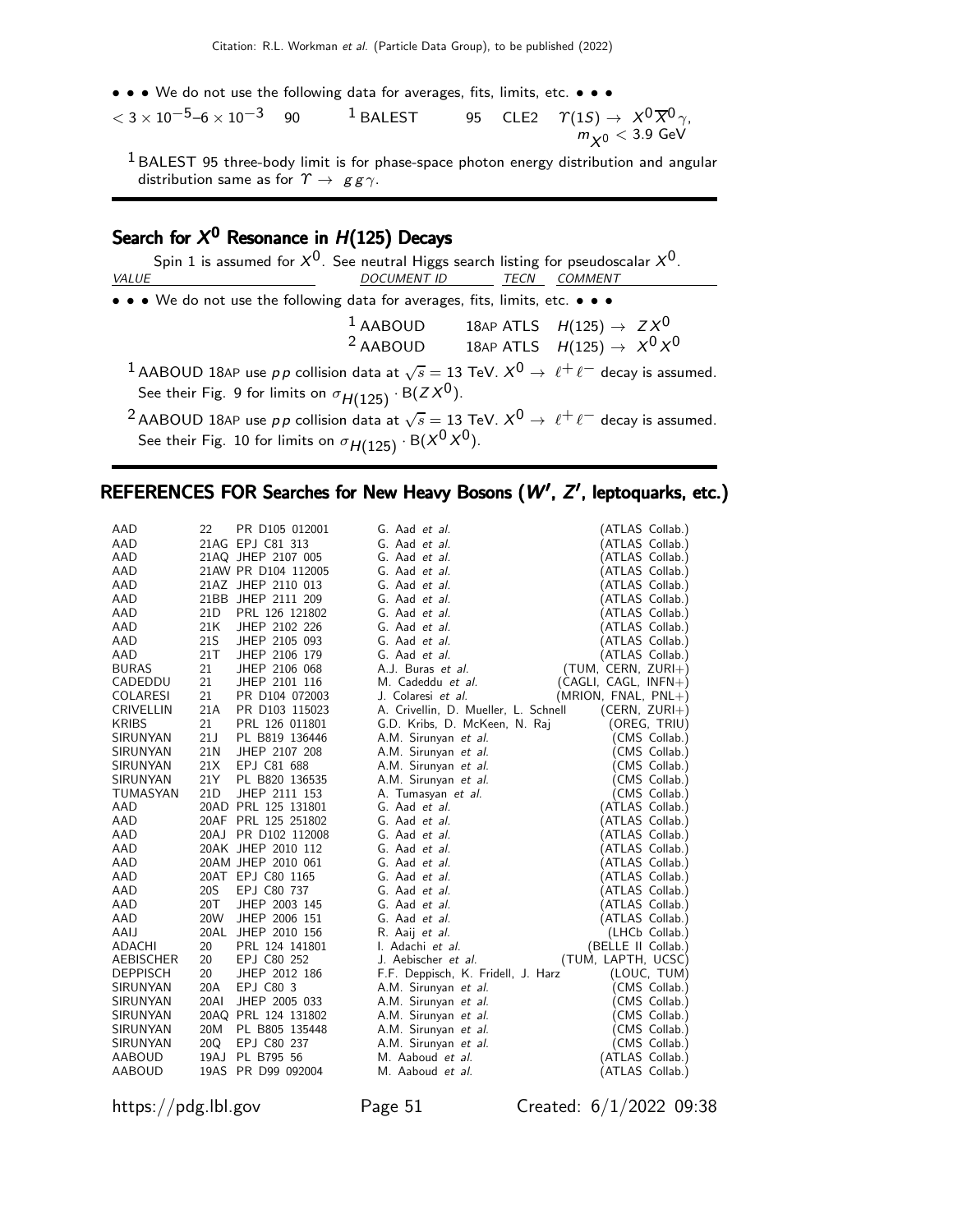|                   |                 | 19AX EPJ C79 733       | M. Aaboud <i>et al.</i>                 | (ATLAS Collab.) |
|-------------------|-----------------|------------------------|-----------------------------------------|-----------------|
| AABOUD            |                 |                        |                                         |                 |
| AABOUD            | 19 <sub>B</sub> | JHEP 1901 016          | M. Aaboud et al.                        | (ATLAS Collab.) |
| AABOUD            |                 | 19BB PL B798 134942    | M. Aaboud et al.                        | (ATLAS Collab.) |
| AABOUD            | 19 <sub>D</sub> | PL B788 316            | M. Aaboud et al.                        | (ATLAS Collab.) |
| AABOUD            | 19E             | PL B788 347            | M. Aaboud et al.                        | (ATLAS Collab.) |
| <b>AABOUD</b>     | 19V             | JHEP 1905 142          | M. Aaboud et al.                        | (ATLAS Collab.) |
| <b>AABOUD</b>     | 19X             | JHEP 1906 144          | M. Aaboud et al.                        | (ATLAS Collab.) |
| AAD               | 19C             | PR D100 052013         | G. Aad et al.                           | (ATLAS Collab.) |
| AAD               | 19D             | JHEP 1909 091          | G. Aad et al.                           | (ATLAS Collab.) |
|                   |                 |                        | G. Aad et al.                           |                 |
| Also              |                 | JHEP 2006 042 (errat.) |                                         | (ATLAS Collab.) |
| AAD               | 19L             | PL B796 68             | G. Aad et al.                           | (ATLAS Collab.) |
| ABRAMOWICZ 19     |                 | PR D99 092006          | H. Abramowicz et al.                    | (ZEUS Collab.)  |
| LONG              | 19              | NP B943 114629         | H.N. Long et al.                        |                 |
| MANDAL            | 19              | JHEP 1912 089          | R. Mandal, A. Pich                      | (VALE, SIEG)    |
| <b>PANDEY</b>     | 19              | JHEP 1911 046          | S. Pandey, S. Karmakar, S. Rakshit      | (III)           |
| RAINBOLT          | 19              | PR D99 013004          | J.L. Rainbolt, M. Schmitt               | (NWES)          |
| SIRUNYAN          |                 | 19AA JHEP 1904 031     | A.M. Sirunyan et al.                    | (CMS Collab.)   |
| SIRUNYAN          |                 | 19AL EPJ C79 208       | A.M. Sirunyan et al.                    | (CMS Collab.)   |
| SIRUNYAN          |                 | 19AN EPJ C79 280       | A.M. Sirunyan et al.                    | (CMS Collab.)   |
| SIRUNYAN          |                 | 19AY PL B792 107       | A.M. Sirunyan et al.                    | (CMS Collab.)   |
| SIRUNYAN          |                 | 19AZ PL B792 345       | A.M. Sirunyan et al.                    | (CMS Collab.)   |
| SIRUNYAN          |                 | 19BC PL B795 76        | A.M. Sirunyan et al.                    | (CMS Collab.)   |
| SIRUNYAN          | 19BI            | PR D99 032014          | A.M. Sirunyan et al.                    | (CMS Collab.)   |
| SIRUNYAN          |                 | 19BJ PR D99 052002     | A.M. Sirunyan et al.                    |                 |
|                   |                 |                        |                                         | (CMS Collab.)   |
| SIRUNYAN          |                 | 19CB PR D100 112007    | A.M. Sirunyan et al.                    | (CMS Collab.)   |
| SIRUNYAN          |                 | 19CD PRL 123 231803    | A.M. Sirunyan et al.                    | (CMS Collab.)   |
| SIRUNYAN          |                 | 19CP PL B798 134952    | A.M. Sirunyan et al.                    | (CMS Collab.)   |
| SIRUNYAN          | 19 <sub>D</sub> | PRL 122 081804         | A.M. Sirunyan et al.                    | (CMS Collab.)   |
| SIRUNYAN          | 19I             | JHEP 1901 051          | A.M. Sirunyan et al.                    | (CMS Collab.)   |
| SIRUNYAN          | 19V             | JHEP 1903 127          | A.M. Sirunyan et al.                    | (CMS Collab.)   |
| SIRUNYAN          | 19Y             | JHEP 1903 170          | A.M. Sirunyan et al.                    | (CMS Collab.)   |
| AABOUD            |                 | 18AA PR D98 032015     | M. Aaboud et al.                        | (ATLAS Collab.) |
| AABOUD            |                 | 18AB PR D98 032016     | M. Aaboud et al.                        | (ATLAS Collab.) |
| AABOUD            |                 | 18AD PL B779 24        | M. Aaboud et al.                        | (ATLAS Collab.) |
| AABOUD            |                 | 18AF PL B781 327       | M. Aaboud et al.                        | (ATLAS Collab.) |
| AABOUD            | 18AI            | JHEP 1803 174          | M. Aaboud et al.                        | (ATLAS Collab.) |
| Also              |                 | JHEP 1811 051 (errat.) | M. Aaboud et al.                        | (ATLAS Collab.) |
| AABOUD            |                 | 18AK JHEP 1803 042     | M. Aaboud et al.                        | (ATLAS Collab.) |
| <b>AABOUD</b>     |                 | 18AL JHEP 1803 009     | M. Aaboud et al.                        | (ATLAS Collab.) |
|                   |                 |                        | M. Aaboud et al.                        |                 |
| AABOUD            |                 | 18AP JHEP 1806 166     |                                         | (ATLAS Collab.) |
| AABOUD            | 18B             | EPJ C78 24             | M. Aaboud et al.                        | (ATLAS Collab.) |
| AABOUD            |                 | 18BG EPJ C78 401       | M. Aaboud et al.                        | (ATLAS Collab.) |
| AABOUD            | 18BI            | EPJ C78 565            | M. Aaboud et al.                        | (ATLAS Collab.) |
| AABOUD            |                 | 18CH PL B787 68        | M. Aaboud et al.                        | (ATLAS Collab.) |
| AABOUD            |                 | 18CJ PR D98 052008     | M. Aaboud et al.                        | (ATLAS Collab.) |
| AABOUD            |                 | 18CM PR D98 092008     | M. Aaboud et al.                        | (ATLAS Collab.) |
| <b>AABOUD</b>     | 18F             | PL B777 91             | M. Aaboud et al.                        | (ATLAS Collab.) |
| AABOUD            | 18G             | JHEP 1801 055          | M. Aaboud et al.                        | (ATLAS Collab.) |
| AABOUD            | 18K             | PRL 120 161802         | M. Aaboud et al.                        | (ATLAS Collab.) |
| AABOUD            | 18N             | PRL 121 081801         | M. Aaboud <i>et al.</i>                 | (ATLAS Collab.) |
| AAIJ              |                 | 18AQ JHEP 1809 147     | R. Aaij <i>et al.</i>                   | (LHCb Collab.)  |
| <b>BOBOVNIKOV</b> | 18              | PR D98 095029          | I.D. Bobovnikov, P. Osland, A.A. Pankov | $(BERG+)$       |
| SIRUNYAN          | 18              | PL B777 39             | A.M. Sirunyan et al.                    | (CMS Collab.)   |
| SIRUNYAN          |                 | 18AT JHEP 1804 073     | A.M. Sirunyan et al.                    | (CMS Collab.)   |
| SIRUNYAN          |                 | 18AX JHEP 1805 088     | A.M. Sirunyan et al.                    | (CMS Collab.)   |
| SIRUNYAN          |                 | 18AZ JHEP 1806 128     | A.M. Sirunyan et al.                    | (CMS Collab.)   |
|                   |                 |                        |                                         |                 |
| SIRUNYAN          |                 | 18BB JHEP 1806 120     | A.M. Sirunyan et al.                    | (CMS Collab.)   |
| SIRUNYAN          |                 | 18BJ JHEP 1807 115     | A.M. Sirunyan et al.                    | (CMS Collab.)   |
| SIRUNYAN          |                 | 18BK JHEP 1807 075     | A.M. Sirunyan et al.                    | (CMS Collab.)   |
| SIRUNYAN          |                 | 18BO JHEP 1808 130     | A.M. Sirunyan et al.                    | (CMS Collab.)   |
| SIRUNYAN          |                 | 18CV JHEP 1805 148     | A.M. Sirunyan et al.                    | (CMS Collab.)   |
| SIRUNYAN          |                 | 18CZ EPJ C78 707       | A.M. Sirunyan et al.                    | (CMS Collab.)   |
| SIRUNYAN          |                 | 18DJ JHEP 1809 101     | A.M. Sirunyan et al.                    | (CMS Collab.)   |
| SIRUNYAN          |                 | 18DR JHEP 1811 161     | A.M. Sirunyan et al.                    | (CMS Collab.)   |
| SIRUNYAN          |                 | 18EC PRL 121 241802    | A.M. Sirunyan et al.                    | (CMS Collab.)   |
| SIRUNYAN          |                 | 18ED JHEP 1811 172     | A.M. Sirunyan et al.                    | (CMS Collab.)   |
| SIRUNYAN          | 18G             | JHEP 1801 097          | A.M. Sirunyan et al.                    | (CMS Collab.)   |
| SIRUNYAN          | 18I             | PRL 120 201801         | A.M. Sirunyan et al.                    | (CMS Collab.)   |
| SIRUNYAN          | 18P             | PR D97 072006          | A.M. Sirunyan et al.                    | (CMS Collab.)   |
| SIRUNYAN          | 18U             | PR D98 032005          | A.M. Sirunyan et al.                    | (CMS Collab.)   |
| ZHANG             | 18A             | EPJ C78 695            | J. Zhang, C.-X. Yue, C.-H. Li           | (LNUDA)         |

https://pdg.lbl.gov Page 52 Created: 6/1/2022 09:38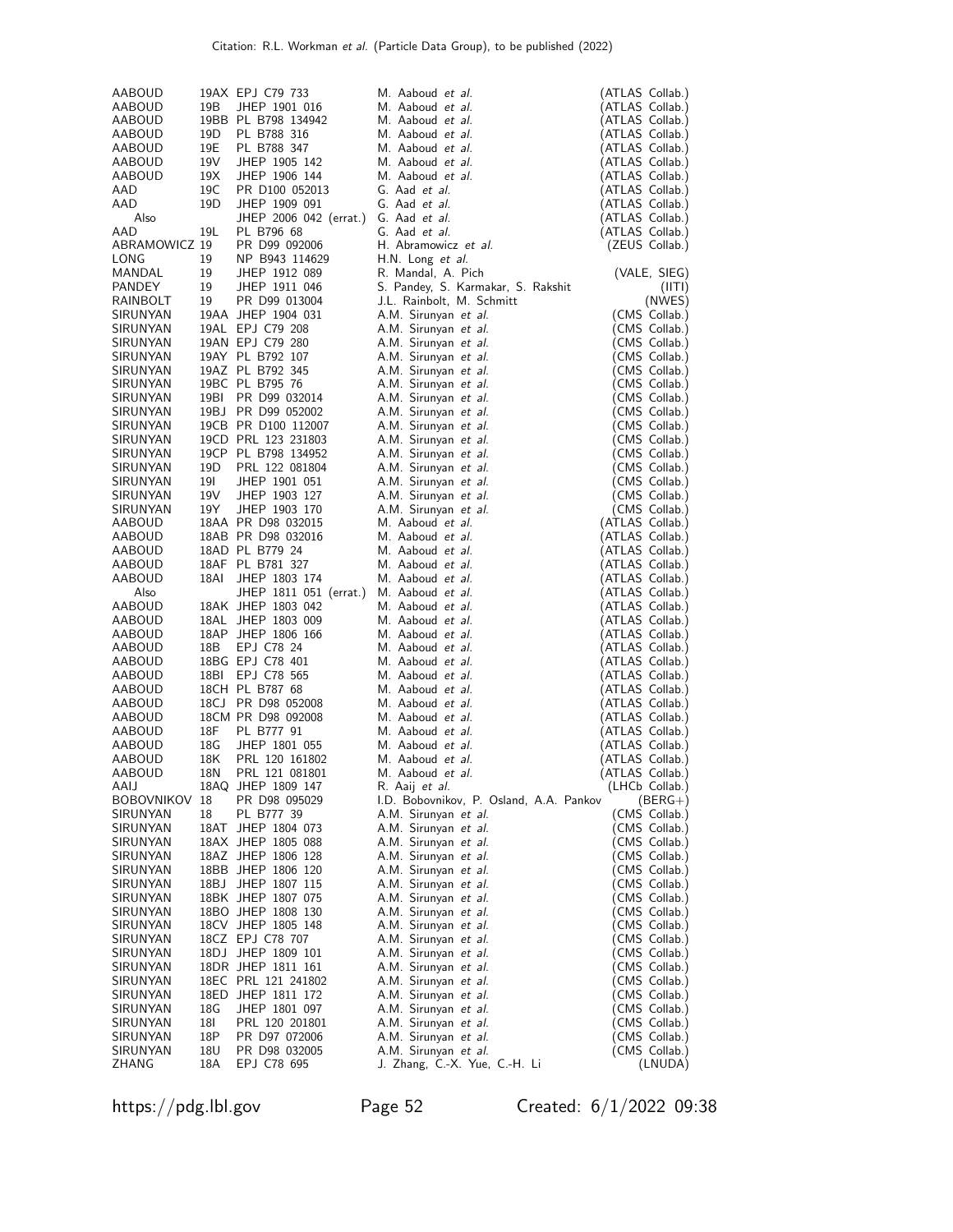| AABOUD                     |             | 17AK PR D96 052004             | M. Aaboud et al.                             | (ATLAS Collab.)                |
|----------------------------|-------------|--------------------------------|----------------------------------------------|--------------------------------|
| AABOUD                     |             | 17AO PL B774 494               | M. Aaboud et al.                             | (ATLAS Collab.)                |
| AABOUD                     |             | 17AT JHEP 1710 182             | M. Aaboud et al.                             | (ATLAS Collab.)                |
| AABOUD                     | 17B         | PL B765 32                     | M. Aaboud et al.                             | (ATLAS Collab.)                |
| KHACHATRY 17AX PL B773 563 |             |                                | V. Khachatryan <i>et al.</i>                 | (CMS Collab.)                  |
| KHACHATRY 17H              |             | JHEP 1702 048                  | V. Khachatryan et al.                        | (CMS Collab.)                  |
| KHACHATRY 17J              |             | JHEP 1703 077                  |                                              |                                |
| KHACHATRY 17T              |             | PL B768 57                     | V. Khachatryan et al.                        | (CMS Collab.)                  |
| KHACHATRY 17U              |             |                                | V. Khachatryan et al.                        | (CMS Collab.)<br>(CMS Collab.) |
|                            |             | PL B768 137                    | V. Khachatryan et al.                        |                                |
| KHACHATRY 17W              |             | PL B769 520                    | V. Khachatryan et al.                        | (CMS Collab.)                  |
| KHACHATRY 17Y              |             | PL B770 257                    | V. Khachatryan et al.                        | (CMS Collab.)                  |
| KHACHATRY 17Z              |             | PL B770 278                    | V. Khachatryan et al.                        | (CMS Collab.)                  |
| SIRUNYAN                   | 17A         | JHEP 1703 162                  | A.M. Sirunyan et al.                         | (CMS Collab.)                  |
| SIRUNYAN                   |             | 17AK PL B774 533               | A.M. Sirunyan et al.                         | (CMS Collab.)                  |
| SIRUNYAN                   |             | 17AP JHEP 1710 180             | A.M. Sirunyan et al.                         | (CMS Collab.)                  |
| SIRUNYAN                   | 17H         | JHEP 1707 121                  | A.M. Sirunyan et al.                         | (CMS Collab.)                  |
| SIRUNYAN                   | 17I         | JHEP 1708 029                  | A.M. Sirunyan et al.                         | (CMS Collab.)                  |
| SIRUNYAN                   | 17Q         | JHEP 1707 001                  | A.M. Sirunyan et al.                         | (CMS Collab.)                  |
| SIRUNYAN                   | 17R         | EPJ C77 636                    | A.M. Sirunyan et al.                         | (CMS Collab.)                  |
| SIRUNYAN                   | 17T         | PRL 119 111802                 | A.M. Sirunyan et al.                         | (CMS Collab.)                  |
| SIRUNYAN                   | 17V         | JHEP 1709 053                  | A.M. Sirunyan et al.                         | (CMS Collab.)                  |
| AABOUD                     | 16          | PL B759 229                    | M. Aaboud et al.                             | (ATLAS Collab.)                |
| AABOUD                     |             | 16AA EPJ C76 585               | M. Aaboud et al.                             | (ATLAS Collab.)                |
| AABOUD                     |             | 16AE JHEP 1609 173             | M. Aaboud et al.                             | (ATLAS Collab.)                |
| AABOUD                     | 16P         | EPJ C76 541                    | M. Aaboud et al.                             | (ATLAS Collab.)                |
| AABOUD                     | 16U         | PL B761 372                    | M. Aaboud et al.                             | (ATLAS Collab.)                |
| AABOUD                     | 16V         | PL B762 334                    | M. Aaboud et al.                             | (ATLAS Collab.)                |
| AAD                        | 16G         | EPJ C76 5                      | G. Aad et al.                                | (ATLAS Collab.)                |
| AAD                        | 16L         | EPJ C76 210                    | G. Aad et al.                                | (ATLAS Collab.)                |
| AAD                        | 16R         | PL B755 285                    | G. Aad et al.                                | (ATLAS Collab.)                |
| AAD                        | 16S         | PL B754 302                    | G. Aad et al.                                | (ATLAS Collab.)                |
| AAD                        | 16W         | PL B758 249                    | G. Aad et al.                                | (ATLAS Collab.)                |
| BARRANCO                   | 16          | JP G43 115004                  | J. Barranco et al.                           |                                |
| DEY.                       | 16          | JHEP 1604 187                  | U.K. Dey, S. Mohanty                         |                                |
|                            |             | KHACHATRY 16AF PR D93 032004   | V. Khachatryan <i>et al.</i>                 | (CMS Collab.)                  |
|                            |             | KHACHATRY 16AG PR D93 032005   | V. Khachatryan et al.                        | CMS Collab.)                   |
| Also                       |             | PR D95 039906 (errat.)         | V. Khachatryan et al.                        | (CMS Collab.)                  |
|                            |             | KHACHATRY 16AO JHEP 1602 122   | V. Khachatryan et al.                        | (CMS Collab.)                  |
|                            |             | KHACHATRY 16AP JHEP 1602 145   | V. Khachatryan et al.                        | (CMS Collab.)                  |
| KHACHATRY 16BD EPJ C76 237 |             |                                | V. Khachatryan et al.                        | (CMS Collab.)                  |
| KHACHATRY 16BE EPJ C76 317 |             |                                | V. Khachatryan et al.                        | (CMS Collab.)                  |
| KHACHATRY 16E              |             | PR D93 012001                  | V. Khachatryan et al.                        | (CMS Collab.)                  |
| KHACHATRY 16K              |             | PRL 116 071801                 | V. Khachatryan et al.                        | (CMS Collab.)                  |
| KHACHATRY 16L              |             | PRL 117 031802                 | V. Khachatryan et al.                        | (CMS Collab.)                  |
| KHACHATRY 16O              |             | PL B755 196                    | V. Khachatryan et al.                        | (CMS Collab.)                  |
| <b>KUMAR</b>               | 16          | PR D94 014022                  | G. Kumar                                     |                                |
| AAD                        |             | 15AM JHEP 1507 157             | G. Aad et al.                                | (ATLAS Collab.)                |
| AAD                        |             | 15AO JHEP 1508 148             | G. Aad et al.                                | (ATLAS Collab.)                |
| AAD                        |             | 15AT EPJ C75 79                | G. Aad et al.                                | (ATLAS Collab.)                |
| AAD                        |             | 15AU EPJ C75 69                | G. Aad et al.                                | (ATLAS Collab.)                |
| AAD                        |             | 15AV EPJ C75 165               | G. Aad <i>et al.</i>                         | (ATLAS Collab.)                |
| AAD                        |             | 15AZ EPJ C75 209               | G. Aad et al.                                | (ATLAS Collab.)                |
| Also                       |             | EPJ C75 370 (errat.)           | G. Aad et al.                                | (ATLAS Collab.)                |
| AAD                        |             | 15BB EPJ C75 263               | G. Aad et al.                                | (ATLAS Collab.)                |
| AAD                        |             | 15CD PR D92 092001             |                                              |                                |
| AAD                        |             |                                | G. Aad et al.                                | (ATLAS Collab.)                |
|                            |             | 15CP JHEP 1512 055             | G. Aad et al.                                | (ATLAS Collab.)                |
| AAD                        | 150         | PRL 115 031801                 | G. Aad et al.                                | (ATLAS Collab.)                |
| AAD                        | 15R         | PL B743 235                    | G. Aad et al.                                | (ATLAS Collab.)                |
| AAD                        | 15V         | PR D91 052007                  | G. Aad et al.                                | (ATLAS Collab.)                |
| AALTONEN                   | 15C         | PRL 115 061801                 | T. Aaltonen <i>et al.</i>                    | (CDF Collab.)                  |
| <b>BESSAA</b>              | 15          | EPJ C75 97                     | A. Bessaa, S. Davidson                       |                                |
| KHACHATRY 15AE             |             | JHEP 1504 025                  | V. Khachatryan et al.                        | (CMS Collab.)                  |
| KHACHATRY 15AJ             |             | JHEP 1507 042                  | V. Khachatryan et al.                        | (CMS Collab.)                  |
| KHACHATRY 15AV             |             | JHEP 1509 201                  | V. Khachatryan et al.                        | (CMS Collab.)                  |
| KHACHATRY 15C              |             | PL B740 83                     | V. Khachatryan et al.                        | (CMS Collab.)                  |
| KHACHATRY 15F              |             | PRL 114 101801                 | V. Khachatryan et al.                        | (CMS Collab.)                  |
| KHACHATRY 150              |             | PL B748 255                    | V. Khachatryan et al.                        | (CMS Collab.)                  |
| KHACHATRY 15T              |             | PR D91 092005                  | V. Khachatryan et al.                        | (CMS Collab.)                  |
| KHACHATRY 15V              |             | PR D91 052009                  | V. Khachatryan et al.                        | (CMS Collab.)                  |
| SAHOO<br>AAD               | 15A<br>14AI | PR D91 094019<br>JHEP 1409 037 | S. Sahoo, R. Mohanta<br>G. Aad <i>et al.</i> | (ATLAS Collab.)                |

https://pdg.lbl.gov Page 53 Created: 6/1/2022 09:38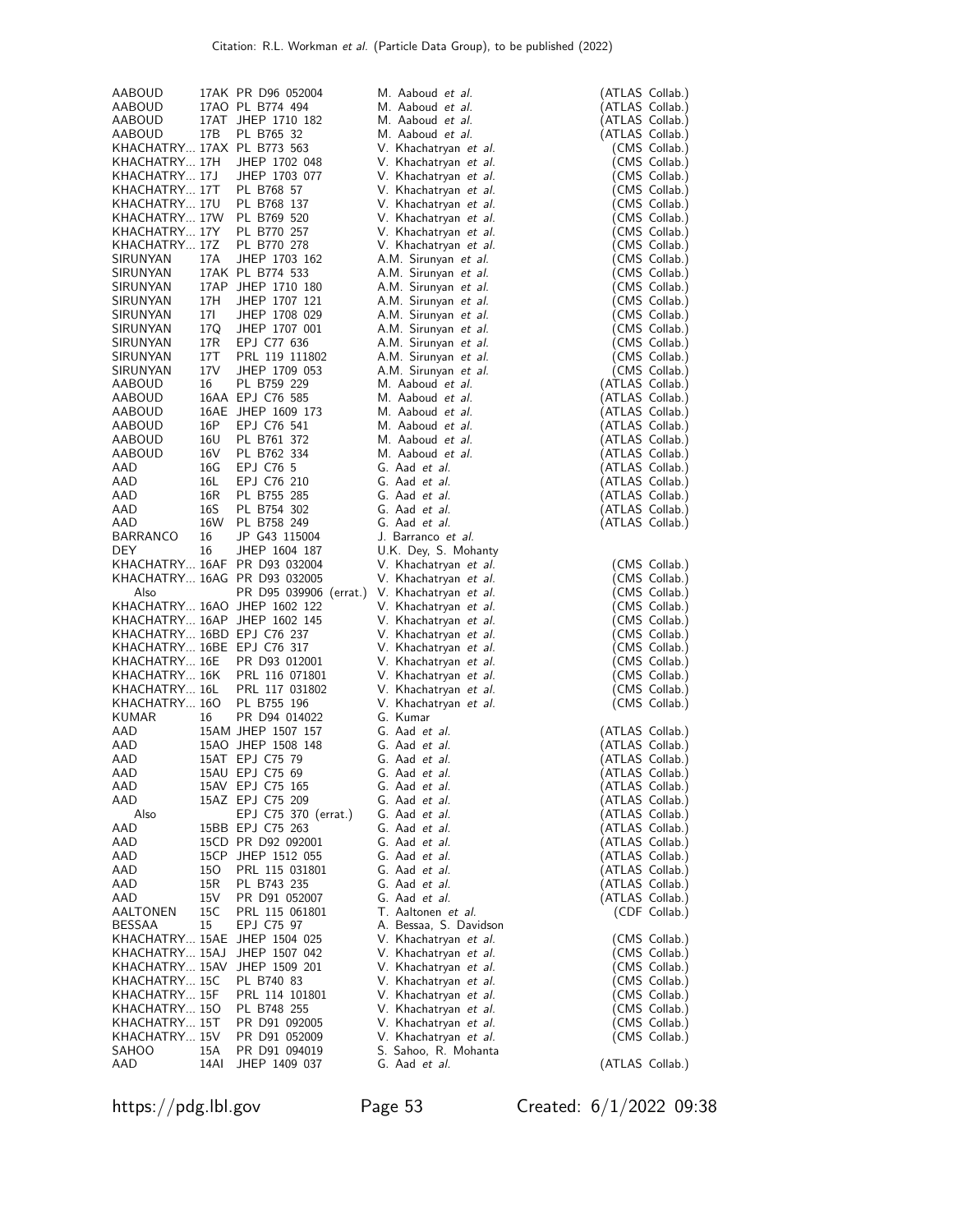| AAD                         |            | 14AT PL B738 428                                               | G. Aad <i>et al.</i>                         | (ATLAS Collab.)                    |
|-----------------------------|------------|----------------------------------------------------------------|----------------------------------------------|------------------------------------|
| AAD                         | 14S        | PL B737 223                                                    | G. Aad et al.                                | (ATLAS Collab.)                    |
| AAD                         | 14V        | PR D90 052005                                                  | G. Aad et al.                                | (ATLAS Collab.)                    |
| KHACHATRY 14                |            | JHEP 1408 173                                                  | V. Khachatryan et al.                        | (CMS Collab.)                      |
| KHACHATRY 14A               |            | JHEP 1408 174                                                  | V. Khachatryan et al.                        | (CMS Collab.)                      |
| KHACHATRY 140               |            | EPJ C74 3149                                                   | V. Khachatryan et al.                        | (CMS Collab.)                      |
| KHACHATRY 14T               |            | PL B739 229                                                    | V. Khachatryan et al.                        | (CMS Collab.)                      |
| MARTINEZ                    | 14         | PR D90 015028                                                  | R. Martinez, F. Ochoa                        |                                    |
| PRIEELS                     | 14         | PR D90 112003                                                  | R. Prieels <i>et al.</i>                     | (LOUV, ETH, PSI+)                  |
| AAD<br>AAD                  |            | 13AE JHEP 1306 033<br>13AO PR D87 112006                       | G. Aad et al.<br>G. Aad et al.               | (ATLAS Collab.)                    |
| AAD                         |            | 13AQ PR D88 012004                                             | G. Aad et al.                                | (ATLAS Collab.)<br>(ATLAS Collab.) |
| AAD                         | 13D        | JHEP 1301 029                                                  | G. Aad et al.                                | (ATLAS Collab.)                    |
| AAD                         | 13G        | JHEP 1301 116                                                  | G. Aad et al.                                | (ATLAS Collab.)                    |
| AAD                         | 13K        | EPJ C73 2263                                                   | G. Aad et al.                                | (ATLAS Collab.)                    |
| AAD                         | 13S        | PL B719 242                                                    | G. Aad et al.                                | (ATLAS Collab.)                    |
| <b>AALTONEN</b>             | 13A        | PRL 110 121802                                                 | T. Aaltonen et al.                           | (CDF Collab.)                      |
| AALTONEN                    |            | 13AA PR D88 092004                                             | T. Aaltonen et al.                           | (CDF Collab.)                      |
| AALTONEN                    | 13R        | PRL 111 031802                                                 | T. Aaltonen et al.                           | (CDF Collab.)                      |
| CHATRCHYAN 13A              |            | JHEP 1301 013                                                  | S. Chatrchyan et al.                         | (CMS Collab.)                      |
| CHATRCHYAN 13AF PL B720 63  |            |                                                                | S. Chatrchyan et al.                         | (CMS Collab.)                      |
| CHATRCHYAN 13AJ PL B723 280 |            |                                                                | S. Chatrchyan et al.                         | (CMS Collab.)                      |
|                             |            | CHATRCHYAN 13AP PR D87 072002<br>CHATRCHYAN 13AQ PR D87 072005 | S. Chatrchyan et al.<br>S. Chatrchyan et al. | (CMS Collab.)<br>(CMS Collab.)     |
|                             |            | CHATRCHYAN 13AS PR D87 114015                                  | S. Chatrchyan et al.                         | (CMS Collab.)                      |
|                             |            | CHATRCHYAN 13AU PRL 110 141802                                 | S. Chatrchyan et al.                         | (CMS Collab.)                      |
|                             |            | CHATRCHYAN 13BM PRL 111 211804                                 | S. Chatrchyan et al.                         | (CMS Collab.)                      |
| Also                        |            | PRL 112 119903 (errat.) S. Chatrchyan et al.                   |                                              | (CMS Collab.)                      |
| CHATRCHYAN 13E              |            | PL B718 1229                                                   | S. Chatrchyan et al.                         | (CMS Collab.)                      |
|                             |            | CHATRCHYAN 13M PRL 110 081801                                  | S. Chatrchyan et al.                         | (CMS Collab.)                      |
| CHATRCHYAN 13U              |            | JHEP 1302 036                                                  | S. Chatrchyan et al.                         | (CMS Collab.)                      |
| SAKAKI                      | 13         | PR D88 094012                                                  | Y. Sakaki et al.                             |                                    |
| AAD                         |            | 12AV PRL 109 081801                                            | G. Aad et al.                                | (ATLAS Collab.)                    |
| AAD                         |            | 12BB PR D85 112012                                             | G. Aad et al.                                | (ATLAS Collab.)                    |
| AAD                         |            | 12BV JHEP 1209 041                                             | G. Aad et al.                                | (ATLAS Collab.)                    |
| AAD<br>AAD                  |            | 12CC JHEP 1211 138<br>12CK PR D86 091103                       | G. Aad et al.<br>G. Aad et al.               | (ATLAS Collab.)<br>(ATLAS Collab.) |
| AAD                         |            | 12CR EPJ C72 2241                                              | G. Aad et al.                                | (ATLAS Collab.)                    |
| AAD                         | 12H        | PL B709 158                                                    | G. Aad et al.                                | (ATLAS Collab.)                    |
| Also                        |            | PL B711 442 (errat.)                                           | G. Aad et al.                                | (ATLAS Collab.)                    |
| AAD                         | 12K        | EPJ C72 2083                                                   | G. Aad et al.                                | (ATLAS Collab.)                    |
| AAD                         | 12M        | EPJ C72 2056                                                   | G. Aad et al.                                | (ATLAS Collab.)                    |
| AAD                         | 120        | EPJ C72 2151                                                   | G. Aad et al.                                | (ATLAS Collab.)                    |
| AALTONEN                    |            | 12AR PR D86 112002                                             | T. Aaltonen et al.                           | (CDF Collab.)                      |
| AALTONEN                    | 12N        | PRL 108 211805                                                 | T. Aaltonen et al.                           | (CDF Collab.)                      |
| ABAZOV                      | 12R        | PR D85 051101                                                  | V.M. Abazov et al.                           | (D0 Collab.)                       |
| ABRAMOWICZ 12A              |            | PR D86 012005<br>CHATRCHYAN 12AF PRL 109 141801                | H. Abramowicz et al.                         | (ZEUS Collab.)                     |
|                             |            | CHATRCHYAN 12AG PR D86 052013                                  | S. Chatrchyan et al.                         | (CMS Collab.)<br>(CMS Collab.)     |
| CHATRCHYAN 12AI             |            | JHEP 1208 110                                                  | S. Chatrchyan et al.<br>S. Chatrchyan et al. | (CMS Collab.)                      |
|                             |            | CHATRCHYAN 12AQ JHEP 1209 029                                  | S. Chatrchyan et al.                         | (CMS Collab.)                      |
| Also                        |            | JHEP 1403 132 (errat.)                                         | S. Chatrchyan et al.                         | (CMS Collab.)                      |
| CHATRCHYAN 12AR PL B717 351 |            |                                                                | S. Chatrchyan <i>et al.</i>                  | (CMS Collab.)                      |
|                             |            | CHATRCHYAN 12BG PRL 109 261802                                 | S. Chatrchyan <i>et al.</i>                  | (CMS Collab.)                      |
|                             |            | CHATRCHYAN 12BL JHEP 1212 015                                  | S. Chatrchyan <i>et al.</i>                  | (CMS Collab.)                      |
|                             |            | CHATRCHYAN 12BO JHEP 1212 055                                  | S. Chatrchyan <i>et al.</i>                  | (CMS Collab.)                      |
|                             |            | CHATRCHYAN 12BR PRL 109 251801                                 | S. Chatrchyan et al.                         | (CMS Collab.)                      |
| CHATRCHYAN 12M              |            | PL B714 158                                                    | S. Chatrchyan <i>et al.</i>                  | (CMS Collab.)                      |
| CHATRCHYAN 12O<br>KOSNIK    | 12         | PL B716 82                                                     | S. Chatrchyan <i>et al.</i>                  | (CMS Collab.)                      |
| AAD                         | 11D        | PR D86 055004<br>PR D83 112006                                 | N. Kosnik<br>G. Aad et al.                   | (LALO, STFN)<br>(ATLAS Collab.)    |
| AAD                         | 11H        | PRL 106 251801                                                 | G. Aad et al.                                | (ATLAS Collab.)                    |
| AAD                         | 11Z        | EPJ C71 1809                                                   | G. Aad <i>et al.</i>                         | (ATLAS Collab.)                    |
| AALTONEN                    |            | 11AD PR D84 072003                                             | T. Aaltonen et al.                           | (CDF Collab.)                      |
| AALTONEN                    |            | 11AE PR D84 072004                                             | T. Aaltonen <i>et al.</i>                    | (CDF Collab.)                      |
| AALTONEN                    | 11C        | PR D83 031102                                                  | T. Aaltonen et al.                           | (CDF Collab.)                      |
| AALTONEN                    | 111        | PRL 106 121801                                                 | T. Aaltonen et al.                           | (CDF Collab.)                      |
| AARON                       | 11A        | PL B701 20                                                     | F. D. Aaron et al.                           | (H1 Collab.)                       |
| AARON                       | 11B<br>11C | PL B704 388                                                    | F. D. Aaron et al.<br>F. D. Aaron et al.     | (H1 Collab.)                       |
| AARON<br>ABAZOV             | 11A        | PL B705 52<br>PL B695 88                                       | V.M. Abazov <i>et al.</i>                    | (H1 Collab.)<br>(D0 Collab.)       |
|                             |            |                                                                |                                              |                                    |

https://pdg.lbl.gov Page 54 Created: 6/1/2022 09:38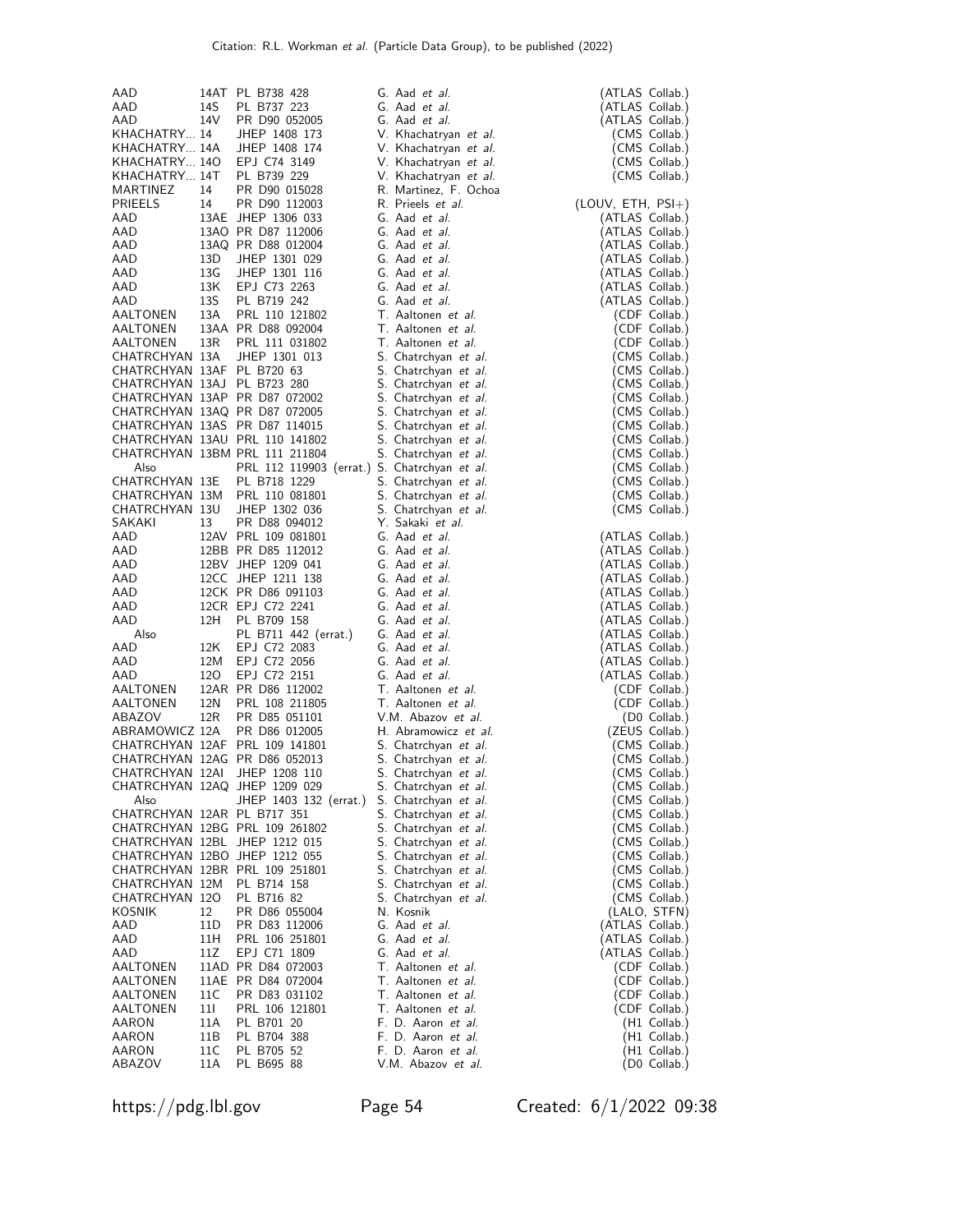| ABAZOV                           | 11H                   | PRL 107 011801                   | V.M. Abazov <i>et al.</i>                                          | (D0 Collab.)                     |
|----------------------------------|-----------------------|----------------------------------|--------------------------------------------------------------------|----------------------------------|
| ABAZOV                           | 111                   | PRL 107 011804                   | V.M. Abazov <i>et al.</i>                                          | (D0 Collab.)                     |
| ABAZOV<br>ABAZOV                 | 11L<br>11 V           | PL B699 145<br>PR D84 071104     | V.M. Abazov et al.<br>V.M. Abazov <i>et al.</i>                    | (D0 Collab.)<br>(D0 Collab.)     |
| <b>BUENO</b>                     | 11                    | PR D84 032005                    | J.F. Bueno <i>et al.</i>                                           | (TWIST Collab.)                  |
| Also                             |                       | PR D85 039908 (errat.)           | J.F. Bueno et al.                                                  | (TWIST Collab.)                  |
| CHATRCHYAN 11N                   |                       | PL B703 246                      | S. Chatrchyan et al.                                               | (CMS Collab.)                    |
| CHATRCHYAN 110                   |                       | JHEP 1108 005                    | S. Chatrchyan <i>et al.</i>                                        | (CMS Collab.)                    |
| CHATRCHYAN 11Y<br><b>DORSNER</b> | 11                    | PL B704 123<br>JHEP 1111 002     | S. Chatrchyan et al.<br>I. Dorsner et al.                          | (CMS Collab.)                    |
| KHACHATRY 11D                    |                       | PRL 106 201802                   | V. Khachatryan et al.                                              | (CMS Collab.)                    |
| KHACHATRY 11E                    |                       | PRL 106 201803                   | V. Khachatryan et al.                                              | (CMS Collab.)                    |
| AALTONEN                         | 10L                   | PL B691 183                      | T. Aaltonen <i>et al.</i>                                          | (CDF Collab.)                    |
| AALTONEN                         | 10N                   | PRL 104 241801                   | T. Aaltonen <i>et al.</i>                                          | (CDF Collab.)                    |
| ABAZOV<br>DEL-AGUILA             | 10 <sub>L</sub><br>10 | PL B693 95<br>JHEP 1009 033      | V.M. Abazov et al.<br>F. del Aguila, J. de Blas, M. Perez-Victoria | (D0 Collab.)<br>(GRAN)           |
| KHACHATRY 10                     |                       | PRL 105 211801                   | V. Khachatryan et al.                                              | (CMS Collab.)                    |
| Also                             |                       | PRL 106 029902                   | V. Khachatryan et al.                                              | (CMS Collab.)                    |
| <b>WAUTERS</b>                   | 10                    | PR C82 055502                    | F. Wauters <i>et al.</i>                                           | (REZ, TAMU)                      |
| AALTONEN                         |                       | 09AC PR D79 112002               | T. Aaltonen <i>et al.</i>                                          | (CDF Collab.)                    |
| AALTONEN<br>AALTONEN             | 09T<br>09V            | PRL 102 031801<br>PRL 102 091805 | T. Aaltonen <i>et al.</i><br>T. Aaltonen <i>et al.</i>             | (CDF Collab.)<br>(CDF Collab.)   |
| ABAZOV                           | 09                    | PL B671 224                      | V.M. Abazov et al.                                                 | (D0 Collab.)                     |
| ABAZOV                           |                       | 09AF PL B681 224                 | V.M. Abazov et al.                                                 | (D0 Collab.)                     |
| ERLER                            | 09                    | JHEP 0908 017                    | J. Erler <i>et al.</i>                                             |                                  |
| AALTONEN                         | 08D                   | PR D77 051102                    | T. Aaltonen et al.                                                 | (CDF Collab.)                    |
| AALTONEN<br>AALTONEN             | 08P<br>08Y            | PR D77 091105<br>PRL 100 231801  | T. Aaltonen et al.<br>T. Aaltonen et al.                           | (CDF Collab.)<br>(CDF Collab.)   |
| AALTONEN                         | 08Z                   | PRL 101 071802                   | T. Aaltonen et al.                                                 | (CDF Collab.)                    |
| ABAZOV                           |                       | 08AA PL B668 98                  | V.M. Abazov et al.                                                 | (D0 Collab.)                     |
| ABAZOV                           |                       | 08AD PL B668 357                 | V.M. Abazov <i>et al.</i>                                          | (D0 Collab.)                     |
| ABAZOV                           |                       | 08AN PRL 101 241802              | V.M. Abazov et al.                                                 | (D0 Collab.)                     |
| ABAZOV<br>MACDONALD 08           | 08C                   | PRL 100 031804<br>PR D78 032010  | V.M. Abazov et al.<br>R.P. MacDonald et al.                        | (D0 Collab.)<br>(TWIST Collab.)  |
| ZHANG                            | 08                    | NP B802 247                      | Y. Zhang et al.                                                    | (PKGU, UMD)                      |
| AALTONEN                         | 07H                   | PRL 99 171802                    | T. Aaltonen <i>et al.</i>                                          | (CDF Collab.)                    |
| ABAZOV                           | 07E                   | PL B647 74                       | V.M. Abazov et al.                                                 | (D0 Collab.)                     |
| ABAZOV                           | 07 J                  | PRL 99 061801                    | V.M. Abazov et al.                                                 | (D0 Collab.)                     |
| AKTAS<br>CHOUDHURY               | 07A<br>07             | EPJ C52 833<br>PL B657 69        | A. Aktas <i>et al.</i><br>D. Choudhury et al.                      | (H1 Collab.)                     |
| MELCONIAN                        | 07                    | PL B649 370                      | D. Melconian et al.                                                | (TRIUMF)                         |
| SCHAEL                           | 07A                   | EPJ C49 411                      | S. Schael et al.                                                   | (ALEPH Collab.)                  |
| SCHUMANN                         | 07                    | PRL 99 191803                    | M. Schumann et al.                                                 | $(HEID, ILLG, KARL+)$            |
| SMIRNOV                          | 07                    | MPL A22 2353                     | A.D. Smirnov                                                       |                                  |
| ABAZOV                           | 06A                   | PL B636 183                      | V.M. Abazov et al.                                                 | (D0 Collab.)                     |
| ABAZOV<br>ABDALLAH               | 06L<br>06C            | PL B640 230<br>EPJ C45 589       | V.M. Abazov et al.<br>J. Abdallah <i>et al.</i>                    | (D0 Collab.)<br>(DELPHI Collab.) |
| ABULENCIA                        | 06L                   | PRL 96 211801                    | A. Abulencia et al.                                                | (CDF Collab.)                    |
| ABULENCIA                        | 06M                   | PRL 96 211802                    | A. Abulencia et al.                                                | (CDF Collab.)                    |
| ABULENCIA                        | 06T                   | PR D73 051102                    | A. Abulencia <i>et al.</i>                                         | (CDF Collab.)                    |
| ABAZOV                           | 05H                   | PR D71 071104                    | V.M. Abazov <i>et al.</i>                                          | (D0 Collab.)                     |
| ABULENCIA<br><b>ACOSTA</b>       | 05A<br>051            | PRL 95 252001<br>PR D71 112001   | A. Abulencia <i>et al.</i><br>D. Acosta <i>et al.</i>              | (CDF Collab.)<br>(CDF Collab.)   |
| <b>ACOSTA</b>                    | 05P                   | PR D72 051107                    | D. Acosta <i>et al.</i>                                            | (CDF Collab.)                    |
| ACOSTA                           | 05R                   | PRL 95 131801                    | D. Acosta et al.                                                   | (CDF Collab.)                    |
| AKTAS                            | 05B                   | PL B629 9                        | A. Aktas <i>et al.</i>                                             | (H1 Collab.)                     |
| CHEKANOV                         | 05                    | PL B610 212                      | S. Chekanov et al.                                                 | (HERA ZEUS Collab.)              |
| CHEKANOV<br>CYBURT               | 05A<br>05             | EPJ C44 463<br>ASP 23 313        | S. Chekanov <i>et al.</i><br>R.H. Cyburt et al.                    | (ZEUS Collab.)                   |
| ABAZOV                           | 04A                   | PRL 92 221801                    | V.M. Abazov et al.                                                 | (D0 Collab.)                     |
| ABAZOV                           | 04C                   | PR D69 111101                    | V.M. Abazov <i>et al.</i>                                          | (D0 Collab.)                     |
| ABBIENDI                         | 04G                   | EPJ C33 173                      | G. Abbiendi et al.                                                 | (OPAL Collab.)                   |
| <b>ABBIENDI</b>                  | 03D                   | EPJ C26 331                      | G. Abbiendi et al.                                                 | (OPAL Collab.)                   |
| ABBIENDI                         | 03R                   | EPJ C31 281                      | G. Abbiendi et al.<br>D. Acosta et al.                             | (OPAL)                           |
| ACOSTA<br>ADLOFF                 | 03B<br>03             | PRL 90 081802<br>PL B568 35      | C. Adloff et al.                                                   | (CDF Collab.)<br>$(H1$ Collab.)  |
| BARGER                           | 03B                   | PR D67 075009                    | V. Barger, P. Langacker, H. Lee                                    |                                  |
| CHANG                            | 03                    | PR D68 111101                    | M.-C. Chang et al.                                                 | (BELLE Collab.)                  |
| CHEKANOV                         | 03B                   | PR D68 052004                    | S. Chekanov <i>et al.</i>                                          | (ZEUS Collab.)                   |
| ABAZOV                           | 02                    | PRL 88 191801                    | V.M. Abazov et al.                                                 | $(D0$ Collab.)                   |
| ABBIENDI                         | 02B                   | PL B526 233                      | G. Abbiendi et al.                                                 | (OPAL Collab.)                   |

https://pdg.lbl.gov Page 55 Created: 6/1/2022 09:38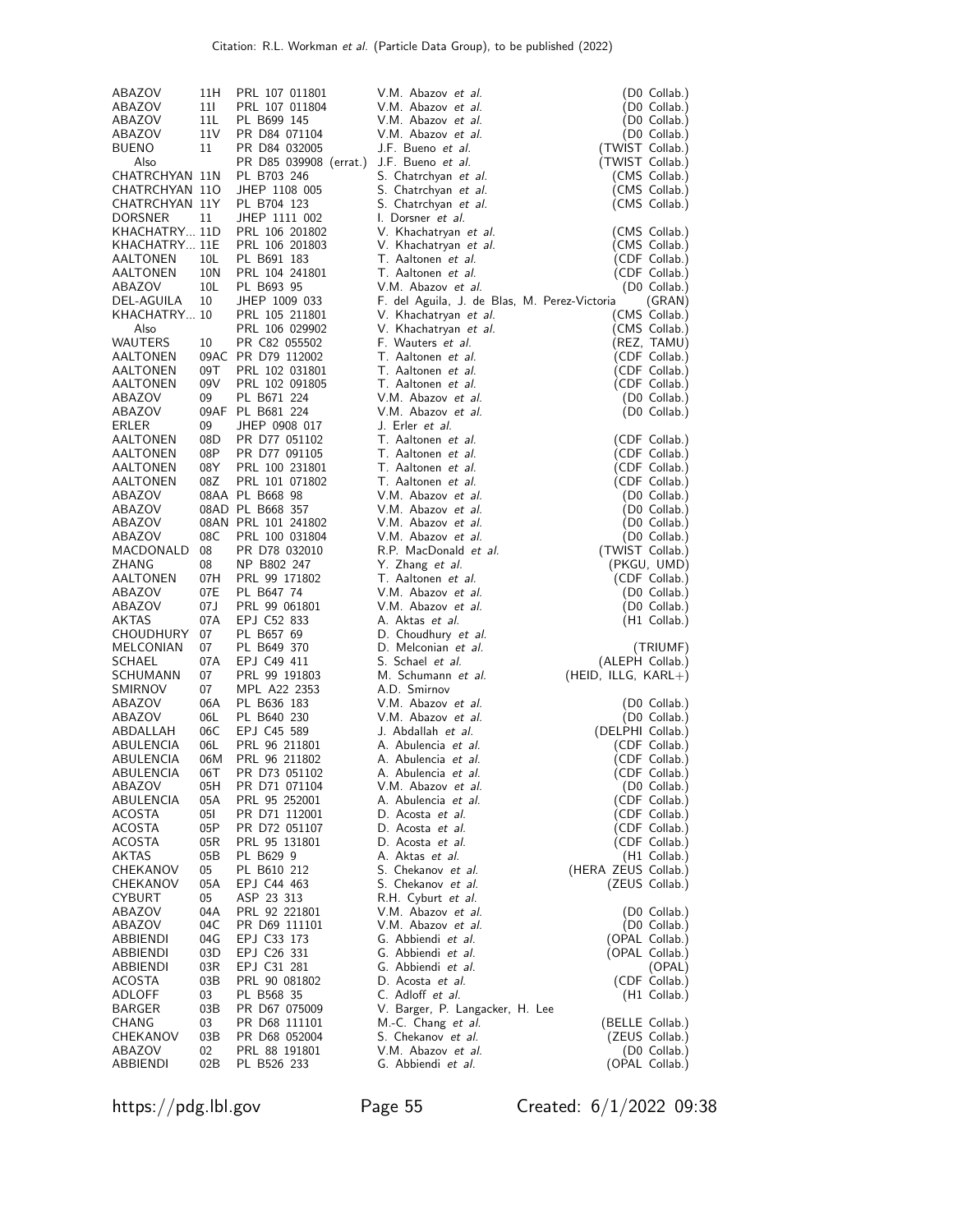| AFFOLDER<br>CHEKANOV<br>CHEKANOV<br>MUECK | 02C<br>02<br>02B<br>02 | PRL 88 071806<br>PR D65 092004<br>PL B531 9<br>PR D65 085037 | T. Affolder <i>et al.</i><br>S. Chekanov et al.<br>S. Chekanov et al.<br>A. Mueck, A. Pilaftsis, R. Rueckl            | (CDF Collab.)<br>(ZEUS Collab.)<br>(ZEUS Collab.) |
|-------------------------------------------|------------------------|--------------------------------------------------------------|-----------------------------------------------------------------------------------------------------------------------|---------------------------------------------------|
| ABAZOV                                    | 01B                    | PRL 87 061802                                                | V.M. Abazov et al.                                                                                                    | (D0 Collab.)                                      |
| ABAZOV                                    | 01D                    | PR D64 092004                                                | V.M. Abazov et al.                                                                                                    | (D0 Collab.)                                      |
| ADLOFF                                    | 01C                    | PL B523 234                                                  | C. Adloff et al.                                                                                                      | (H1 Collab.)                                      |
| AFFOLDER                                  | 011                    | PRL 87 231803                                                | T. Affolder et al.                                                                                                    | (CDF Collab.)                                     |
| <b>BREITWEG</b>                           | 01                     | PR D63 052002                                                | J. Breitweg <i>et al.</i>                                                                                             | (ZEUS Collab.)                                    |
| <b>CHEUNG</b>                             | 01B                    | PL B517 167                                                  | K. Cheung                                                                                                             | (OPAL Collab.)                                    |
| THOMAS                                    | 01                     | NP A694 559                                                  | E. Thomas et al.                                                                                                      |                                                   |
| ABBIENDI                                  | 00M                    | EPJ C13 15                                                   | G. Abbiendi et al.                                                                                                    |                                                   |
| ABBOTT                                    | 00C                    | PRL 84 2088                                                  | B. Abbott et al.                                                                                                      | (D0 Collab.)                                      |
| ABE                                       | 00                     | PRL 84 5716                                                  | F. Abe et al.                                                                                                         | (CDF Collab.)                                     |
| ABREU                                     | 00S                    | PL B485 45                                                   | P. Abreu et al.                                                                                                       | (DELPHI Collab.)                                  |
| ABREU                                     | 00Z                    | EPJ C17 53                                                   | P. Abreu et al.                                                                                                       | (DELPHI Collab.)                                  |
| ACCIARRI                                  | 00P                    | PL B489 81                                                   | M. Acciarri et al.                                                                                                    | $(L3$ Collab.)                                    |
| ADLOFF                                    | 00                     | PL B479 358                                                  | C. Adloff <i>et al.</i>                                                                                               | $(H1$ Collab.)                                    |
| AFFOLDER                                  | 00K                    | PRL 85 2056                                                  | T. Affolder et al.                                                                                                    | (CDF Collab.)                                     |
| BARATE                                    | 00I                    | EPJ C12 183                                                  | R. Barate <i>et al.</i>                                                                                               | (ALEPH Collab.)                                   |
| <b>BARGER</b>                             | 00                     | PL B480 149                                                  | V. Barger, K. Cheung                                                                                                  | (ZEUS Collab.)                                    |
| <b>BREITWEG</b>                           | 00E                    | EPJ C16 253                                                  | J. Breitweg et al.                                                                                                    |                                                   |
| CHAY                                      | 00                     | PR D61 035002                                                | J. Chay, K.Y. Lee, S. Nam                                                                                             |                                                   |
| CHO                                       | 00                     | MPL A15 311                                                  | G. Cho                                                                                                                |                                                   |
| CORNET                                    | 00                     | PR D61 037701                                                | F. Cornet, M. Relano, J. Rico                                                                                         |                                                   |
| DELGADO                                   | 00                     | JHEP 0001 030                                                | A. Delgado, A. Pomarol, M. Quiros                                                                                     |                                                   |
| <b>ERLER</b>                              | 00                     | PRL 84 212                                                   | J. Erler, P. Langacker                                                                                                |                                                   |
| GABRIELLI                                 | 00                     | PR D62 055009                                                | E. Gabrielli                                                                                                          |                                                   |
| <b>RIZZO</b>                              | 00                     | PR D61 016007                                                | T.G. Rizzo, J.D. Wells                                                                                                |                                                   |
| ROSNER                                    | 00                     | PR D61 016006                                                | J.L. Rosner                                                                                                           |                                                   |
| ZARNECKI                                  | 00                     | EPJ C17 695                                                  | A. Zarnecki                                                                                                           |                                                   |
| ABBIENDI                                  | 99                     | EPJ C6 1                                                     | G. Abbiendi et al.                                                                                                    | (OPAL Collab.)                                    |
| ABBOTT                                    | 99 J                   | PRL 83 2896                                                  | B. Abbott et al.                                                                                                      | (D0 Collab.)                                      |
| ABREU                                     | 99G                    | PL B446 62                                                   | P. Abreu et al.                                                                                                       | (DELPHI Collab.)                                  |
| ACKERSTAFF                                | 99 <sub>D</sub>        | EPJ C8 3                                                     | K. Ackerstaff et al.                                                                                                  | (OPAL Collab.)                                    |
| ADLOFF                                    | 99                     | EPJ C11 447                                                  | C. Adloff et al.                                                                                                      | (H1 Collab.)                                      |
| Also<br>CASALBUONI<br>CZAKON              | 99<br>99               | EPJ C14 553 (errat.)<br>PL B460 135<br>PL B458 355           | C. Adloff et al.<br>R. Casalbuoni et al.<br>M. Czakon, J. Gluza, M. Zralek                                            | (H1 Collab.)                                      |
| ERLER                                     | 99                     | PL B456 68                                                   | J. Erler, P. Langacker                                                                                                |                                                   |
| MARCIANO                                  | 99                     | PR D60 093006                                                | W. Marciano                                                                                                           |                                                   |
| MASIP                                     | 99                     | PR D60 096005                                                | M. Masip, A. Pomarol                                                                                                  |                                                   |
| NATH                                      | 99                     | PR D60 116004                                                | P. Nath, M. Yamaguchi                                                                                                 | (D0 Collab.)                                      |
| STRUMIA                                   | 99                     | PL B466 107                                                  | A. Strumia                                                                                                            |                                                   |
| ABBOTT                                    | 98E                    | PRL 80 2051                                                  | B. Abbott et al.                                                                                                      |                                                   |
| ABBOTT<br>ABE                             | 98 J<br>98S<br>98V     | PRL 81 38<br>PRL 81 4806                                     | B. Abbott et al.<br>F. Abe <i>et al.</i>                                                                              | (D0 Collab.)<br>(CDF Collab.)                     |
| ABE<br>ACCIARRI<br>ACKERSTAFF             | 98J<br>98V             | PRL 81 5742<br>PL B433 163<br>EPJ C2 441                     | F. Abe <i>et al.</i><br>M. Acciarri et al.<br>K. Ackerstaff et al.                                                    | (CDF Collab.)<br>$(L3$ Collab.)<br>(OPAL Collab.) |
| BARATE                                    | 98U                    | EPJ C4 571                                                   | R. Barate <i>et al.</i>                                                                                               | (ALEPH Collab.)                                   |
| BARENBOIM                                 | 98                     | EPJ C1 369                                                   | G. Barenboim                                                                                                          |                                                   |
| CHO                                       | 98                     | EPJ C5 155                                                   | G. Cho, K. Hagiwara, S. Matsumoto                                                                                     |                                                   |
| CONRAD<br>DONCHESKI<br>GROSS-PILCH98      | 98<br>98               | RMP 70 1341<br>PR D58 097702<br>hep-ex/9810015               | J.M. Conrad, M.H. Shaevitz, T. Bolton<br>M.A. Doncheski, R.W. Robinett<br>C. Grosso-Pilcher, G. Landsberg, M. Paterno |                                                   |
| ABE                                       | 97F                    | PRL 78 2906                                                  | F. Abe <i>et al.</i>                                                                                                  | (CDF Collab.)                                     |
| ABE                                       | 97G                    | PR D55 5263                                                  | F. Abe et al.                                                                                                         | (CDF Collab.)                                     |
| ABE                                       | 97S                    | PRL 79 2192                                                  | F. Abe <i>et al.</i>                                                                                                  | (CDF Collab.)                                     |
| ABE<br>ABE<br>ACCIARRI                    | 97W<br>97X             | PRL 79 3819<br>PRL 79 4327<br>PL B412 201                    | F. Abe <i>et al.</i><br>F. Abe <i>et al.</i>                                                                          | (CDF Collab.)<br>(CDF Collab.)                    |
| ARIMA<br>BARENBOIM                        | 97Q<br>97<br>97        | PR D55 19<br>PR D55 4213                                     | M. Acciarri et al.<br>T. Arima <i>et al.</i><br>G. Barenboim et al.                                                   | (L3 Collab.)<br>(VENUS Collab.)<br>(VALE, IFIC)   |
| DEANDREA                                  | 97                     | PL B409 277                                                  | A. Deandrea                                                                                                           | (MARS)                                            |
| DERRICK                                   | 97                     | ZPHY C73 613                                                 | M. Derrick et al.                                                                                                     | (ZEUS Collab.)                                    |
| GROSSMAN                                  | 97                     | PR D55 2768                                                  | Y. Grossman, Z. Ligeti, E. Nardi                                                                                      | (REHO, CIT)                                       |
| JADACH                                    | 97                     | PL B408 281                                                  | S. Jadach, B.F.L. Ward, Z. Was                                                                                        | (CERN, INPK+)                                     |
| STAHL                                     | 97                     | ZPHY C74 73                                                  | A. Stahl, H. Voss                                                                                                     | (BONN)                                            |
| ABACHI                                    | 96C                    | PRL 76 3271                                                  | S. Abachi et al.                                                                                                      | (D0 Collab.)                                      |
| ABREU                                     | 96T                    | ZPHY C72 179                                                 | P. Abreu et al.                                                                                                       | (DELPHI Collab.)                                  |

https://pdg.lbl.gov Page 56 Created: 6/1/2022 09:38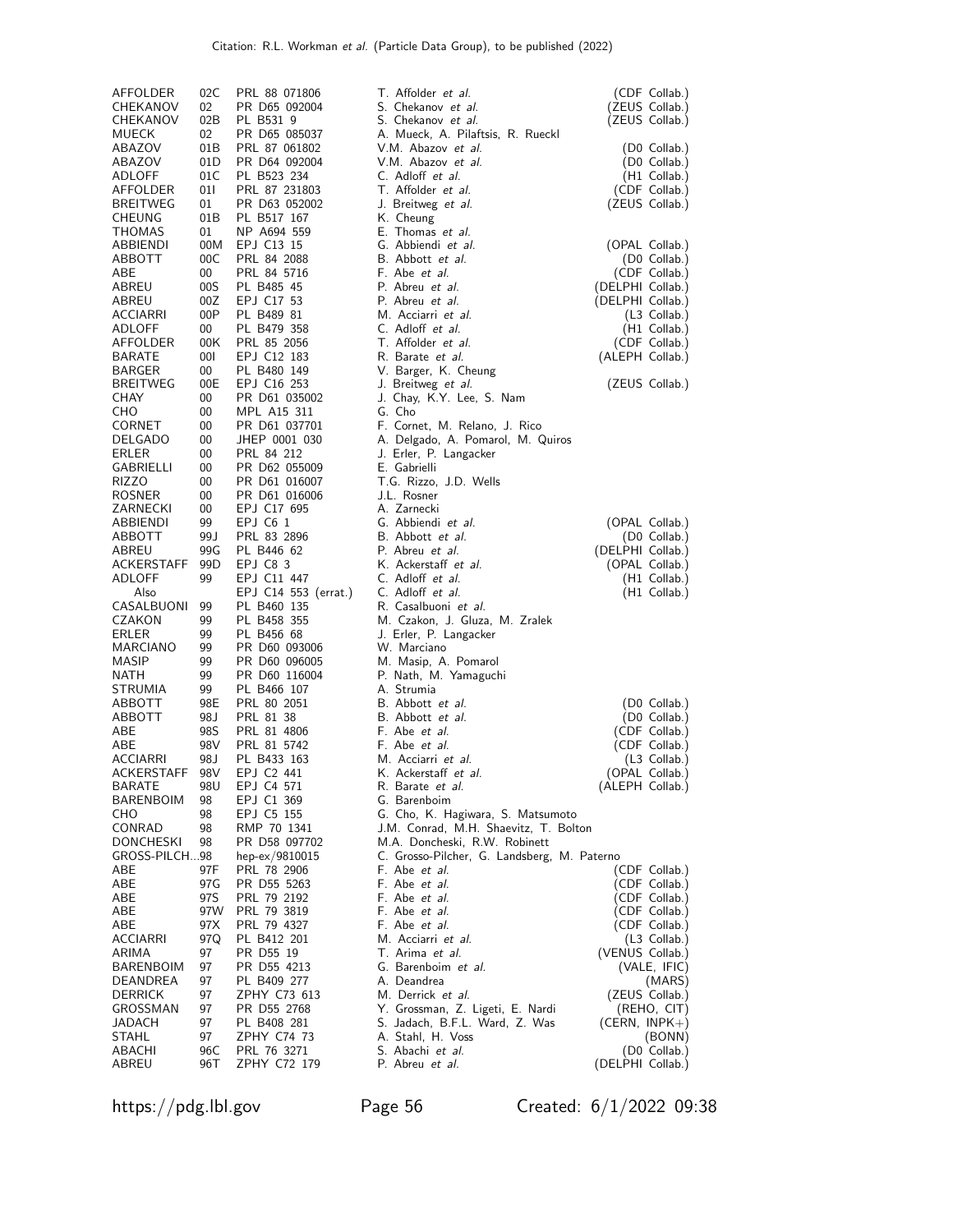| ADAM                             | 96C                   | PL B380 471                                    | W. Adam et al.                                                                   | (DELPHI Collab.)                               |
|----------------------------------|-----------------------|------------------------------------------------|----------------------------------------------------------------------------------|------------------------------------------------|
| AID                              | 96B                   | PL B369 173                                    | S. Aid <i>et al.</i>                                                             | $(H1$ Collab.)                                 |
| ALLET                            | 96                    | PL B383 139                                    | M. Allet et al.                                                                  | (VILL, LEUV, LOUV, WISC)                       |
| ABACHI                           | 95E                   | PL B358 405                                    | S. Abachi et al.                                                                 | (D0 Collab.)                                   |
| ABE                              | 95N                   | PRL 74 3538                                    | F. Abe <i>et al.</i>                                                             | (CDF Collab.)                                  |
| BALEST                           | 95                    | PR D51 2053                                    | R. Balest et al.<br>I.A. Kuznetsov et al.                                        | (CLEO Collab.)<br>(PNPI, KIAE, HARV+)          |
| KUZNETSOV<br>KUZNETSOV           | 95<br>95B             | PRL 75 794<br>PAN 58 2113                      | A.V. Kuznetsov, N.V. Mikheev                                                     | (YARO)                                         |
|                                  |                       | Translated from YAF 58 2228.                   |                                                                                  |                                                |
| MIZUKOSHI                        | 95                    | NP B443 20                                     | J.K. Mizukoshi, O.J.P. Eboli, M.C. Gonzalez-Garcia                               |                                                |
| ABREU                            | 94O                   | ZPHY C64 183                                   | P. Abreu et al.                                                                  | (DELPHI Collab.)                               |
| BHATTACH                         | 94                    | PL B336 100                                    | G. Bhattacharyya, J. Ellis, K. Sridhar                                           | (CERN)                                         |
| Also<br>BHATTACH                 | 94B                   | PL B338 522 (erratum)<br>PL B338 522 (erratum) | G. Bhattacharyya, J. Ellis, K. Sridhar<br>G. Bhattacharyya, J. Ellis, K. Sridhar | (CERN)<br>(CERN)                               |
| DAVIDSON                         | 94                    | ZPHY C61 613                                   | S. Davidson, D. Bailey, B.A. Campbell                                            | $(CFPA+)$                                      |
| KUZNETSOV                        | 94                    | PL B329 295                                    | A.V. Kuznetsov, N.V. Mikheev                                                     | (YARO)                                         |
| KUZNETSOV                        | 94B                   | <b>JETPL 60 315</b>                            | I.A. Kuznetsov et al.                                                            | $(PNPI, KIAE, HARV+)$                          |
|                                  |                       | Translated from ZETFP 60 311.                  |                                                                                  |                                                |
| LEURER<br>LEURER                 | 94<br>94B             | PR D50 536<br>PR D49 333                       | M. Leurer<br>M. Leurer                                                           | (REHO)                                         |
| Also                             |                       | PRL 71 1324                                    | M. Leurer                                                                        | (REHO)<br>(REHO)                               |
| MAHANTA                          | 94                    | PL B337 128                                    | U. Mahanta                                                                       | (MEHTA)                                        |
| SEVERIJNS                        | 94                    | PRL 73 611 (erratum)                           | N. Severijns et al.                                                              | $(LOUV, WISC, LEUV+)$                          |
| VILAIN                           | 94B                   | PL B332 465                                    | P. Vilain et al.                                                                 | (CHARM II Collab.)                             |
| ABE                              | 93C                   | PL B302 119                                    | K. Abe <i>et al.</i>                                                             | (VENUS Collab.)                                |
| ABE                              | 93D                   | PL B304 373                                    | T. Abe et al.                                                                    | (TOPAZ Collab.)                                |
| ABE                              | 93G                   | PRL 71 2542                                    | F. Abe et al.                                                                    | (CDF Collab.)                                  |
| ABREU<br>ACTON                   | 93 J<br>93E           | PL B316 620<br>PL B311 391                     | P. Abreu et al.<br>P.D. Acton et al.                                             | (DELPHI Collab.)<br>(OPAL Collab.)             |
| ADRIANI                          | 93M                   | PRPL 236 1                                     | O. Adriani et al.                                                                | (L3 Collab.)                                   |
| ALITTI                           | 93                    | NP B400 3                                      | J. Alitti et al.                                                                 | (UA2 Collab.)                                  |
| BHATTACH                         | 93                    | PR D47 3693                                    | G. Bhattacharyya et al.                                                          | $(CALC, JADA, ICTP+)$                          |
| <b>BUSKULIC</b>                  | 93F                   | PL B308 425                                    | D. Buskulic et al.                                                               | (ALEPH Collab.)                                |
| <b>DERRICK</b>                   | 93                    | PL B306 173                                    | M. Derrick et al.                                                                | (ZEUS Collab.)                                 |
| RIZZO                            | 93                    | PR D48 4470                                    | T.G. Rizzo                                                                       | (ANL)                                          |
| SEVERIJNS<br>Also                | 93                    | PRL 70 4047<br>PRL 73 611 (erratum)            | N. Severijns <i>et al.</i><br>N. Severijns et al.                                | $(LOUV, WISC, LEUV+)$<br>$(LOUV, WISC, LEUV+)$ |
| STERNER                          | 93                    | PL B303 385                                    | K.L. Sterner et al.                                                              | (AMY Collab.)                                  |
| ABREU                            | 92D                   | ZPHY C53 555                                   | P. Abreu et al.                                                                  | (DELPHI Collab.)                               |
| ADRIANI                          | 92F                   | PL B292 472                                    | O. Adriani et al.                                                                | (L3 Collab.)                                   |
| DECAMP                           | 92                    | PRPL 216 253                                   | D. Decamp et al.                                                                 | (ALEPH Collab.)                                |
| <b>IMAZATO</b>                   | 92                    | PRL 69 877                                     | J. Imazato et al.                                                                | $(KEK, INUS, TOKY+)$                           |
| MISHRA                           | 92                    | PRL 68 3499                                    | S.R. Mishra et al.                                                               | $(COLU, CHIC, FNAL+)$                          |
| <b>POLAK</b><br>ACTON            | 92B<br>91             | PR D46 3871<br>PL B268 122                     | J. Polak, M. Zralek<br>D.P. Acton et al.                                         | (SILES)<br>(OPAL Collab.)                      |
| ACTON                            | 91B                   | PL B273 338                                    | D.P. Acton et al.                                                                | (OPAL Collab.)                                 |
| ADEVA                            | 91D                   | PL B262 155                                    | B. Adeva et al.                                                                  | (L3 Collab.)                                   |
| AQUINO                           | 91                    | PL B261 280                                    | M. Aquino, A. Fernandez, A. Garcia                                               | (CINV, PUEB)                                   |
| COLANGELO                        | 91                    | PL B253 154                                    | P. Colangelo, G. Nardulli                                                        | (BARI)                                         |
| <b>CUYPERS</b>                   | 91                    | PL B259 173                                    | F. Cuypers, A.F. Falk, P.H. Frampton (DURH, HARV+)                               |                                                |
| FARAGGI                          | 91                    | MPL A6 61                                      | A.E. Faraggi, D.V. Nanopoulos                                                    | (TAMU)                                         |
| POLAK<br>RIZZO                   | 91<br>91              | NP B363 385<br>PR D44 202                      | J. Polak, M. Zralek<br>T.G. Rizzo                                                | (SILES)<br>(WISC, ISU)                         |
| WALKER                           | 91                    | APJ 376 51                                     | T.P. Walker et al.                                                               | $(HSCA, OSU, CHIC+)$                           |
| ABE                              | 90F                   | PL B246 297                                    | K. Abe <i>et al.</i>                                                             | (VENUS Collab.)                                |
| ABE                              | 90H                   | PR D41 1722                                    | F. Abe <i>et al.</i>                                                             | (CDF Collab.)                                  |
| AKRAWY                           | 90 J                  | PL B246 285                                    | M.Z. Akrawy et al.                                                               | (OPAL Collab.)                                 |
| GONZALEZ                         | 90 <sub>D</sub>       | PL B240 163                                    | M.C. Gonzalez-Garcia, J.W.F. Valle                                               | (VALE)                                         |
| <b>GRIFOLS</b><br><b>GRIFOLS</b> | 90<br>90 <sub>D</sub> | NP B331 244                                    | J.A. Grifols, E. Masso<br>J.A. Grifols, E. Masso, T.G. Rizzo                     | (BARC)                                         |
| KIM                              | 90                    | PR D42 3293<br>PL B240 243                     | G.N. Kim et al.                                                                  | (BARC, CERN+)<br>(AMY Collab.)                 |
| LOPEZ                            | 90                    | PL B241 392                                    | J.L. Lopez, D.V. Nanopoulos                                                      | (TAMU)                                         |
| BARBIERI                         | 89B                   | PR D39 1229                                    | R. Barbieri, R.N. Mohapatra                                                      | (PISA, UMD)                                    |
| LANGACKER                        | 89B                   | PR D40 1569                                    | P. Langacker, S. Uma Sankar                                                      | (PENN)                                         |
| ODAKA                            | 89                    | JPSJ 58 3037                                   | S. Odaka <i>et al.</i>                                                           | (VENUS Collab.)                                |
| ROBINETT                         | 89                    | PR D39 834                                     | R.W. Robinett                                                                    | (PSU)                                          |
| ALBAJAR<br>BAGGER                | 88B<br>88             | PL B209 127<br>PR D37 1188                     | C. Albajar et al.<br>J. Bagger, C. Schmidt, S. King                              | (UA1 Collab.)<br>(HARV, BOST)                  |
| BALKE                            | 88                    | PR D37 587                                     | B. Balke <i>et al.</i>                                                           | $(EBL, UCB, COLO, NWES+)$                      |
| BERGSTROM                        | 88                    | PL B212 386                                    | L. Bergstrom                                                                     | (STOH)                                         |
| <b>CUYPERS</b>                   | 88                    | PRL 60 1237                                    | F. Cuypers, P.H. Frampton                                                        | (UNCCH)                                        |

https://pdg.lbl.gov Page 57 Created: 6/1/2022 09:38